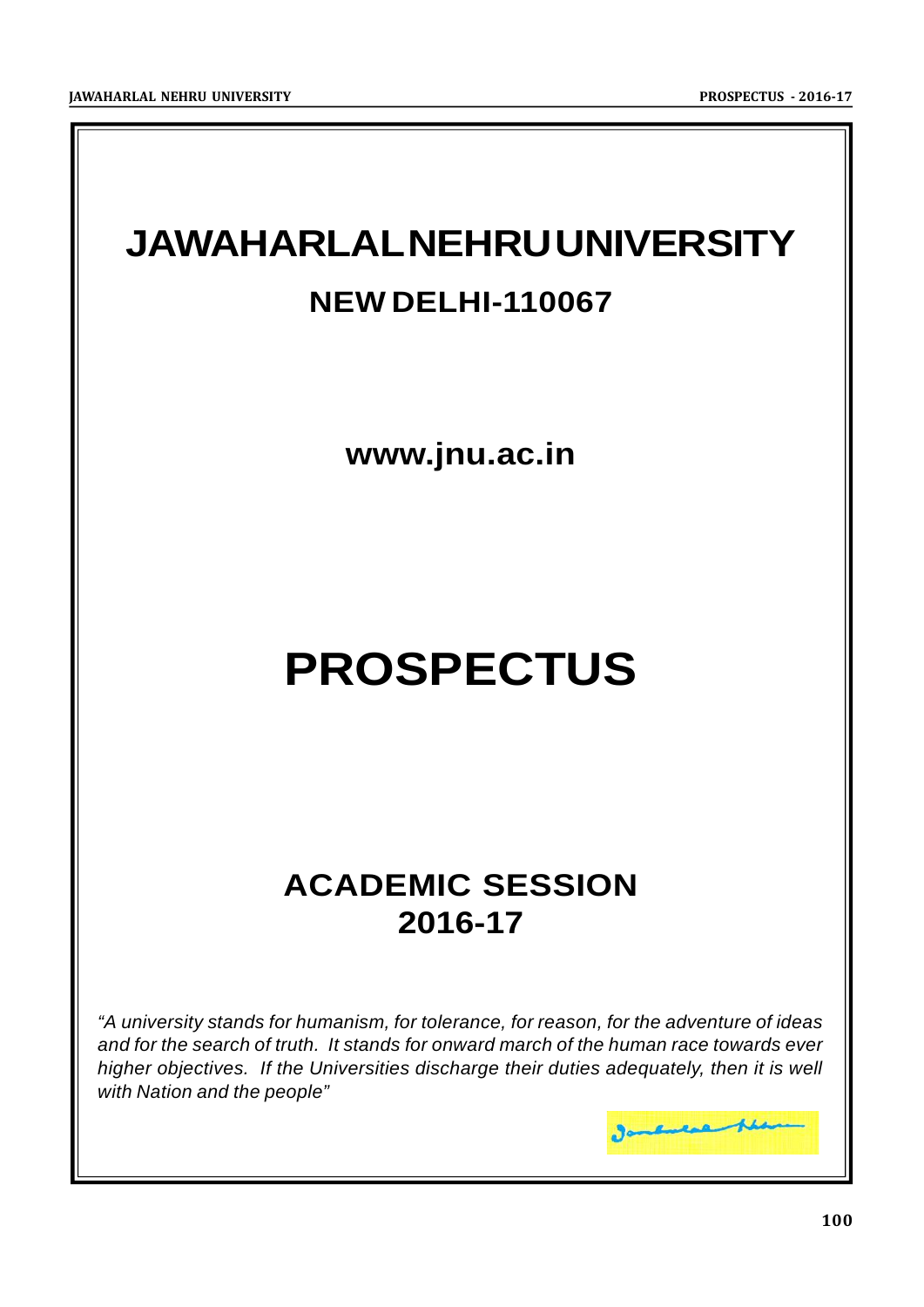## *Check List*

- **PLEASE REFOLD THE APPLICATION FORM ONLY WHERE IT WAS ORIGINALLY FOLDED. DO NOT STAPLE, PIN OR STITCH ANY DOCUMENTS WITH THE APPLICATION FORM. SEND THE BANK DRAFT IN THE ENVELOPE PROVIDED. KEEP IT LOOSE ALONG WITH THE APPLICATION FORM INSIDE THE ENVELOPE. Before posting the completed application form please check that:**
- **You have filled in the Application Form in your own handwriting.**
- $\sim$  You have noted down vour Application Form Number for future correspondence or retained a photocopy of the filled in Application Form.
- Your Application Form is complete in all respects.
- $\sim$  You have firmly affixed the recent passport size photograph in the Application Form.
- $\sim$  You have signed the application form in the space marked for signature.
- **You fulfil the eligibility requirements as prescribed by the University for the disciplines/field(s) of study you are applying for. Please note that permission to appear in the entrance examination is subject to your fulfilling minimum eligibility requirements prescribed for admission to the concerned programmes of study and as notified in the Prospectus. You may therefore appear in the entrance examination only if you fulfil the eligibility requirements for the programmes for which you are seeking admission. Despite this caution, in case you do not meet the minimum eligibility criteria prescribed for the concerned programmes and appear in the entrance examination, you will do so at your own risk and cost, and if at any stage, it is found that you do not fulfil the minimum eligibility requirements, the admission, if granted to you, shall be cancelled ipso facto.**
- $\sim$  You have enclosed the Demand Draft of the required amount (based on the number of choices you are applying for) drawn in favour of **JAWAHARLAL NEHRU UNIVERSITY** payable at **New Delhi** towards Entrance Examination/ Processing Fee as mentioned below:

| <b>Amount of Demand Draft</b>                                       |                      |                                                                 |                          |                                                                |                          |                             |  |  |  |
|---------------------------------------------------------------------|----------------------|-----------------------------------------------------------------|--------------------------|----------------------------------------------------------------|--------------------------|-----------------------------|--|--|--|
|                                                                     | Number<br>of Choices | M.Phil./M.Tech./MPH/<br>Pre-Ph.D./Ph.D., M.A.,<br>M.Sc., M.C.A. |                          | B.A. (Hons.) 1st & 2nd<br>year and all Part Time<br>programmes |                          | Foreign<br><b>Nationals</b> |  |  |  |
|                                                                     |                      | General<br>Category<br>including<br>OBC                         | SC/ST/PWD/<br><b>BPL</b> | General<br>Category<br>including<br>OBC.                       | SC/ST/PWD/<br><b>BPL</b> |                             |  |  |  |
|                                                                     |                      | Rs.                                                             | Rs.                      | Rs.                                                            | Rs.                      |                             |  |  |  |
|                                                                     | For 1 Choice         | 220.00                                                          | 110.00                   | 130.00                                                         | 65.00                    | US\$ 25/- or Rs.1650/-      |  |  |  |
|                                                                     | For 2 Choices        | 430.00                                                          | 215.00                   | 250.00                                                         | 125.00                   | US\$ 50/- or Rs.3300/-      |  |  |  |
|                                                                     | For 3 Choices        | 600.00                                                          | 300.00                   | 360.00                                                         | 180.00                   | US\$ 75/- or Rs.4950/-      |  |  |  |
| (Please refer to page no. 88 of the Prospectus for examination fee) |                      |                                                                 |                          |                                                                |                          |                             |  |  |  |

(For Processing Fee for direct admission to Ph.D. programme and admission under JRF category, please refer to page no. 88 of the Prospectus)

Note :

- 1. You can opt for appearing in the Entrance Examination upto a maximum of three fields of study of your choice for the **same level of progrmmes** to be indicated in the same Application Form in order of preference for admission.
- 2. If you submit more than one Application Form **for the same level of programmes**, all your Application Forms shall be summarily rejected. However, this restriction will not apply to (i) those JRF holder candidates who apply for admission in Science Schools under "JRF category" for admission to M.Phil./Ph.D. or Pre-Ph.D/Ph.D. through vivavoce examination in addition to admission through entrance examination; and (ii) candidates who apply for direct admission to Ph.D. programme.
- Offline Application Forms can be submitted only by Registered Post/Speed Post to Section Officer (Admissions), Room No.28, Administrative Block, Jawaharlal Nehru University, New Delhi - 110067 latest by 23rd March, 2016. JNU will not accept responsibility for any postal delay or irregularity or loss in postal transit.

#### **PLEASE DO NOT SEND YOUR APPLICATION FORM THROUGH PRIVATE COURIER SERVICES OR ANY OTHER POSTAL MODE EXCEPT REGISTERED POST/SPEED POST**

**— Any dispute with regard to any matter relating to admission shall be subject to the jurisdiction of Delhi Courts only.**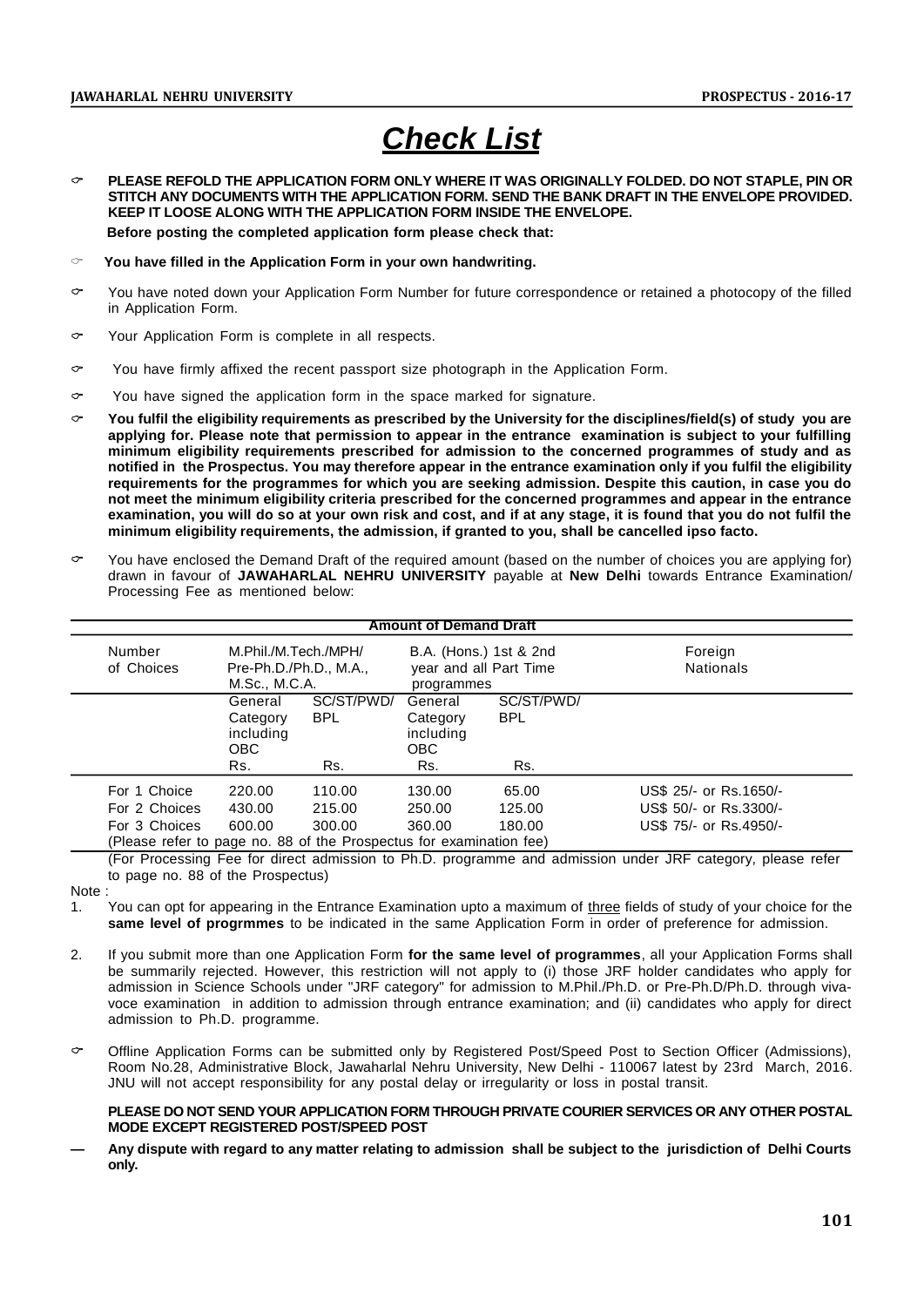### **CONTENTS**

|      | <b>Section</b> |                                                                     | Page |
|------|----------------|---------------------------------------------------------------------|------|
| ı.   |                | General                                                             |      |
| Ш.   |                | Schools and their Programmes of Study                               |      |
|      |                | School of International Studies<br>1.                               | 4    |
|      |                | 2.<br>School of Language, Literature and Culture Studies            | 9    |
|      |                | 3.<br>School of Life Sciences                                       | 19   |
|      |                | School of Social Sciences<br>4.                                     | 22   |
|      |                | 5.<br>School of Environmental Sciences                              | 36   |
|      |                | 6.<br>School of Computer & Systems Sciences                         | 37   |
|      |                | 7.<br>School of Physical Sciences                                   | 39   |
|      |                | School of Computational and Integrative Sciences<br>8.              | 40   |
|      |                | School of Arts & Aesthetics<br>9.                                   | 42   |
|      |                | 10.<br>School of Biotechnology                                      | 43   |
|      |                | Centre for Sanskrit Studies<br>11.                                  | 44   |
|      |                | 12.<br>Centre for Molecular Medicine                                | 45   |
|      |                | 13.<br>Centre for the Study of Law & Governance                     | 47   |
|      |                | Centre for Nano Sciences<br>14.                                     | 48   |
| III. |                | Reservation of Seats for SC/ST/OBC Candidates                       | 48   |
| IV.  |                | Reservation of Seats for Person with Disability (PWD)               | 49   |
|      | IVA.           | Guidelines for providing writer or Computer to the Blind candidates | 49   |
| V.   |                | Deprivation points                                                  | 49   |
| VA.  |                | Supernumerary quota for students from Jammu & Kashmir               | 50   |
|      | VB.            | Supernumerary seats for wards of JNU employees (Group C & D)        | 50   |
| VI.  |                | Travel Concession for viva voce examination                         | 54   |
|      |                |                                                                     |      |
| VII. |                | Library                                                             | 54   |
|      | VIII.          | Fellowships/Scholarships/Awards                                     | 56   |
| IX.  |                | <b>Facilities for Field Work</b>                                    | 58   |
|      | IXA            | Linguistic Empowerment Cell                                         | 59   |
| Χ.   |                | <b>Hostel Facilities</b>                                            | 59   |
| XI.  |                | University Health Centre                                            | 60   |
|      | XII.           | University Employment, Information and Guidance Bureau              | 61   |
|      | XIII.          | (a) Games and Sports                                                | 61   |
|      |                | (b) Cultural Activities                                             | 62   |
|      |                | (c) Policy against Sexual Harassment                                | 62   |
|      |                | (d) Anti Ragging Policy of the Univeristy                           | 62   |
|      |                | (e) Rules of Discipline and proper conduct of students of JNU       | 64   |
|      |                | (f) Previous Years Question Paper                                   | 66   |
|      | XIV.           | Fee and Mode of Payment                                             | 67   |
|      | XV.            | Freeship                                                            | 67   |
|      | XVI.           | Student's Aid Fund                                                  | 68   |
|      | XVII.          | Semesters and Vacations                                             | 68   |
|      | XVIII.         | Certificates and other documents required at the time of            |      |
|      |                | viva voce & admission                                               | 68   |
|      | XIX.           | Admission Procedure for Foreign Students                            | 69   |
|      | XX.            | Eligibility of Candidates who are due to appear                     |      |
|      |                | in the qualifying examination                                       | 69   |
|      | XXI.           | Admit Card for Entrance Examination                                 | 69   |
|      | XXII.          | <b>Time-Table for Admissions</b>                                    | 70   |
|      | XXIII.         | Guidelines/Courses Outlines for Entrance Examination                | 71   |
|      | XXIV.          | <b>Instructions for completing Application Form</b>                 | 80   |
|      |                | - Entrance Examination Fee                                          | 88   |
|      |                | - Format of Certificate - OBC Category                              | 93   |
|      |                | - Format of Certificate - SC/ST Category                            | 94   |
|      | XXV.           | Date Schedule for Entrance Examination                              |      |
|      |                | (A) M.Phil./Ph.D., Pre-Ph.D./Ph.D., M.Tech./Ph.D., MPH/Ph.D.        | 95   |
|      |                | (B) M.A./M.Sc./M.C.A./M.Sc.-Ph.D.                                   | 96   |
|      |                | $(C)$ B.A. $(Hons.)$                                                | 97   |
|      |                | (D) Part Time Programmes                                            | 97   |
|      |                | Affidavit by Student                                                | 98   |
|      | -----          | Affidavit by Parent/Guardian                                        | 99   |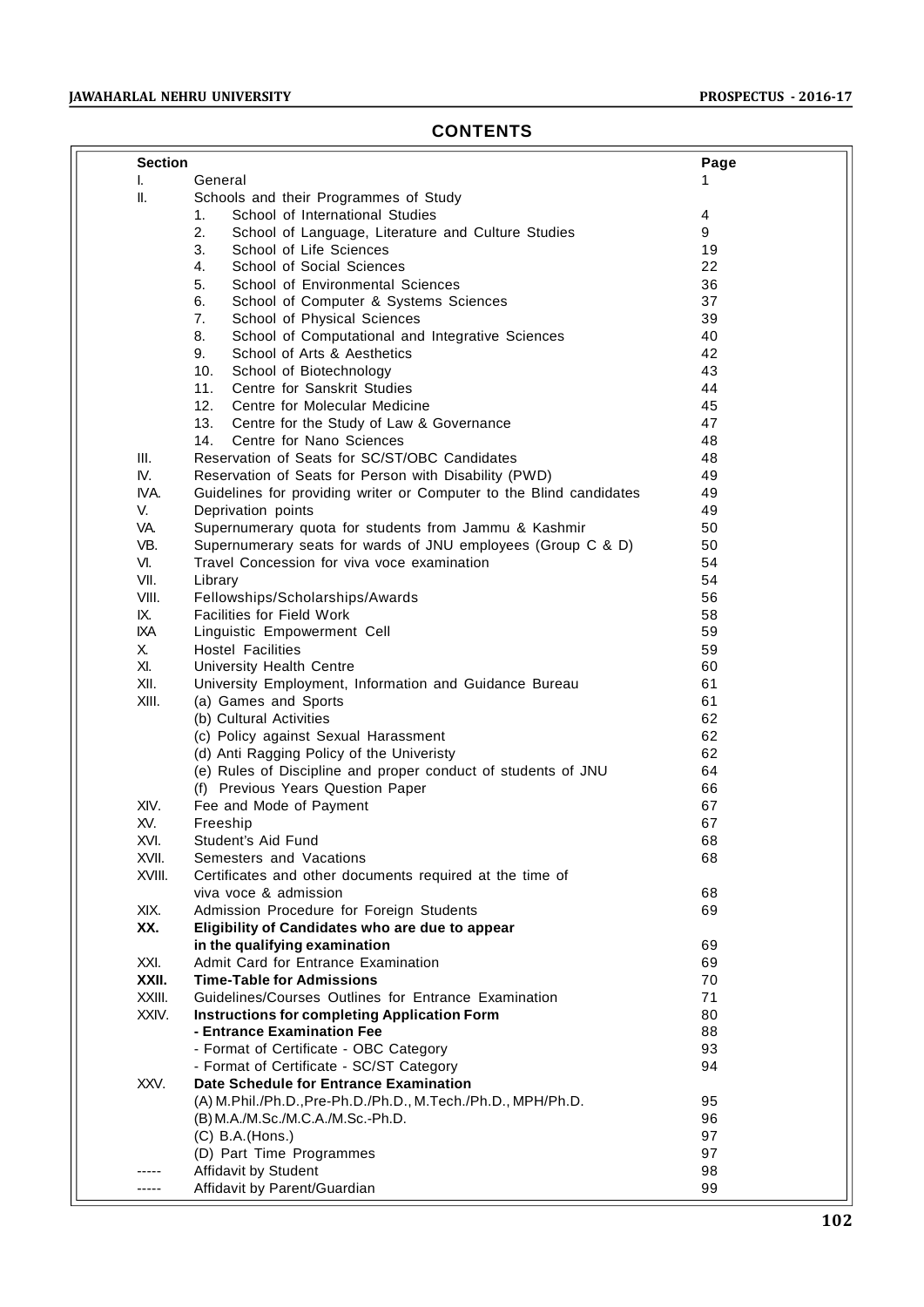## **I. GENERAL**

The Jawaharlal Nehru University constituted under the Jawaharlal Nehru University Act 1966, (53 of 1966) came into existence in 1969. Its objectives, as defined in the First Schedule of the Act, are as follows:

"The University shall endeavour to promote the principles for which Jawaharlal Nehru worked during his life-time, national integration, social justice, secularism, democratic way of life, international understanding and scientific approach to the problems of society.

Towards this end, the University shall:

- (i) foster the composite culture of India and establish such departments or institutions as may be required for the study and development of the languages, arts and culture of India;
- (ii) take special measures to facilitate students and teachers from all over India to join the University and participate in its academic programmes;
- (iii) promote in the students and teachers an awareness and understanding of the social needs of the country and prepare them for fulfilling such needs;
- (iv) make special provision for integrated courses in humanities, science and technology in the educational programmes of the University;
- (v) take appropriate measures for promoting interdisciplinary studies in the University;
- (vi) establish such departments or institutions as may be necessary for the study of languages, literature and life of foreign countries with a view to inculcating in the students a world perspective and international understanding;
- (vii) provide facilities for students and teachers from other countries to participate in the academic programmes and life of the University."

In the light of the above, the approach of the University has been to evolve policies and programmes which will make Jawaharlal Nehru University a distinct addition to the national resources in higher education rather than a mere quantitative expansion of facilities which already exist. The University has identified and is concentrating upon some major academic programmes, which are of relevance to national progress and development.

The basic academic units of the University are not single discipline departments but multi-disciplinary Schools of Studies. A School has been visualised as a community of scholars from disciplines which are linked with each other organically in terms of their subject-matter and methodology as well as in terms of problem areas. Some Schools are made up of a number of Centres which constitute the units operating within the broad framework of a School. A Centre has been defined as a community of scholars irrespective of their disciplines engaged in clearly identified inter-disciplinary programmes of research and teaching.

Unless otherwise specified in the question paper, the JNU being an all India University, the medium of instruction for all programmes of study (barring Languages) is English; and the candidates are advised to write their answers, as far as possible, in English.

In order, however, to facilitate students coming from varying backgrounds with medium of instruction other than English at their Bachelor's/Master's level, the University has in-built facilities for remedial courses in English Language in order to enable them to strengthen their foundation in English as well as to cope up with their academic and research programmes adequately.

The University includes the following Schools of interdisciplinary research and teaching besides some Special Centres of Study:

- (i) School of International Studies
- (ii) School of Language, Literature and Culture Studies
- (iii) School of Social Sciences
- (iv) School of Arts and Aesthetics
- $\overrightarrow{(v)}$  School of Life Sciences<br>(vi) School of Environmental
- School of Environmental Sciences
- (vii) School of Computer and Systems Sciences
- School of Physical Sciences
- (ix) School of Computational and Integrative Sciences
- (x) School of Biotechnology
- (xi) Centre for Molecular Medicine<br>(xii) Centre for Sanskrit Studies
- (xii) Centre for Sanskrit Studies<br>(xiii) Centre for the Study of Law
- Centre for the Study of Law and Governance
- (xiv) Centre for Nano Sciences

In matters relating to enrolment, steps have been taken to ensure that students from all parts of the country are able to join the University so that it becomes a national University in the true sense of the word.

The admission policy of the University is governed by the following principles :

- (i) to ensure admission of students with academic competence and potentialities of high quality so that its alumni may be able to play their role in the process of national construction and social change in a meaningful manner;
- to ensure that adequate number of students from the under-privileged and socially handicapped sections of our society are admitted to the University; and
- to maintain all-India character of the University by having on its rolls a fair representation of students from different regions of the country especially the backward areas.

**Upto 22.5 per cent (15% for SC and 7.5% for ST) of seats are reserved for SC/ST candidates respectively. 3% seats are reserved for Person with Disability (PWD). The SC/ST and Person with Disability candidates who have passed the qualifying examination irrespective of their percentage of marks are eligible to appear in the Entrance Examination***.* **27% seats are reserved for OBC candidates (non creamy layer). All OBC category (non creamy layer) candidates are eligible to 10% relaxation in the percentage of marks in the qualifying examination in relation to open category\*.**

In the light of the objectives of the University as spelt out in the First Schedule of the Act, steps have been taken to ensure that students from outside India, especially from the developing countries join the rolls of the University in adequate number.

**\*This is subject to the approval of the Academic Council.**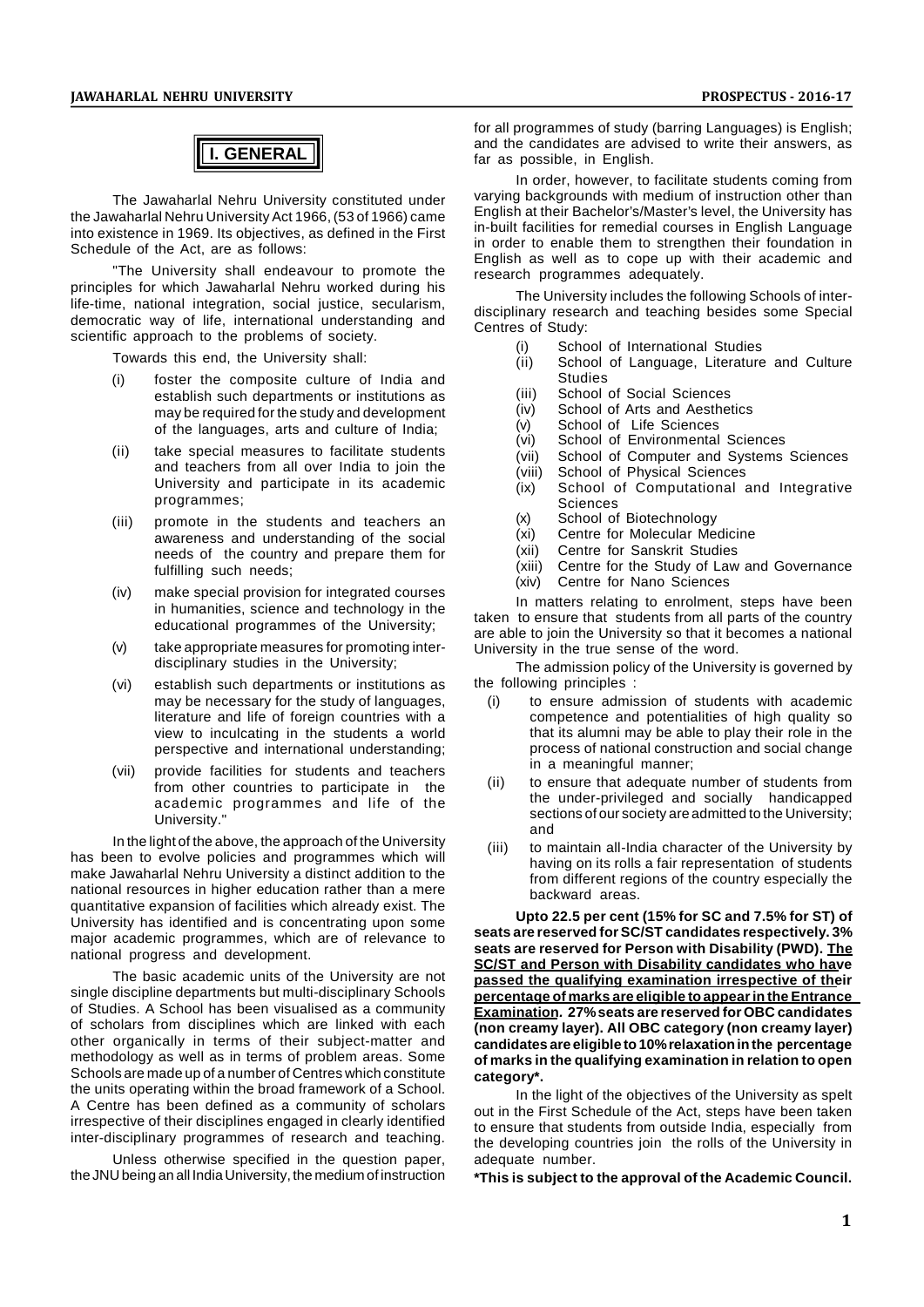The number of seats being limited, admission will be made on the basis of merit. Merit lists will be drawn in accordance with the provisions of Admission Policy of the University.

**No candidate shall be eligible to register for the programme/course if he/she is already registered for any full-time programme of study of this University or in any other University/Institution.**

**However, students pursuing M.Phil./Ph.D., M.Tech./ Ph.D., MPH/Ph.D., Pre-Ph.D./Ph.D. programme are allowed to take up full time employment only after completing two years residential requirement. Provided that those enganged in teaching and research in recognized institution located in NCR may be allowed to take up the full time employment subject to a limitation of 12.5% of the total number of M.Phil./Ph.D., M.Tech./Ph.D., MPH/Ph.D., Pre-Ph.D./Ph.D. student in a particular School/Centre (Prior approval and No Objection Certificate from the employer is pre-requisite for registration/admission).**

**A candidate who successfully completes a programme in one particular language/subject may not be entitled for admission to same level of programme (language/subject) again. The candidate may be allowed one more chance to get admission in other langauge/ subject. Further, the candidate who fails to complete the programme successfully in the first two chances will not be given admission third time in the same language/ subject under any circumstances. This will be applicable to all programmes of study being offered by the University.**

#### **Courses, Mode of teaching and Mode of evaluation, Curriculum updation**

JNU is innovative with regard to its academic structure, and the revision of curricula is a continuous and ongoing process. The revision is initiated by individual faculty member(s) depending on requirements with a view to keeping pace with the changing needs.

Keeping the spirit of the interdisciplinary character of the University, the courses are structured in such a way that in addition to the prescribed compulsory courses in the discipline concerned, the students are encouraged to opt for optional courses offered by the concerned Centre/School and from other Centres/Schools to benefit from the faculty of other Centres/Schools. Unless a student obtains prescribed grades and credits in optional courses, he/she will not be qualified for award of a degree.

The University follows semester system. Each course is for the duration of one semester and it is assigned a specific number of credits. The number of credits to be assigned to a course are determined by Board of Study/Special Committee of the School/ Special Centre on the recommendation of the Centre concerned. Evaluation is done by the concerned course teacher with the exception of M. Phil dissertation and Ph. D. thesis. University follows a continuous evaluation system. Each course has a number of credits assigned to it based on the prescribed contact hours.

Credit Requirements for

a) Three year BA Programme in Languages (entry at 1 $st$  year 2. level)

There shall be two level of courses:

- i) 'C' level courses which will be given ordinarily in the first two semesters.
- ii) 'B' level courses which will ordinarily be given in the third, fourth, fifth and sixth semesters; and
- b) Three year B.A. programme in Languages (entry at  $2^{nd}$  year level)
	- i) 'C' level courses
	- ii) 'B' level courses which will ordinarily be given in the third, fourth, fifth and sixth semesters; and
- M.A./M.Sc./MCA programme
	- i) 'C' level courses to be given during the entire duration of the programme
	- ii) 'B' level courses to be given during the entire duration of programme of four semesters
	- iii) 'A' level courses to be given during the entire duration of programme
- 2. Ordinarily a course shall be given in three/four contact hours a week and the credits for these courses shall be as follows

| 'C' level courses |   | 2 credits (1 Credit $== 2$<br>contact hours/week) |
|-------------------|---|---------------------------------------------------|
| 'B' level courses | ÷ | 3 credits (1 Credit $== 1$<br>contact hour/week)  |
| 'A' level courses | ÷ | 4 credits (1 Credit $== 1$<br>contact hour/week)  |

The actual credits requirement in the case of a student or a group of students for Master's Degree shall be prescribed by the Centre concerned.

#### **B.A. (1st year entry level)**

Minimum credit requirements 100. Out of 100 credits 22 credits from optional courses and 10 credits from tool courses. Duration 6 semesters: extendable by two extra semesters; FGPA requirement is 4.00 for B.A. (Hons.) degree and between 3.00 to 3.99 for B.A. (Pass) degree.

#### **B.A. (2nd year entry level)**

Minimum credit requirements 76. Out of 76 credits 22 credits from optional courses and 06 credits from tool courses. Duration 4 semesters: extendable by two extra semesters; FGPA requirement is 4.00 for B.A. (Hons.) degree and between 3.00 to 3.99 for B.A. (Pass) degree.

#### **M.A./M.Sc.**

Minimum credit requirements 64 Duration: 4 semesters extendable by two extra semesters; CGPA requirement for M.A./M.Sc. degree is 4.00

#### **M.C.A.**

Minimum credit requirements 96 Duration: 6 semesters extendable by two extra semesters; CGPA requirements 4.0 for MCA degree.

#### **Evaluation:**

- The system of evaluation for each course shall be laid down by the Board of Study/Special Committee of the School/ Special Centre on the recommendation on the Centre concerned.
- 2. For courses having a semester examination, sessional work shall carry the same weight as the semester examination.
- 3. The pattern and schedule of sessional work for each course of a semester shall be prescribed by the Board of Study/ Special Committee of the concerned School/Special Centre, on the recommendation of the Centre concerned, and shall be made known to the students at the commencement of each semester.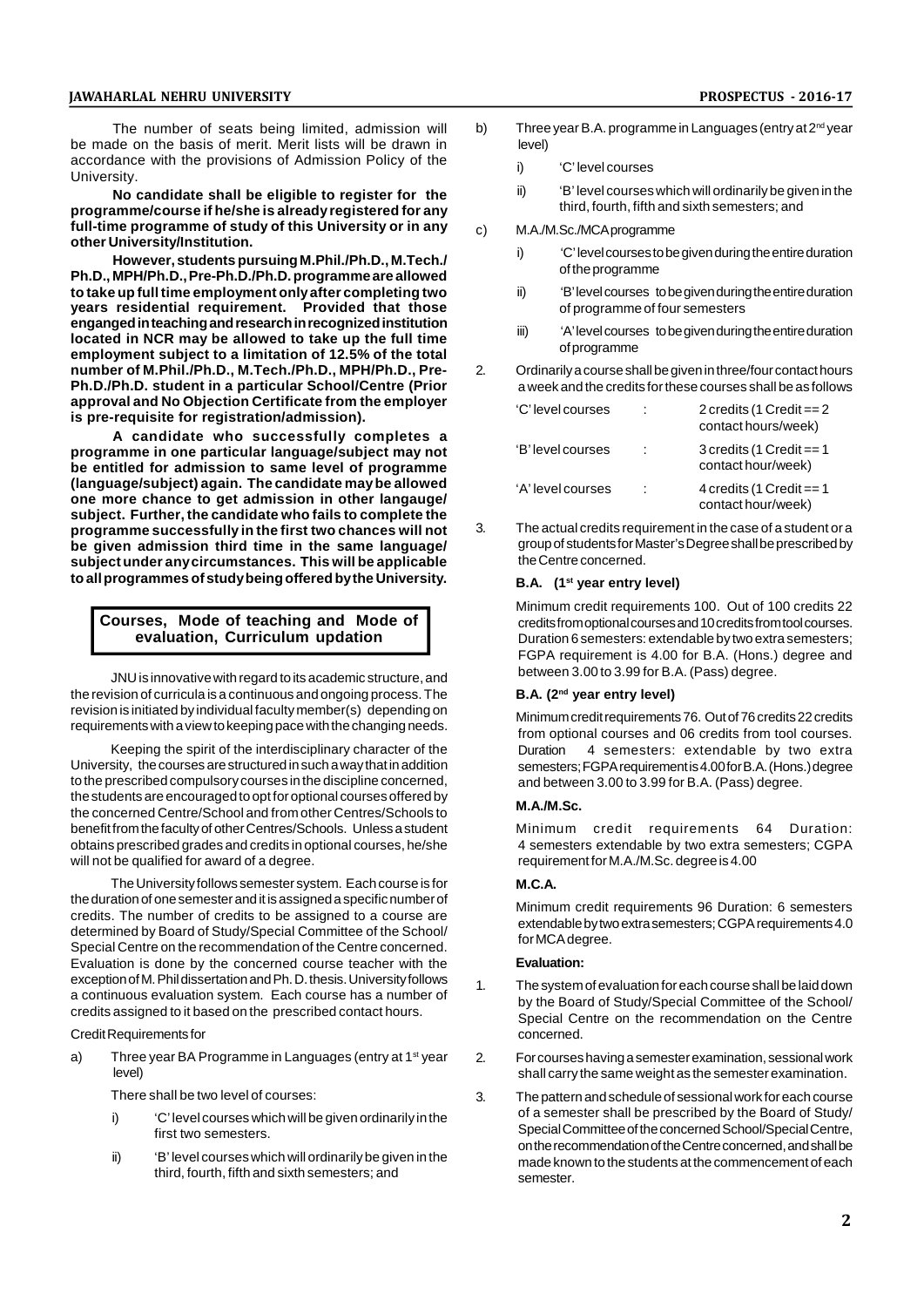#### **JAWAHARLAL NEHRU UNIVERSITY PROSPECTUS - 2016-17**

4. The students shall be graded in each course on a 10 point scale, that is:

| Grade          | <b>Grade Point</b> |
|----------------|--------------------|
| A+             | 9                  |
| А              | 8                  |
| А-             | 7                  |
| B+             | 6                  |
| в              | 5                  |
| в-             | 4                  |
| C+             | 3                  |
| C              | $\overline{2}$     |
| $\overline{C}$ | 1                  |
| F              | Fail               |

Note: There shall be no rounding off of SGPA/CGPA/FGPA

5. A student who fails in a course shall be required either to repeat that course or to clear another course in lieu thereof.

#### **Explanation:**

A Student shall be required to repeat a course or clear another course in lieu thereof irrespective of his/her past performance in the sessionals if he/she has been awarded a final weighted grade of 'F' in that course.

 6. A student who secures a grade higher than 'F' in a course may be permitted by the Centre to improve his/her grade by repeating that course once:

Provided further that a student who wants to repeat a course to improve his/her performance shall be allowed to do so only if he/she surrenders his/her earlier grade in the course by 16th August in case of Monsoon Semester courses and by 1st February in case of Winter Semester courses. Having surrendered his/her earlier grade by due date, it will be his/ her repeat performance in the course which will be taken into account to compute the SGPA and the CGPA. His/her transcript will however, reflect appropriately both the performances and the fact that he/she had repeated the course/courses.

 7. A Student will be required to maintain a C.G.P.A. of 3.0 (in core courses in the case of Languages Programmes and all courses in the case of other Programmes) at the end of the second semester and thereafter. However in respect of MCA programme a student will be required to maintain a SGPA of 3.00 in the first two semesters separately and 4.00 thereafter throughout the programme.

#### **M. Phil.:**

It has both course work and dissertation. The course work will be completed in first two consecutive semesters followed by dissertation within the maximum permissible period of two semesters. The entire M.Phil programme has to be completed in four consecutive semesters.

The credit requirement for course work and dissertation is a minimum of 26 credits with at least 18 credits for the course work (including Research Techniques/Methodology and at least 8 credits for the dissertation). FGPA requirement is 5.5 for M.Phil. degree.

#### **M.Tech. :**

It has both course work and disseration. The course work shall be completed preferably in first two consecutive semesters followed by dissertation. The entire M.Tech. programme has to be completed in four consecutive semesters.

The credit requirement for course work and dissertation is 50 credits with at least 30 credits for the course work, 5 credits for seminar and 15 credits for dissertations. FGPA requirement is 5.0 for M.Tech. degree.

#### **M.P.H.:**

The progrmme comprising of course work and field work shall be spread over in four semesters.

The credit requirement for course work and dissertation is 36 credits (with atleast 27 credits for the course work (including Research Methodology) and 9 credits for field work) and FGPA requirement is 5.5 for MPH degree.

#### **Pre-Ph. D. programme:**

Course work of minimum of 14 credits followed by thesis. The course work has to be completed in the first two semesters.

#### **Direct Ph. D. :**

Generally no course work. However, depending upon the individual cases the Committee for Advanced Studies and Research/Special Committee of the concerned School/Special Centre, on the recommendations of the concerned Centre/ Department, may prescribe some courses either as credit courses or audit courses.

#### **Evaluation:**

Evaluation of course work will be done in the same way as explained earlier in the case of M.Phil./M.Tech./MPH/ Pre-Ph.D. programmes.

However, there is no provision for repetition of course in these programmes. If one fails in a course he/she will be out of the programme.

A student, enrolled in the M.Phil./M.Tech. Programmes will be required to maintain a CGPA of 5.00 at the end of second semester of the programme i.e. at the end of course work failing which he/she has to discontinue the programme. In case of students enrolled in the MPH programme he/she has to maintain a CGPA of 5.00 at the end of second and third semester of the programme. Further if a student admitted to the above programmes fails in any course/in any semester he/she has also to discontinue the programme irespective of SGPA/CGPA.

The dissertation will be evaluated by two examiners - one of them will be the Supervisor and the other - an external examiner. If both the examiners find the dissertation worthy of awarding degree then they will award the grade jointly after the viva-voce. ( In case the viva is waived off then each one gives the grade and the average is taken as the grade for the dissertation).

A student will be required to obtain a CGPA of 5.5 to be eligible for the award of M.Phil Degree and must obtain a CGPA of 6.0 (5.5 in case of SC/ST/PH students) to be eligible for continuation in the Ph.D. programme.

A student securing a CGPA of 6.5 in the course work can opt to skip the dissertation and M.Phil degree and can get confirmed to Ph.D programme at the end of the course work.

A student enrolled in the pre-Ph.D programme needs to obtain a CGPA of 6.5 (6.0 in the case of SC/ST/PH Students) in the course work to get confirmed to the Ph.D programme.

If a course work is prescribed as credit courses for direct Ph.D. student he/she needs to secure a CGPA of 6.50 in course work for confirmation to Ph.D. programme.

The Ph.D thesis will be evaluated by two external examiners and based on the positive recommendations of both the examiners, a student is required to appear in the viva-voce examination to defend the thesis and based on the viva performance the degree is recommended and awarded.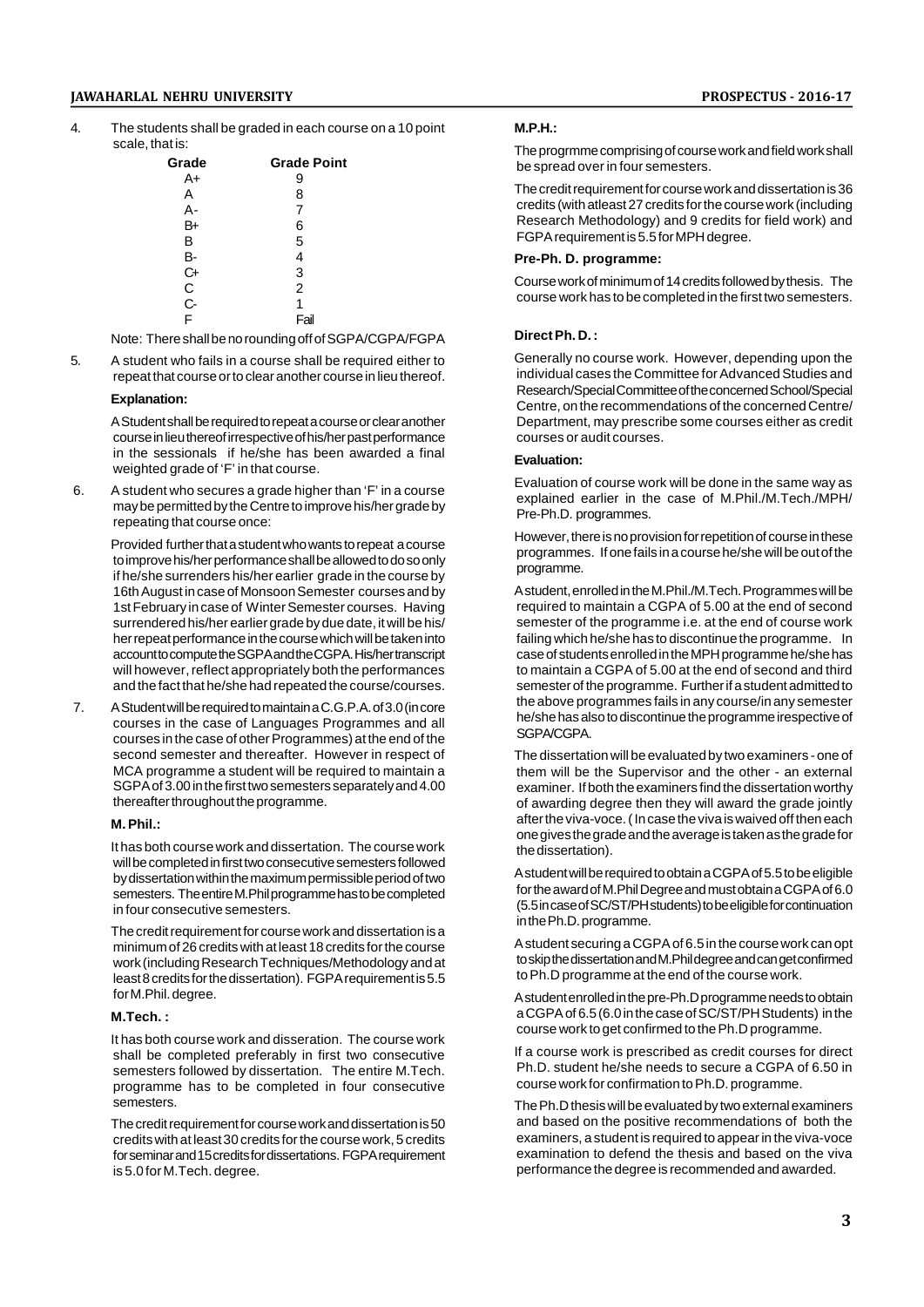

Established in 1955, the School of International Studies is the oldest School of the University. During fifty four years of its existence, the School has established itself as one of the premier institutions in the country for the study of international relations and area studies. The School has made pioneering contributions in promoting the study of international relations as an academic discipline in India and in advancing knowledge and understanding of international affairs in an interdisciplinary perspective. The School is also the first institution in the country to promote "Area Studies" and to develop expertise on various countries and regions of the world. It has also acquired an international reputation as a centre of advanced learning.

To begin with, the School was affiliated to the University of Delhi as the Indian School of International Studies. From September 1961 till the School merged with Jawahalal Nehru University in June 1970, it functioned as a deemed university. Following the merger, the prefix "Indian" was dropped from the name of the School and it became the School of International Studies of the Jawaharlal Nehru University.

For a long time, the academic programmes of the School focused exclusively on research only awarding Ph.D. degree. Soon after the School became a part of the Jawarharlal Nehru University, the M.Phil. curriculum was 1. introduced in 1971-72. In the following academic year 1973- 74, the School started offering a 2 year M.A. (Politics: International Studies) programme. A new and unique M.A. programme in Economics (with specialization in World<br>Economy) was introduced in 1995.96 by the Economics 2. Economy) was introduced in 1995-96 by the Economics Division of the Centre for International Trade and Development.

Presently, there are more than 100 faculty members in the School. It also has Emeritus Professors and  $\boldsymbol{A}$ distinguished scholars. Several Chairs have been instituted in the School In the recent years. These are Appadorai Chair,<br>Nelson Mandela Chair, State Bank of India Chair and Chaire Nelson Mandela Chair, State Bank of India Chair and Chairs in Environmental Law and Space Law. Members of the faculty of the School have contributed to the advancement and dissemination of knowledge in International Studies not only through their teaching and research supervision but also by 6. publishing books and articles in journals of highest international repute.

The School holds national and international seminars from time to time on important aspects of area studies, intercountry relations and on themes relating to the study of international relations as an academic discipline.

The School also holds a series of Hriday Nath Kunzru Memorial (Extension) Lectures every year on a theme relating  $\begin{bmatrix} 8 \end{bmatrix}$ to contemporary international relations. Under an endowment funded by Asia Publishing House, Bombay, it<br>also halds last use in mamaging of the area in part and natriet 9. also holds lectures in memory of the great poet and patriot, Sarojini Naidu and invites a distinguished scholar or statesman to deliver the memorial lecture.

The School publishes a quarterly journal "International Studies". Founded in July 1959, this journal has acquired world-wide reputation as a leading Indian academic journal in the field.

#### **(A) PROGRAMMES OF STUDY**

**(i) M.Phil./Ph.D. :** Selected candidates shall be admitted, in the first instance, to a two-semester programme of course work. Successful completion of the prescribed courses and a dissertation in the next two semesters will lead to the award of degree of Master of Philosophy. The students meeting the prescribed criteria shall be eligible for registration for the Ph.D. Programme. They may submit their doctoral theses, four semesters after their registration for the Ph.D. degree. The Centres of the School may, at their discretion, provisionally admit a candidate directly to the Ph.D. Programme and prescribe courses for him. Such a candidate will not qualify for the M.Phil. degree. On satisfactory completion of the prescribed courses and examinations, he may be registered for the Ph.D. Programme.

On the basis of academic performance of the students and recommendations of the Centres, students who complete a preliminary draft of their doctoral theses may be deputed for field research abroad to their respective regions of specialisation. Course work and research facilities for the M.Phil./ Ph.D. Programmes are available in the following fields of the twelve Centres of Studies of the School:

### **Centres of Studies & Fields of Study**

- **1. Centre for Canadian, US and Latin American Studies**
	- 1. Canadian Studies
	- 2. United States Studies
	- 3. Latin American Studies
- **2. Centre for European Studies** European Studies
- **3. Centre for International Legal Studies** International Legal Studies
- **4. Centre for International Trade and Development** International Trade & Development
- **5. Centre for East Asian Studies**
	- 1. Japanese Studies
	- 2. Chinese Studies
	- 3. Korean Studies

#### **6. Centre for International Politics, Organization and Disarmament**

- 1. International Politics
- 2. International Organization
- 3. Diplomacy and Disarmament
- 4. Political Geography
- **7. Centre for Russian & Central Asian Studies**
	- Russian & Central Asian Studies
- **8. Centre for South Asian Studies** South Asian Studies
- **9. Centre for Indo-Pacific Studies** Indo-Pacific Studies (Southeast Asia/ Southwest Pacific)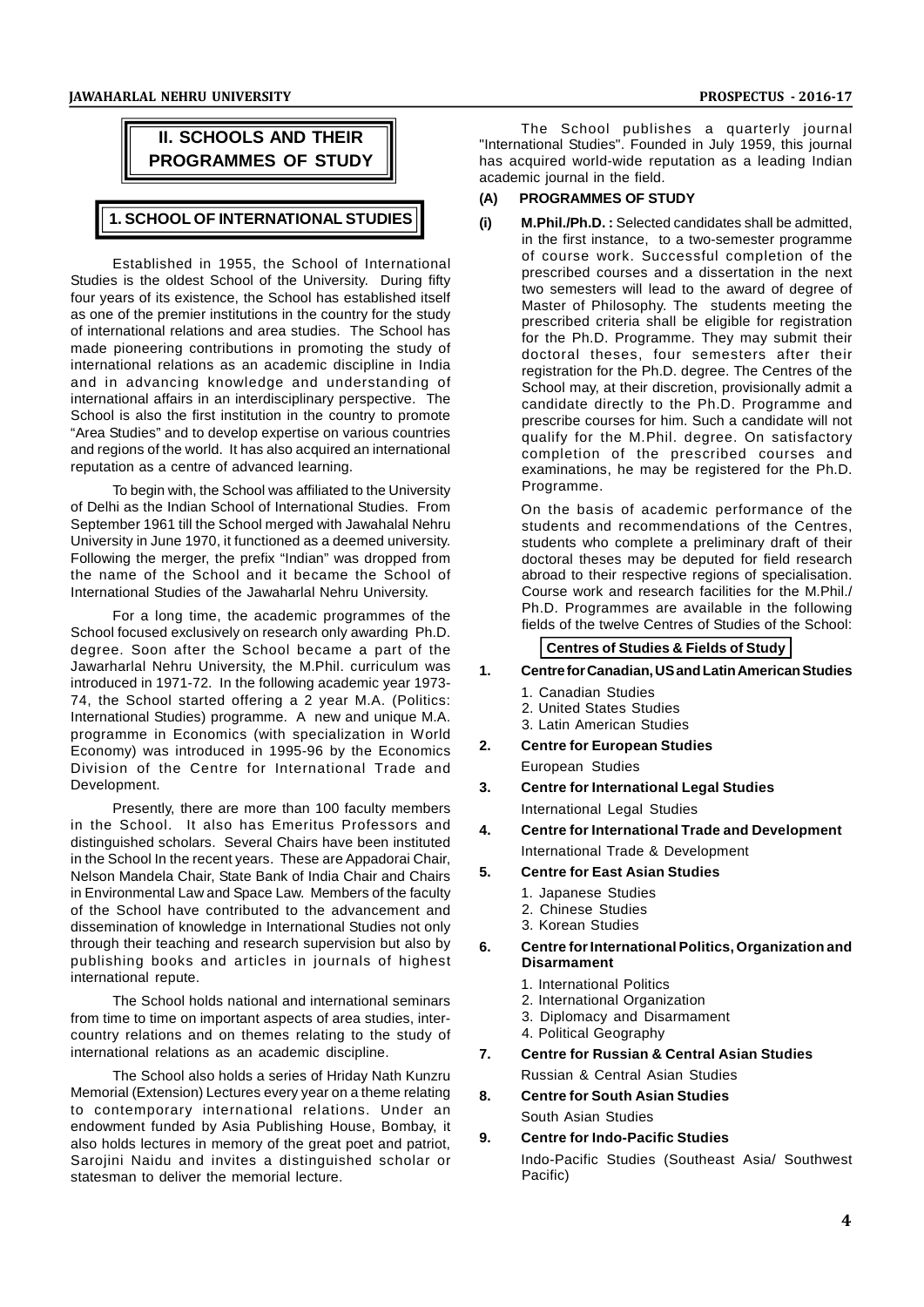- **10. Centre for Inner Asian Studies** Inner Asian Studies
- **11. Centre for African Studies** African Studies
- **12. Centre for West Asian Studies** West Asian Studies
- **13. Centre for Comparative Politics and Political Theory** Centre for Comparative Politics and Political Theory offers six MA level courses in Political Theory/Thought, Comparative Politics and Indian Politics. These courses from part of a set of core courses for MA students of SIS. The Centre offers both M.Phil./Ph.D. and Direct Ph.D. admission to doctoral students wishing to work broadly in the above fields.
- **Note: In addition to above Direct Admission to Ph.D. Programme is also offered in all the Centres of the School .**

**The following offer only Direct Admission to Ph.D. Programme:**

- **14. Human Rights Studies Programme** The Human Rights Studies Programme offers only Direct admission to Ph.D. programme.
- **15. Energy Studies Programme** The Energy Studies Programme offers only Direct admission to Ph.D. programme.
- **(ii) M.A. in Politics (with specialization in International Studies)**

The two-year Master's Degree Programme in Politics<br>(with specialization in International Studies) is a School (ii) (with specialization in International Studies) is a School level programme in which all the Centres of Study of the School participate. The Programme combines studies in Intemational Affairs, Area Politics, Political Theory, Comparative Politics and Economic Development which enable the graduates to receive all-around exposure in various fields of study.

#### **(iii) M.A. in Economics (with specialization in World Economy)**

The Centre for International Trade and Development launched a Master's Programme (M.A.) in Economics in 1995-96. The M.A. programme was designed with a clear emphasis on emerging global issues like trade, technology, environment, natural resources, currency and finance that makes it unique, and distinct from conventional M.A. programmes in economics offered elsewhere in India.

The programme provides sound theoretical background in the Principles of Economics and equips students with analytical tools and techniques for understanding the evolution of the world economy. Apart from preparing students for advanced research work, the programme also aims at training students as professional economists for the government, nongovernment and the corporate sectors.

## **iv) M.A. in International Relations and Area Stuides**

The two-year Master's Degree Programme in International Relations and Area Studies is a School level programme in which all the Centres of Study of the School participate. This programme focuses on Area Studies, an approach to social science in which the School, with nine area studies Centres that cover the entire globe, has distinct strengths. This programme is separate and distinct from an M.A. in Political Science. Candidates are advised that pursuing this Programme of Study may, in some circumstances, render them ineligible for employment as teaching faculty in Political Science departments.

#### **(B) CENTRES OF THE SCHOOL**

#### **(i) Centre for Canadian, US and Latin American Studies**

The Centre for Canadian, US & Latin American Studies comprises the following three streams:

- 1. Canadian Studies
- 2. United States Studies
- 3. Latin American Studies

The Centre offers inter-disciplinary courses at the M.A. (School level), and M.PhiI./Ph.D. level on Canada, the United States, and Latin America and Caribbean. The Centre's thrust areas include domestic political dynamics, foreign policies, security policies, regional integration processes and issues related to multiculturalism, ethnicity, gender, environment, politics of development and the sociology of making a "nation of immigrants". Subjects and themes relevant to the Indian context and North-South issues with a thematic focus are addressed in the study and research activities of the Centre.

#### **(ii) Centre for European Studies**

The Centre for European Studies is a multi-disciplinary department which aims to promote teaching, research and outreach activities to improve the understanding of Europe and Indo-European affairs. The Centre came into existence in 2005 as a result of larger restructuring of academic programmes in the School of International Studies. The areas of teaching and research in the Centre include Europe, The European Union, countries of Central and Eastern Europe and the Nordics. It offers courses at M.Phil. level on Europe and the European Union (EU) viz., European Economic Integration, European Security, EU in World Politics, Social Structures and Dynamics in Europe, Politics and Society in Central and Eastern Europe and Identity Issues in Europe, the Nordics in Europe: An Introduction besides compulsory courses in Research Methodology and German Language/French Language.

Regular seminars, conferences and lectures are organized by the Centre with the aim of bringing together wide range of expertise and to exchange views on the subjects of contemporary importance. The UGC has recognized the Centre as one of the advanced centres of European Studies in India by granting an Area Studies Programme to it.

#### **(iii) Centre for International Legal Studies**

The Centre for International Legal Studies consists of specialists in International Law, Trade Law, Law of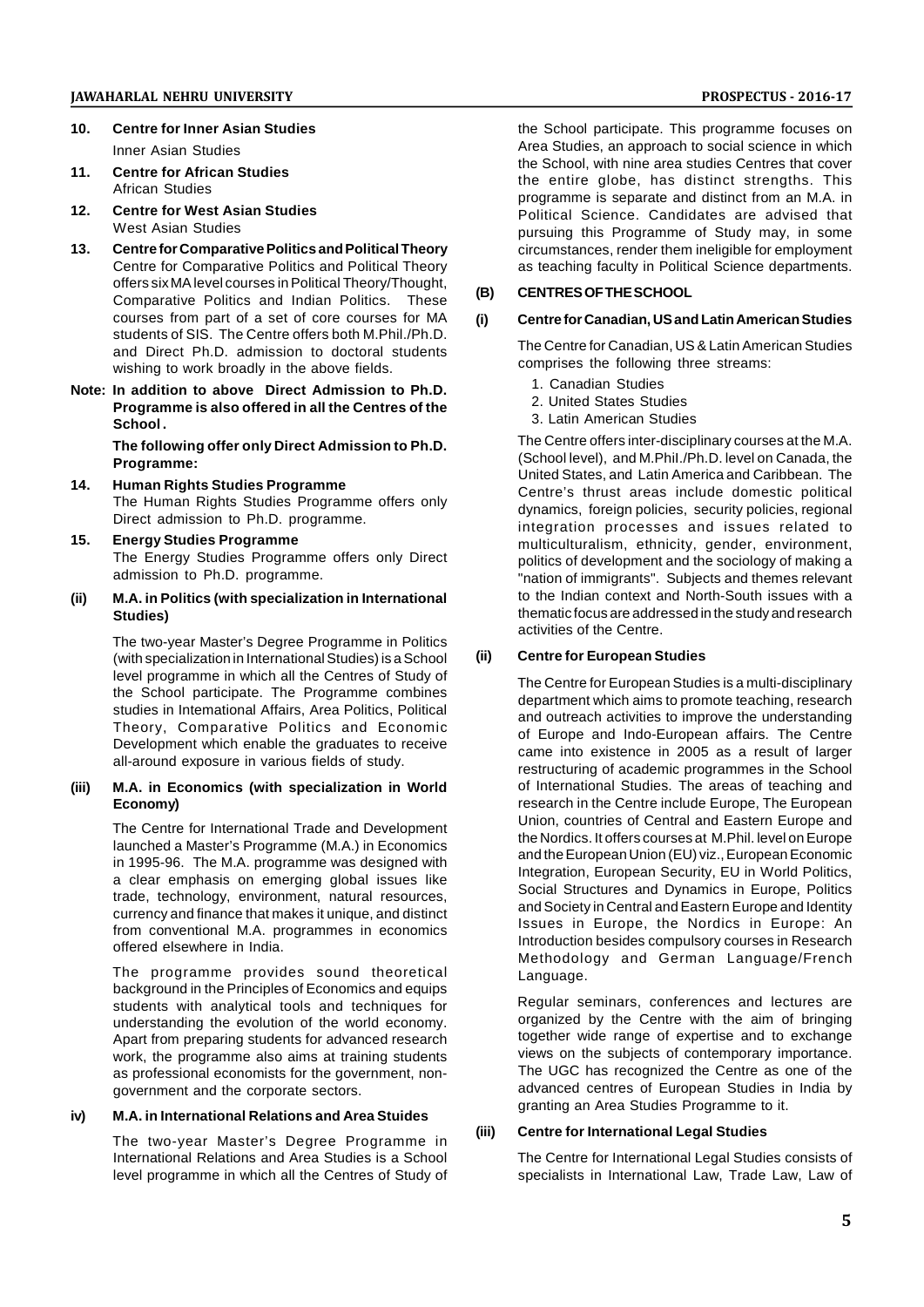International Organisation, International Environmental Law, Human Rights Law, Intellectual Property Law and International Air and Space Law. The Centre offers M.Phil./Ph.D. programmes. It also offers two core courses (International Law of Peace and Legal Controls of International Conflict) and one optional course (Globalization of Human Rights) to M.A. Students of the School.

#### **(iv) Centre for International Trade and Development**

The Centre attempts to provide a strong foundation for theoretical and empirical economic analysis. The Centre concentrates on thrust areas such as International Economics, Economic Development, Finance, Environmental Economics, Industrial Organisation and Econometrics. The Centre offers an M.A. in Economics (with specialization in World Economy) and M.PhiI./Ph.D. in Economics with the following areas of research specialization - trade, development, finance, banking, environment, regulation etc.

#### **(v) Centre for East Asian Studies**

The Centre for East Asian Studies, originally established as a Centre for Chinese and Japanese Studies, subsequently grew to include Korean Studies as well. The Centre imparts courses on historical, political, socio-cultural, economic and foreign policy dimensions of China, Japan and the Koreas at the M.Phil level, while Ph.D. researcher specialises in an area of his/her interest related to the East Asian region. The faculty of the Centre also offer courses at the MA level of the School. The successive generations of the faculty members of the Centre supervised more than 70 Ph.D. theses (about 45 in Chinese Studies, 25 in Japanese Studies and three in Korean Studies), above 250 M.Phil .dissertations (including more than 100 each in Chinese and Japanese Studies and 20 in Korean Studies). The Centre currently has eight faculty members (four in Chinese Studies, three in Japanese Studies and one in Korean Studies) and 100 students registered at M.Phil/Ph.D. levels. The Centre organises regular seminars, workshops and meetings, conducts presentations by researchers and invites scholars from abroad to enhance professional understanding of the region. The faculty members of the Centre have published extensively and several of them also serve as consultants, advisors, or honorary fellows at prestigious institutions in India and abroad. Several students of the Centre have been recipients of prestigious research fellowships awarded by Japan Foundation, Mombusho (Ministry of Education, Government of Japan), Saburo Okita Memorial Fellowship, Nippon Foundation, Korea Foundation, Nehru Memorial Fellowship, and Fellowship from the Chinese and Taiwanese Government. Besides, students from Japan receive fellowship from the Indian<br>Council of Cultural Palatians, As the profile of the East (VIII) Council of Cultural Relations. As the profile of the East Asian states and economies are rising, the Centre is in the process of re-inventing itself to gear for the new trends in the region in teaching, research and academic collaboration.

#### **(vi) Centre for International Politics, Organization and Disarmament**

The Centre runs four MPhil/PhD programmes in (i) International Politics (ii) International Organization (iii) Diplomacy and Disarmament (iv) Political Geography.

The focus of the Centre's research activities has evolved over the years, in line with emerging concerns in the arena of world politics. Those wishing to apply to any of our programmes should note the specific areas of concern for each programme. The International Politics division works on theoretical approaches to the study of global politics, in particular major schools of thought such as Realism, Liberalism, Constructivism, Feminism, Marxism/Post-Marxism, Normative Theory, and Post-Colonialism. The International Organization division focuses on the structures, processes, politics and problems of organising co-operation to address major issues of vital global and regional importance. The Diplomacy and Disarmament division works on issues such as the history, theory and practice of diplomacy, negotiations, war and peace, revolution in military affairs, nuclear deterrence and disarmament, environmental security, critical security studies, and terrorism and other non-traditional threats to security. The Political Geography division focuses on the study of theoretical and applied aspects of political geography, geopolitics and critical geopolitics. The division also runs a Cartographic Lab equipped with GIS software. Further information may be obtained at http:// www.jnu.ac.in/main,asp?sendval= cipod

#### **(vii) Centre for Russian & Central Asian Studies**

The Centre runs M.Phil./Ph.D. Programmes in Russian, Central Asian and CIS Studies. It conducts research in these areas. The Centre works in close cooperation with policy makers and larger academic community. Regular seminars and conferences are also organised by the Centre in order to bring together a wide range of expertise and to exchange views on subjects studied by the faculty and the research scholars. In recognition of its high quality academic and research programme, University Grants Commission has accorded the Centre the status of an Advanced Centre of Russian and Central Asian Area Studies in India. Other areas of research and teaching in the Centre are Transcaucasia and Baltic Republics, Ukraine, Belarus and Moldova, History, Politics, Economy and Society of these areas are studied in an inter-disciplinary manner.

**The Centre for South, Central, South-East & South-West Pacific Studies has been trifurcated into three Centres viz (i) Centre for South Asian Studies, (ii) Centre for Indo-Pacific Studies and (iii) Centre for Inner Asian Studies**

#### **(viii) Centre for South Asian Studies**

The Centre for South Asian Studies covers studies and research on a range of aspects of 8 countries. All the academic activities including teaching and interdisciplinary research have been designed to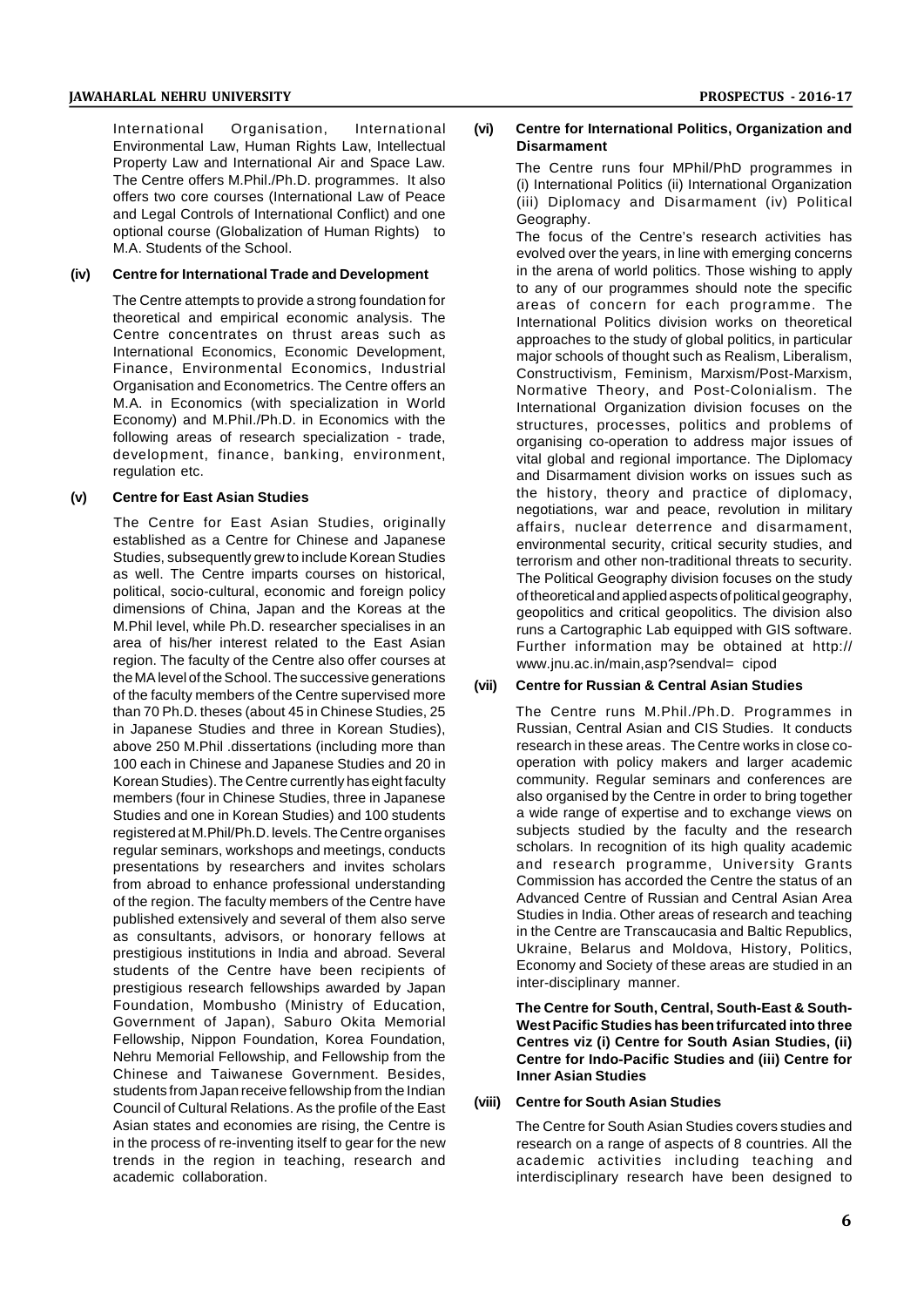objectively study and analyse history, politics, foreign policy, security, societies, economies, environment, regional cooperation/integration and contemporary affairs in different regions/countries covered by the Centre. The Centre has focused on academic pursuits that have strong intellectual value, deeper social relevance and wider national and international utilities and policy dynamics. Its programme of studies has attracted bright students having diverse background from various parts of India and also from other countries. It has evolved into a full fledged institute of academic excellence, much admired by students, frequently consulted by the national governments and eagerly sought after by international organizations and other academic institutions.

The profile of the students who have completed their studies from the Centre does show that a large number of them have joined premier academic and research institutions and equally handsome numbers are in the national and state civil services. Many of the students have done exceedingly well in media and non-governmental organizations, other tertiary sector activities and national and regional politics. The importance of the Centre has become more critical and vital both in the context of large scale transformation in the global scenario and also within the countries that have been traditionally covered and studied by the Centre. There are immense opportunities for academic inquiry triggered by these new developments.

#### **(ix) Centre for Indo-Pacific Studies**

The Centre for Indo-Pacific Studies (CIPS) is a brand new Centre created in 2013 keeping in view the profound shifts that are taking place around India and India's rapidly rising stakes in the Indian Ocean and East Asia. Equally, it is also a reflection of today's geopolitical realities. The Indo-Pacific as a reason is emerging as the new template of reference since the confluence, interdependence and interface of the Indian and Pacific Oceans are getting strengthened not merely economically but geostrategically as well. The Indo-Pacific, comprising a vast spatial continuum spread from the Indian Ocean all the way up to West Pacific, including the crucial regions such as Southeast Asia and South Pacific, also brings forth India's centrality and its relationship with regions In the Indo-Pacific quite distinctly. The primary areas of focus remain Southeast Asia and the South Pacific. First of its kind anywhere in the world, CIPS's intent is to break new ground by focusing its research and teaching on new frontiers of knowledge and bring out newer dimensions of a rapidly changing world. The programme is supported by an extremely competent and dedicated team of faculty committed to high quality teaching and research. Plans are afoot to expand and develop it into a leading Centre of academic excellence.

#### **(x) Centre for Inner Asian Studies**

The Centre for Inner Asian Studies, School of International Studies, Jawaharlal Nehru University will engage in teaching and research on the whole of Central Asia, that is the five Central Asian Republics

of Uzbekistan, Tajikistan, Turkmenistan, Kyrgyzstan and Kazakhstan; Xinjiang, Tibet and Inner Mongolia regions of China; Mongolia and Afghanistan. Over the years, this Programme has evolved as the advanced Centre of Central Asian Studies in India and is known for its excellent research work and publications both at the national as well as international levels. All the academic activities including teaching and research have been designed to study and analyze history,

politics, society, economy, geopolitics of energy and transport networks, besides the contemporary developments in Central Asia, Chinese Central Asia, Afghanistan and Mongolia, and relate them to Indian experience and policy.

#### **(xi) Centre for African Studies**

Centre for African Studies covers the entire African continent including Sub-Saharan, North African region and African Island countries. It has a UGC Area Studies Programme on African Studies established in 2005. The Centre focuses on research activities related to Southern Africa. Francophone Countries and North African region. It has special focus on Indian diaspora in the region and Indo-African Relations.

The faculty members of the Centre offer M.A. as well as M.Phil/Ph.D courses. Taught courses include foreign policy as well as political, economic and social systems pertaining to the region.

#### **(xii) Centre for West Asian Studies**

The Centre for West Asian Studies focuses on all countries of West Asia and North Africa. It has a UGC sponsored Gulf Studies Programme established in 1978 as part of the Area Studies Programme of the UGC. The Gulf Studies Programme focuses on the countries on Gulf Cooperation Council, Iran, Iraq and Yemen. The Centre also focuses on Indian diaspora in the region.

The faculty members of the Centre offer M.A. as well as M.Phil/Ph.D courses. Taught courses include areas of foreign policy and political, economic and social systems pertaining to the region.

#### **(xiii) Centre for Comparative Politics and Political Theory**

The Centre for Comparative Politics and Political Theory at School of International Studies conducts 6 courses in Political Studies for the MA (PIS) programme of the School.

These are 3 Compulsory courses: Comparative Politics, Political Throught I and II, 1 Core course: Indian Political System and 2 Optional courses: Critical Throught in the Global South, Critical Issues in Democracy and Democratization.

The Centre offers an M.Phil/Ph.D programme in Comparative Politics and Political Theory, and also offers a Direct Ph.D programme.

The M.Phil in Comparative Politics and Political Theory would encourage research scholars to interrogate mainstream disciplinary practices and contribute towards making the corpus of political thought and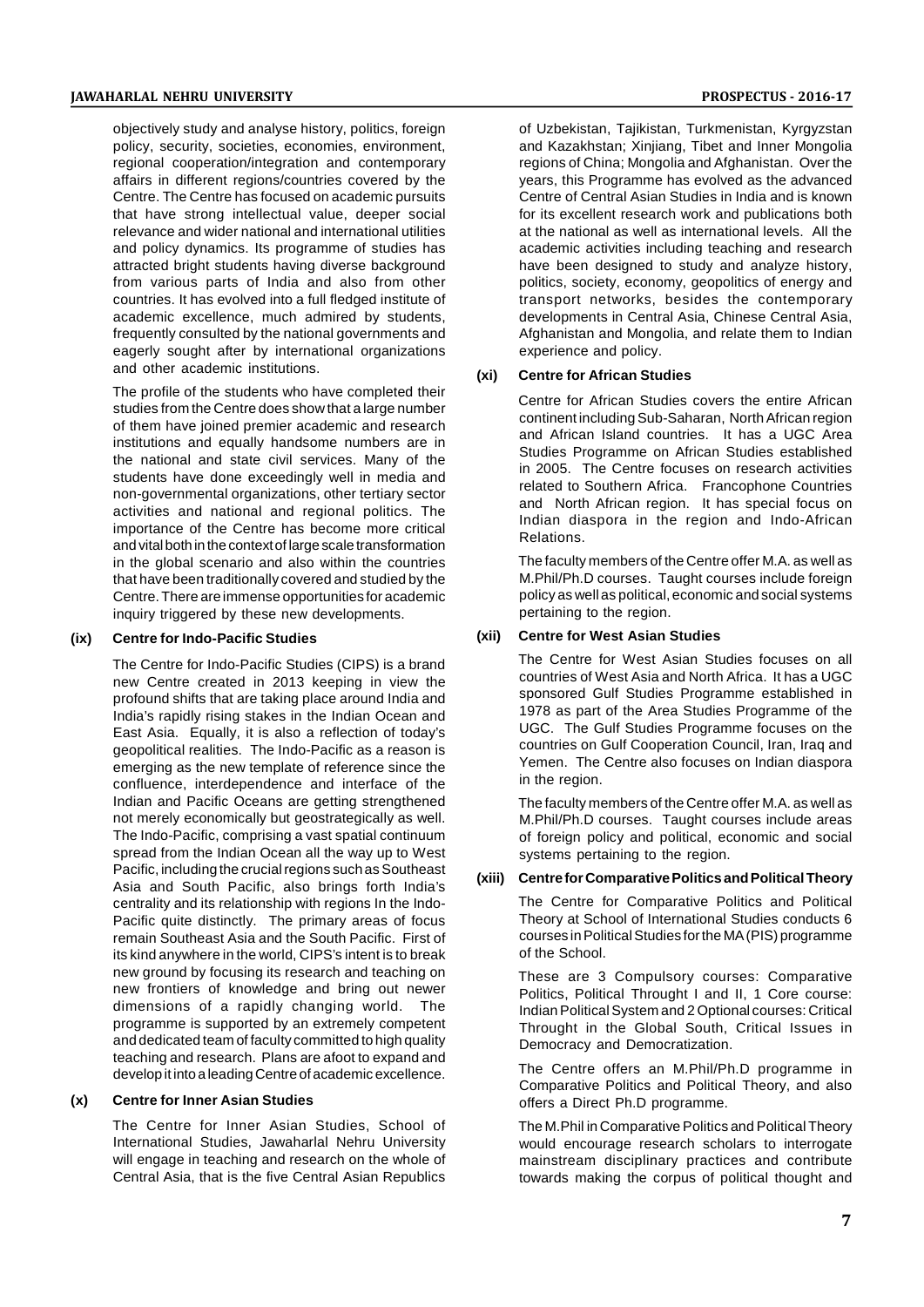practice truly global. The programme will aim at engaging with the world of political concepts and practices in comparative perspectives.

The M.Phil Programme consists of course work to be completed in the first year and a dissertation in the second year.

Students seeking admission to the M.Phil/Ph.D programme are required to qualify an entrance examination. Those selected for the viva voce are expected to bring a synopsis of their proposed research.

#### **(xiv) Human Rights Studies Programme**

The Direct admission to Ph.D. programme in Human Rights is intended to offer a unique oppprtunity to extensively research important themes/issues of human rights and duties in contemporary global politics from an interdisciplinary perspective.

#### **(xv) Energy Studies Programme**

The Direct admission to Ph.D. programme of Energy Studies aims at to offer opportunity to undertake research on Contemporary Themes and Issues in an inter-disciplinary perspective.

#### **(C) ELIGIBILITY FOR ADMISSION**

#### **(i) Direct Admission to Ph.D. Programme**

Only those candidates shall be considered for Direct admission to the Ph.D. Programme who have—

- (a) obtained 2 years M.Phil degree of a recognized University/Institution (with dissertation/seminar/ Viva) or one year M.Phil. with additional one year research experience of a recognized University/ Institution, and one publication OR
- (b) at least two years research experience after Master's degree/BE/B.Tech. in reputed institutions with research publication(s) comparable to M.Phil. standard. In addition, they should have obtained Master's Degree/ BE/B.Tech. with 55% marks or equivalent FGPA in 10 point scale/comparable standard where the grading is based on system other than 10 point scale.
- (c) However, the Centre/School reserves the right to adopt additional criteria for shortlisting of the applications.

**For Centre for International Trade & Development,** The candidate should have (i) obtained 2 years M.Phil degree of a recognized University/Institution in (ii) Economics/International Trade and Development (with dissertation/seminar/Viva) or one year M.Phil. degree in Economics/International Trade and Development with additional one year research experience of a recognized University/ Institution, and one publication OR

(ii) at least two years research experience after Master's degree in Economics of reputed institutions with research publication(s) comparable to M.Phil. standard. In addition, they should have obtained (b) Master's Degree in Economics with 55% marks or

equivalent FGPA in 10 point scale/comparable standard where the grading is based on system other than 10 point scale. Students admitted to the Direct Ph.D. Programme are required to do course work.

**For Centre for African Studies:** (a) obtained M.Phil degree of a recognized University/ Institution OR (b) at least two years research experience in reputed institutions with research publication(s) comparable to M.Phil. standard. In addition, they should have obtained Master's Degree with 55% marks or equivalent FGPA in 10 point scale/comparable standard where the grading is based on system other than 10 point scale.

**For Human Rights Studies programme:** (a) obtained 2 years M.Phil or equivalent degree of a recognized University/Institution in the field of human rights or allied areas (with dissertation/seminar/Viva) or one year M.Phil. in the field of human rights or allied areas with additional one year research experience of a recognized University/ Institution, and one publication in the field of human rights or allied areas. OR

(b) at least 2 years research experience after Master's degree/BE/B.Tech. in reputed institutions with research publication(s) comparable to M.Phil. standard in the field of Human Rights. In addition, they should have obtained Master's degree/BE/B.Tech. with 55% marks or equivalent FGPA in 10 point scale/comparable standard where the grading is based on system other than 10 point scale.

**For Energy Studies programme:** (a) obtained 2 years M.Phil or equivalent degree of a recognized University/ Institution in the field of energy studies or allied areas(with dissertation/seminar/Viva) or one year M.Phil. in the field of energy studies or allied areas with additional one year research experience of a recognized University/ Institution, and one publication OR

(b) at least 2 years research experience after Master's degree/BE/B.Tech. in reputed institutions with research publication(s) comparable to M.Phil. standard in the field of energy studies. In addition, they should have obtained Master's degree/BE/B.Tech. in Political Science, International Relations, Economics, Defence/ Strategic Studies or Area Studies with 55% marks or equivalent FGPA in 10 point scale/comparable standard where the grading is based on system other than 10 point scale. Students admitted to direct Ph.D. programme in energy studies are also required to do compulsory course work.

#### **(ii) M.Phil./Ph.D.**

- **For Centre for International Politics, Organization and Disarmament:** Master's degree in Political Science, History, Economics, Geography, Sociology, Defence/Strategic Studies, International Relations and Area Studies with at least 50% marks or Master's degree in Humanities and other Social Sciences with at least 60% marks or Master's degree in Natural Sciences with at least 65% marks.
- **(b) For Centre for International Legal Studies:** LL.B. (Three Year) degree after Bachelor's degree with at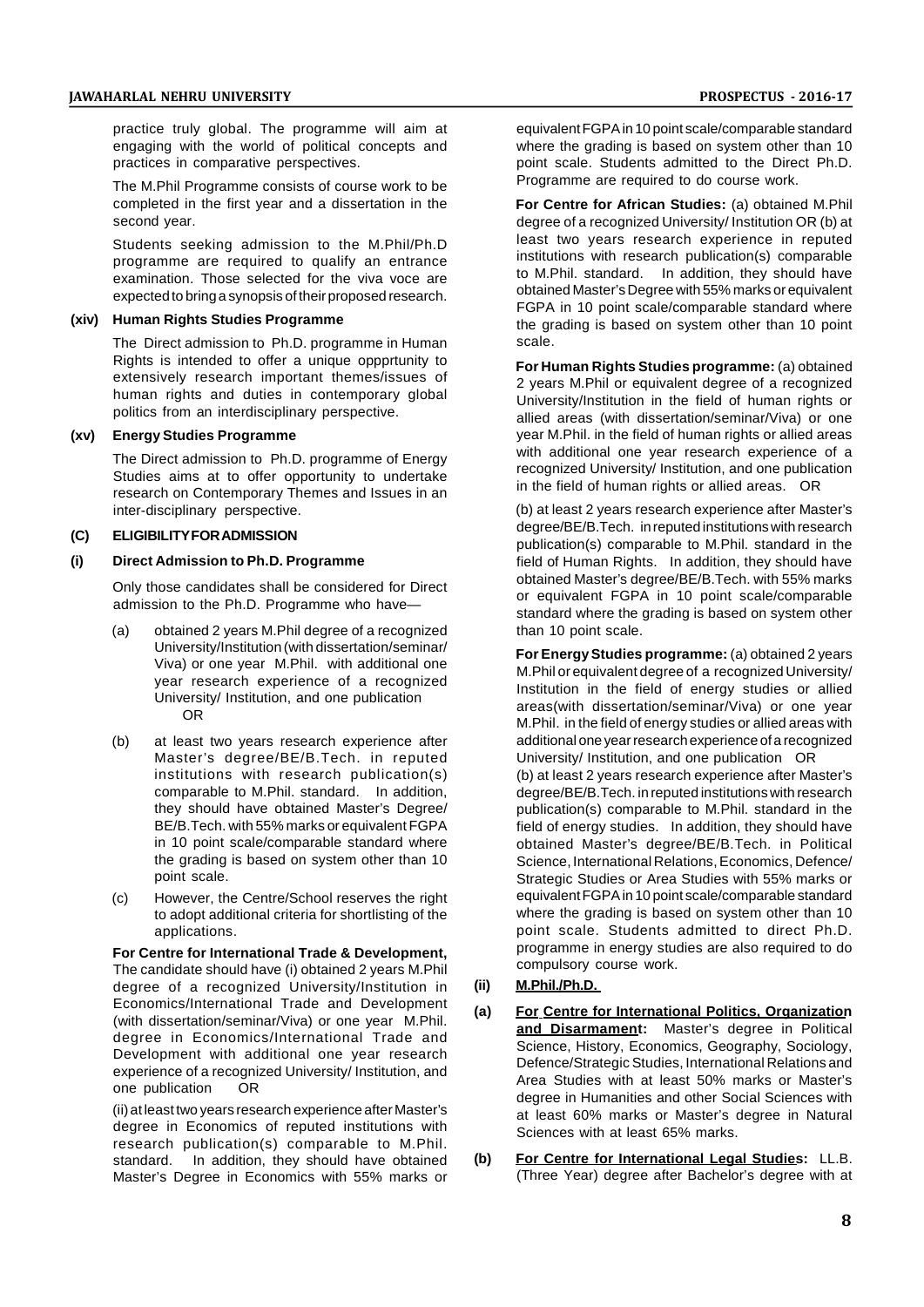#### **JAWAHARLAL NEHRU UNIVERSITY PROSPECTUS - 2016-17**

least 55% marks or an LL.B. (Five year) degree with at least 55% marks in the aggregate or an M.A. with International Law as one of the subjects with at least 55% marks in the aggregate or an LL.M. degree with at least 50% marks in the aggregate.

- **(c) For Centre for International Trade & Development:** Master's degree in Economics with at least 50% marks and familiarity with Mathematics and Statistics upto Bachelor's level.
- **(d) For Centre for South Asian Studies, Centre for Indo-Pacific Studies and Centre for Inner Asian Studies:** Master's degree in Political Science, History, Economics, Geography, Sociology, Defence Studies, International Relations and Area Studies with at least 50% marks or Master's degree in Humanities and other Social Sciences with at least 60% marks or Master's degree in Natural Sciences with at least 65% marks.
- **(e) For Canadian and Latin American Studies:** Master's degree in Political Science, History, Economics, Sociology, Defence/Strategic Studies, International Relations and other allied subject in Social Sciences and Humanities with at least 50% marks or Master's degree in Natural Sciences with at least 65% marks.
- **(f) For US Studies:** Master's degree in Political Science, History, Economics, Sociology, Defence/Strategic Studies, International Relations, Humanities with at least 50% marks.
- **(g) For Centre for Comparative Politics and Political Theory:** Master's degree in Social Sciences or Humanities with at least 50% marks.

#### **(h) All other Centres**

Master's degree in Political Science, History, Economics, International Relations and Area Studies with at least 50% marks or Master's degree in Humanities and other Social Sciences with at least 60% marks or Master's degree in Natural Sciences with at least 65% marks.

#### **(iii) M.A.**

#### **(a) M.A. in Politics (with specialization in International Studies) and M.A. in International Relations and Area Studies**

Bachelor's degree in any discipline under 10+2+3 pattern of education with at least 50% marks.

#### **(b) M.A. in Economics (with specialization in World Economy)**

- (i) Bachelor's degree (with 50% marks in aggregate) in the following subjects: Economics (Honours) with Mathematics as subsidiary subject; or Mathematics(Honours) with Economics as a subsidary subject; or Statistics(Honours) with Mathematics and Economics as subsidiary subjects.
- (ii) Any other Bachelor's degree with 60% marks, and with Economics and Mathematics as subjects.

#### **2. SCHOOL OF LANGUAGE, LITERATURE AND CULTURE STUDIES**

Language is the key to man and society — how we think, what we think, how we interact with each other and co-exist as a community, all this is determined by language, which is not only the means of thought but in fact thought itself. Learning different languages means learning about cultures and traditions of various people. There are a large number of human natural languages, but we cannot learn all of them. However, learning any one of the major languages of the world teaches us a lot about human civilisation and culture. The School of Language, Literature & Culture Studies was set up with this in mind. It imparts instruction in a number of European, Central and West Asian as well as East Asian languages, such as French, German, Russian, Spanish, Arabic, Persian, Pashto, Chinese, Japanese and Korean. Each of these languages has a significant body of literature, a galaxy of great writers, novelists, poets and also philosophers. A student who opts to study a language in the School will, in fact, be studying much more than the language. He/She will also be studying the literature, philosophy, art and intellectual developments of the culture concerned.

Training in any one of the languages being offered by the School enables one, at the end of the training, to become a translator, an interpreter, a teacher or an intercultural consultant. In an era of globalisation a person trained in a foreign language is always in demand.

The courses aim at developing competence and proficiency in spoken as well as written language through the use of language laboratory, audio-visual means etc. Parallel to this the courses in civilization and culture give a total overview of the history, geography and cultural institutions of the country concerned. A survey of the country's intellectual history is woven into the fabric of the courses to give the students a proper understanding of the relationship between society and its art and thought.

Literature is studied as a specific discipline in itself and students are trained in various methods of literary analysis.

The School of Language, Literature and Culture Studies is the only institution of its kind in the country where facilities for teaching and research in most of the major foreign languages are available.

In addition to the several foreign languages the School also offers post-graduate courses and research in English Studies, Linguistics, Hindi, Urdu and Tamil. A Chair for Kannada Studies has also been instituted and will be operational shortly.

B.A.(Hons.) in foreign language (except Pashto) being an integral part of the 5-year M.A. programme, on successful completion of B.A. (Hons.), the student will be eligible to seek registration to the first year of the M.A. programme (i.e. fourth year of 5-year M.A.) in the respective language, without having to go through the entrance examination again subject to his/her fulfilling minimum eligibility requirements. There is also a provision to admit students in the 2nd year of B.A. (Hons.) programme subject to fulfilling the prescribed eligibility criteria.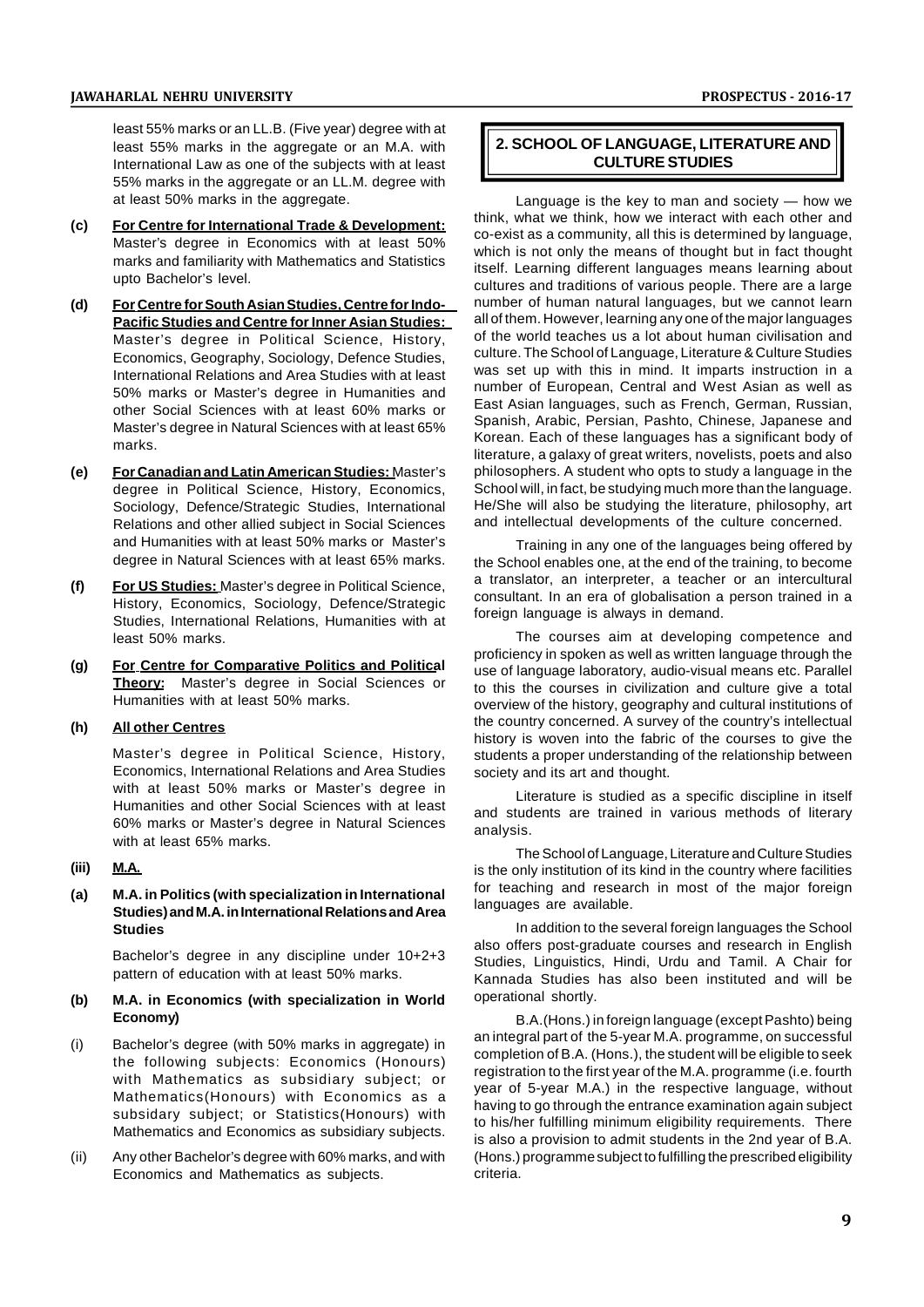#### **(A) PROGRAMMES OF STUDY**

#### **Centre of Studies, Programme of Study & Languages**

#### **1. Centre of Persian and Central Asian Studies**

- a. M.Phil./Ph.D. in Persian
- b. M.A. in Persian<br>c. B.A.(Hons.) 2nd
- B.A.(Hons.) 2nd year in Persian
- d. B.A.(Hons.) 1st year in Persian
- e. B.A.(Hons.) 2nd year in Pashto
- f. B.A.(Hons.) 1st year in Pashto
- g. Advanced Diploma of Proficiency in Pashto

#### **2. Centre of Arabic and African Studies**

- a. M.Phil./Ph.D. in Arabic
- b. M.A. in Arabic
- c. B.A.(Hons.) 2nd year in Arabic
- d. B.A.(Hons.) 1st year in Arabic

#### **3. Centre for Japanese Studies**

- a. M.Phil./Ph.D. in Japanese
- b. M.A. in Japanese
- c. B.A.(Hons.) 2nd year in Japanese
- d. B.A.(Hons.) 1st year in Japanese

#### **4. Centre for Korean Studies**

- a. M.Phil./Ph.D. in Korean
- b. M.A. in Korean
- c. B.A.(Hons.) 2nd year in Korean
- d. B.A.(Hons.) 1st year in Korean
- e. \*Certificate of Proficiency in Mongolian

#### **5. Centre for Chinese & South-East Asian Studies** a. M.Phil./Ph.D. in Chinese

- b. M.A. in Chinese
- c. B.A.(Hons.) 2nd year in Chinese
- d. B.A.(Hons.) 1st year in Chinese
- 
- e. \*Diploma of Proficiency in Bahasa Indonesia f. \*Certificate of Proficiency in Bahasa Indonesia

### **6. Centre for French and Francophone Studies**

- a. M.Phil./Ph.D. in French
- b. M.A. in French and Francophone Studies
- c. B.A.(Hons.) 2nd year in French
- d. B.A.(Hons.) 1st year in French

#### **7. Centre of German Studies**

- a. M.Phil./Ph.D. in German
- b. M.A. in German (Literature, Translation, Translation & Interpretation)
- c. B.A.(Hons.) 2nd year in German
- d. B.A.(Hons.) 1st year in German

#### **8. Centre of Indian Languages**

- a. M.Phil./Ph.D. in Hindi
- b. M.Phil./Ph.D. in Urdu
- c. M.Phil./Ph.D. in Hindi Translation
- d. M.Phil./Ph.D. in Tamil
- e. M.A. in Hindi
- f. M.A. in Urdu
- g. \*Advanced Diploma in Mass Media in Urdu
- h. \*Certificate of Proficiency in Urdu

#### **9. Centre for Linguistics**

- a. M.Phil./Ph.D. in Linguistics
- b. M.A. in Linguistics

#### **10. Centre for English Studies**

- a. M.Phil./Ph.D. in English
- b. M.A. in English

#### **11. Centre of Russian Studies**

- a. M.Phil./Ph.D. in Russian
- b. M.A. in Russian
- c. B.A.(Hons.) 2nd year in Russian
- d. B.A.(Hons.) 1st year in Russian
- **12. Centre of Spanish, Portuguese, Italian and Latin American Studies**
	- a. M.Phil./Ph.D. in Spanish
	- b. M.Phil. in Portuguese
	- c. M.A. in Spanish
	- d. B.A.(Hons.) 2nd year in Spanish
	- e. B.A.(Hons.) 1st year in Spanish
- **\* Part-Time Programme**

#### **Note:**

- **1. In addition to above, Direct Admission to Ph.D. Programme is also offered in the above Centres except Centre of Indian Languages and Centre for Korean Studies for the time being.**
- **2.** The School has changed the pattern of the B.A. (Hons.) 1st year Entrance Examination. The Entrance Examinations for B.A.(Hons.) 1st Year in Foreign Languages will be grouped accroding to the following clusters:

**Cluster 1**: French, German, Spanish, Russian **Cluster 2:** Japanese, Korean, Chinese **Cluster 3**: Persian, Arabic, Pashto

**Candidates may opt for three Languages from two clusters only.** Sample papers are available on the JNU website.

#### **(B) CENTRES OF THE SCHOOL**

#### **1. Centre of Persian and Central Asian Studies**

The Centre is a unique seat of Persian and Pashto learning in India where the entire gamut of language, literature, history, culture and civilization of Iran, Afghanistan, Tajikistan and Medieval India is covered in its various academic programmes covering undergraduate, postgraduate and research levels. The programme of the Centre are language-based; literature-oriented, and lay emphasis on comparative and inter-disciplinary approach. Translation and Interpretation are extensive courses of the Centre. Translation having theory and applied sides are offered at various levels in which students are thoroughly trained. The Centre has developed a good infrastructure for its teaching and researches in the Modern Persian Language and literature.

Apart from the creative literature of the Persian speaking countries, special attention is paid to their sociology, politics, history and economics to enable the students to pursue proper study and research.

The Centre offers the following courses at various levels.

#### **Persian Language and Literature**

#### B.A. (Hons.) I year……entry point

B.A. (Hons.) II year…..limited seat for students having completed B.A. I year programme in a College/ University with adequate knowledge of Persian.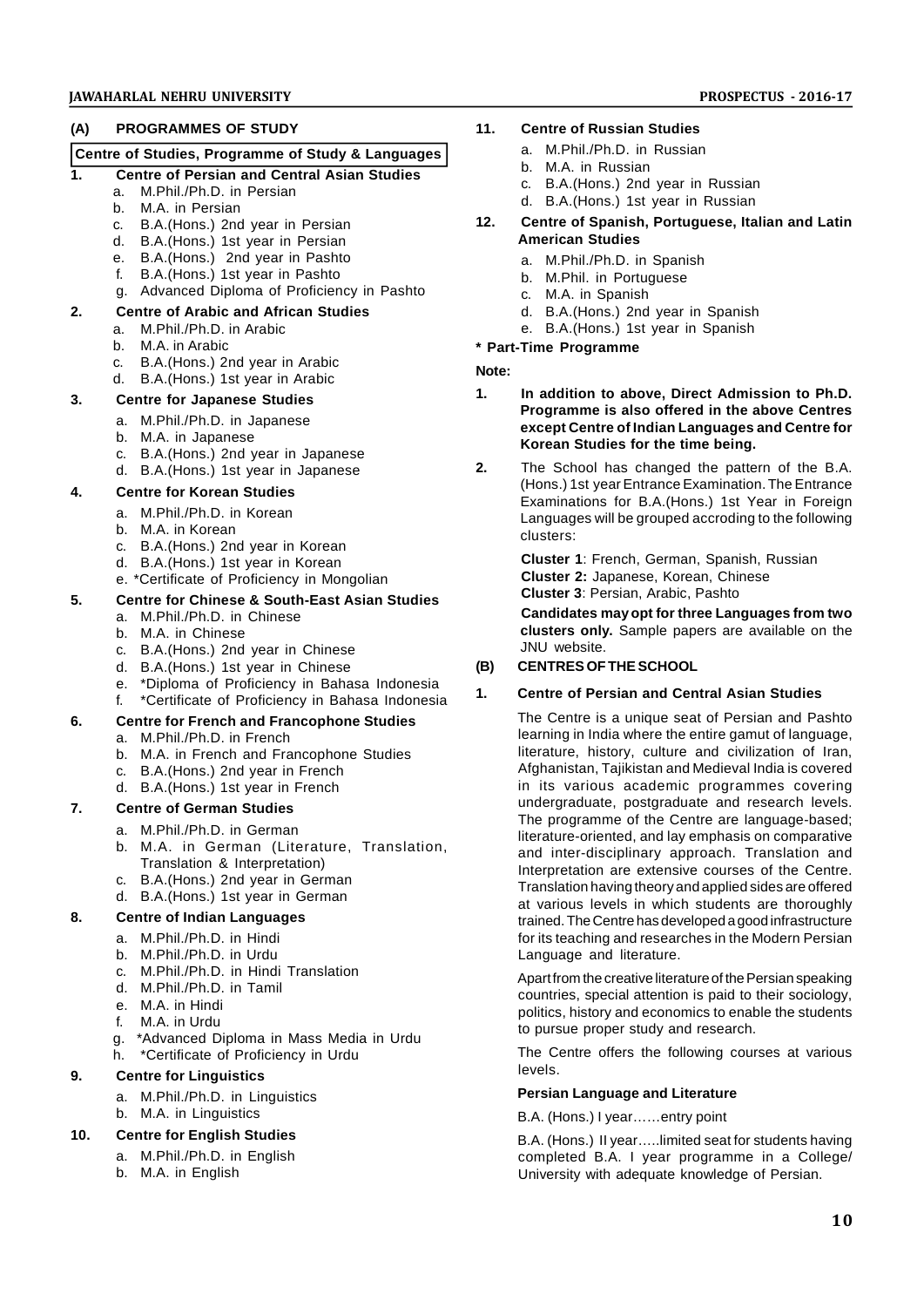M.A. I year.......limited seats for students having 2. completed B.A. programme.

M.Phil./Ph.D. programmes for students having completed M.A. in Persian.

Direct Ph.D. programme: limited seat for extra-ordinary scholars

Post-Doctoral Affiliation for teachers and scholarship holders

#### **Pashto Language and Literature**

B.A. (Hons.) I year…..entry point. Centre is offering B.A. ( Hons.) programme from academic year 2015-16.

B.A. (Hons.) II year…..limited seat for students having completed B.A. I year programme in a College/ University with adequate knowledge of Pashto.

The courses offered by the Centre include Advance Translation, Interpretation, Audio-Visual, Literature, Culture, Area Studies, Comparative and Interactive Studies etc.

#### **M.Phil./Ph.D. programme in Persian**

The M.Phil./Ph.D. programme in Persian has been designed to inculcate interest for research in various areas of Persian Language, Literature, Culture and Historical Studies. At the M.Phil. level, the students are trained in research methodology and comprehensive history of Persian Language and Literature. Persian Studies in India specially the writings of Indian Scholars in Persian are the sailent features of M.Phil. and Ph.D. programme. M.A. in Persian is the essential qualification for admission to M.Phil programme.

The course work for M.Phil. will have a combination of lectures, tutorials, presentations, reviews, tests and participation in discussions on work in progress. Students are required to appear in a written endsemester examination after completing their course work successfully. Writing a dissertation on a duly approved topic shall be a prerequisite for admission to Ph.D. programme.

Following are the major areas which the Centre has identified as thrust areas:

- 1. Contemporary Persian Literature-New Trends,
- 2. Interactive Literature,
- 3. Indo-Iran Relations,
- 4. Area Studies (Iran, Afghanistan, Tajikistan, Kazakhstan, Uzbekistan, Azerbaijan),
- 5. Development of Pashto programme upto the level of post-Graduation,
- 6. Centre is actively pursuing project in the area of "Indian Impact on the Persian World: Compilation of Thematic Urdu-Persian Encyclopedia of Language, Literature and Culture."
- 7. Introduction of Kazak, Uzbek and Mongolian languages.

*Note: Entrance Examination for B.A.(Hons.) 2nd year, M.A. and M.Phil. shall be conducted in the Persian language and B.A. (Hons.) 2nd year in Pashto shall be conducted in the Pashto language.*

#### **2. Centre of Arabic and African Studies**

The Centre offers full time three year B.A.(Hons.), two year M.A. and M.Phil/Ph.D. programmes in Arabic Language, Literature and Culture. The salient features of these programmes are intensive specialised training in Arabic Language with particular focus on developing communication skills, oral, written as well as translation. Subsequently, students are gradually exposed to and provided deep insight about the culture and literary heritage of the Arab World through both classical and contemporary texts. In recent years, the Centre has emerged as one of the most prominent centres among all the Indian Universities specially in the field of modern Arabic Language and specialisation in its literature.

**B.A.(Hons.) in Arabic:** The course at the level of B.A.(Hons.) in Arabic is designed to develop language skill in speaking, reading, writing, comprehension, translation and interpretation. The students are also acquainted with history, culture and literature of the Arab World through courses such as contemporary Arab World and history of Arabic Literature. In teaching the language, audio visual language laboratory facilities and films are also used which makes learning the language simpler and interesting.

**M.A. in Arabic:** The M.A. programme has been designed to provide advanced and intensive training of Arabic Language, Literature, Culture and Civilisation through courses such as translation Arabic-English-Arabic, simultaneous interpretation together with course contents such as classical prose and poetry, modern prose and poetry, history of Arabic language and literature, Arabic novels and plays, prepare students for research and interpretation.

**M.Phil./Ph.D. Programme:** The M.Phil/Ph.D. programmes in Arabic have been designed to inculcate interest for research in different areas of Arabic and Islamic literature, culture, language and history. At the M.Phil level the students are trained in research methodology and a special paper Arabic Studies in India is the hall mark of the M.Phil programme.

The centre also plans to develop thrust areas such as:

- A. Classical Arabic language and literature
- B. Indo Arab relation in the field of contemporary literary exchange
- C. Indo African Studies: social cultural and literary aspects
- D. Introduction of Hebrew Language as a full time core course at B.A., M.A. & M.Phil/Ph.D levels. At the moment, the centre offers optional courses in Hebrew B.A. level. The full-fledged course will be offered subject to availability of teaching faculty.

*Note: Entrance Examination for B.A.(Hons.) 2nd year, M.A. and M.Phil. shall be conducted in the Arabic language.*

#### **3. Centre for Japanese Studies**

The Centre was set up in 1973 and it is one of the oldest departments of Japanese language, literature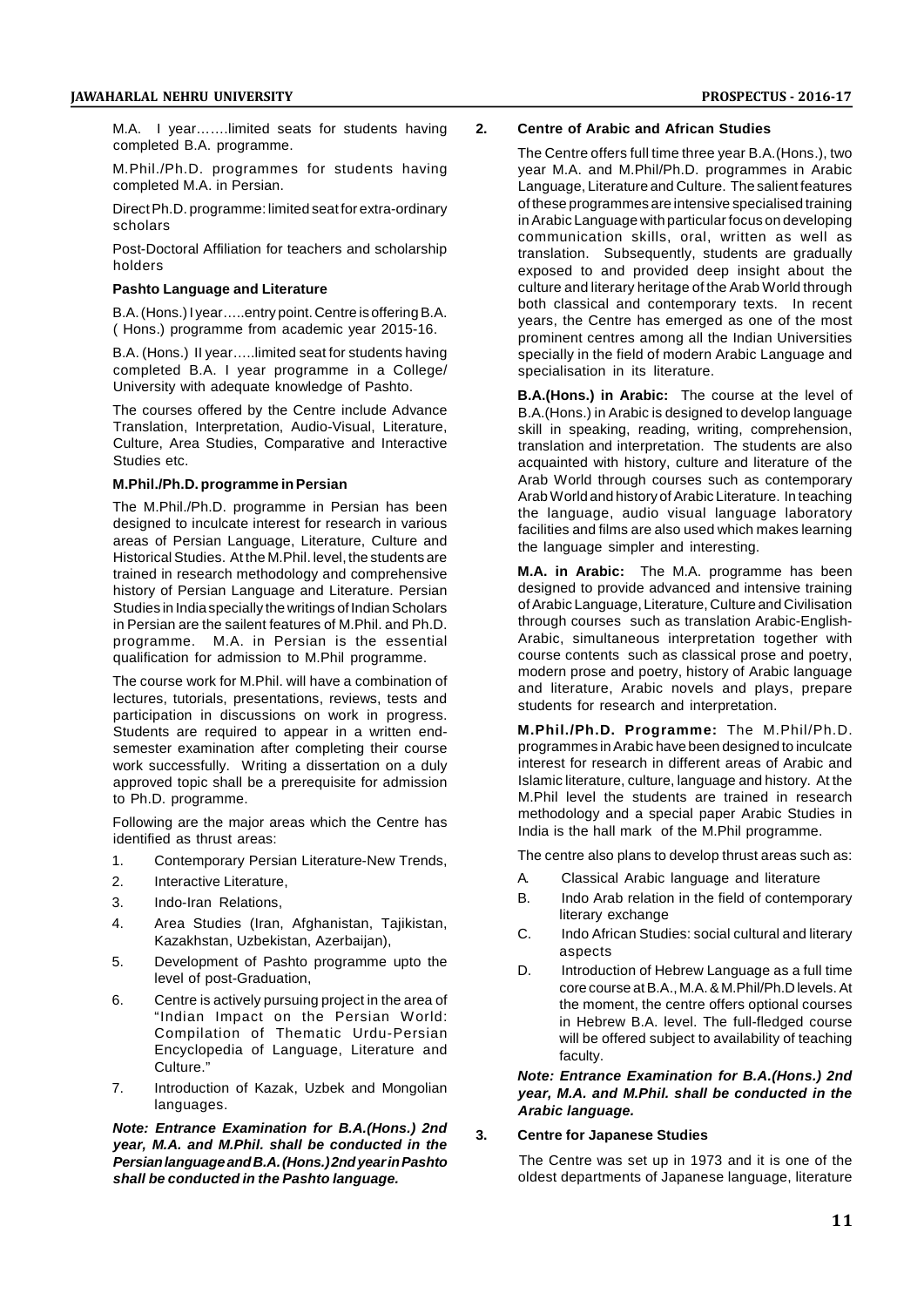and culture learning in India. Presently, named as Centre for Japanese Studies (CJS), it is one of the centres of excellence in the South Asia, where the programs ranging from B.A. to Ph.d. are offered. There is a three year undergraduate degree programme, two year postgraduate degree programme and M.Phil./Ph.D. programme. The undergraduate courses are designed for making a beginner to acuire not only the language skills & efficiency but also impart basic knowledge about the history of Japanese literature, culture, history, society etc., so that by the end of the third year, the student will have sufficient command over the language as well as society of Japan. The postgraduate courses in the centre envisage students to pursue higher level of expertise, using Japanese Language as a tool in the areas of Japanese Literature, Culture, Linguistics, Translation and Interpretation. Under the M.Phil./ PH.D. programme, students pursue further research in fields related to Japanese Language, literature, culture, society etc.

**B.A. (Hons.) Japanese**, is a three-year degree programme of six semesters during which courses required for imparting the four skills of the language, i.e. reading, writing, speaking and listening, are offered to the students. Courses on History of Japanese Literature, Society and Cultural Traditions are also offered in the B.A. Programme.

**M.A. Japanese,** is a two-year programme of four semesters, in which students master the advanced skills in Japanese with special emphasis on current affairs & Newspaper translation, interpretation, analysis and appreciation of literary texts, and the cultural Heritage of Japan etc. At the M.A. level students have option to specialize either in Literature or Interpretation. The objective of this programme is to groom the students for translation, interpretation as well as research. In the final semester of M.A., the students are required to write a Dissertation on any area of their interest in Japanese studies.

**M.Phil/Ph.D. in Japanese:** The M.Phil. programme is of four semesters. Students are required to complete the prescribed number of courses and submit a dissertation for completion of M.Phil. For the Ph.D. programme the research scholar is required to submit a thesis on a topic of his/her choice from the field of Literature, Language, Comparative and Contrastive Linguistics.

*Note: Entrance Examination for B.A.(Hons.) 2nd year, M.A. and M.Phil. in Japanese shall be conducted in the Japanese language.*

#### **4. Centre for Korean Studies**

The Centre is one of the biggest academic centres of Korean Language, Literature and Culture Studies in the Indian Subcontinent. It offers B.A., M.A., M.Phil./ Ph.D. programme in Korean Language, Literature and Culture Studies. Korean language was first introduced in the Centre in 1976 as a Pre-Degree Diploma course. It was upgraded to a full-time B.A.(Hons.) programme in 1995 and M.A. in 1998. This

was part of the 'Centre for Japanese, and North East Asian Studies' (CJNEAS), the nomenclature of which was changed to 'Centre for Japanese, Korean and North East Asian Studies' (CJKNEAS) in 2005. The M.Phil./Ph.D. programme in Korean was stared from July 2013. It became an independent centre- "Centre for Korean Studies(CKS)" in August,2013. Over the years it has grown into one of the largest Centres of the SLL&CS in JNU. The Centre also offers a part time certificate course in Mongolian Language.

**B.A.(Hons) in Korean:** This is a three-year degree programme wherein students are first imparted basic skills in listening, speaking, reading and writing in Korean Language. They are first introduced to the Korean script (Hangeul) and then gradually to Hanja or the Chinese characters which are used along with Hangeul. The course also trains the students in conversation, composition and translation through a knowledge of specialized terminologies. The students are given intensive training in the Oral skills with the help of State-of the-art audio-visual aids. Along with the language, students also study literature, culture, history and geography of Korean peninsula.

**M.A. in Korean:** This programme is a two-year programme of four semesters, in which the students master the advanced skills in Korean with special emphasis on appreciation of literary texts of various genres, translation & interpretation from English to Korean and vice versa, analysis of current affairs, and study of social and cultural heritage of Korea. This programme also aims to impart general and overall understanding of Korean linguistics. The Centre often conducts on-line courses through an E-School programme tie-up with universities in the Republic of Korea. In the final semester of M.A. the students are required to write a dissertation on any area of their interest in Korean language, literature or culture.

**M.Phil./Ph.D. in Korean:** The M.Phil. programme is of four semesters. Students are required to complete the prescribed number of courses and submit a dissertation for completion of M.Phil. For the Ph.D. programme the research scholar is required to submit a thesis on a topic of his/her choice from the field of Literature, Language, Comparative and Contrastive Linguistics.

**Mongolian Language Programme:** The Centre also offers a Part-Time one-year Certificate of Proficiency in Mongolian Language.

*Note: Entrance Examination for B.A.(Hons.) 2nd year, M.A. and M.Phil. in Korean language shall be conducted in the Korean Language.*

#### **5. Centre for Chinese & South-East Asian Studies**

A full-time three-year B.A. (Hons.) and two-year M.A. in Chinese language at the Centre have been attracting and inspiring both the Indian and foreign students for over four decades. The Centre offers an intensive specialized training in modern Chinese language with particular emphasis on the commonly spoken language (putunghua) in present day China. Apart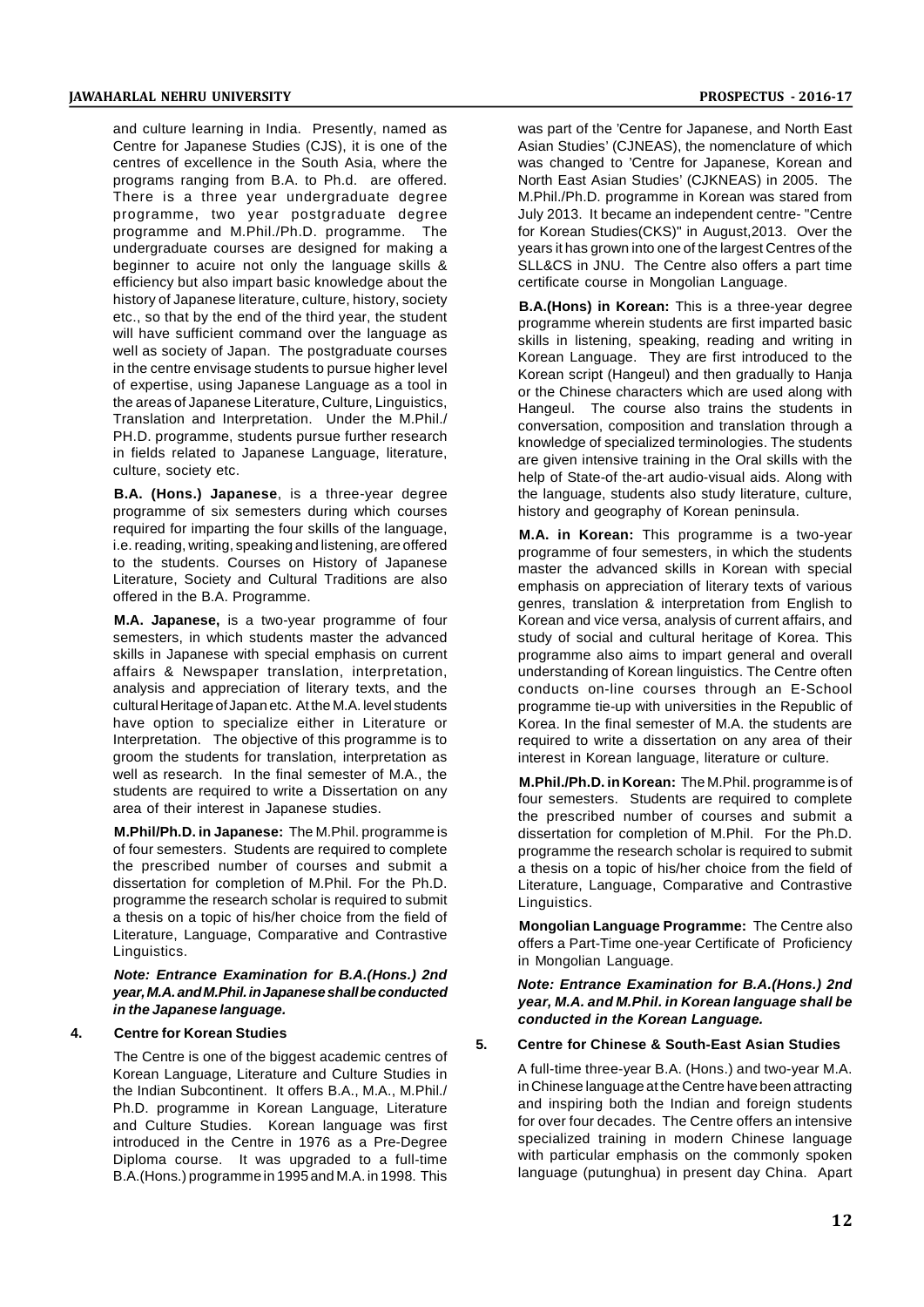from having proficiency in the language, the students are gradually exposed to the cultural and literary heritage of China through both classical and contemporary texts.

**B.A. (Hons.) in Chinese:** The courses at the level of B.A. (Hons.) in Chinese are designed to develop language skills in speaking, reading, writing and comprehension. The students are also familiarized with various aspects of life in China through courses such as Read Chinese, Newspaper Chinese, Chinese Oration/Fluent Chinese, General Knowledge of China, Composition etc. The courses are aimed at developing competence and proficiency in spoken as well as written Chinese through state-of-the-art audio-visual language laboratory facilities and films. The Centre also offers four tool courses in English for in-house students which are introductory courses about social, political and cultural life in East Asia.

**M.A. in Chinese:** The programme is designed to facilitate advanced and intensive training of Chinese language, literature, culture and civilization on the one hand and translation and interpretation on the other. Courses such as the History of Chinese Literature, Introduction to Chinese Language, Fundamental of Chinese-English Translation, Newspaper Translation, Chinese Novels, Consecutive and Simultaneous Interpretation, Introduction to the Economy of Modern China, Reading and Translation of Contemporary Writing train students for research and interpretation careers. The interdisciplinary orientation of the courses also offers an opportunity to students to join M.Phil./Ph.D. programmes in social sciences streams of other Schools.The Centre offers a unique programme in training students in Modern Standard Chinese (Putonghua). Apart from having a practical proficiency in the language concerned, students are also familiarized systematically with various aspects of life in China and other Chinese-speaking areas in the South-East Asia. The aim of the programme, therefore, is to stimulate and facilitate young scholars to engage themselves in advanced level languagebased studies on language, literature, history and culture of China and South-East Asian Countries.

**M.Phil./Ph.D. in Chinese:** The Centre offers a research programme leading to Ph.D. degree. At M.Phil. level, the Centre aims at introducing research methodology and other multi-disciplinary courses. A student admitted to the programme is required to clear prescribed courses in the areas like methodology, language, literature, culture, history, India-China contacts and write dissertation for completion of M.Phil. The broad areas of research include:

- 1. Chinese Culture Studies
- 2. India-China Civilizational Interaction through Ages
- 3. Contemporary Chinese Literature & Literary Theory & Criticism
- 4. Chinese Literary History
- 5. Chinese Language, Linguistic Profile and Linguistic History
- 6. Theory and Practice of Translation
- 7. Structure and Styles of Modern Chinese

**COP/DOP in Bahasa Indonesia:** The Centre also offers(Part-time) Certificate of Proficiency and Diploma of Proficiency programmes in Bahasa Indonesia

#### *Note: Entrance Examination for B.A.(Hons.) 2nd year, M.A. and M.Phil. shall be conducted in the Chinese language.*

#### **6. Centre for French and Francophone Studies**

The Centre is actively engaged in teaching and research in French and Francophone Studies with a view to promoting an interdisciplinary approach to learning. The Centre offers full-time courses at the level of B.A.(Hons.), M.A., and M.Phil/Ph.D.

**B.A. (Hons.):** The programme aims at language proficiency by imparting written and oral skills through communicatiive approaches, language laboratory, films etc. Along with language acquisition, courses in civilization, culture & literature of French and Francophone countries are also included in the programme.

#### **M.A. in French and Francophone Studies**

At the M.A. level, students may specialize in French & Francophone Literature or Translation & Interpretation. Courses on language, linguistics methodology of teaching French as a foreign language and civilization ( History of Art, Cinema, French Thought and Mass Media) are common to both streams**.**

**M.A. Literature:** The CFFS has the distinction of being the first Centre in Asia to have introduced Francophone literature as part of the curriculum: literatures from Canada, Sub-Saharan Africa, North Africa, the Indian Ocean, Asia and Europe constitute a substantial part of the syllabus. Equal weightage is given to theories of literature, thematic study of literature and its evolution through genres. With a view to promoting an intercultural perspective, courses on French Literature and India as well as Contemporary Indian literature in French have been introduced**.**

**M.A. Translation & Interpretation:** The programme is designed to teach theory and practice of translation and to analyze problems of interlinguistic and intercultural transfer and terminology of specialized fields. The role of translation in building national literatures and disseminating knowledge is emphasized. Courses such as "Translation in French of Indian Literary works" study the construction of Indian identities in French translations. A course on Scientific and Technical translation initiates students to techniques of documentary and terminological research. The CFFS lays equal emphasis on consecutive and simultaneous interpretation, and students undergo rigorous training in laboratory booths before going professional**.**

**M.A. Dissertation :** With a view to broadening the philosophical horizons of the students, the Centre not only promotes individual research in the form of an M.A. Dissertation (written in French) under the personal supervision of a teacher, but also actively encourages students to present papers in Conferences and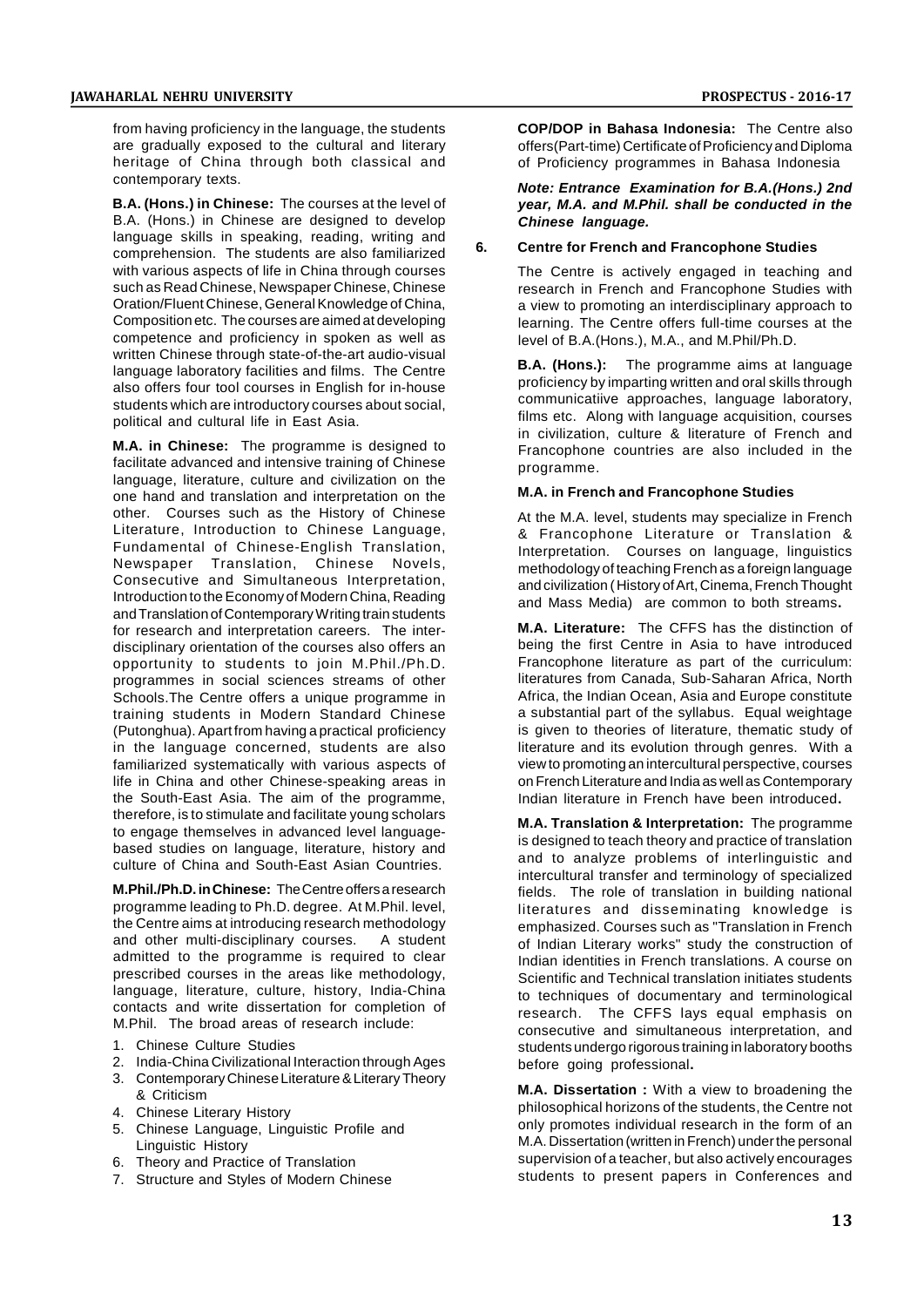Seminars for a wide range of reactions to their ideas**.**

**M.Phil/Ph.D :** The Centre offers an interdisciplinary research programme leading to Ph. D degree. A student admitted to M. Phil programme is required to clear prescribed courses on Methodology of research, linguistics, theories of translation, literature and write a dissertation for the completion of M. Phil. The broad areas of research for M. Phil/Ph. D include:

- 1. Translation Studies
- 2. Didactics of Language and Culture
- 3. French & Francophone Literature
- 4. Mass Media
- 5. Culture Studies
- 6. Language Studies
- 7. French Thought & Western Thought

#### *Note: Entrance Examination for B.A.(Hons.) 2nd year, M.A. and M.Phil. shall be conducted in the French language.*

#### **7. Centre of German Studies**

The Centre offers a B.A. Programme, three M.A. Programmes (M.A. in Literature; M.A. in Translation; M.A. in Translation and Interpretation) as well as a research programme (M.Phil/Ph.D.). Intensive language courses in the first year B.A. equip the students with the requisite knowledge of the German language to study the cultural, political, and literary history of German speaking countries. Introductory courses in linguistics and translation are offered in B.A. III, along with literary and social history. Tool courses in the cultural history of Europe since the Renaissance and in the political history of German<br>speaking countries after 1945 are taught in English. 8. speaking countries after 1945 are taught in English.

The Centre of German Studies is among the first departments to offer separate degrees in Literature, Translation, Translation & Interpretation. The M.A. in Translation, Translation & Interpretation offers a broad spectrum of courses, ranging from the conventional to the innovative, thereby providing students the choice of becoming professionally competent translators/ interpreters or entering the equally challenging and rewarding arena of research in Translation Studies. The M.A. in Literature engages closely with contemporary literatures from German speaking countries. This programme also focuses variously on particular authors, literary movements, genres, and periods in literary history. Courses in theories of literature provide students with the opportunity to read critical texts which also form the theoretical basis of the literature curriculum.

Within the M.A. progeamme, we also offer a range of common courses, which seek to consolidate and supplement what students learn in their respective specializations. Didactics of German Language, the cultural and political history of key periods in the history of German speaking countries, Germany within the European Union, courses in Stylistics as well as courses in folklore studies are among some of these courses. Over the third and fourth semester of the M.A., students are expected to write a dissertation on an area of their choice.

**M.Phil/PhD :** The Centre of German Studies offers a four semester M.Phil programme, comprising course work and dissertation. The course work is to be completed during the first two semesters. The course on Research Methodology is compulsory – the other three courses are to be chosen from the courses notified by the Centre every year. The dissertation is to be written in the second year of the M.Phil. programme.

At the time of the viva-voce, M.Phil/PhD candidates seeking admission to the Centre are required to bring with them a synopsis of their research proposal. indicating its scope, plan and feasibility.

**The candidates must make their specific choice of specialization i.e. (Literature or Translation/ Translation and Interpretation) with care; it is not possible to change from one stream to another. Candidates applying for M.A. (German) programme are allowed to exercise only one option, i.e., Literature or Translation/Translation and Interpretation, and the option so exercised must be clearly mentioned at the appropriate column in the Application form as well as on the top of the answer-book supplied to the candidates in the Examination Hall. Candidates may please note that the answer-books carrying more than one option will be considered invalid.**

*Note: The Entrance Examination for B.A. (Hons.) 2nd Year, M.A. and M.Phil. will be conducted in German. There will be one paper at M.A. level and two options for three M.A. programme offered by the Centre viz. 1. (Literature) and 2. M.A. (Translation, Translation & interpretation).*

#### **8. Centre of Indian Languages**

The Centre is a research oriented Centre of higher studies for promoting inter-disciplinary approach to, and comparative perspective of literary studies. The Centre undertakes socially relevant and intellectually provoking research in various Indian languages. At present, the Centre has facilities for teaching and research in Hindi, Hindi Translation, Urdu and Tamil. Bengali, Marathi & Assamese languages are being introduced in the Centre. Efforts are being made to introduce Pubjabi, Odia, Malayalam & Kannada. The Centre has made innovations in its teaching and research programmes relating to Hindi, Urdu and Tamil languages, literatures and their cultures. The Centre is perhaps the only Centre of its kind in India where not only common courses in Hindi and Urdu at M.A. level are being taught but also faculty and students are engaged in comparative and integrated research. The Centre of Indian Languages offers courses at M.A. level in History of language and literature, Indian and Western literary theories, literary texts and their aesthetic and sociological appreciations. The Centre also offers some of optional courses in Urdu Mass Media at M.A. level.

The Centre has M.Phil programme in Hindi, Hindi Translation, Urdu and Tamil leading to Ph.D. degree in the areas like literary historiography, classic, medieval, modern and contemporary literature, textual criticism, critical analysis of literary texts, woman and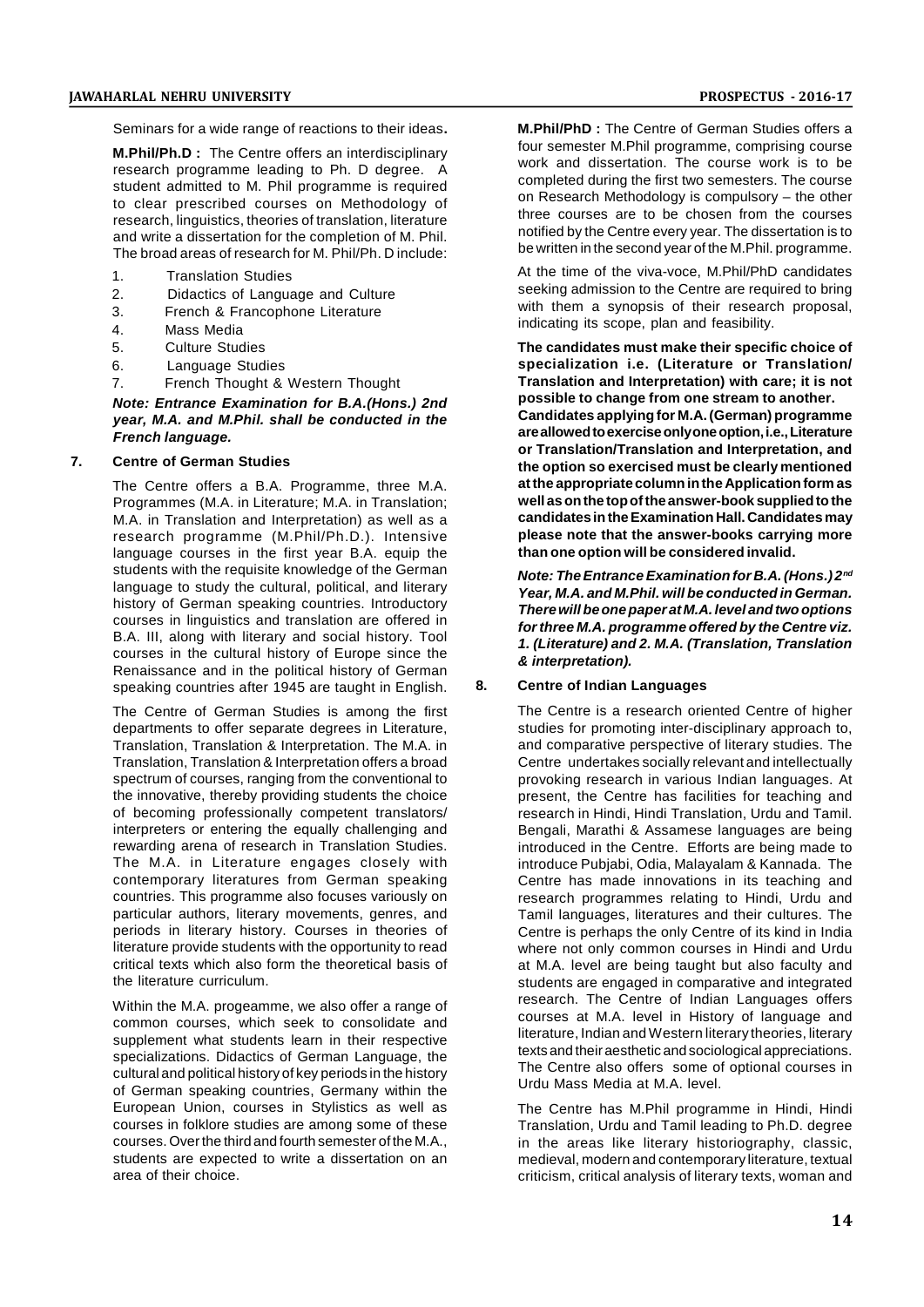literature, dalit literature, culture & literature, and comparative literature and emerging literary trends.

The research programme in M.Phil/Ph.D. in Hindi Translation focuses on the Translation Studies, Translation Theories, History and Tradition of Translation in India, Comparative Literature, Prospects of Translation.

**Programmes of Study:** The Centre offers M.A. (Hindi), M.A. (Urdu with Literature and Mass Media Streams), M.Phil/Ph.D. in Hindi, Urdu, Tamil and Hindi Translation. Apart from service courses in Hindi, Urdu & Tamil Translation like Tool and Optional , two part-time courses namely Advanced Diploma in Mass Media in Urdu and Certificate of Proficiency in Urdu are also offered by the Centre.

**M.A. in Hindi and M.A. in Urdu:** Each programme is spread over four semesters. During this period a student is required to earn 68 credits.

**M.Phil/Ph.D. programme in Hindi, Urdu, Tamil & Hindi Translation:** M.Phil/Ph.D. programme at the Centre consists of course work and a dissertation for M.Phil and a thesis for Ph.D.

**Advanced DIploma (ADOP) in Mass Media in Urdu:** This is a part-time evening programme consisting of two semesters. Each semester has two courses. Courses that the Centre offers are:

- i. Introduction to Mass Communication
- ii. Print Media
- iii. Stage and Film
- iv. Radio and Television

**Certificate of Proficiency(COP) in Urdu:** COP is a part-time evening course consisting of two semesters. It is primarily meant for beginners. Contents of the courses are script, grammatical skills and basic vocabulary.

**Optional & Tool courses in Hindi, Urdu & Tamil Translation:** Centre offers service courses in Hindi and Urdu for the students of various Centres and Schools of the University. Optional courses are spread over four semesters and each semester has two courses. This course is meant for those who have basic knowledge of the language and want to possess efficiency in language, literature and culture of the concerned language. Tool course is elementary language programme for the beginners. This course is spread over two semesters.

**Short term courses for Foreign students of JNU:** Centre offers short-term courses for foreign students. Duration of the course varies from six months to one year. The programme covers grammatical skills, language proficiency, knowledge of culture of respective language and literary appreciation.

#### **9. Centre for Linguistics**

The Centre offers an M.A. in Linguistics and integrated, interdisciplinary programmes of research (M. Phil./ Ph.D. and direct Ph. D.). The Centre also offers a wide range of Optional courses in Linguistics to undergraduate students of the Centres of foreign languages in the School.

The M.A. programme in Linguistics provides students a basic grounding in descriptive, general and theoretical linguistics, and initiates them into specialized areas, Applied Linguistics, South Asian Language Typology, Generative Phonology, Generative Syntax, Semantics, and Morphology, Cognitive Linguistics, Language-Mind and Brain, Sociolinguistics, Indian Linguistic Theories and Approaches and Semiotics of Language and Culture. The Centre imparts training in the practical and research aspects of the discipline, enabling the students to explore and reflect upon various theories of language and their relevance in specific contexts. Among the facilities the Centre provides are: Computerized Speech Lab and Phonetics Lab. Field work on Indian Languages is also facilitated.

The M.Phil/Ph.D. programmes are rich and multimodal. They allow researchers to engage in almost all areas of language studies. The programmes are thus open to postgraduates from multiple disciplinary fields, leading to considerable interdisciplinary interaction. Work in the following areas has resulted in significant and impressive research outputs: Descriptive Linguistics, Speech sciences including Language Pathology, Generative Syntax and Semantics, Neuro-cognitive Linguistics, Sign Linguistics, Phonological Theory, Applied Linguistics including Language Teaching, Semiotics and Philosophy of Language.

#### **10. Centre for English Studies**

The Centre recognized by the QS World University Ranking as one of the top 100 departments of English in the world, offers an M.A. programme in English, and integrated, interdisciplinary programmes of research (M.Phil/Ph.D. and Direct Ph.D.). The Centre also offers tool and optional courses in English Language and Literature to undergraduate students of the School majoring in foreign languages.

The MA programme lays emphasis on introducing students to new ways of looking at literatures in English both from England and from other parts of the world, like Indian, American, Australian and Irish literatures in English. Courses in critical thought both Western and Indian, literary theories, and culture studies further help students to develop the ability to relate literatures to their contexts, to compare theories and texts, and to explore the way history, ideology, and material forces condition literary and other cultural texts.

The research programme M.Phil/Ph.D. and Direct Ph.D. are open to postgraduates from many disciplines. This allows for considerable interdisciplinary intellectual interaction. The areas of research include British Literature, Literature in other Englishes, Indian Literatures, Comparative Literature, Translation Studies, Gender Studies, Literary Disability Studies, Contemporary Literary and Cultural Theories, Classical Indian Literary and Aesthetic Theories, Folkloristics, Theatre and Performance Studies, Popular Culture Studies, etc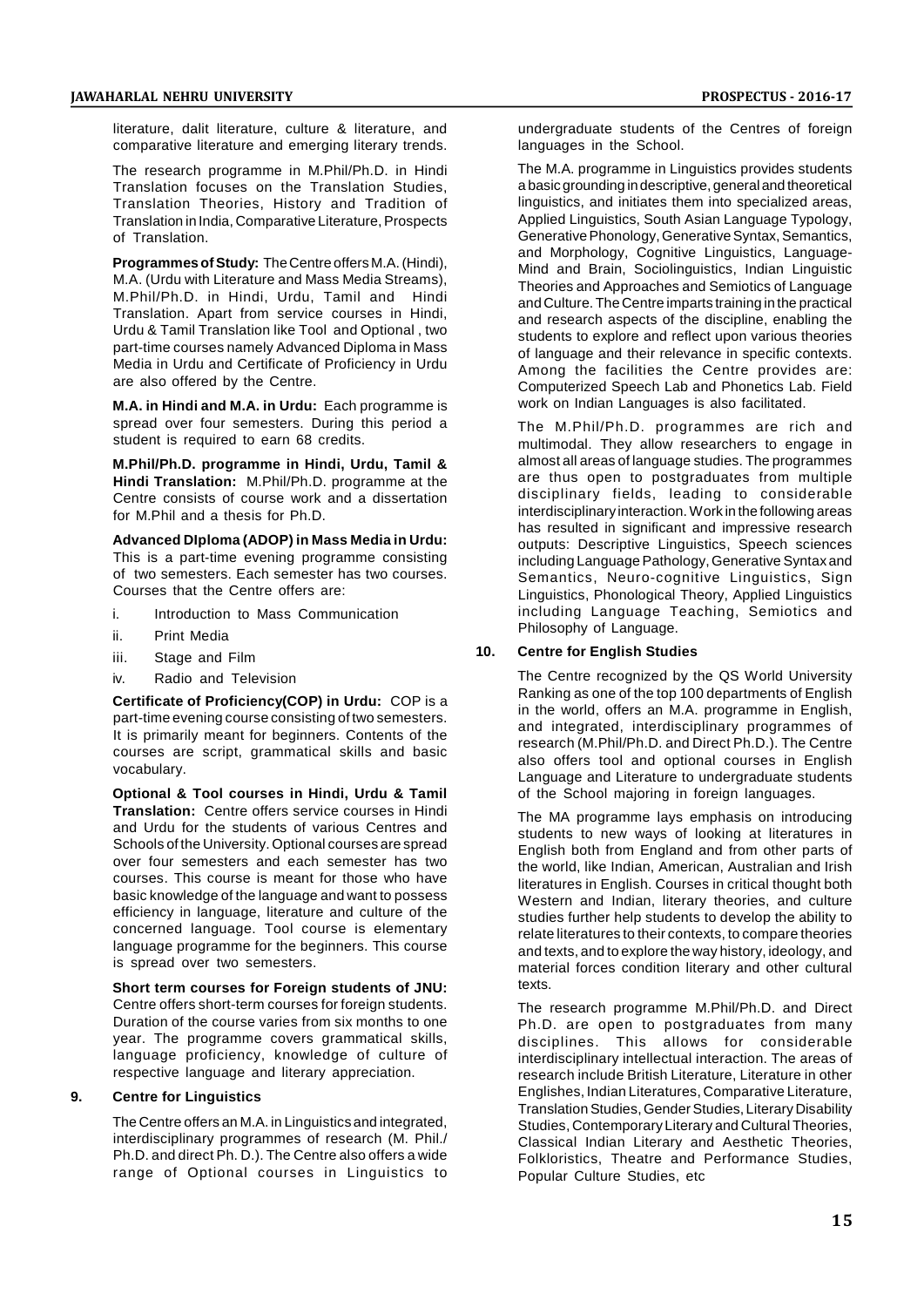#### **11. Centre of Russian Studies**

The Centre of Russian Studies is one of the leading Centres of learning in the field of Russian Language & Translation, Literature and Culture. The Centre also offers a few optional courses to undergraduate students pursuing studies in foreign languages, namely Optional Course in Russain; Contemporary Russian Drama; Introduction to 19th Century Russian Literature (Prose); Introduction to 20th Century Russian Literature Course; Hungary; Land and People 12. (Part-I & Part-II). Optional Course in Russian is spread over 4 semesters and is not offered to the undergraduate students of the Centre of Russian Studies.

**Programmes of Study:**At present the Centre offers BA (Hons.), MA, M.Phil. and Ph.D programmes in Russian studies.

**BA (Hons.) in Russian:** This Programme is spread over six semesters. During this period a student has to earn a total of 71 credits in Core courses in Russian Language, Literature and Translation and 4 credits in the Tool course on "Culture and Civilization of Russia". These are all compulsory courses. In addition, the student has to earn credits in optional and tool courses as prescribed by the School. A distinguishing feature of the Centre is that it has a well equipped language laboratory to facilitate the teaching and learning process. Whenever possible, native speakers of Russian are involved in the teaching work.

**MA in Russian:** The Master's Programme is spread over four semesters. During this period a student is required to earn 80 credits. While most of the courses are compulsory, in some cases the students may exercise a choice between Language, Literature and Translation courses offered by the Centre. The number of contact hours per week at this level is 20. Besides Russian language, the other courses offered are Folklore and Ancient Russian Literature, Russian Literature of  $17<sup>th</sup> - 20<sup>th</sup>$  Century, Theory of Literature, Theory of Translation, Lexicology, Syntax, Morphology and Introduction to Linguistics. There are specially designed courses to give students sufficient practice in translating texts from Russian into English and vice versa relating to Newspapers, Business, Trade and Commerce, Social Sciences, Science and Technology. The students are also trained in two-way interpretation (Russian into English and vice versa). In the final semester the students are required to write a Term Paper which is meant to prepare them to carry out research work.

**M.Phil. / Ph.D. in Russian:** M.Phil. Programme at the Centre consists of Course Work and a dissertation. The Programme is spread over four semesters. During this period a student has to earn 16 credits in the course work comprising of four courses to be covered in the first two semesters. Of the four courses, Research Methodology is compulsory and the other three courses are to be chosen from a range of courses notified by the Centre every year. The dissertation is to be written in the second year of the M.Phil. programme.

For the Ph.D. Programme the research scholar is required to submit a thesis on a topic of his / her choice from the field of Russian philology – Comparative and Contrastive Linguistics; Russian Language & Literature, Methodology of Teaching Russian, Culture and Translation Studies.

*Note: Entrance Examination for B.A.(Hons.) 2nd year, M.A. and M.Phil. shall be conducted in the Russian language.*

#### **12. Centre of Spanish, Portuguese, Italian and Latin American Studies**

The Centre initially began its academic programmes as one of the Centres of the then School of Languages, with courses in language proficiency in Spanish. Since then, it has grown into a specialized Centre dealing with language, linguistics, literature, culture and civilization of Spain and Latin America as well as translation studies. In Spanish studies, the programmes go upto the Ph.D. level. An M.Phil programme in Portuguese is also being offered.

The Centre is a pioneering institution in the country, having prepared students and teachers to take up important assignments involving use of Spanish studies. Besides having provided teaching faculty to a number of academic institutions where Spanish is taught, personnel prepared by the Centre are engaged in such activities as tourism, interpretation, translation, banking and the business sector.

**B.A.(Hons.):** This programme, besides imparting language proficiency in Spanish written and oral skills through a mix of traditional/modern methods, including language laboratory and film shows, also offers courses in civilization, culture and literature of Spain and other Spanish speaking countries. There are also courses on translation involving professional, technical, literary and commercial texts.

**M.A.:** The two year comprehensive post-graduate programme offers courses in Spanish and Latin American literature and in translation and interpretation studies, as well as in language teaching methodology and contrastive linguistics. The programme aims to prepare students to conduct research at the M.Phil. level and also to impart translation/interpretation/teaching skills.

**M.Phil./Ph.D.:** This programme covers area of hispanic/Portuguese studies and offers courses on Methodology of Research, theories of translation, literature, contrastive linguistics and didactics.

The faculty and the students of the Centre regularly avail of the opportunities offered by the active cultural exchange programmes with Spain, Portugal, Mexico, and Italy.

A number of protocols of bilateral exchange programmes have been established with Spanish and Portuguese Universities. Each year a number of students from the Centre are selected for scholarships for further studies in these countries.

The Centre has been specially selected as an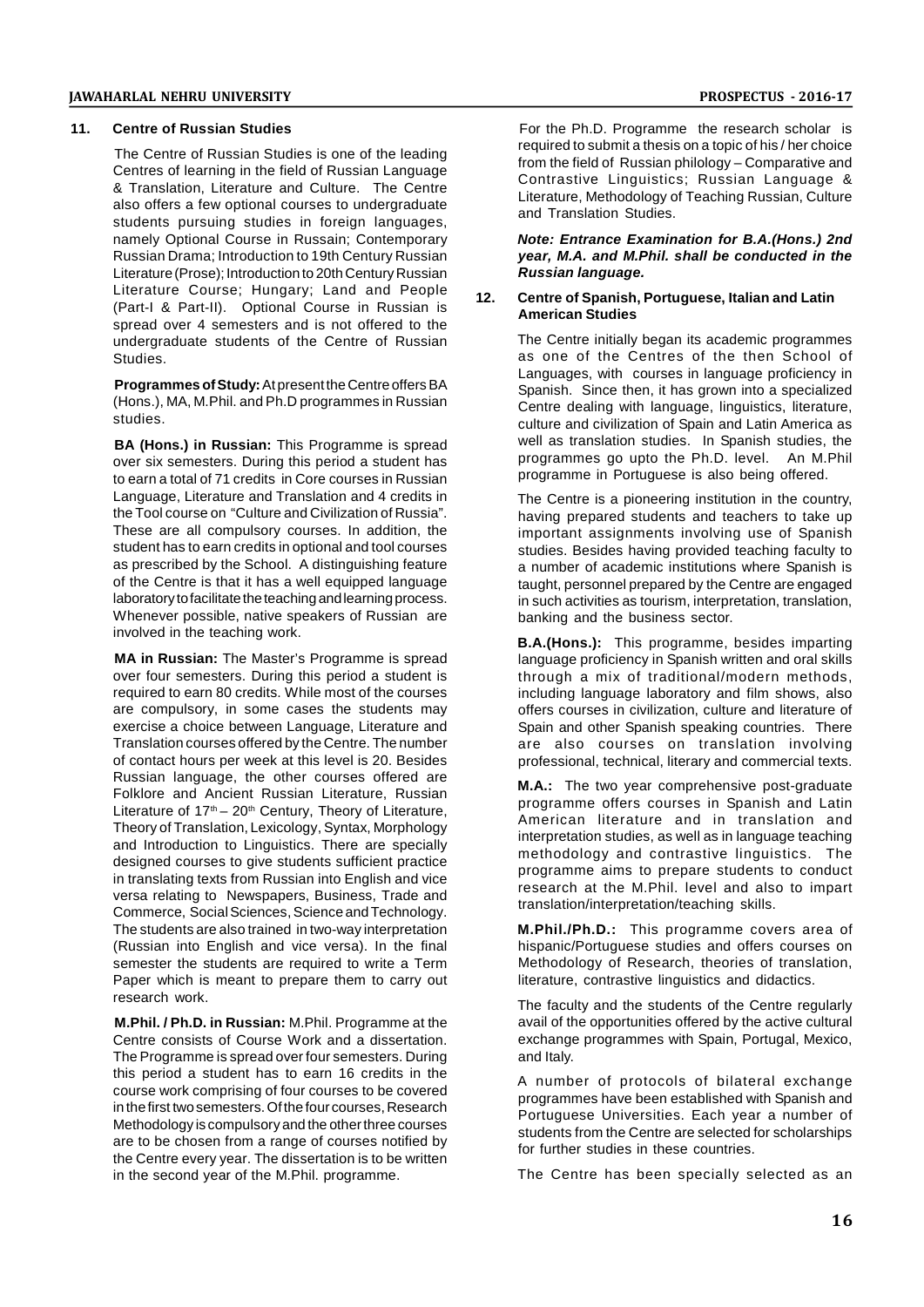associate member of the European Union consortium under the MULTIELE (Erasmus Mundus) Program of European Commission to jointly conduct the Master Degree Program in Learning and Teaching of Spanish in Multilingual and International Contexts (www.multiele.org/es/miembros/html). Under this program European participants have to spend at least one semester (Monsoon Semester) in JNU to receive practical & theoretical training in the teaching of Spanish in Multicultural Context of India. This program is open to only Multiele participants from Europe.

*Note: Entrance Examination for B.A. (Hons.) 2nd year, M.A. and M.Phil. in Spanish language shall be conducted in the Spanish language and M.Phil. in Portuguese language shall be conducted in Portuguese language.*

#### **(C) SPECIAL FEATURES OF PART-TIME PROGRAMMES**

Part-time courses are designed to suit the professional requirements of those who require some knowledge of the language for their areas of specialisation and for professional work where ability to understand the language at elementary level would be an asset.

- i. **Certificate of Proficiency (COP) in, Mongolian, Bahasa Indonesia and Urdu**: It is a one year part-time course in the language concerned in which basic skills of reading and comprehension are imparted.
- ii. **Diploma of Proficiency (DOP) in Bahasa Indonesia:** It is a one year part-time course open to candidates who have completed the Certificate of Proficiency course in the concerned language.
- iii. **Advanced Diploma in Mass Media in Urdu** is a one year part-time intensive course which gives training in writing for radio, television, film, drama, journalism and other means of communication.
- iv. **Advanced Diploma of Proficiency (ADOP) in Pashto:** It is a one year part-time course open to candidates (i) who have completed the Diploma of Proficiency in the concerned language.

**Selection of candidates to part time programmes of study**

- **(a) For COP and Advanced Diploma in Mass Media in Urdu Courses:** The admission to COP and Advanced Diploma in Mass Media in Urdu Programmes of Study in the School will be made on the basis of the performance of the candidate in the written and vivavoce examination which will be held **only at Delhi Centres of Entrance Examination**.
- **(b) For DOP and ADOP Courses**: The admission to DOP/ ADOP courses in the School will be made on the basis of the past academic record of the candidates which will be assessed in accordance with the criteria laid down by the University for selection of candidates for the purpose.
- **(D) ELIGIBILITY FOR ADMISSION**
- **(a) Direct Admission to Ph.D. Programme**

Only those candidates shall be considered for Direct

admission to the Ph. D. Programme who have —

- (a) obtained 2 years M.Phil degree of a recognized University/Institution (with dissertation/seminar/ Viva) or one year M.Phil. with additional one year research experience of a recognized University/ Institution, and one publication OR
- (b) at least two years research experience after Master's degree/BE/B.Tech. in reputed institutions with research publication(s) comparable to M.Phil. standard. In addition, they should have obtained Master's Degree/ BE/B.Tech. with 55% marks or equivalent FGPA in 10 point scale/comparable standard where the grading is based on system other than 10 point scale.
- (c) However, the Centre/School reserves the right to adopt additional criteria for shortlisting of the applications.
- **For Centre for Linguistics:** (a) obtained 2 years M.Phil degree or its equivalent of a recognized University/ Institution (with dissertation/seminar/Viva) or one year M.Phil. with additional one year research experience of a recognized University/ Institution, and one publication OR (b) at least two years research experience after Master's degree/BE/B.Tech. in reputed institutions with research publication(s) comparable to M.Phil. standard. In addition, they should have obtained Master's Degree/BE/B.Tech. or its equivalent with 55% marks or equivalent FGPA in 10 point scale/comparable standard where the grading is based on system other than 10 point scale. (c) However, the Centre/School reserves the right to adopt additional criteria for shortlisting of the applications.

#### **(b) M.Phil./Ph.D.**

**(i) M.Phil./Ph.D. in Languages/Subjects other than English, Linguistics and Hindi Translation.**

Master's degree in the concerned language/subject with at least 50% marks.

#### **(ii) M.Phil./Ph.D. in English**

Master's Degree in English or Linguistics or Sociology or History or Political Science or Philosophy or Folklore or Film & Communication Studies or Culture Studies or Comparative Literature with at least 55% marks.

#### **(iii) M. Phil/Ph.D. in Linguistics**

Master's Degree in Linguistics or its equivalent or any other discipline with at least 50% marks.

#### **(iv) M. Phil/Ph.D. in Hindi Translation**

Master's degree in Hindi/Hindi Translation with 50% marks and English or any Indian language as one of the subject at B.A. level other than Hindi or Master's degree in any Indian/ Foreign language with 50% marks and Hindi as one of the subject at B. A. level.

#### **(v) M.Phil. in Portuguese**

Master's degree in Portuguese with at least 50%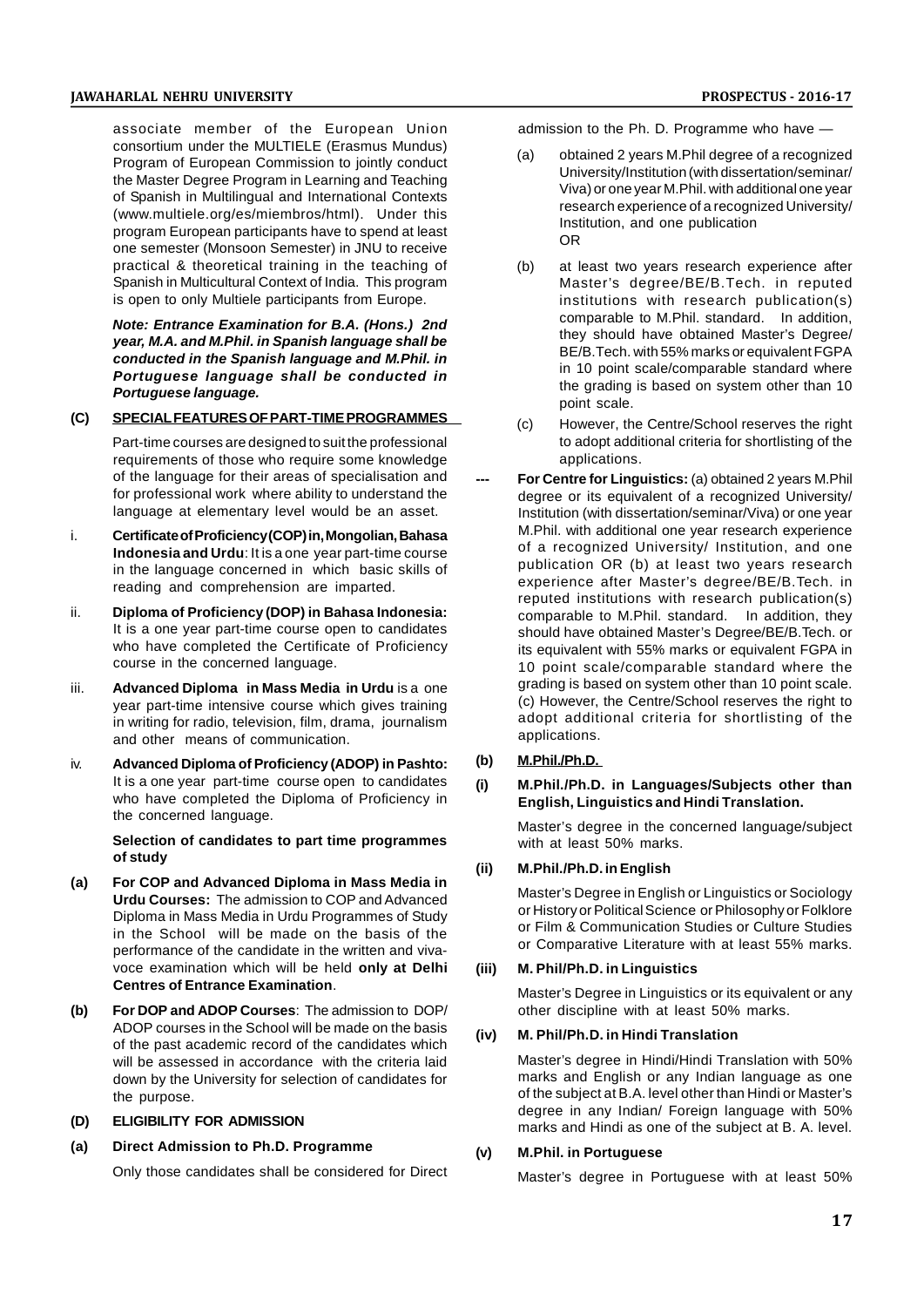marks or Master's degree in any other Romance Language (Italian, Spanish, French, Romanian) or in English with atleast 50% marks and an Advanced Diploma in Portuguese with atleast 50% marks.

#### **(c) M.A.**

#### **(i) M.A. in English and M.A. in Linguistics**

Bachelor's degree in any discipline under 10+2+3 pattern of education with at least 50% marks.

**(ii) M.A. in German**

Bachelor's degree in any discipline under 10+2+3 pattern of education with at least 50% marks with adequate proficiency in German.

#### **(iii) M.A. other than English, Linguistics and German**

Bachelor's degree in any discipline under 10+2+3 pattern of education with at least 45% marks with adequate proficiency in the concerned language.

**Candidates who have already pursued B.A.(Hons.)/ M.A. language programme in two or more Centres of study of the School of Language, Literature & Culture Studies are not eligible to join M.A. Language programme.**

- **(d) B.A.(Hons.) 2nd Year**
- **(i) B.A.(Hons.) 2nd Year in German:** First year of Bachelor's degree or an examination recognised as equivalent thereto with at least 50% marks under 10+2+3 pattern of education **with adequate proficiency in German.**
- **(ii) B.A.(Hons.) 2nd Year other than German:** First year of Bachelor's degree or an examination recognised as equivalent thereto with at least 45% marks under 10+2+3 pattern of education **with adequate proficiency in the concerned language.**

**(Entrance Examination shall be conducted in the language to which admission is sought and selection will be made on the basis of the performance of the candidate in written and vivavoce).**

**Candidates who have already pursued B.A./M.A., Language programme in any two Centres of the School during their entire academic career are not eligible for admission.**

**Minimum Age : 18 years as on 1st October 2016.**

#### **(e) B.A.(Hons.) 1st Year**

- **(i)** Senior School Certificate (10+2) or equivalent examination with minimum of 45% marks.**The candidates who are due to appear in Senior School Certificate (10+2) or equivalent examination are eligible to apply.**
- (ii) Certificate of Alimiah with atleast 45% marks issued (iv) by any of the following Madrasas subject to the condition that the candidate has passed English language at the level of Senior Secondary from a recognised Board/ University or a three year course conducted by Darul-Uloom Deoband.
- 1. Darul Uloom Deoband, U.P.
- 2. Mazahirul Uloom Saharanpur, U.P.<br>3. Darul Uloom Mau. U.P.
- 3. Darul Uloom Mau, U.P.<br>4. Miftahul Uloom, Mau, U.
- 4. Miftahul Uloom, Mau, U.P.
- 5. Jamia Athria Darul Hadith Mau, U.P.
- 6. Jamia Faize Am Mau, U.P.<br>7. Madrasa Alia Mau, U.P.
- 7. Madrasa Alia Mau, U.P.
- 8. Madrasa Muhammadia, Mau, U.P.
- 9. Madrasa Faizanul Uloom Bahadurganj, Ghazipur, U.P.
- 10. Madrasa Ihyaul Uloom Mubarkpur, Azamgarh, U.P.
- 11. Tauhid Education Trust Ma'hadabad-Khagra Kishan Ganj, Bihar
- 12. Jamia Imam Ibn Taimiya, Madinatussalam, E. Champaran, Bihar
- (a) Certificate of Alimiah with atleast 45% marks issued by the following Madrasas
	- 1. Nadwatul Ulema, Lucknow, U.P.
	- 2. Jamiatul Flah, Bilariaganj, Azamgarh, U.P.
	- 3. Certificate of Fazilah from Madrasatul Islah, sarai Mir, Azamgarh, U.P.
	- 4. Madrasa Jamia Islamia, Muzaffarpur, Azamgarh, U.P.
	- 5. Madrasa Eram Convent for Girls and Boys Indra Nagar, Lucknow, U.P.
	- 6. Jamial Muzahrul Uloom (Patna) (Degree of Fazilah)
	- 7. Jamial Darul Huda al-Islamiyah (Certificate of al-Sanaviyah al-Ulia)
	- 8. Darul Uloom Alimia, Jamda Shahi, Basti, UP (Alimia Certificate)
	- 9. Al-Jamia-Tus-Salafiah (Markazi Darul-Uloom) (Degree of Alemiat)
	- 10. Al Jamia Al Islamiya Kerala India (V) ( Preparatoy course which is of 2 years after senior school leaving certificate)
	- 11. Al Jamiatul Ashrafia, Mubarak Pur, Azamgarh UP (Certificate of Alimiat/Fazilat)
	- 12. Jamia Syed Ahmad Shaheed, Vill. Ashmadabad (Katauli) Malihabad, Lucknow UP (Alamiyat degree)
	- 13. Jamiya Misbahul Uloom, Chaukonia Bharat Bhari, Siddharth Nagar, UP ( Almiah degree)
	- 14. Jamia Islamia Sanabil (Aaliya/Fadhil)
	- 15. Al Jamiatul Islamiah Tilkahna, Siddarth Nagar, UP (Alimia)
	- 16. Madrasa Arabia Islamia Wasiatul Uloom, Allahabad, UP (Alimia)
	- 17. Mahad Aysha Al-siddiqa Qasimul Uloom Libanat, Darussalam Abul Barakat, Deoband, UP (Almiyat).

(b) Certificate of Maulvi with atleast 45% marks issued by the Bihar Board of Madrasa Education

**(iv) Candidates who have already pursued B.A./M.A.,Language programme in two or more Centres of the School during their entire academic career are not eligible for admission.**

**Minimum Age : 17 years as on 1st October 2016.**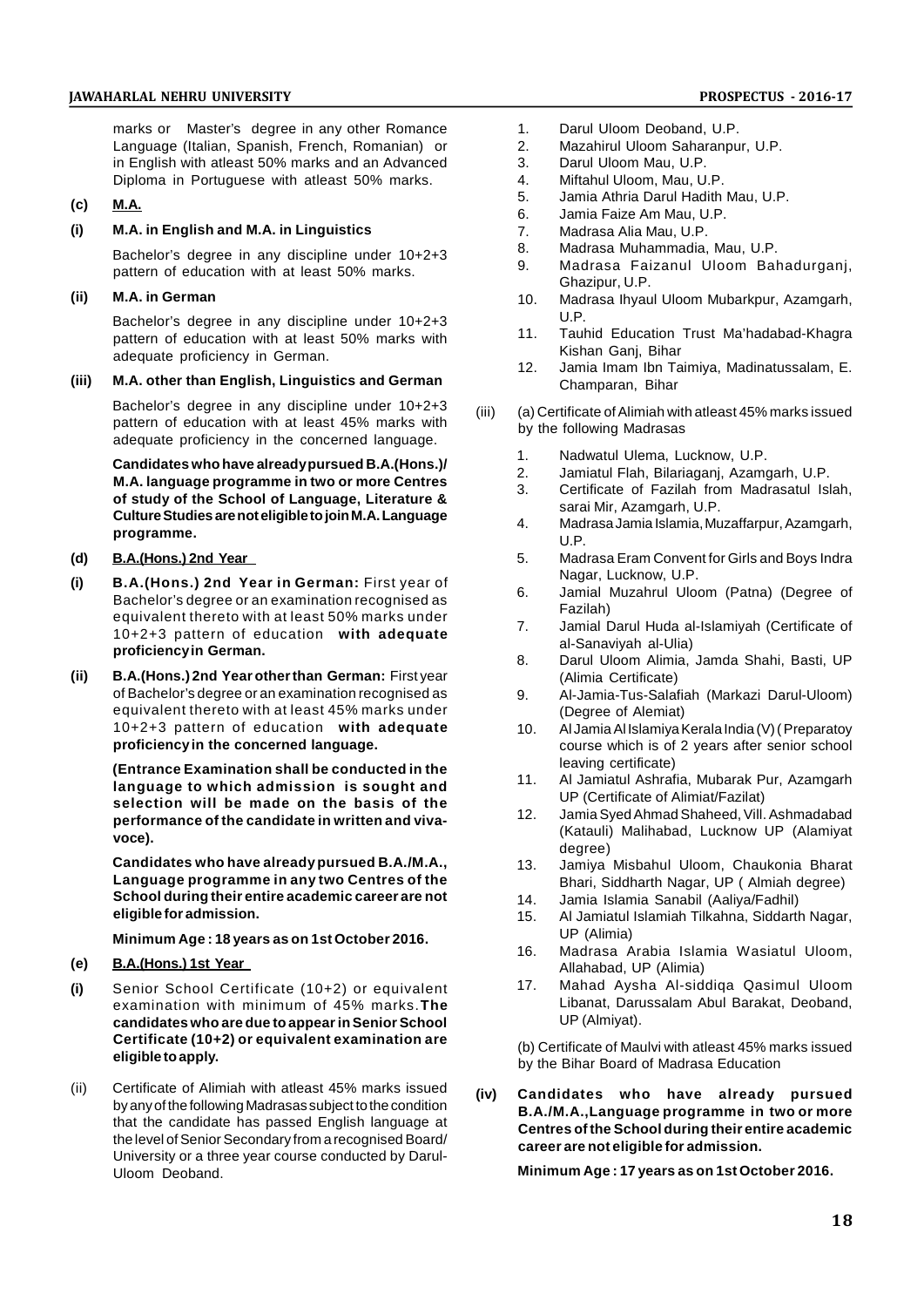#### **NOTE :**

- 1. Eighty percent of the seats in the First Year of 3 year B.A.(Hons.) programme in the School are earmarked for those who have either passed the Senior School Certificate or equivalent examination in the year 2015 or are due to appear in 2016, and the remaining 20% are open to all other candidates.
- 2. Candidates who have obtained their Higher Secondary Certificate under the 10+1 pattern of education will be eligible for admission to the First-Year of the three-year B.A.programme if they have successfully completed the First-Year of Bachelor's degree examination of a University under 10+1+3 pattern of education with the prescribed percentage of marks.

#### **(f) Part-Time Programmes**

- **1. Certificate of Proficiency :** Atleast Senior School Certificate (10+2) or an examination recognised as equivalent thereto with a minimum of 45% marks in aggregate.
- **2. Diploma of Proficiency :** Atleast Senior School Certificate (10+2) or an examination recognised as equivalent thereto with a minimum of 45% marks in aggregate and **Certificate of Proficiency in the language concerned** or an examination recognised as equivalent thereto.
- **3. Advanced Diploma in Mass Media in Urdu:** A Bachelor's Degree under 10 + 2 + 3 pattern of education with a minimum of 45% marks in aggregate with Urdu as one of the subjects at High School or Intermediate or B.A. Level.
- **4. Advanced Diploma of Proficiency :** Atleast Senior School Certificate (10+2) or an examination recognised as equivalent thereto with a minimum of 45% marks in aggregate and **Diploma of Proficiency in the language concerned** or an examination recognised as equivalent thereto.

The candidates who have obtained their qualification under the pattern of education other than 10+2 will be eligible for admission to the COP and DOP programmes of study if they have successfully completed the first year of Bachelor's degree examination of a University with atleast a minimum of 45% marks. Similarly, the candidates who have obtained their Bachelor's degree under the pattern of education **other than 10+2+3** will be considered for admission to Advanced Diploma in Mass Media in Urdu if they have successfully completed the first year of Master's degree programme or a bridge course in lieu thereof, wherever prescribed, from a recognised University with atleast a minimum of 45% marks.

## **3. SCHOOL OF LIFE SCIENCES**

The School of Life Sciences (SLS) was established in the year 1970-71. The School offers programs of study

leading to M. Sc. and M.Phil/Ph.D. degrees in Life Sciences. The School was conceptualized as an interdisciplinary program unifying all the disciplines of biological sciences reflecting essential commonality among them at molecular level in terms of structure, function and evolution. The approaches undertaken by constituent research groups of the School span from in vitro characterization of molecules to physiological studies with whole organisms, from theoretical bioinformatics to experimental recording of neuronal activity in live animals, and in terms of biological systems from bacteria to plants to mammals. The research areas of interest include most of the front line areas of modern biology such as genomics, molecular biology, cell and developmental biology, nucleic acid therapeutics, drug and vaccine targets, cellular immunity, human molecular genetics, molecular parasitology, biology of infectious agents, neurobiology, microbial biotechnology, photobiology, plant biotechnology for abiotic and biotic stresses, ecology and evolutionary biology, radiation and cancer biology, biochemistry and structural biology.

The School of Life Sciences has earned a reputation of running interdisciplinary programs of study at the Master's level, for students from both biological and physical sciences. This is made possible by offering remedial courses in physical sciences for students coming from the bioscience stream and in elementary biology for students entering biology after their first degree in physical sciences. The School has an in-house system of continuous review of its academic programs that allows inclusion of newer areas into research and teaching. The M.Sc. practical laboratories are well equipped to give 'hands on' training to the students in the subjects taught to them in the theory classes. Besides, it is mandatory for all the students to carry out project work in one of the laboratories in the School during the last two semesters which motivates them to pursue research in their Ph.D. program. Graduates completing their degrees at the School are always sought after by research labs in India and abroad and have performed exceptionally well in the universities, institutes and industries.

The teaching program comprises of molecular, cellular and organism biology with emphasis on the mechanisms operating in living systems, in a holistic manner. The School offers core/foundation courses as well as advanced courses for the M. Sc. and M Phil. /Ph. D. students. Students are assessed and evaluated throughout the semester by a continuous system of tests, seminars, assignments, mid and end-semester examinations. The M. Sc. course structure also lays emphasis on research and offers students the choice of a research career to be pursued in various institutions within the country and abroad. Our M.Sc. students are encouraged to rejoin SLS through laid down entrance test to pursue their doctoral studies. Our M. Phil./Ph. D. students are offered pre-Ph. D. courses covering various aspects of advance research in life sciences which prepares them for a better research career thereafter.

Active research in several important areas/field is being carried out in the School of Life Sciences which is reflected with many research articles published in peer-reviewed national and international journals of repute. The School has consistently maintained a level of productivity in terms of publications in reputed peer reviewed journals and books.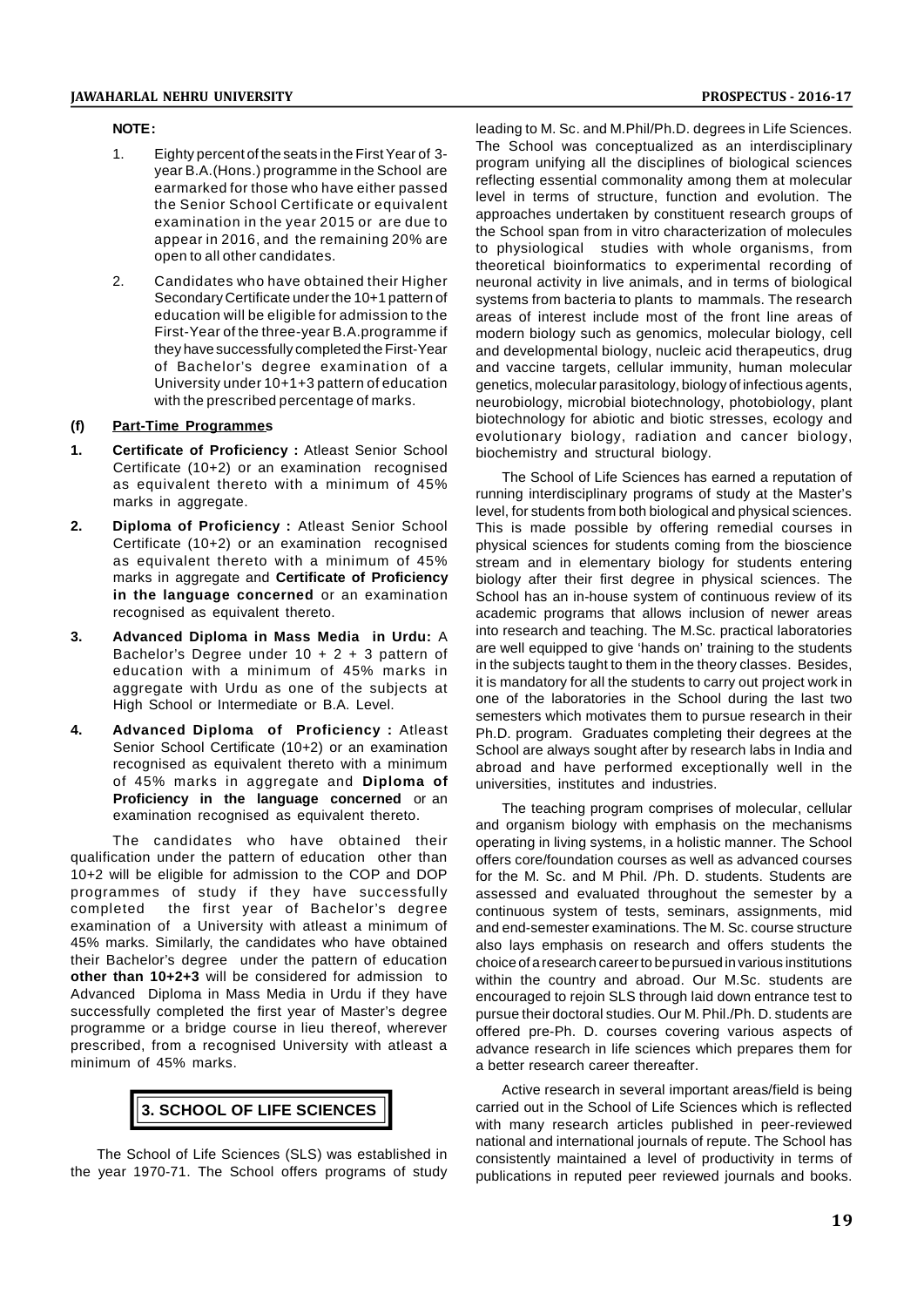Over 1, 500 papers have been authored by the faculty of the school since its inception. Over 450 students of the School have been awarded Ph.D. degree. Last but not the least, our faculty members have been honoured with recognitions like being members of the Planning Commission, Padma Awards, elected Fellows of various Academies, Bhatnagar Award, National Bioscience Award, Birla Award, Third World Academy Award, Ranbaxy Award, J.C. Bose Award, Bhasin award and many others.

The School continues to attract core funding from the University Grants Commission (UGC) under the Centre for Advanced Study (CAS) in "Cell and Molecular Biology" and under Resource Networking Program and University with Potential for Excellence (UPOE) programs. It has also received support from the Department of Science and Technology (DST) in the form of FIST-I and FIST-II programs. Individual faculty members are also supported by research grants from the national and international funding agencies such as the UGC, DST, Department of Biotechnology (DBT), Council of Scientific and Industrial Research (CSIR), Indian Council of Medical Research (ICMR), The European Union, the Wellcome Trust (UK), Swiss Development, USDA, International Atomic Energy Agency (IAEA) etc. The website (www.jnu.ac.in/sls) can be checked for detailed information regarding the course content and the ongoing research.

The School has successfully established a culture of sharing by maintaining high cost and 'state of the art' instruments in a Central Instruments Facility (CIF) accessible round-the-clock for all its researchers and also for researchers from outside the University. These equipments include ultracentrifuges, high-speed centrifuges, spectrophotometers, spectrofluorimeters, cell culture facilities, time-resolved single photon counting fluorescence spectrometer, atomic absorption spectrometer, isothermal titration calorimeter, phosphorimager, scintillation counter, PCR-machines, real-time PCR machines, gel documentation system, imaging facilities, lyophilizer, ultra-low freezers, water purification system, brain-wave analyzer, oscilloscope, polygraph for electrophysiological measurements, gene gun, and gamma chamber. The School also has plant and animal cell culture facilities and stereotaxic surgical facility for small animals. A common facility exclusively for genomics and proteomics research has been established with funding from the UGC-UPOE grant. This facility includes FACS, microarray scanner, automated hybridization station and MALDI-TOF/TOF, LC-ESI-MS/MS, and real time PCR. The CIF facilities are continuously upgraded with funding from various sources. In addition, the School also has an Animal House for experimental animals and a Glass House facility for experimental and transgenic plants.

#### **(A) PROGRAMMES OF STUDY AND ADMISSION PROCEDURE:**

#### **(i) M. Phil/Ph.D (Life Sciences)**

Each year students are admitted to the M.Phil/Ph.D. (Life Sciences) program under different categories as follows.

**Category I:**Candidates with M. Sc. or equivalent degree must appear in the written examination conducted by the University nation-wide in the month of May. Based on the written test, short-listed candidates will have to

appear for an interview. Candidates are finally selected for admission on the basis of their performance in the written test and the interview.

**Category II:** Under this category, candidates who have qualified for the Fellowship i.e. the JRF category under the CSIR/UGC National Eligibility Test (NET)-JRF, DBT-JRF, ICMR-JRF, or any other Fellowship awarded from Government of India for the purpose of pursuing Ph.D. degree can apply in a separate admission form for the purpose without appearing in the JNU entrance test. M.Sc. Bioinformatics students appearing for the final examination or those already qualified and awarded a research fellowship after clearing the Bioinformatics National Certification (BINC) Examination (conducted by DBT) are also eligible to apply. Candidates who have already initiated their fellowship in some other institution and are interested to get it transferred may also apply, provided the period of available fellowship (after August 2015) is more than four years; also, JNU will not be responsible for the transfer of fellowship. Candidates who have appeared in the CSIR/UGC-NET-JRF, DBT-JRF and ICMR-JRF; but results are awaited may also apply under this category. However, they will be called for the interview only upon submission of a valid documentary evidence of having qualified for the fellowship (JRF) to the admission branch or the School, JNU (through post or Email), by June 20<sup>th</sup>, 2015. Candidates with a valid proof of JRF will only be entitled for the permissible travel allowances for attending the interview. These candidates are finally selected for admission on the basis of their performance in the interview.

#### **NOTE: Two separate lists will be prepared for above mentioned categories. Thus, all candidates who are eligible for category – II are also encouraged to apply under category –I in separate application form to enhance their chance of getting selected.**

**Category III:** Direct admission to the Ph. D. Program (only in Winter Semester) : Only those candidates shall be considered for direct admission to the Ph. D. program, who have:

- (a) obtained 2 years M.Phil degree by pursuing reaearch work in a recognized University/ Institution (with dissertation/seminar/Viva). In addition, the candidates should have minimum one research publication in a peer reviewed journal OR one year M.Phil. by pursuing reaearch work in a recognized University/Institution with additional one year research experience of a recognized University/ Institution, and one publication. In addition, the candidates should have minimum one research publication in a peer reviewed journal. OR
- (b) at least two years research experience after Master's degree/BE/B.Tech. in reputed institutions with research publication(s) in a peer reviewed journal comparable to M.Phil. standard. In addition, they should have obtained Master's Degree/BE/B.Tech. with 55% marks or equivalent FGPA in 10 point scale/comparable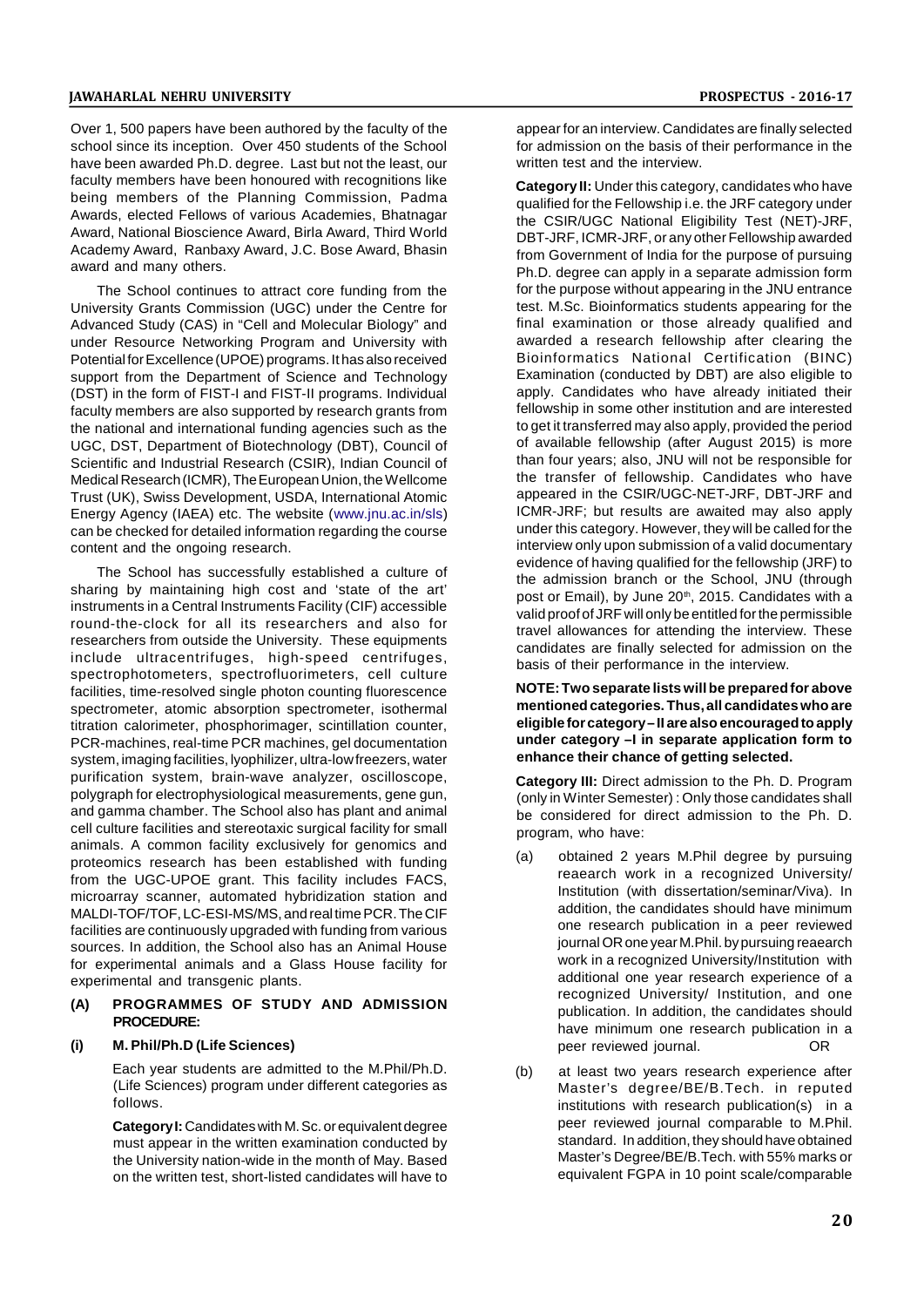standard where the grading is based on system other than 10 point scale.

(c) However, the School reserves the right to adopt additional criteria for shortlisting of the applications.

Eligibility on its own does not ensure a call for the interview. Based on their qualifications and publications, the candidates will be shortlisted for the interview. The candidates are finally selected for admission on the basis of their performance in the interview for the purpose and qualifications.

Given below are the broad research groups in the<br>School of Life Sciences and the candidates are School of Life Sciences and the requested to visit the website of the School (www.jnu.ac.in/sls) for the details of the ongoing research in each group as the candidates would be asked to give five preferences of research groups of their interest at the time of their interview.

#### **Research Groups in the School of Life Sciences**

The students to M. Phil./Ph. D. program of the School of Life Sciences are admitted under one of the following research areas:

- Molecular biology of plant viruses, host-virus interaction, RNAi
- Molecular plant physiology, plant pathogen interaction, systemic acquired resistance in plants
- Crop biotechnology, transgenic plants for improved stress tolerance, functional genomics of abiotic stresses, transcriptomics, proteomics and metabolomics
- Genetics and genomics of capcium species
- Chloroplast biogenesis, biochemistry and molecular biology of plant pigments, protein targeting into chloroplasts, photodynamic herbicides, root-shoot Interaction in greening process
- -- Ecology and evolutionary biology
- Modulatory effects of phytochemicals on carcinogenesis and genotoxicity in mammalian cell culture and mouse models, tumor angiogenesis, radiation and cancer therapeutics, radioprotection, modulation of cancer growth and progression by phytochemicals, plant extracts and other agents
- -- Mechanism of ageing and action of anti-ageing drugs and dietary supplements on rat brain functions
- Eukaryotic gene expression, transcription control of cardiovascular and other degenerative diseases
- Mechanism of Transcription- Basal Machinery, Chromatin Modifying Complexes and Transcriptional Regulators in Gene Regulation; Molecular and Functional Genomics
- Transcription regulation of p53 and its family members, functional characterization of gyrase from Plasmodium falciparum
- Epigenetics and chromatin remodelling
- Structural and functional studies of crucial pathway proteins from gastric infections organisms (E. histolytica and H. pylori)
- Sleep and neuronal plasticity, sleep, learning and memory
- Electrophysiological and biochemical studies on neurophysiology and functions of sleep-wakefulness
- -- GPI anchor structure and biosynthesis, lectincarbohydrate interactions, protein folding
- Relevance of mitochondria and GPCR-like proteins in Candida albicans
- Molecular mechanisms of regulated exocytosis from mast cells, intracellular protein traffic in immune cells
- Genomic biology of repetitive DNA and noncoding RNA, cytokines, transcription factors, cell signaling and disease, mesenchymal stem cells and regenerative medicine
- Cell differentiation and developmental program in Dictyostelium
- Macromolecular crystallography on human disease related proteins, rational structure based drug design and vaccine development
- Molecular parasitology, identification of drug targets, vaccine candidates and biomarkers in Leishmania
- Vaccine development for Group B Streptococcus and other infectious agents using reverse vaccinology approach, membrane transporters: functional characterization and their structure.
	- Following successful registration after selection, students would be offered a list of positions/vacancies available then with individual faculty members in various research areas of the School. Following admission while course work will continue, the students are advised to interact (up to 3-4 weeks) with the faculty members to mutually decide on the lab they would like to join for their Ph.D. research. Please keep in mind that this does have a bearing on the number of vacancies available with a faculty member. Thereafter, by around first week of September 2015, the Graduate Advisory Committee (GAC) of the SLS would formally designate a supervisor for each student (for details see http://www.jnu.ac.in/SLS/ SLS\_Handbook.pdf).

All students have to take pre-Ph. D. courses for the initial two semesters. [Detailed information regarding the course structure can be obtained from the website (www.jnu.ac.in/sls)]. For subsequent registration to the Ph. D. program, the student has to secure a minimum CGPA of 6.5 (for SC/ST and physically challenged students, the minimum CGPA requirement is 6.0 in those courses). The student, in consultation with respective Ph.D supervisor, has to submit a synopsis of the research proposal and defend it in an open seminar. Based on the above criteria, the Special Committee of the School approves the enrollment of the student to the Ph. D. program. When sufficient amount of research work has been carried out by the student and with due approval of the supervisor, the student can submit their Ph. D. thesis. Although Ph. D. thesis can be submitted upon completion of at least 2 years of research work, normally it is between 2 to 4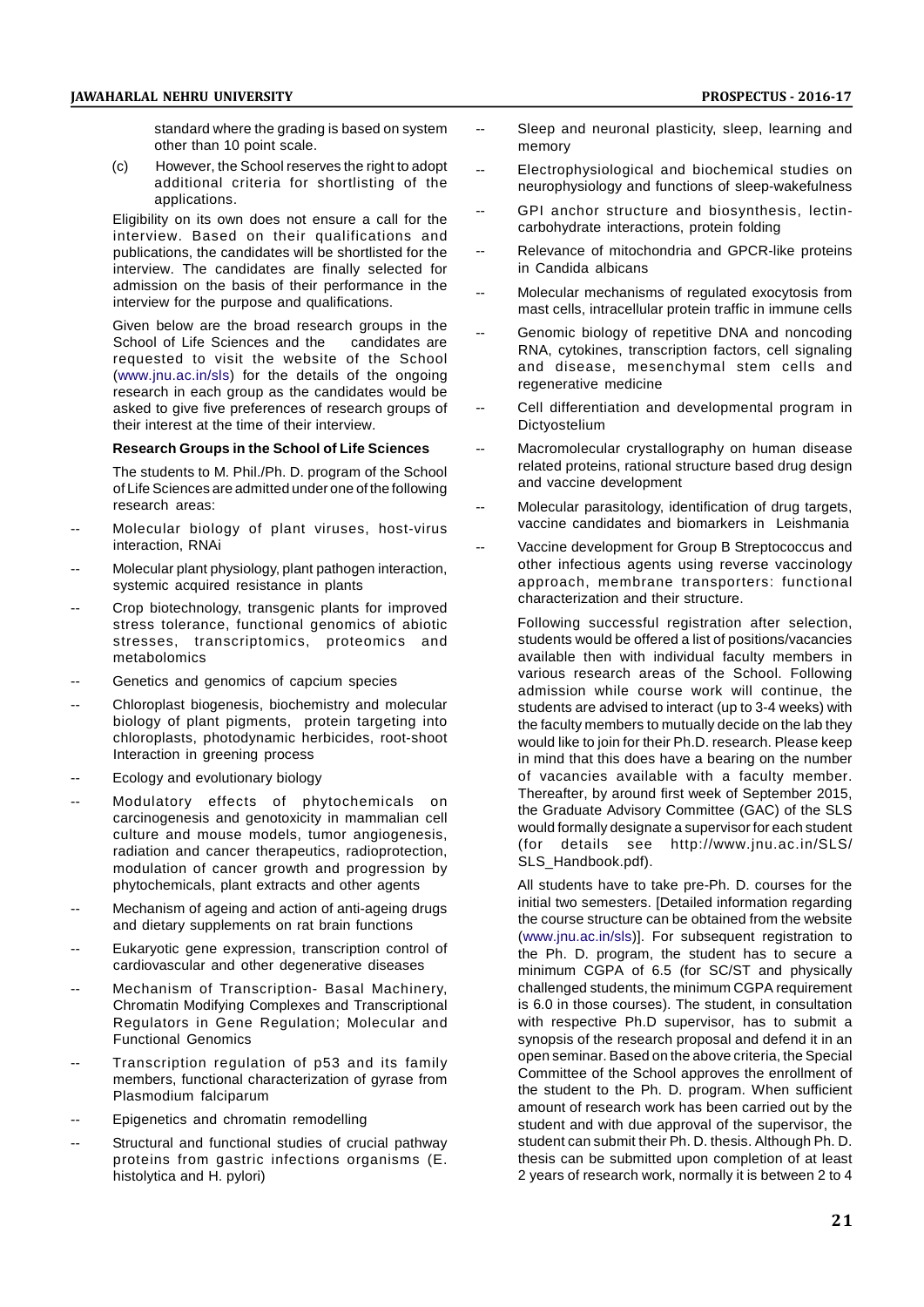years from the date of confirmation for the Ph. D. program. Under special situations, a student may apply, for consideration by the Special Committee, for an extension of one more year ( $5<sup>th</sup>$  year) to submit the  $(A)$ Ph. D. thesis, provided the research work has been examined and recommended by an expert committee including the supervisor for this purpose. In case a student opts for an M. Phil. degree or obtains a CGPA between 6.5 and 6.0 for candidates belonging to the general category and 6.0 to 5.5 for the candidates belonging to the SC/ST/PH category, the student has to carry out research work under the guidance of a designated supervisor for two semesters and submit an M. Phil. dissertation. After obtaining the M. Phil. degree, the student can continue for her/ his Ph.D. degree.

The M. Phil./Ph. D. degrees are awarded on the basis of evaluation and recommendation of the thesis by two external examiners from within the country followed by  $\overline{2}$ . successful oral defense of the research work by the candidate.

#### **(ii) M. Sc. (Life Sciences)**

Students are admitted to the M. Sc. (Life Sciences) program each year on the basis of their performance in the nation-wide written test conducted by the University in the month of May. This program offers an in-depth theoretical as well as practical knowledge in<br>all areas of Life Sciences, Students from both Physical 3. all areas of Life Sciences. Students from both Physical Sciences as well as Biological Sciences backgrounds may join this program. Students have to take both core courses and optional courses spread over four 4. semesters, and practical courses in the first two semesters. During the final two semesters, students also have to carry out a research project on a specific topic under the supervision of a faculty member in a laboratory and submit a dissertation for evaluation by<br>a sommittee of experts followed by energies a committee of experts followed by open oral presentation defending the project. Students also have to present a seminar and submit a term paper on a current topic in life sciences. The final evaluation for 6. the grades is on a 9.0 point scale CGPA. Detailed information regarding the course structure can be obtained from the website (www.jnu.ac.in/sls).

#### (**B) ELIGIBILITY FOR ADMISSION**

- **(i) M.Phil/Ph. D.:** M.Sc. or equivalent degree, with at least 55% marks or equivalent grades, in Biological Sciences, Bioinformatics or Physical Sciences, as well as to those with M.B.B.S or M. Tech. or M.Sc. 9. (Agriculture) or M. Sc. (Veterinary Sciences) degree with 55% marks.
- **(ii) M.Sc.:** Bachelor's (B. Sc. or B Tech or equivalent) in Biological, Physical or Agricultural Sciences or 11. Biotechnology under the 10+2+3 pattern of education with at least 55% marks.

#### **4. SCHOOL OF SOCIAL SCIENCES**

#### **(A) PROGRAMMES OF STUDY**

The School of Social Sciences is the largest postgraduate School in the University. It has M.A., M.Phil./ Ph.D., MPH/Ph.D. and Direct admission to Ph.D. programmes in its various Centres. It has no undergraduate programme of its own, even though it offers a few under-graduate courses for students of School of Language, Literature & Culture Studies. The School has nine Centres, in which regular admission takes place in different programmes as detailed in the following table:

#### **Centre, Programme of Study & Field of Study**

- **1. Centre for Economic Studies and Planning**
	- 1. M.Phil./Ph.D. in Economic Studies & Planning
	- 2. M.A. in Economics

#### **2. Centre for Historical Studies**

- 1. M.Phil./Ph.D. in Historical Studies
	- a. Ancient History
	- b. Medieval History
	- c Modern History
- 2. M.A. in History
	- a. Ancient History
	- b. Medieval History
	- c Modern History

#### **3. Centre for Political Studies**

- 1. M.Phil./Ph.D. in Political Studies
- 2. M.A. in Political Science

#### **4. Centre for the Study of Regional Development**

- 1. M.Phil./Ph.D. in Regional Development
	- a. Economics
	- b. Geography
	- c. Population Studies
- 2. M.A. in Geography

#### **5. Centre of Social Medicine and Community Health**

- 1. M.Phil.(Social Sciences in Health)/Ph.D.
- 2. Masters in Public Health (MPH)/Ph.D.

#### **6. Centre for the Study of Social Systems**

- 1. M.Phil./Ph.D. in Social Systems
- 2. M.A. in Sociology
- **7. Centre for Studies in Science Policy**

M.Phil./Ph.D. in Studies in Science Policy

#### **8. Centre for Philosophy**

- 1. M.Phil./Ph.D. in Philosophy
- 2. M. A. in Philosophy

#### **9. Zakir Husain Centre for Educational Studies** M.Phil./Ph.D. in Educational Studies

### **10. Centre for Women's Studies**

M.Phil./Ph.D. in Women's Studies.

**11. Centre for the Study of Discrimination and Exclusion (CSDE)** M.Phil./Ph.D. in Discrimination and Exclusion Studies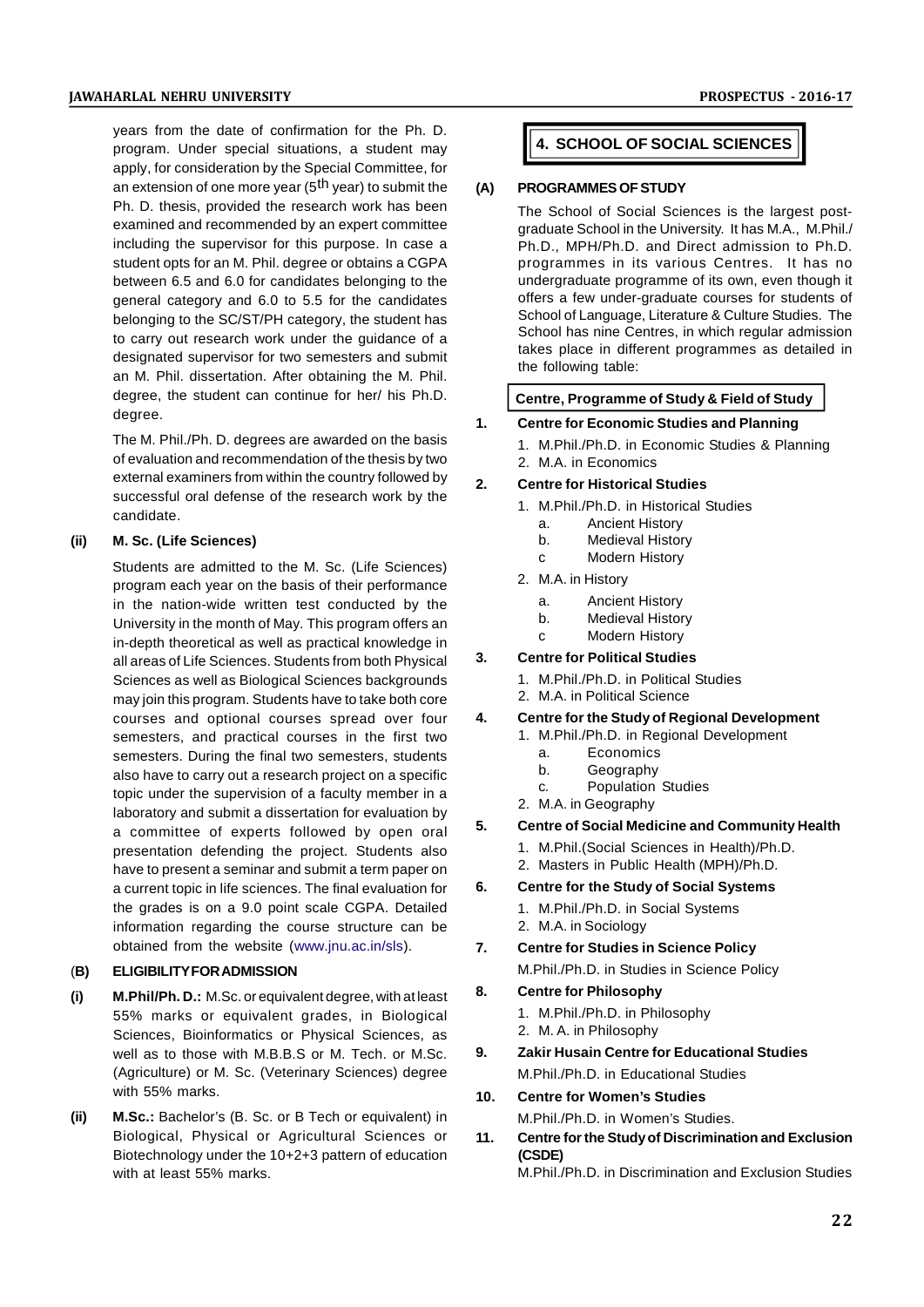- **12. Centre for Informal Sector and Labour Studies** M.A. in Development and Labour Studies
- **13. Centre for Media Studies** M.Phil./Ph.D. in Media Studies
- **14. North East India Studies Programme** M.Phil./Ph.D. in North East India Studies
- **Note: In addition to above, Direct Admission to Ph.D. Programmes is also offered in the above Centres of the School.**

#### **The following offer only Direct Admission to Ph.D. Programme.**

#### **15. Group of Adult Education**

The Group of Adult Education offers only Direct admission to Ph.D. programme.

The School has a lively academic ambience. The teaching and research programmes in the School have certain innovative elements. While ensuring rigorous discipline-oriented training in each Centre, interest is generated in multi-disciplinary study and research, by allowing students to take courses in other Centres depending upon their aptitude as well as the relevance of the courses to their main disciplines and areas of research interest.

#### **(B) CENTRES OF THE SCHOOL**

#### **1. Centre for Economic Studies and Planning**

The Centre has established itself as a premier institution for teaching and research in Economics, and has been recognized by the UGC as a Centre for Advanced Studies. The richness of the teaching and research programmes is reflected in the structure of the courses and the research output of faculty and research scholars. The faculty has a distinguished record of publications of books, monographs and articles, as well as outreach through more accessible articles in the popular media.

The Centre strives to ensure that the faculty is easily accessible to the students. The pedagogic emphasis is on understanding and learning rather than on memorizing. Students have to write term papers, make presentations, solve problems, appear in open book<br>examinations, etc. as part of a continuous evaluation 2. examinations, etc. as part of a continuous evaluation process.

#### **(a) Direct admission to the Ph.D. programme**

A very limited number of scholars are admitted directly to the Ph.D. programme. The minimum requirements for admission are either an M.Phil. degree from a recognized institution or at least two published research papers. Candidates are selected by the faculty on the basis of an interview.

#### **(b) M.Phil./Ph.D programme**

The M.Phil. programme consists of course work (a) (4 courses to be completed in the first year, accounting for a total of 16 credits) and a dissertation (to be completed in the second year, accounting for 8 credits). One compulsory course must be chosen out of either "Methods of Economic Analysis" or "Statistical and Econometric Methods", while the other three may be chosen from a range of optional courses offered in

each semester. The purpose of these courses is to introduce students to analytical issues and the current state of research in the subject, with a view to providing a background for the research required for the dissertation. Course work involves lectures, presentations and writing papers, while students writing their dissertations are required to present their work in progress at different points.

Promotion to the Ph.D. programme is not automatic. Students who receive a cumulative grade point average of 6.5 or more are allowed to choose to go directly to the Ph.D. or finish their M.Phil dissertation first. On completion of the M.Phil., an overall grade of 6.0 is required to continue for the Ph.D. programme.

Admission to the programme is on the basis of a written examination (70 per cent) and a viva voce examination (30 per cent). Candidates seeking admission to the programme are required to bring a synopsis of their planned research theme, and have some idea of its scope and viability.

#### (**c) M.A. programme:**

The focus of the M.A. programme is twofold: (i) to acquaint the students with the analytical foundations of the discipline of economics in alternative theoretical approaches; and (ii) to enable the students to relate their analytical understanding of the subject to the actual experience of economies and to interpret processes of change using a historical perspective. Special emphasis is placed on the study of aspects of development, in the context of the Indian economy. The programme consists of 16 courses taught over four semesters. 8 courses taught in the first year are compulsory while the remaining 8 courses are optional, to be chosen out of a range of courses offered out of the Centre and including 2 that can be chosen from outside the Centre if desired. One of the new experiences for many students comes from an introduction to research through the requirement of writing term papers for several courses.

#### **2. Centre for Historical Studies**

Recognised as a Centre for Advanced Studies by the UGC, The Centre for Historical Studies is a premier centre of teaching and research in history within India. It is also one ot the oldest centres in the School of Social Sciences having launched its programme of Post Graduate Studies in 1970 under the guidance of eminent historians like Professors S. Gopal, Romila Thapar, Bipan Chandra and Satish Chandra. A major focus of the Centre continues to be on cutting-edge research that can expand the frontiers of the discipline.

#### **(a) Direct Admission to Ph.D. programme**

Those who wish to be admitted to this programme need to have an M.Phil. degree with a dissertation from a recognized institution or at least two published research papers, the final selection into this programme is done on the basis of an interview by the faculty.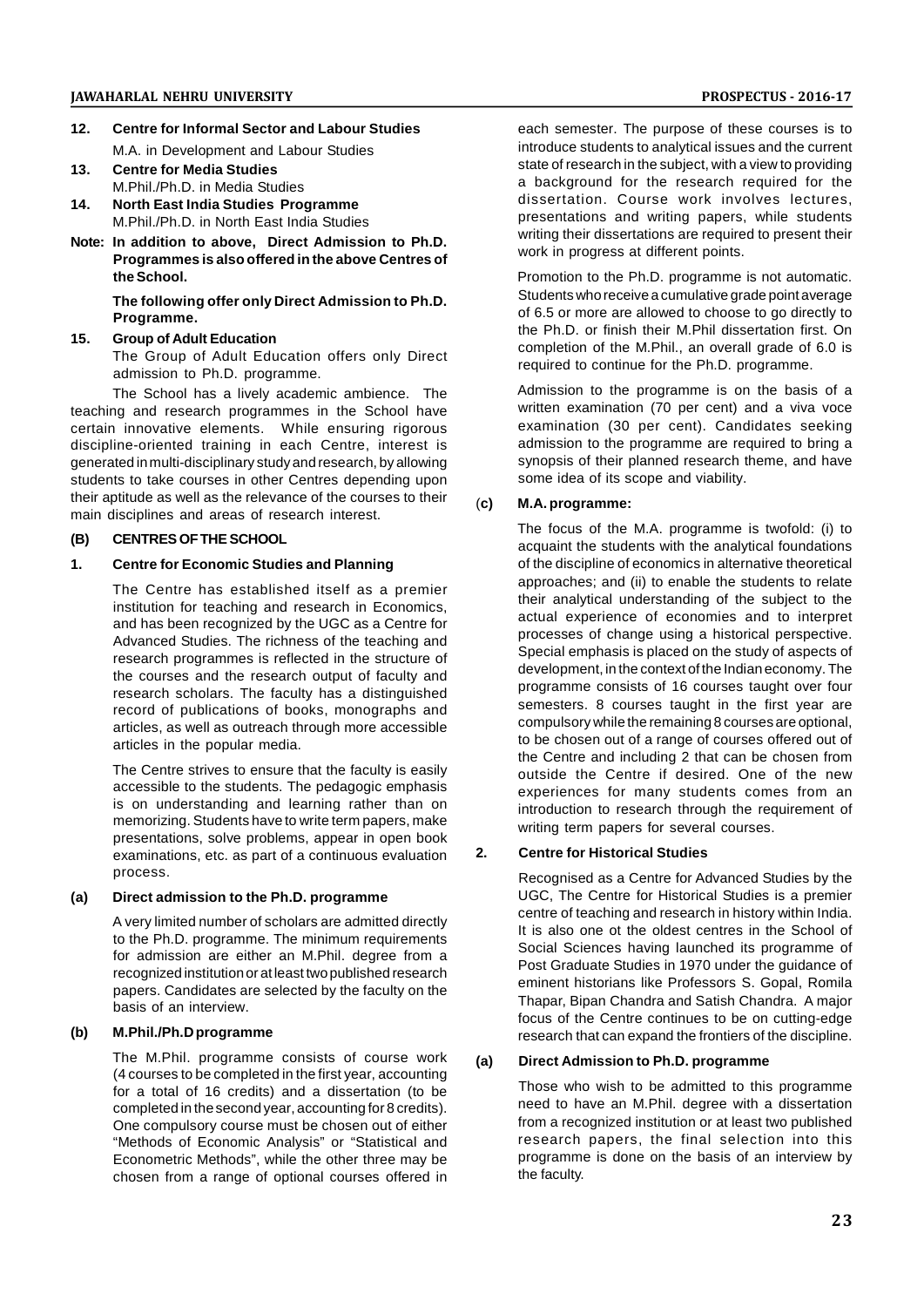#### **(b) M.Phil./Ph.D.**

The Centre focuses its teaching and research on Ancient, Medieval, Modern and Contemporary History with particular emphasis on the study of economic. social and cultural changes. Students who learn to handle different types of source material are encouraged to work on themes that cut across these chronological divides.

**Ancient History:** In the training provided to students special emphasis is laid on the study of languages and on using different categories of source materials–literary, epigraphic, numismatic and archaeological. It seeks to encourage study and research on the evolution of social structure, political process, agrarian relations, urbanization, trade and trading groups, inter-relationship of religion and society and perspectives on Indian history provided (c) by historical geography.

**Medieval History:** Study and Research includes structure and change in medieval Indian Society, state systems, agrarian development, growth of trade and commerce, ideology and culture. Emphasis is also given to the study of two major transitions in Indian History–from ancient to medieval and from medieval to colonial regimes, through a reconstruction of structural continuities and cleavages encompassing the institutional, technological, social, economic and ideological development.

**Modern History:** Apart from the study of social changes and evolution of agrarian, industrial and class structures, emphasis is placed on the study of colonialism in its economic, political and cultural dimensions, nationalism and the national movement, peasant, trade union and tribal movements, the growth of left-wing parties and groups and developments in the cultural, intellectual and ideological fields.

**Contemporary History:** In this field an effort is made to situate the evolution of contemporary developments, particularly those since World War II, in a long term historical context. Special attention is given to studying the linkages between different aspects of contemporary society viz., the economy, polity, culture, environment, etc., in a holistic manner, i.e. not compartmentalised into the relatively strict boundaries of disciplines such as political science, economics or sociology. Also, an attempt is made to conduct the above studies in a comparative perspective, taking into account the experience of different countries.

The M.Phil. programme of the Centre is intended to introduce the students to research in history through a research methodology course and dissertation. Efforts are made to fill gaps in the student's knowledge of the period or area of history with lectures as well as seminar courses in the first year. The dissertation will have to be submitted on the basis of primary research work undertaken by the student at the end of the two year programme.

At the time of the viva-voce, M.Phil./Ph.D. candidates should come with 1000 word synopsis of their research proposal (six copies). In the interview, they will be asked questions regarding their proposal, primary sources and some of the key books read by them in their M.A. course.

**Candidates applying for M.Phil./Ph.D. (History) programme are allowed to exercise only one option, i.e., Ancient History; or Medieval History; or Modern Indian History, and the option so exercised must be clearly mentioned in the appropriate column in the Application Form as well as on the top of the answerbook supplied to the candidates in the Examination Hall. Candidates may please note that the answerbooks carrying more than one option will be considered invalid.**

**Promotion from M.Phil. to Ph.D. is not automatic and is as per the provisions of relevant ordinance.**

#### **(c) M.A. in History**

Students entering the Centre are offered a flexible programme while specialising in (1) Ancient History, or (2) Medieval History, or (3) Modern and Contemporary History. Along with courses in their specialisation, students are required to offer a set of common courses designed to survey (a) historiography and historical methods, and (b) broad patterns of socio-economic and political formations and structural changes through a series of three courses covering the Ancient, Medieval and Modern periods. In addition, students will be required to offer at least two courses on histories of countries other than India.

Apart from these compulsory courses, a large part of the progrmme is available as"Open Options", wherein the students may choose courses in areas other than that of one's specialization including (1) other periods of Indian history, and (2) courses in other Centres(with permission of the Faculty) in disciplines relevant to the student's area of interest and specialization. Students are strongly advised to do a language course relevant to their area of specialisation.

With the exception of two seminar courses in the fourth semester of the M.A. Programme, all courses offered by a student are lecture courses. In lecture courses fifty per cent of the evaluation depends on a student's performance in examination or tutorials during a semester, and fifty percent on performance in the endsemester examination. The programme expects a good deal of independent writing by students as part of the curriculum. The seminar courses initiate students into the exciting and painstaking world of research, wherein they are required to present an original paper on the basis of an investigation of primary sources.

**The candidates must make their specific choice of specialisation, i.e. (Ancient History or Medieval History or Modern Indian History) with care; it is not possible to change from one stream to another.**

**Candidates applying for M.A. (History) programme are allowed to exercise only one option, i.e., Ancient History; or Medieval History; or Modern Indian History, and the option so exercised must be clearly**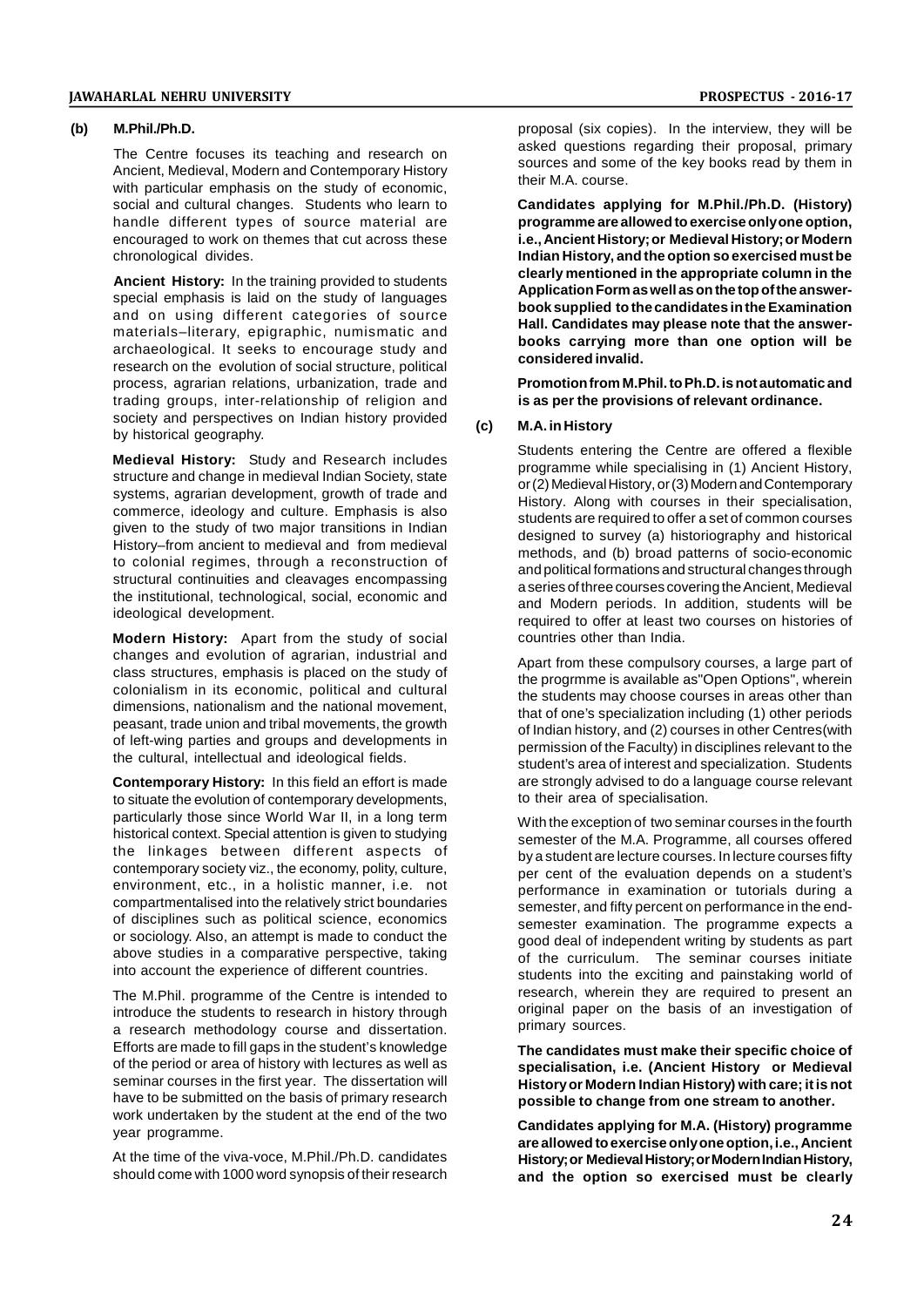**mentioned at appropriate column in the Application Form as well as on the top of the answer-book supplied to the candidates in the Examination Hall. Candidates may please note that the answer-books carrying more than one option will be considered invalid.**

No application for a second M.A. at the Centre for Historical Studies will be entertained from those who have completed an M.A. degree from the same Centre even if the period of specialization is different.

Candidates who qualify are requested to register at the earliest so that they can take full advantage of the tutorial system. Classes normally begin from the end of July. Students are required to check with the CHS office for specific dates. Students are also requested to attend the Orientation Meeting with the Faculty. This will introduce them to the structure of courses, the system of evalluation and the rules and norms of the Centre. The date of this meeting will be put up on the notice board of the Centre by the first week of August.

Applicants are requested to note that the pattern of the CHS M.A. and M.Phil. entrance examinations may change from time to time. For further details please check the Centre for Historical Studies website http://www.jnu.ac.in/SSS/CHS/after February 2015.

#### **3. Centre for Political Studies**

The Centre is recognized as a premier centre for teaching and research in Political Science. Students who have graduated from the Centre are holding important positions in academic institutions and other walks of public life all over the world. The faculty members have a distinguished record of publications of books and articles in important national and international journals.

The Centre offers two programmes of study- MA. and M.Phil/Ph.D. The teaching and research work of the Centre covers three rubrics of political studies:  $(1)$ <br>political philosophy and bictory of ideas:  $(2)$  lodian. political philosophy and history of ideas; (2) Indian government, politics and public policy; and (3) Comparative politics and International Relations.

#### **(a) Direct admission to Ph.D. programme:**

The Centre for Political Studies offers direct admission to Ph.D. programme in the three core areas of research mentioned above.

Those who wish to apply for a research degree are expected to have a strong, detailed and well developed research proposal for a thesis that can be supervised in the Centre. In addition to fulfillment of the entry requirements, they will need to approach the subject with rigor and appropriate knowledge of the field. Candidates must submit a copy of their research proposal along with their application for a direct admission to the PhD programme.

The Ph.D. admission is not automatic but is decided case by case depending on the strength, merit, research capacity and research orientation of the candidate applying for Ph.D. admission.

#### **(b) M.Phil. / Ph.D. Programme**

The M.PhiI/Ph.D. students seeking admission to the Centre are required to:

- qualify the written examination;
- Those who are selected for Viva-Voce are required to bring with them a synopsis of their research theme indicating the scope, plan and feasibility of proposed research at the time of Viva-Voce.

M.Phil. Programme at the Centre consists of course work and dissertation. The M.Phil course work comprises of a combination of lectures, presentation of seminar papers and participation in discussions on work in progress. In each case academic work is designed to enable students to understand the link between concepts theoretical formulations and empirical investigation.

For the M.Phil. programme students are required to take four courses in the first two semesters-two compulsory courses and two optional courses. The two compulsory courses are: 1) Philosophy and Methods in Social Sciences; (2) Approaches, Concepts and Methods of Political Analysis. These courses must be offered in the first semester of the M.Phil. programme.

The compulsory courses are designed to train students in the methods and techniques of research work and to equip them to use political concepts with some degree of theoretical and analytical rigour. The first course introduces students to major debates in the Philosophy of Science and Philosophy of Social Science. It also prepares them to undertake quantitative and qualitative research. The second course exposes students to concepts and approaches that are central to the study of politics. In addition to this, the students can take any two optional courses offered by the Centre, depending upon their research interests and chosen specializations.

#### **(c) M.A. in Political Science**

As a degree in Political Science, the M.A. programme of the Centre focuses on the study of Political theory/ ideas, Comparative Politics/International Relations, and Indian Politics and public policy. The programme is designed to - a) enhance theoretical understanding and develop methodological skills in these three branches of Political Science; (b) relate political processes with social structures and ideas; and (c) interpret institutions, policies and processes in a historical perspective. The Centre places special emphasis on the study of political developments in India and promotes theoretically informed analysis of social and political reality.

The M.A. programme consists of 16 courses, which are taught over four semesters. Of these 10 are compulsory and the remaining six are optional courses. Of the six optional courses, at least four should be chosen from a wide range of optional courses offered by the Centre and 2 may be from outside the Centre in the two years M.A. programme.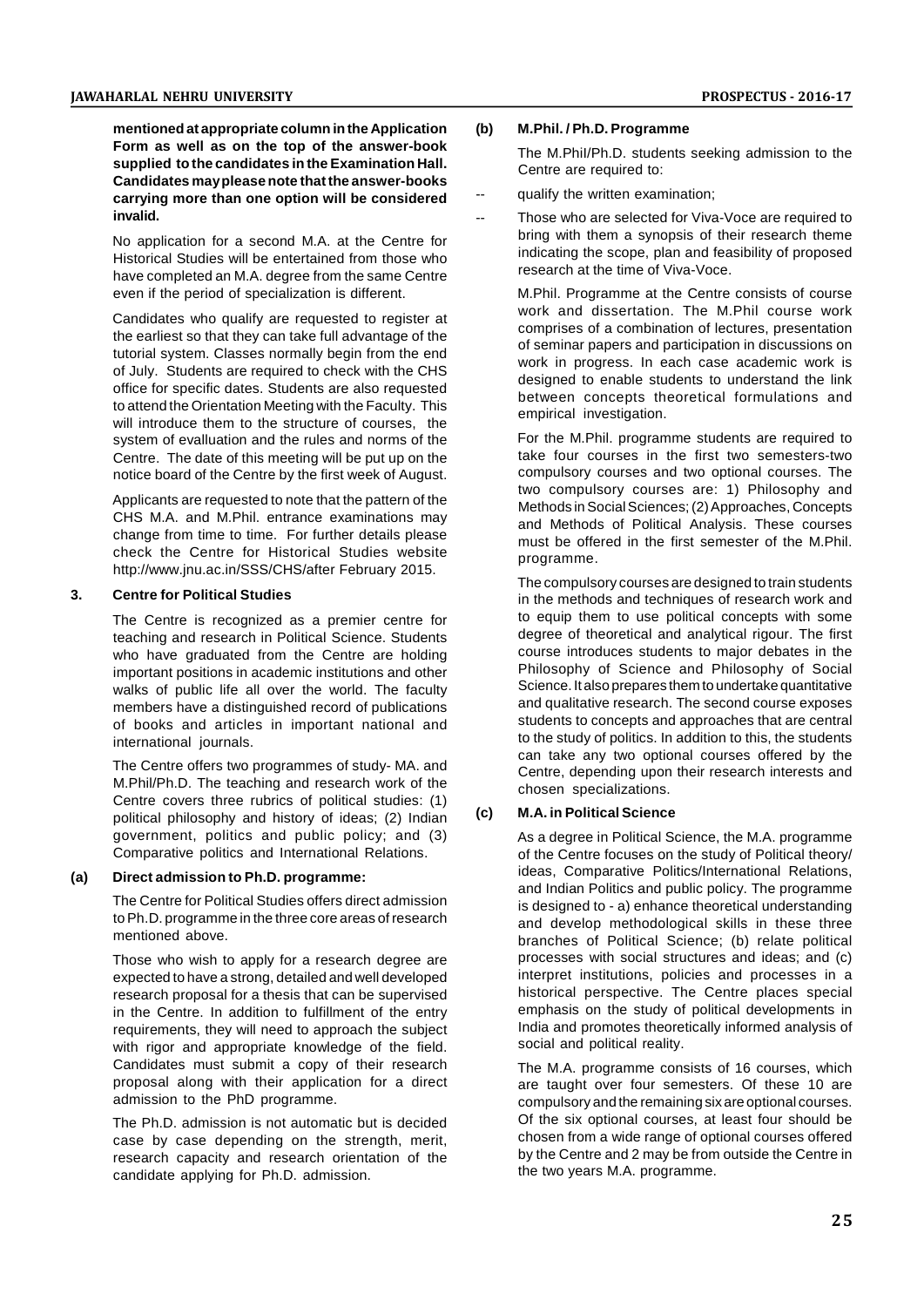#### **JAWAHARLAL NEHRU UNIVERSITY PROSPECTUS - 2016-17**

All compulsory courses offered by the students are lecture-based courses. However, they require students to write tutorials/term papers. In each case, fifty percent of the grade depends on the student's performance in midterm assignments and the remaining fifty percent is awarded on the basis of their performance in the end semester examination.

#### **4. Centre for the Study of Regional Development**

The Centre for the Study of Regional Development came into existence in the year 1971 with the mandate of evolving an inter-disciplinary teaching and research programs with a focus on the issues of regional development in India. This Centre is one of the largest Centre in the School of Social Sciences. The Centre offers postgraduate degree in Geography and M Phil/ Ph D programme which is inter-disciplinary in nature.

#### **(a) Direct admission to Ph.D. Programme**

A limited number of scholars are admitted to the Direct Ph.D Programme with relevant eligibility/qualification [ as mentioned under (C) Eligibility for admission (i) (a) (b) & (c)] in the field of Geography, Economics, Population Studies and allied/related disciplines/ areas.

Candidates seeking admission to the Direct Ph.D Programme are required to submit a research proposal on issues /problems of regional development indicating the research problem, nature, scope and objectives, theoretical and conceptual understanding, methodology and review of literature of the work the candidate proposes to undertake.

Candidates are selected by the faculty on the basis of an interview.

#### **(b) M. Phil /Ph. D Programme**

The Centre for the Study of Regional Development offers the M. Phil/Ph. D. programs in an interdisciplinary framework within the broad ambit of regional development and planning. While students from geography, economics population studies, and statistics are admitted in this program, the program is also open to students from any other related disciplines. The M. Phil/Ph. D. program covers diverse streams of research which contributes towards understanding of (c) the Indian regional structure and development dynamics in space.

The teaching and research in the M. Phil and Ph. D program has been developed in a manner that can help study regional development in all its complexities. Since its formation in 1971, the endeavor of the Centre has been to understand the plural, and multi-layered character and processes of regional development and also develop appropriate paradigms and tools of analyses. The inter disciplinary course work in the M. Phil and Ph D program covers all possible dimensions that help meet these objectives. The courses offered at the M. Phil / Ph. D level in the Centre are taught by faculty members from Economics, Geography, and Population Studies and students from all the three disciplines are advised to take these courses.

The courses that are offered include research and quantitative methodology courses, courses in applied statistics and econometrics, computer-aided cartography, data management and GIS based courses; demographic methods and applications; census, vital statistics and sources of demographic data; along with theoretical and applied courses that deal with - agrarian issues; rural development; political economy of agrarian change; natural resource base and its implications for regional development; distribution and utilization of natural resources; geomorphology and climatology; application of GIS and remote sensing in resource management; natural resource base, population, environment and sustainable development; climate change; socioeconomic aspects of fertility, mortality and morbidity; settlement and human ecology; population theory and policy; women and human development; processes of urbanization and migration; labour and employment; political economy of regional development; theories of regional growth; industrial location and location theories; infrastructure and its financing; socio cultural dimensions of regionalization with special reference to ethnicity, caste, gender, linguistic and other identities; social infrastructure and development with special focus on health and education; development experience and theory and dynamics of regional policy.

The M. Phil and Ph. D students seeking admission to the Centre, at the time of viva voce, are required to bring with them a short note on their proposed research theme indicating the scope, plan and feasibility of their research. The faculty has diverse research interests covering range of themes that relate with spatial, social, economic and environmental vulnerabilities and marginalities; issues of climate change that address resources, livelihoods and institutions; issues related with demographic changes with particular focus on aging and demographic dividend; issues that explore processes of migration, urbanization, employment, deprivation and poverty; social development and outcomes; geo-spatial applications in regional development; and Globalisation and spatial differentiation. Detailed research interest of the faculty is available at www.jnu.ac.in

#### **(c) M.A. in Geography**

The focus of the programme is on the modern concepts of Geography with special reference to problems of regional development in India. The curriculum includes theoretical, topical, and methodological courses. The courses cover geographical thought, human ecology, regional development theory, geomorphology, climatology, hydrology, economic geography, social geography, population and settlement geography. All the topical courses have emphasis on India. Issues on regional development are dealt with in courses on regional geography of India, meso regional studies, and levels of regional development in India. The methodological courses cover quantitative techniques, computer asisted cartography, GIS and remote sensing. Courses on socio-economic and physical survey methods are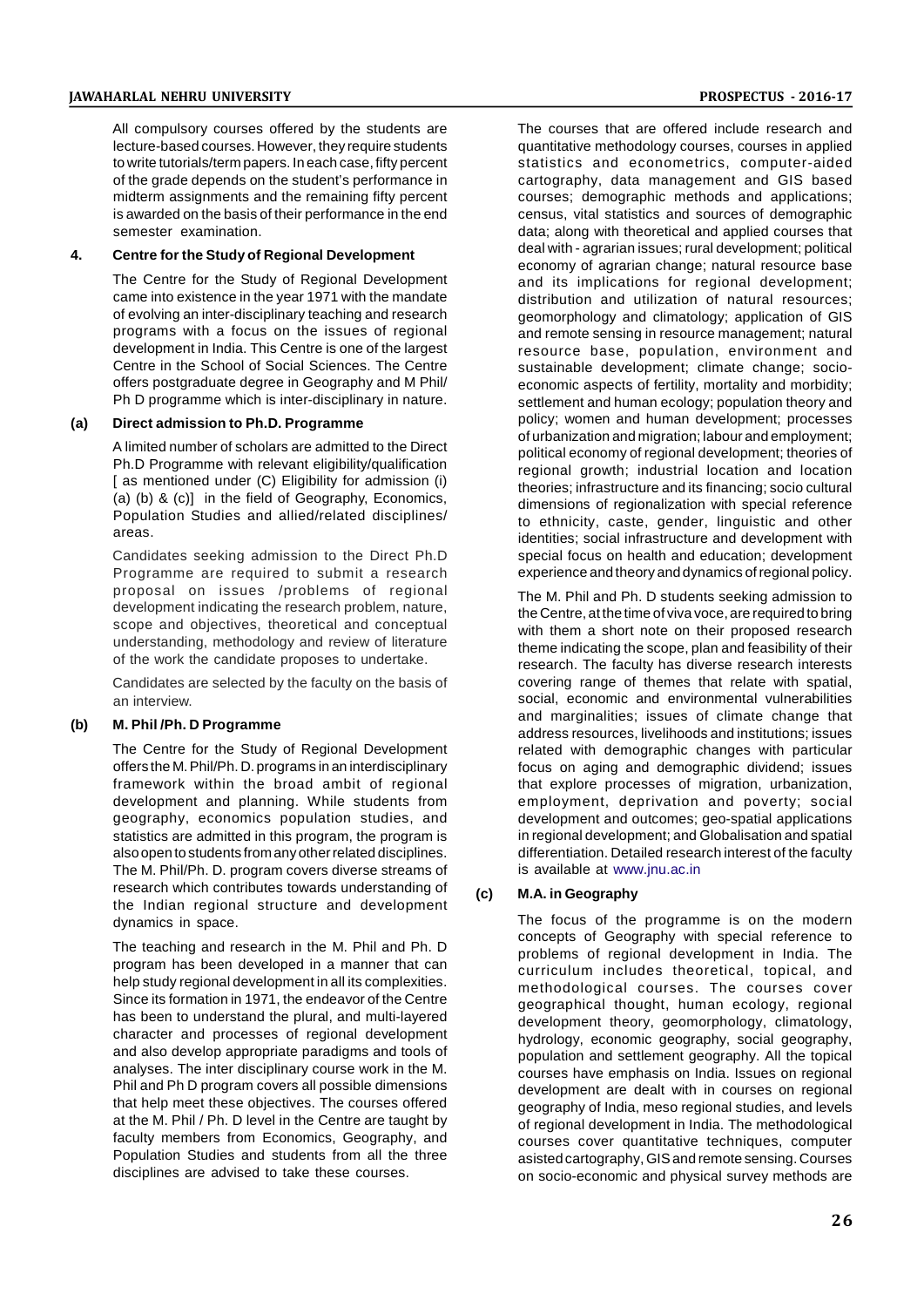an essential component of the programme for which the students are required to participate in field work which is usually organised in challenging terrain and in rural settings. Students can opt for any one of the following specialization streams in the fourth and final semester:

- a) Advanced Techniques in Geography
- b) Agricultural Geography
- c) Physical Resources and Geomorphology
- d) Population and Settlement Geography
- e) Regional Development and Planning, and
- f) Social Geography
- g) Remote Sensing and GIS

#### **5. Centre of Social Medicine & Community Health**

The Centre of Social Medicine and Community Health (CSMCH) was established in order to shape and provide academic content to the discipline of public health, making it relevant to the situation in India. It was recognised that the discipline of Preventive and Social Medicine needed a paradigm shift that could only be provided if this Centre was set up outside the confines of a medical college.

Over the past 30 years, the Centre has acquired vast experience in evolving problem-oriented interdisciplinary academic programmes in public health, in addition to building an active research base. At the same time, efforts have also been made at establishing institutional links with various academic, research, policy-making and non-governmental organisations.

Under the overall objective of creating academic programmes for making health services meaningful to the people of the country, the Centre has set out as its objective the task of understanding the health problems and health needs of the Indian people. The endeavour is to understand how health problems are shaped by socio-economic factors and to examine the social structure itself, to delineate the structural constraints that contour the scope of health interventions. The task requires an inter-disciplinary approach involving disciplines such as sociology, anthropology, psychology, economics, history, political science, demography, statistics and public administration, apart from the disciplines that are traditionally included in public health. It was for this reason that the Centre was located in the School of Social Sciences. Epidemiology, health service structure, health programme design, health systems research and health policy analysis are important foci for all the programmes.

The Centre offers the following academic programmes:

- 1. M.Phil/Ph.D. in Social Sciences in Health. (as mentioned on page 35).
- 2. Master of Public Health (M.P.H.)/ Ph.D. in Public Health.
- 3. Direct Ph.D. for both streams.

Both M.Phil and MPH are spread over four semesters (2 years). M.Phil students are required to undertake two semesters of course work followed by a dissertation. The MPH students are required to undertake three semesters of course work. They are additionally required to conduct a field study during the inter semester breaks and to be completed in the fourth semester. The successful completion of the prescribed course work and dissertation/fieldstudy will lead to the award of M.Phil. or M.P.H. degree. The candidates who have secured the prescribed grades will be eligible for registration to the Ph.D. programme. In addition to the above programmes, the Centre also admits candidates to the Ph.D. programme directly as per criteria mentioned in page 34. The Centre may prescribe courses to the candidates admitted under the direct Ph.D. programme.

Courses in public health cover areas such as organization of health programmes, epidemiology, nutrition, maternal and child health, communicable diseases, family planning, research methodology, operations research etc. Courses in social sciences cover concepts perspectives and methods relevant for public helath within an interdisciplinary perspective.

During the second semester students are offered a number of optional courses. They also get an opportunity to familiarise themselves with the current issues in public health through an intensive journal club in the second semester. All students are exposed to group field work in both urban and rural areas as a part of their course work.

#### **6. Centre for the Study of Social Systems**

The Centre is recognized as a premier centre for teaching and research in Sociology. This Centre has been ranked among the top 60 best departments in the world for sociology in 2014-15 by QS World Rankings. Students who have graduated from the Centre have distinguished themselves in all walks of public life. Our alumni are present in most leading institutions of higher education and research nationally and globally. Our faculty members have made their mark in the broader world of social sciences with a distinctive intellectual orientation and an illustrious record of publications.

Since its inception in 1971, the Centre has developed a distinctive approach to sociology both in terms of a plurality of theoretical and methodological orientations as well as in a variety of substantive fields of empirical enquiry. Equal focus is therefore given on the teaching of qualitative and quantitative methods on the one hand and on philosophy of methods on the other. From its very inception both teaching and research in our Centre have shown an engagement with pressing questions of development and marginalization, social movement and social justice. The CSSS is recognized as a Centre for Advanced Studies in the discipline of sociology by the UGC.

The Centre offers two programmes of study-MA and M.Phil/Ph.D. The teaching and research work of the Centre covers three aspects of sociological studies:(i) Theory and Social Thought; (ii) Methodological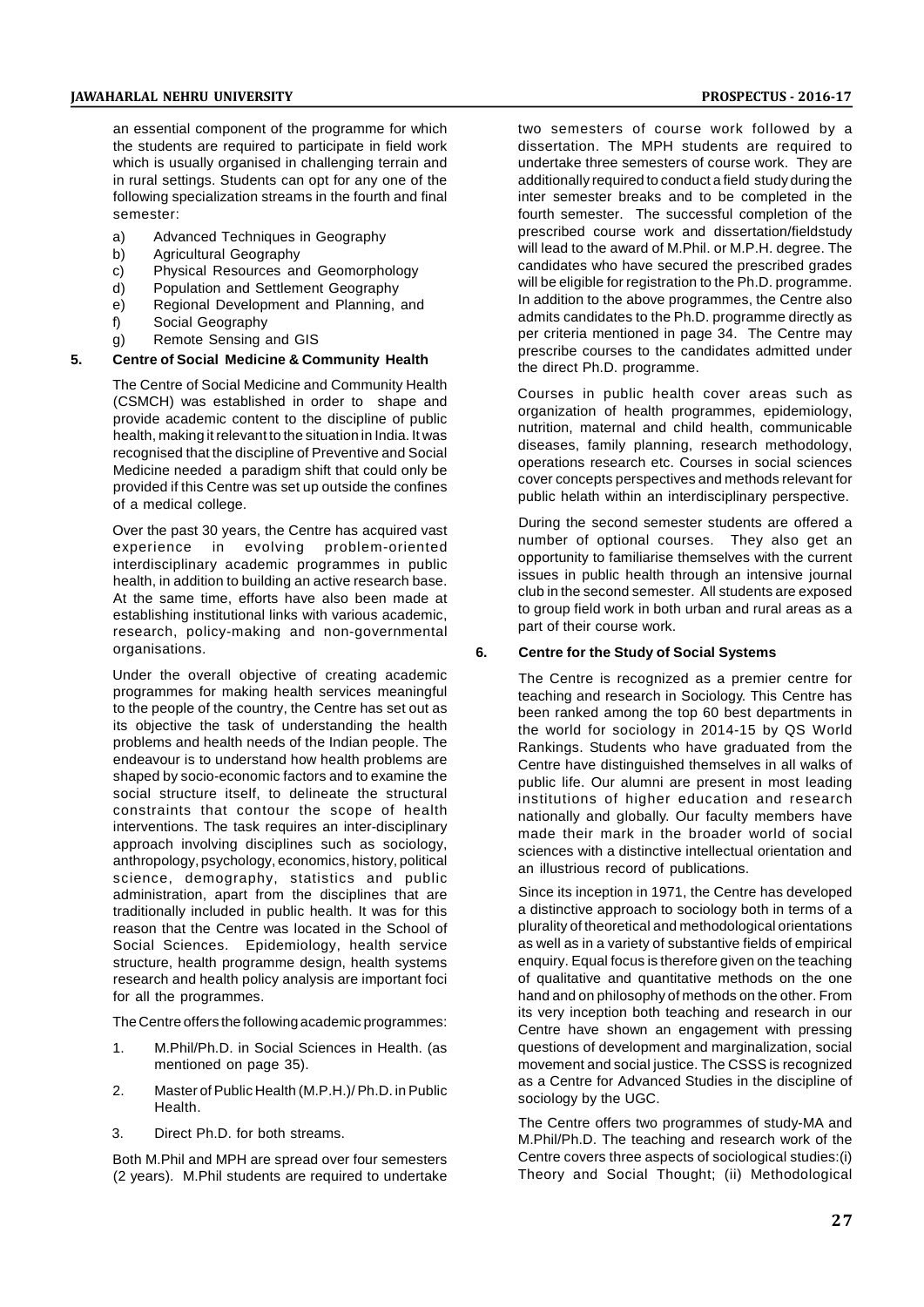Orientation and Methods of Social Research; (iii) Substantive studies on different dimensions of social life. The Interdisciplinary orientation of our teaching is reflected in the structure as well as contents of the a) courses offered at both M.A and M.Phil Levels.

#### **(a) M.A in Sociology**

Teaching and research programmes of the Centre for MA are organized around studies in theories and methods, on the one hand, and analysis of structures and processes of social systems on the other. Courses at the M.A level seek to combine theoretical and methodological concerns with the study of the substantive issues relating to Indian society. Of the 16 courses offered to the M.A students, 5 are optional courses.

All courses offered to the students are lecture-based courses. However, they require students to write tutorials/term papers. In each case, fifty percent of the grades depend on the student's performance in midterm assignments/tests and the remaining fifty percent is awarded on the basis of their performance in the end<br>b semester examination.

#### **(b) M.Phil/Ph.D**

The M.Phil programme at the Centre consists of course work and dissertation. It carries a total of 24 credits-16 credits for the course work and 8 credits for the Dissertation. The Course work consists of 2 compulsory papers of 4 credits each and two optional papers, also of 4 credits each. The compulsory courses are on Theoretical Orientations and on Methods of Social Research designed to expose students to concepts and approaches that are central to sociological studies. The aim is to equip the students to use these concepts and approaches with some analytical rigour and to train students in diverse techniques of research as well as in the methodological assumptions upon which they rest.

#### (**c) Direct admission to Ph.D Programme**

Those who wish to apply for a research degree will have to submit a strong,detailed and well-developed proposal for a thesis that can be supervised in CSSS. The Ph.D admission is not automatic but is decided case by case, depending on the strength, merit and research orientation of the candidate.

#### **7. Centre for Studies in Science Policy**

Studies in Science Policy is an interdisciplinary field drawing upon a range of social, natural and applied sciences, engineering, and technology disciplines to enhance our understanding of the interactions between science, technology and society. The primary focus of teaching and research at the Centre is on areas relating to sciences and technology policy analysis; sociological and historical perspectives in science and technology; economics of technological change and innovation studies, technology futures analysis. Gender relations, intellectual property rights and environment.

The Centre is open to students for admission from a variety of social, natural and applied sciences,

technology, engineering, medicine, law and management disciplines. The Centre offers M.Phil/ Ph.D. and Direct Ph.D. programmes.

#### **a) Direct admission to Ph.D. Programme**

Direct Ph.D. programme is open to scholars who have completed an M.Phil. or equivalent degree in science policy studies or related areas, or have demonstrated their research capabilities by way of equivalent published work in any area related to science policy studies. The Centre strongly recommends its Direct Ph.D. scholars to audit the courses offered for M.Phil. students during the first two semesters while pursuing their doctoral research.

Scholars seeking admission to Direct Ph.D. programme are required to bring with them a research proposal of 1800 to 2000 words at the time of interview. The research proposal is expected to indicate, a research theme, a statement of the research problem, objective, research questions, methodology and a brief review of literature along with a list of references.

#### **b) M.Phil./Ph.D. Programme**

The M.Phil./Ph.D. Programme in Studies in Science Policy requires completion of 24 credits in four semesters. The coursework carries 16 credits and dissertation of 8 credits. The course work consists of 4 courses (4 credits each): three compulsory and one optional. Students in the programme may continue to pursue Ph.D. after completion of M.Phil. course work (in two semesters) after securing required grade or after the successful completion of both course work and M.Phil. dissertation (in four semesters).

Students seeking admission in M.Phil./Ph.D. programme are required to bring with them a research proposal of 1000 to 1500 words. The research proposal is expected to indicate a research theme, a statement of the research problem, objectives, research questions, methodology and a brief review of literature along with a list of references.

#### **8. Centre for Philosophy**

The Centre was set up in 1999 in the School of Social Sciences. For a long time, the School and the University had felt the urgent need for an independent Centre for Philosophy. This was driven by the understanding that Philosophy must have a central place in an institution of higher learning and research. Further, that an engagement with Philosophy would strengthen the ongoing research in the various fields of knowledge in the University. It was this concern that led to the creation of the Centre for Philosophy in the School of Social Sciences.

The academic programmes of the Centre are intended to provide students with a deeper and more rigorous foundation in the discipline in Philosophy while simultaneously encouraging an engagement with substantive issues and contemporary concerns. The teaching and research work is designed to train students to read and engage critically with original philosophical texts, both classical and contemporary, with a high degree of methodological awareness; and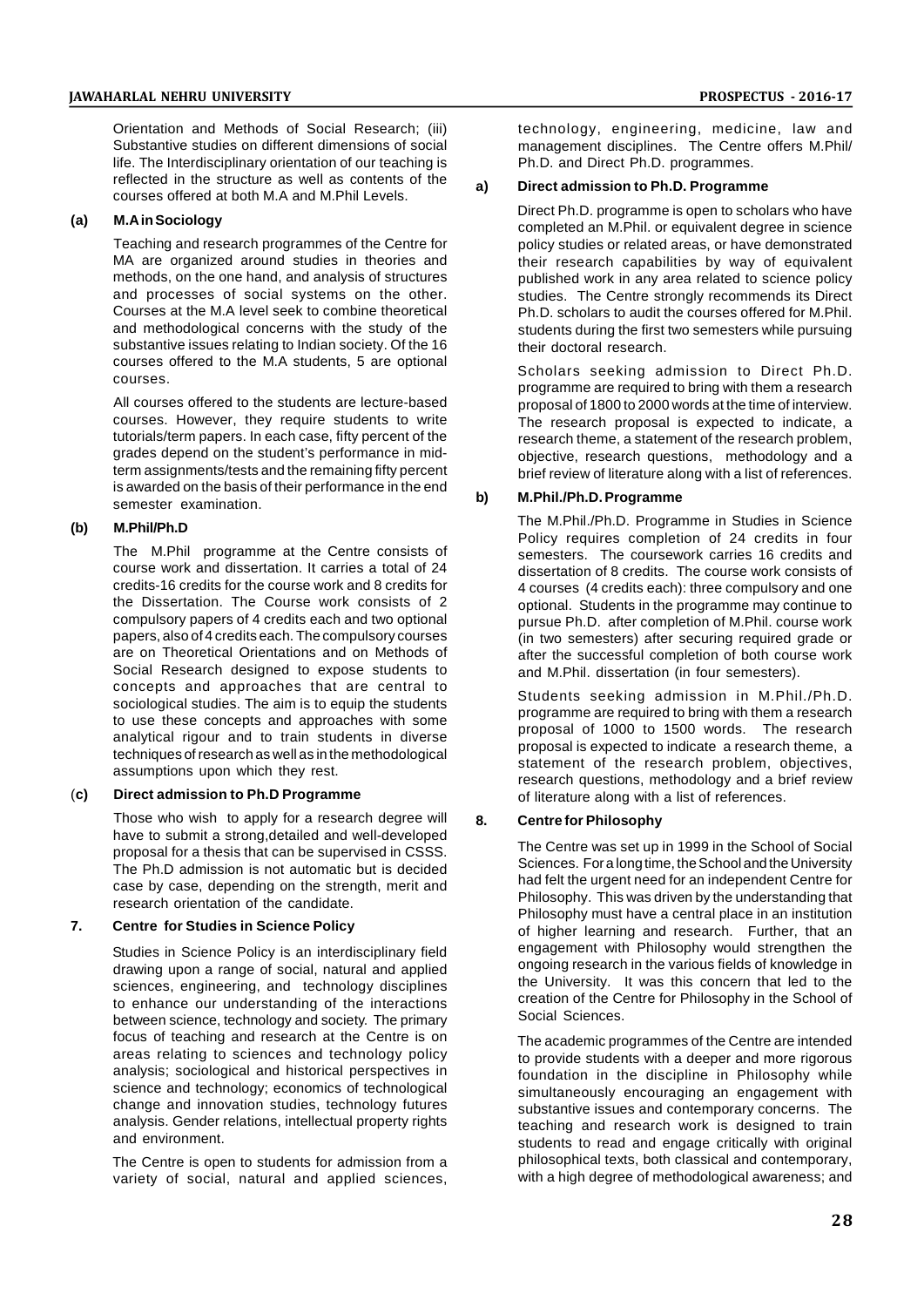to reflect systematically on concepts and problems central to Philosophy. The primary purpose of this is to create a body of scholarly work that can yield newer and richer reflections on philosophical problems and debates. The Centre would like to encourage research students to study issues and concerns in Philosophy cutting across diverse traditions and narrow disciplinary boundaries. It would also like students to move from exegesis to a problem-oriented study where philosophical reflection addresses concerns of present day society and polity.

The Centre offers a Direct admission to Ph.D. programme, M.Phil./Ph.D. and M.A. programme.

**(i) Direct Admission to Ph.D. Programme:** The Centre welcomes applications in major areas of Philosophy, which is of interest to the faculty members of the Centre, such as, Ethics, Epistemology, Metaphysics, Social and Political Philosophy, Philosophies of Language, Mind and Action, Philosophy of Social Sciences, Indian Philosophy and Comparative Philosophy.

> Applicants for the programme are expected to submit a well articulated research proposal (between 2000- 2500 words) for a doctoral theses that can be supervised in the Centre. The candidates are required to approach the area of their research with adequate understanding of the contemporary discussions inthe field.

**(ii) M.Phil/Ph.D.:** The M.Phil. programame carries a total of 24 credits - 16 credits for the course work and 8 credits for the Dissertation. The course work consists of 2 compulsory papers of 4 credits each and 2 optional papers, also of 4 credits each. Every students is required to take two compulsory courses in the first semester of the programme, and they must successfully complete the entire course work in the first year of admission.

> The two compulsory courses are: (i) Concepts in Philosophy, and (ii) Philosophical Methods. The aim of these courses is to critically engage with some of the core concepts of philosophy and to systematically introduce students to methods of philosophical enquiry by an in depth study of identified essential texts in Philosophy. In addition to this, the Centre offers a range of optional papers in the fields of Ethics and Moral Philosophy, Epistemology and Metaphysics, Philosophy of Action, Philosophy of Language, Philosophy of Culture, Philosophy of Mind and 9. Consciousness, Philosophy of Social Science Studies in Analytical Philosophy, and Phenomenology and Existentialism. The choice of the two optional courses will be determined by the research interest and field of specialization selected by the student.

The course work for M.Phil. will consist of a combination of lectures, preparation and presentations of seminar papers, and participation in discussions on work in progress.

The candidate at the time of viva-voce is expected to bring a research proposal of about 1000-1500 words. (**iii) M.A. programme:** As a degree in Philosophy, the M.A. Programme of the Center focuses on the study of the distinctive character of philosophical inquiry, debates in metaphysics, epistemology, logic and ethics. Since philosophical inquiry is not isolated but rooted in the basic questions of other academic disciplines and social life, students will be encouraged to comprehend the interdisciplinary and foundational character of philosophical studies. They will also be trained to identify and appreciate the sources of philosophical questions and puzzles in our reflections on language, thought, knowledge and values.

> The programme will review and attempt to overcome the received binaries and dichotomies such as study of philosophy in terms of geographical and civilizational divisions, intra-disciplinary segregations like analytic philosophy and phenomenology, metaphysics and epistemology, moral and social philosophy, etc.

> The programme aims to develop philosophical aptitude and analytical skills among the students through a rigorous training. An intensive study of philosophical texts for a critical appraisal of concepts and arguments used by philosophers, and writing of philosophical essays will be an integral part of the programme.

> The two year M.A Programme consists of 16 courses with 10 compulsory and 06 Optional courses of 04 credits each. These are Philosophical Studies: Problems and Perspectives; Epistemology and Metaphysics: Issues and Problems of Knowing and Being; Moral and Social Philosophy; Logic and Scientific Methods; Philosophy of Social Sciences; Philosophy of Language; Readings in 20<sup>th</sup> Century Indian Philosophy, Readings in Analytic Philosophy and Phenomenology; Seminar Course: Reading a Philosopher and Seminar Course: Project on a Philosophical Theme. Out of the 06 optional courses at least 04 should be chosen from the courses offered by the Centre.

> All courses are lecture and seminar based. Students are required to write term papers/ tutorial assignments and give seminar presentations in each course. 50% of the grade depends on the student's performance in mid semester assignments and the remaining 50% is awarded on the basis of their performance in the end semester examination.

#### **9. Zakir Husain Centre for Educational Studies**

The Centre offers a programme of study leading to the degree of M.Phil. in Educational Studies and Ph.D. in Sociology of Education, Social Psychology of Education, History of Education and Economics of Education. The Centre focuses on the study of education from social science perspectives. Its teaching and research programmes are structured around social science disciplines of Economics, History, Sociology and Psychology. Accordingly, there are four streams of research and the curriculum for the M.Phil./Ph.D. programme is geared around them.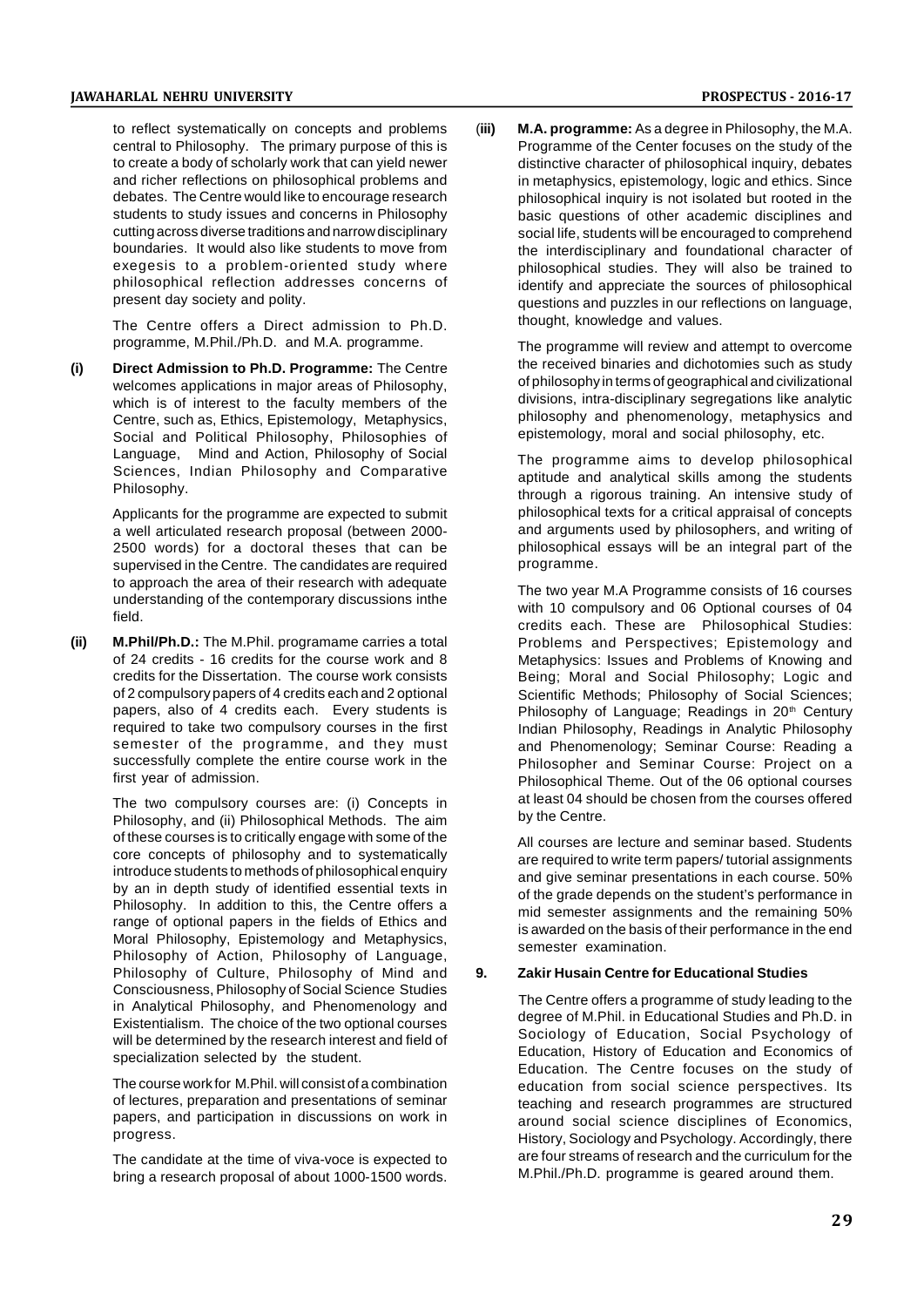**Economics of Education:** Students are introduced to economic issues in education and a theoretical foundation for handling and analyzing of problems related to human resource development. Wider issues of education from the development economics perspective receive special attention. Other topics include investment decisions in education, financing of education, social choice dilemmas, international labour market, educational policy issues, migration of knowledge, workers, trade in education services and WTO, etc.

**History of Education:** The research programme on the history of education at the Centre has evolved along three distinct axes. The first has to do with the development and emergence of systems of education in India focusing on questions of the access to education from the perspectives of gender studies, and considerations of equity and social justice in the South Asian context. The second dimension has to do with the evolution of the system of higher education, again from the eve of colonialism into contemporary times. The focus is on the social history of higher education, with an emphasis on issues of the globalization and naturalization of models of the university, and the transformation of knowledge ideals in changing political and socio-economic contexts. The attempt is to study historically the impact of the globalization of the university, on the one hand and the formation of academic disciplines within the university and research institutes on the other. And finally, a third area has to do with the history of science and technology in India, where in addition to looking at the philosophical, and social dimensions of the history of science education, research also focuses upon contexts, policies, and strategies of science communication and popularization.

**Social Psychology of Education:** The co-constitutive nature of cultural-historical processes and the psychological phenomena is problematized. The existing theoretical traditions within Psychology and their transformative roles in bringing about changes in the educational processes are examined. Areas such as cultural roots of learning with specific emphasis on language and mathematics learning, everyday and scientific cognition, personality, motivation, social cognition, inter-group dynamics and identity processes etc. and their implications for curricular and pedagogic practices in a multicultural-multilingual society are <br> **10.** analysed.

**Sociology of Education:** Special emphasis is placed on issues relating to diversity equity and social justice; structure and processes of schooling and higher education; social and educational policy, social impact of globalization and privatization of the educational systems, and other contemporary concerns of education in the 'developing' world. Basic concepts and approaches in sociology, linkages of education with socialization, stratification, social change and mobility, social and educational inequality, etc. are some of the areas discussed from multiple theoretical standpoints in the sociology of education. Classroom teaching focuses on a comparative analysis of diverse social contexts within India and also other countries.

The scheme of teaching is as follows:

- a. A compulsory core course in Research Methods in Social Sciences as applied to Educational Studies, focusing on quantitative and qualitative techniques of data collection.
- b. A course on Education in India: Social Science Perspectives is to be taken by all students in the first semester
- c. Introductory and advanced level courses in Economics of Education, Sociology of Education, History of Education and Social Psychology of Education are offered in the first and second semesters.
- d. A basket of optional courses is also offered in the second semester and students have to opt for one of them. Courses include Economic Policy in Education; Educational Thought in Modern India; Changing Conceptions of the Modern University; Education and Diversity in Multicultural Societies; Culture, Cognition and Mathematics, International Migration and Skilled Diasporas; Multilingualism and Education; Cultural Psychology; and Gender and Education.
- e. A dissertation on a selected theme in one's specialization/stream is to be completed over the third and the fourth semesters.
- **f. Candidates who clear the entrance examination for M.Phil./Ph.D. programme should bring a brief research proposal of 1500 words at the time of the Viva-Voce. Those applying for Direct Ph.D. should send a detailed research proposal of at least 3500 words along with the application, indicating the scope of the problem chosen, preliminary review of literature, perspectives (theoretical and empirical) and methodology seen as relevant to the proposed study.**

The UGC has accorded the Centre the status of Department of Special Assistance (DSA). Earlier, the Centre was also accorded Assistance for Strengthening of Infrastructure for Humanities and Social Sciences by the UGC.

#### **10. Centre for Women's Studies**

The Centre undertakes both innovative, and intensive, interdisciplinary research and teaching, besides providing the space for creating a vibrant community of feminist academics, students, activists and artists concerned with issues of gender, and wider issues of power in society. The Centre regularly organizes lectures, seminars, workshops and film screenings on a wide range of subjects.

Currently, the Centre offers a Direct Ph.D and M.Phil./ Ph.D. in Women's Studies. In addition, the Centre also offers Optional courses at the Master's level that are open to students not only in Social Sciences but also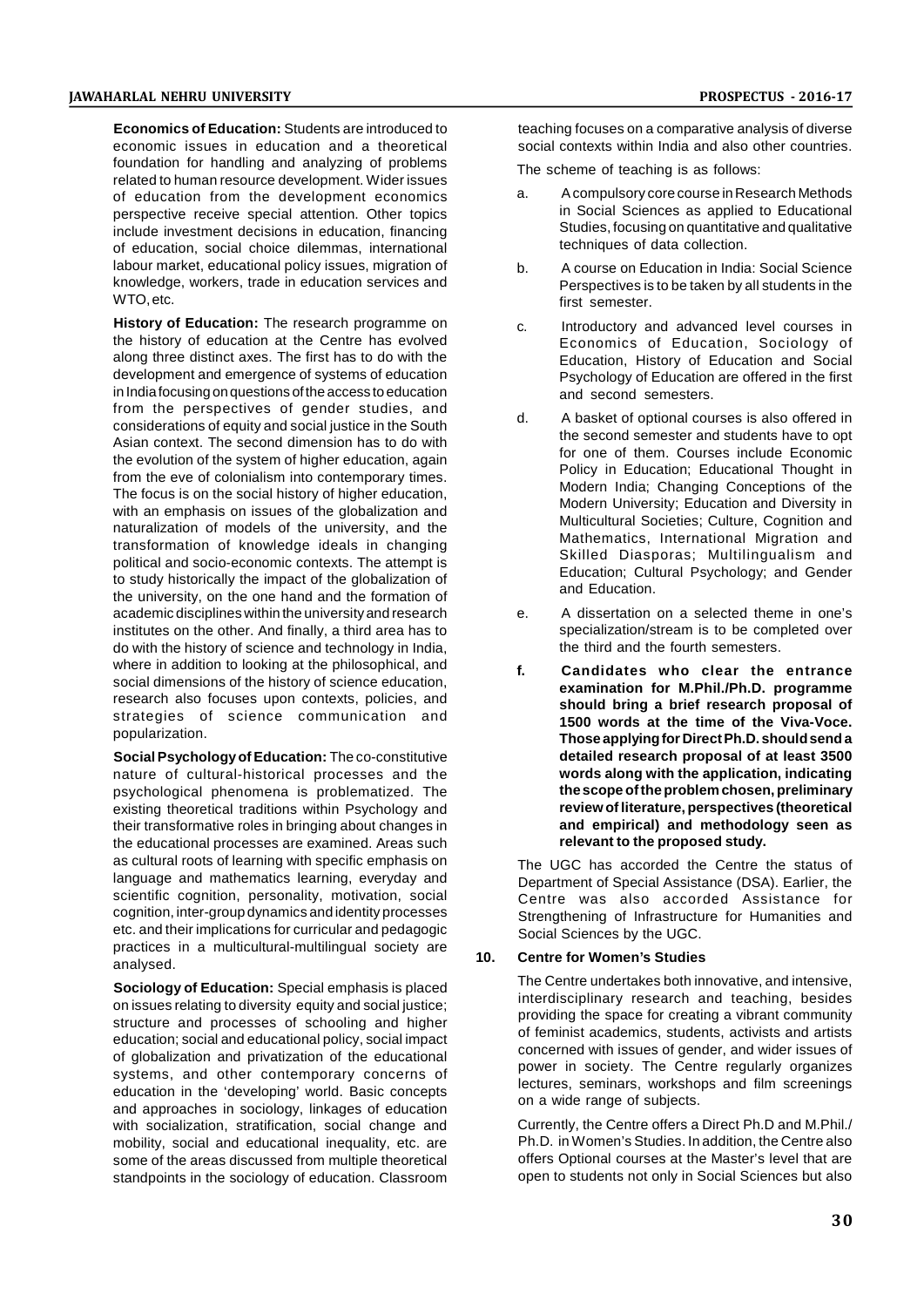#### **JAWAHARLAL NEHRU UNIVERSITY PROSPECTUS - 2016-17**

to those enrolled in other Schools and Centres of the University. In these, students learn to examine the historical, social, political, economic, and cultural dimensions of gender, while gaining a more complex understanding of the construction of gender and its intersection with other categories of difference, power, and inequality.

#### **(a) Direct admission to Ph.D. programme**

The Centre welcomes applications in all subjects of Social Sciences & Humanities. Ph.D. scholars will be required to complete course work in the first year after admission. Direct Ph.D. candidates seeking admission to the Programme are required to submit a synopsis of roughly 1000 words on a research theme of their interest, indicating its scope, statement<br>of the problem, methods and a proliminary review of (a) of the problem, methods and a preliminary review of literature.

## **(b) M.Phil./Ph.D**.

#### **STRUCTURE**

- i) 16 credits in the first year in which period the student will do course work and another 10 credits in the second year, when she/he will write the dissertation in a chosen topic in the field. Therefore, in total the M.Phil. work will be 26 credits.
- ii) Each student will have to do one compulsory course, "Feminist Theory and Social Research". This is common for all students. In addition, they have a choice currently of Five papers of Four credits each, from which they may choose Three. These are in the fields of Labour, Work, Politics, Religion and Violence & Visuality and Ethnography.

The course work for M.Phil. will consist of a combination of lectures, preparation and presentations of seminar papers, and participation in discussions on work in progress.

The candidate at the time of viva-voce is expected to bring a research proposal of about 1000-1500 words.

#### **11. Centre for the study of Discrimination and Exclusion(CSDE)**

The Centre for the Study of Discrimination and Exclusion was initially launched in 2005 as a programme to document and analyse discrimination and exclusion in Indian society. Gradually it was expanded to study the structures and processes of exclusion and discrimination. The focus was primarily on discrimination and exclusion on the basis of caste, tribe and religion that barred social groups from full participation in the economic, social, political and cultural life of Indian society. It was proposed that such a Centre would be able to bring together the comparative and interdisciplinary framework necessary for a teaching and research programme that would study discrimination and exclusion given its diverse structural roots and varied forms and manifestations in different social and economic spheres. Presently the thrust of the centre is on study of Scheduled castes, Scheduled tribes and minorities keeping in mind intersectionalities such as class, gender, region and so on in Indian society.

During the last seven years, the CSDE has expanded its institutional base and resources by taking advantage of the UGC Scheme for the establishment of Centres for Study of Social Exclusion and Inclusive Policy (CSSEIP). The Centre focuses on a number of thematic issues such as histories from the margins; agrarian change and exclusions; Nations and borders; minorities; ethnicities; political economy of discrimination, power and discrimination, marginalisations, social policies, development and exclusion etc.

Students from all social science disciplines can apply for admission to the Centre.

The Centre offers the following courses:

#### **(a) Direct admission to Ph.D. programme**

The Centre offers Direct admission to its Ph.D. programme. CSDE welcomes applications in all major areas of Social Sciences. Candidates seeking admission to the Direct Ph.D. programme should demonstrate their academic capability by preparing a well developed research proposal of roughly 2000 words, drawing out a specific theme, statement of the problem, literature review and relevant research methodology.

In addition to the essential qualifications as prescribed by JNU for the direct Ph.D. programme, the candidates should have awarded M.Phil degree in any area of Social Sciences or at least research experience of 2 years in a reputed institution with research publications of commensurate standard.

#### **(b) M.Phil / Ph.D. programme**

Admission to the integrated M. Phil./ Ph.D. programme is based on a written test and viva-voce examination. The candidates short-listed after the written examination are expected to bring a research proposal of about 1000-1500 wordsat the time of viva-voce.

The M.Phil programme carries a total of 32 credits (16 credits for course work and 16 credits for the Dissertation) and has to be completed in a maximum of four semesters. The course work consists of compulsory and optional papers and consists of a combination of lectures, preparation and presentation of seminar papers, and participation in discussions on work in progress. The students are required to finish the entire course-work in the first year of the M.Phil. Admission to Ph.D. programme is not automatic and is governed by prescribed university norms.

#### **12. Centre for Informal Sector and Labour Studies**

Centre for Informal Sector and Labour Studies is one of the newly created Centres with the objective of studying the informal sector which includes nonagricultural workers, agricultural labourers, peasants, fishermen, craftsmen, street vendors, domestic work etc. Since the overwhelming bulk of the working people are located in the informal sector which is also termed as the "Unorganized Sector", the focus of teaching and research in the Centre is on labour processes and working conditions in the unorganised sector in the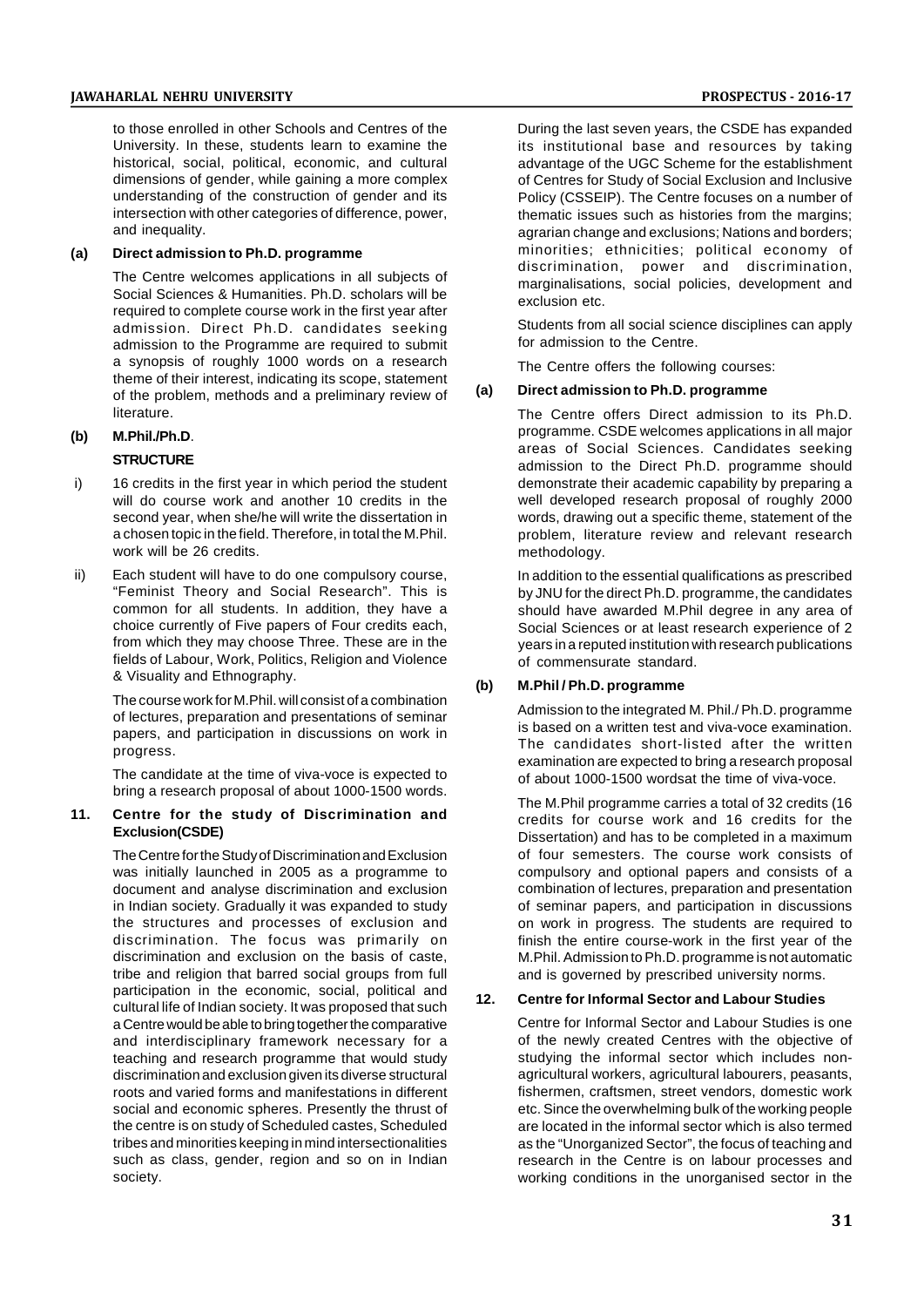contemporary world, particularly the developing countries. The Centre offers the following programmes:

#### **(i) Direct admission to Ph.D. Programme**

The direct Ph.D programme focuses on interdisciplinary research on Indian informal sector and labour scenario. The programme encourages to work on themes such as– Political Economy of State, Development and Underdevelopment in the contemporary world, Labour History, Globalization and the changing forms of Labour, Global Production Systems, Informalisation in various sectors, Labour Market, Forms of Employment, Poverty, Migration, Urbanisation, Labour Rights and Regulation, Workers' Organizations and Politics, Trade Unions, Resistance, Peasant Production, Non-farm Economy, Agrarian<br>Change and Bural Dovelopment Political Economy of (a) Change and Rural Development, Political Economy of Care, Discrimination on the basis of Caste, Gender and Community, Common Property Resources, Public Policies in the Unorganised Sector, and Sustainable Development. The objective of the programme is to enable students to understand the linkages between the formal and the informal sectors and between theory and empirical investigations in research work.

#### **(ii) M.A. in Development and Labour Studies**

MA in Development and Labour Studies focuses on contemporary themes related to the informal sector and labour. Its main objectives are  $-$  (i) providing an interdisciplinary perspective on the contemporary (b) themes and issues on informality and labour drawing from the disciplines of history, economics, sociology and political science, (ii) providing basic theoretical and empirical training to undertake in depth analysis of the structural changes and public policy challenges that confront the labour in the informal sector in the contemporary world.

The M.A. programme consists of sixteen courses which are taught over four semesters. Of these eight compulsory courses are spread over the first two semesters. These compulsory courses cover broad thematic areas which provide students with an overview of the subject and basic theoretical knowledge of the structural factors that impact on labour processes and the growing informalization. Eight Optional Courses will be offered in the third and the fourth semesters. Out of the eight Optional Courses, students will have to do seven Lecture Courses (up to a maximum of three can be chosen from outside the Centre) and one Seminar Course in the third and fourth semesters. The optional courses will focus on specific themes and problems to allow students to undertake in-depth analysis of recent debates and contemporary areas of research in labour processes and unorganised sector. Seminar Courses will focus on introducing students to original research in various themes of informal sector and labour.

#### **13. Centre for Media Studies**

The Centre for Media Studies (CMS) is academic location for the development of a critical understanding about media and its engagement with society, culture,

polity and economy. The Centre's research concerns include the history of media, its functioning in different forms, i.e., electronic, visual, print, etc., in diverse socio-cultural and political milieu. The thematic areas of research and teaching in the Centre include:

- 1. Histories of media
- 2. Political economy of Media
- 3. Media and issues of Language
- 4. Media, democracy, and dimensions of rights and justice
- 5. Violence and media
- 6. Media, technologies and cultural industries
- 7. Media and the nature of connectivities
- 8. Visual culture
- **(a) Direct admission to PhD programme:** The Centre for Media studies offers a direct PhD programme in the broad areas mentioned above. Those who wish to apply for admission in the direct PhD programme should fulfill all the entry level requirements laid down by the University. They should have a two year M.Phil degree in social sciences/ Humanities /Media and cultural studies from a recognized institution. The admission will depend on the strength of the research proposal, the research potential of the proposed field of study and its interdisciplinary relevance. Candidates are required to submit a synopsis of about 1000-1500 words on a research theme which they intend to study.

#### **(b) M.Phil/Ph.D.**

The Centre for Media Studies will be offering an integrated MPhil/PhD programme from 2015. Students admitted into the programme will study four courses in the first two semesters of which two will be compulsory courses to be studied by all students. The two compulsory courses are: 1) Media Research Methods and (2) Media Theory. Students can choose two optional courses from a basket of courses offered by the Centre according to their research interests and specialization. The MPhil programme carries a total of 24 credits of which 16 credits are for the course work that the student will do in the first year, and 8 credits for the Dissertation, which will be written in the following year.

The course work for MPhil will have a combination of lectures, tutorials, preparation and presentation of seminar papers, book reviews, class room tests and participation in discussions on work in progress.

For admission in the MPhil/PhD programme students are required to appear in a written entrance examination, the dates of which will be notified on the University website. Students will be shortlisted for a viva-voce on the basis of their scores in the entrance examination, where they will be expected to bring a research proposal of about 1000-1500 words.

#### **14. North East India Studies Programme**

North East India Studies Programme(NEISP) was initially launched as a Programme in 2006 to promote teaching and research on North East India. The Programme was established on an interdisciplinary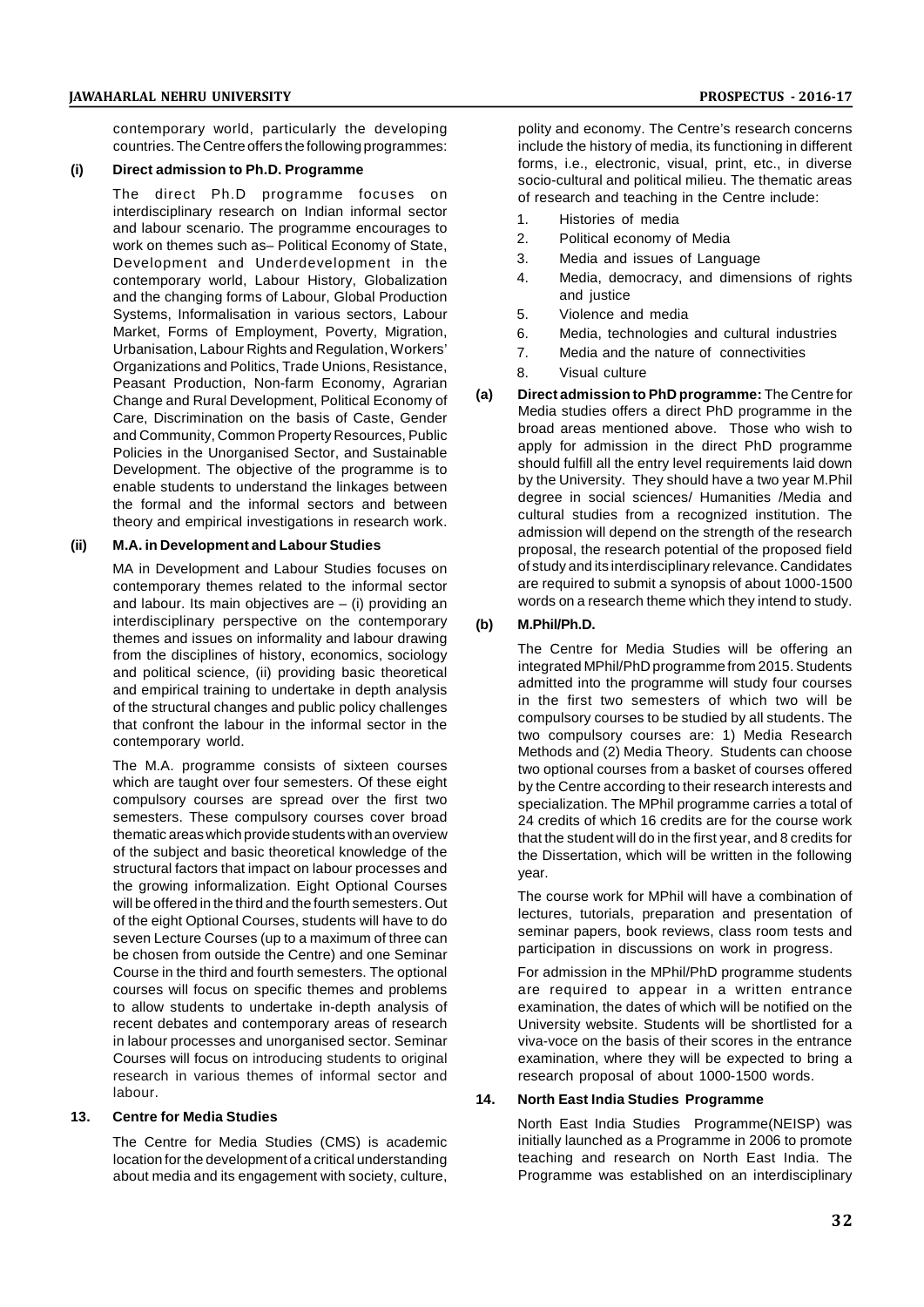framework involving diverse disciplines being pursued in five different schools of the University.

The main thrust of the Programme is to undertake critical research and build up a body of scholarly works on the region and its neighbouring areas. It aims not only to introduce the scholars and students to the diverse and complex issues of the North East but also<br>train students in multi-disciplinary approaches to ii. train students in multi-disciplinary approaches to conduct research on social, historical, cultural, political, economic and environmental issues of the region. It also engages in comparative research which covers themes connecting local and global issues iii. and their wider implications.

The faculty research interests include studies on the regions' development and development challenges, politics, culture, history, society, economy, and ecology. It includes areas such as Development Studies; Politics, Institutions and Governance; Frontiers and Borderlands; Mobility and Circulation of Goods and People; Literature and Literary traditions; Translations Studies; Migration and Urbanization; Tribes, Ethnicity and Religion; Culture and Cultural movements; 15. Regional Disparities, Conflicts, Protest Movements and Regional Co-operation.

An important initiative of the programme is also to engage with comparative research on tribal studies, focusing at the intra-region and inter-regional level, both nationally and globally. This initiative in particular is undertaken through the Chair Professor of Tribal Studies.

In addition, the Programme aims to serve as a resource base for scholars from diverse parts of India and abroad and be a platform that brings academics, administrators, policy makers, civil society actors and activists to dialogue on the concerns and challenges pertaining to the region.

#### **Direct admission to Ph.D. Programme**

Candidates seeking admission to the Direct Ph.D Programme are required to submit a comprehensive research proposal indicating the research problem, nature and scope, theoretical and conceptual understanding, methodology and review of literature of the work the candidate proposes to undertake. They are also expected to have initial research experience and sound knowledge on the region.

The essential qualifications are as prescribed by JNU for the Direct Ph.D Programme.

#### **M.Phil/Ph.D:**

North East India Studies Programme will be offering M.Phil/Ph.D programme from 2016. The M.Phil programme will aim at enabling students to have a wider and holistic understanding of North East India and its neighbouring areas. The programme is interdisciplinary in nature and will bring in to focus the importance of understanding the specificities of the region as well as its connections to wider bistorical  $\overrightarrow{0}$ region as well as its connections to wider historical processes and contemporary realities.

The structure of the M.Phil programme is as follows:

- The total credits for the entire M.Phil programme is 24. It will consist of two semesters of coursework, followed by two semesters of dissertation writing. The total credits for coursework is 16. The dissertation with 8 credits will be written in the last two semesters. The coursework will consist of lectures, seminar presentations and participation in class discussions.
- Each semester will comprise of one core course and one optional course. The core courses are "Understanding North East India" and "Research Methodology".
- The optional courses are interdisciplinary. They cover themes which deal with a range of focused areas on the region. Students are to choose two optional courses out of the list provided by the Centre.

Admission to the M.Phil/PhD is on the basis of written examination (70 per cent) and a viva voce examination (30 per cent). Candidates seeking admission to the programme are required to bring a synopsis of their planned research theme (1000 – 1500 words) and have some idea of its scope and viability.

#### **15. Group of Adult Education**

The Group of Adult Education (GAE) conducts research, information and documentation, teaching and outreach programmes in the area of both the formal and non-formal education. The main thrust areas include 'literacy studies' (e.g. basic literacy, adult literacy, digital literacy, financial literacy, consumer literacy, legal literacy, environmental literacy, health literacy, family literacy, functional literacy, media literacy, and citizenship literacy), adult education, lifelong learning, community education, development education, citizenship education, vocational, education, sustainable livelihoods education, social entrepreneurship education and continuing education in India and abroad. The GAE also focuses on problems of contemporary youth and their lifestyles and the impact of globalization and market practices on the local communities and society with special emphasis on consumer rights and their public awareness. By linking education research, policy and practice in all these areas, GAE makes a special contribution to enhancing access to learning and improving professionalism in social and educational sectors.

Presently, the GAE has faculty members from the disciplines of education, economics, history, political science and sociology. It offers optional course (including one on research methodology) which are credited by students across other Centers and School in the University.

The Group is offering direct PhD programme for students of social sciences, humanities, arts and media studies and for professionals engaged in development and social sectors.

#### **(C) ELIGIBILITY FOR ADMISSION**

#### **(i) Direct Admission to Ph.D. Programme**

Only those candidates shall be considered for Direct admission to the Ph. D. Programme who have —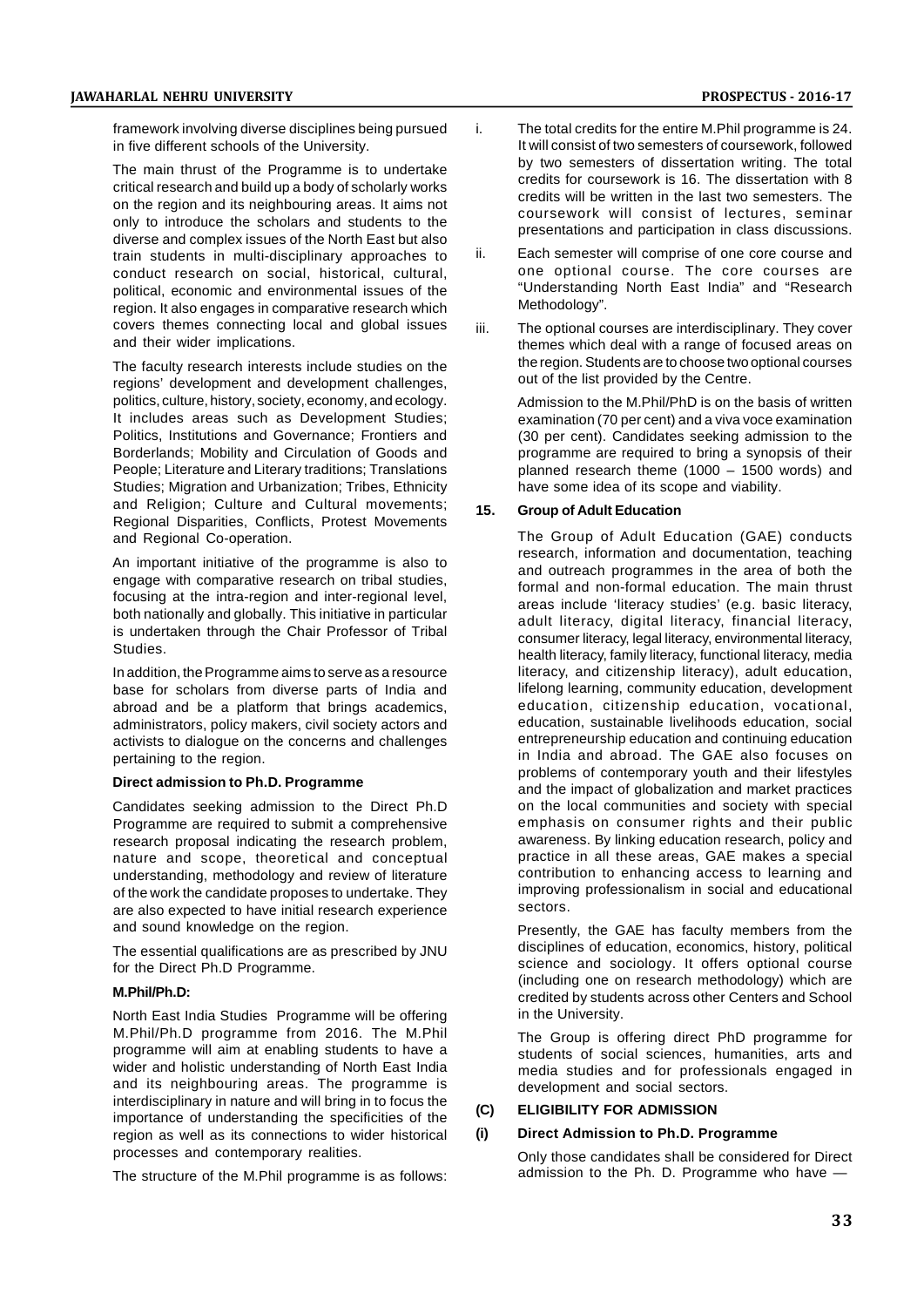- (a) obtained 2 years M.Phil. degree of a recognized University/Institution (with dissertation/ seminar/Viva) or one year M.Phil. with additional one year research experience of a recognized University/ Institution, and one publication OR
- (b) at least two years research experience after Master's degree/BE/B.Tech. in reputed institutions with research publication(s) comparable to M.Phil. standard. In addition, they should have obtained Master's Degree/ BE/B.Tech. with 55% marks or equivalent FGPA in 10 point scale/comparable standard where the grading is based on system other than 10 point scale.
- (c) However, the Centre/School reserves the right to adopt additional criteria for shortlisting of the applications.
- For Centre of Social Medicine & Community Health, In case of doctors and nurses, MBBS/M.Sc. Nursing with M.Phil./MD/MPH degree of a recognized University/ Institution OR

at least 2 years research experience in community health in reputed institutions with research publication(s) comparable to M.Phil. standard. In addition, they should have obtained Masters Degree with 55% marks or equivalent FGPA in 10 point scale/ comparable standard where the grading is based on system other than 10 point scale.

In case of social sciences and other disciplines allied to public health (as given for M.Phil./Ph.D. on page 35), an M.Phil. degee or a Masters Degree with 55% marks or equivalent FGPA in 10 point scale/comparable standard where the grading is based on system other than 10 point scale with at least 2 years experience in public health in reputed institutions and research publication(s) equivalent to M.Phil.

**For Centre for Political Studies: Those who wish to** apply for a research degree are expected to have a strong, detailed and well developed research proposal for a thesis that can be supervised in the Centre. In addition to fulfillment of the entry requirements, they will need to approach the subject with rigor and appropriate knowledge of the field.

> The candidate should have extensive knowledge of the domain.

> Candidates must submit a detailed research proposal at the time of application for admission.

- For Womens Studies Programme, in case of work experience (minimum 2 years) in an NGO (related to gender issues), again candidate must provide research publications equivalent to M.Phil. In addition, they should have obtained Master's degree/BE/B.Tech. with 55% marks or equivalent FGPA in 10 point scale/ comparable standard where the grading is based on system other than 10 point scale.
- For Centre for the study of Discrimination and **Exclusion**, Research/Publications in the areas of Discrimination and Exclusion with special reference to Scheduled Caste, Scheduled Tribes and Minorities are desirable.
- **For Group of Adult Education** In addition to (a) and (b) in C(i) above, those candidates who have two years (full-time) work/professional experience in the area of NGO sector, development and social sectors, governmental sector, main 'literacy studies' or work areas (such as basic literacy, adult literacy, consumer literacy, legal literacy, environmental literacy, health literacy, media literacy, citizenship literacy) with research publication(s) comparable to M.Phil. standard are also eligible for the direct PhD programme. In this case, such candidates must have obtained their Master's degree/BE/B.Tech. with 55% marks or equivalent FGPA in 10 point scale/comparable standard where the grading is based on system other than 10 point scale from a recognized university.
- **For Centre for Media Studies** candidates must have obtained a two year M.Phil. degree of a recognized University/Institution (with dissertation/seminar/Viva) in the Social Sciences/ Humanities/Media and cultural Studies; OR one year M.Phil. in the Social Sciences/ Humanities/Media and cultural Studies from recognized University/Institution; with additional one year research experience of a recognized University/ Institution, and one publication; OR at least 2 years research experience after Master's degree/BE/B.Tech. in reputed institutions with research publication(s) comparable to M.Phil. standard. In addition, they should have obtained Master's degree/BE/B.Tech. with 55% marks or equivalent FGPA in 10 point scale/ comparable standard where the grading is based on system other than 10 point scale.
- **For Centre for Informal Sector and Labour Studies:** In addition to (a) and (b) in C(i) above, M.Phil or equivalent Research/Publications in the areas of informal sector and labour studies. Students from all disciplines in Social Sciences and Humanities can apply for admission to this programme. They will be expected to have a well developed research proposal which focuses on issues related to informal sector and labour. They also need to be aware of the available literature in their proposed research areas. Candidates will be assessed on merit, analytical framework and the relevance of the research proposal to broad theme of informal sector and labour. After the shortlisting of the application based on the fulfillment of the entry requirements and the merit of research proposal submitted (of about 2000 words) candidates will be called for an interview. The final selection will be based on the interview.
- **For Centre for the Study of Regional Development:** A limited number of scholars are admitted to the Direct admission to Ph.D Programme with relevant eligibility/ qualification [ as mentioned C) (i) (a) (b) & (c) above] in the field of Geography, Economics, Population Studies and allied/related disciplines/ areas. Candidates seeking admission to the Direct Ph.D Programme are required to submit a research proposal on issues /problems of regional development indicating the research problem, nature, scope and objectives, theoretical and conceptual understanding, methodology and review of literature of the work the candidate proposes to undertake.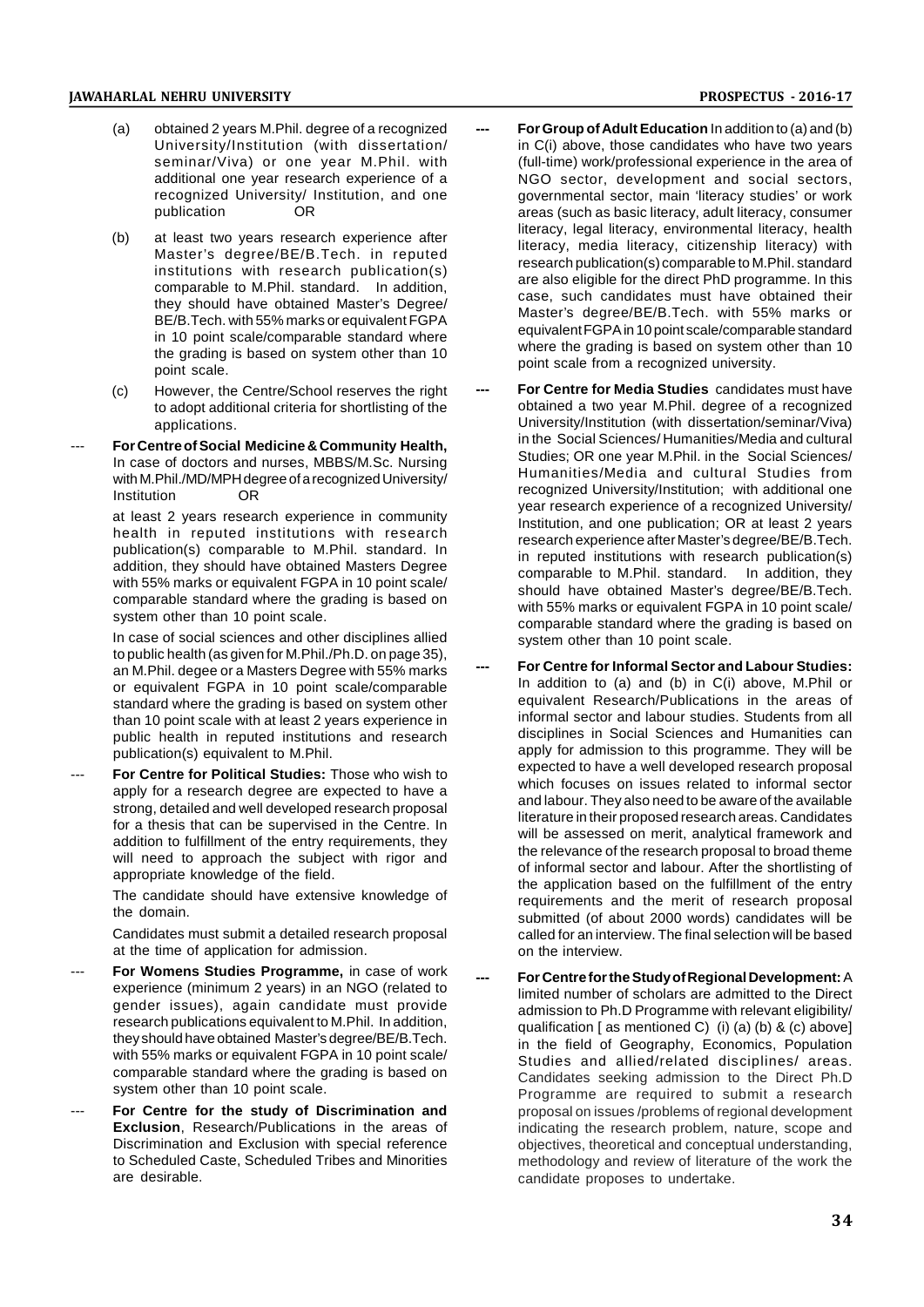#### **(ii) M.Phil./Ph.D.**

- **(a) For Centre for Studies in Science Policy:** Master's degree in Social Science or Humanities or Law or Management with 55% marks or Master's degree in Natural Sciences or Bachelor's degree in Engineering or Technology or Medicine with 60% marks.
- **(b) For Centre of Social Medicine and Community Health (M.Phil./Ph.D. in Social Science in Health):** Masters degree in social sciences or Humanities with at least 50%marks or Master Degree in Sciences and Technology with at least 55% marks.
- **(c) For Centre for Women Studies:** Master's degree in Social Science or Humanities or Law with at least 50% marks.
- **(d) For Centre for the Study of Discrimination and Exclusion:** Masters degree in main and/or in allied subjects with at least 50% marks.
- **(e) For Centre for Media Studies:** Masters degree in Social Sciences or Humanities or Law or Cultural Studies or Media Studies with at least 50% marks.
- **(f) For Centre for Political Studies:** Masters degree in the subject concerned with at least 50% marks; or Master's  $\overline{a}$ . degree in allied subjects or Humanities with at least 55% marks
- **(g) For North East India Studies Programme:** Masters degree in Social Sciences or Humanities or Law or<br>International Studies or Arts and Assisting or 5. International Studies or Arts and Aesthetic or Environmental Studies with at least 50% marks or M.Sc in Natural Sciences with at least 60% marks.
- **(h) All other Centres:** Masters degree in the subject concerned with at least 50% marks; or Master's degree in allied subjects or Humanities with at least 55% marks; or Masters degree in Natural Sciences with at least 60% marks.
- **(iii) Master of Public Health (MPH/Ph.D. in Community Health)**

MBBS degree with at least 50% marks or M.Sc. degree in Nursing with at least 50% marks.

- **(iv) M.A.**
- **(a) M.A. in Geography and M.A. in Sociology**

Bachelor's degree in any discipline under 10+2+3 pattern of education with at least 45% marks.

**(b) M.A. in Economics**  $B$ achelor's degree in any discipline under  $10+2+3$  7.

pattern of education with at least 50% marks. Knowledge of Mathematics at 10+2 level is expected and will be tested for in the Entrance Examination.

## **(c) M.A. in Political Sciences**

Bachelor's degree under 10+2+3 pattern of education with at least 50 % marks in Social sciences and 55 % marks for those who have Bachelor's Degree in science and technology disciplines.

## **(d) M.A. in Philosophy**

Bachelor's degree under 10+2+3 pattern of education with at least 50% marks in Social Sciences and Humanities and 55% marks in Science & Technology disciplines.

#### **(e) M.A. in History and M.A. in Development & Labour Studies**

Bachelor's degree in any discipline under 10+2+3 pattern of education with at least 50% marks.

*Main and Allied subjects for purpose of Eligibility for admission to M.Phil./Ph.D. and MPH/Ph.D. programme of study in the School of Social Sciences*

- **1. Centre for Economic Studies and Planning Main Subject** - Economics **Allied Subjects** - History, Political Science and Sociology, Mathematics and Statistics.
- **2. Centre for Historical Studies Main Subject** - History **Allied subjects** - Political Science, Economics, Sociology and Geography.
- **3. Centre for Political Studies Main Subject** - Political Science **Allied Subjects** - All other Social Science Subjects.
- **4. Centre for the Study of Regional Development Main Subject** - Geography, Population Studies and Economics

**Allied Subjects** - All other Social Science Subjects.

**5. Centre of Social Medicine and Community Health MPH/Ph.D.**

**Main Subject** - Medicine and Nursing (Allopathic) **Allied Subjects - None**

#### **M.Phil./Ph.D.**

**Social Sciences/Humanities subjects** - Sociology, Psychology, Anthropology, Economics, Political Science, History, Social Work, Geography, Population Studies, Public Administration, Communication, Humanities, Management and Rural Development. **Science andTechnology subjects** - Applied Health Sciences and Technology, Nutrition.

**6. Centre for the Study of Social Systems Main Subject** - Sociology

**Allied Subjects -** Social Anthropology, Political Science,<br>Economics. Psychology. History. Public Psychology, History, Administration, Geography, Philosophy, Socio-Linguistics and any other Social Science discipline.

- **7. Centre for Studies in Science Policy Main Subjects** - Social Sciences and Humanities **Allied Subjects** - Law and Management Science Subjects -Natural Sciences, Engineering, Technology and Medicine.
- **8. Centre for Philosophy Main Subjects** - Philosophy **Allied Subjects** - Social Sciences, Humanities, Natural Sciences & Technology

## **9. Zakir Husain Centre for Educational Studies**

**Main Subjects** - Economics, History, Psychology, and Sociology.

**Allied Subjects** - (i) Education-this should be two year's Masters programme and not M.Ed.,which is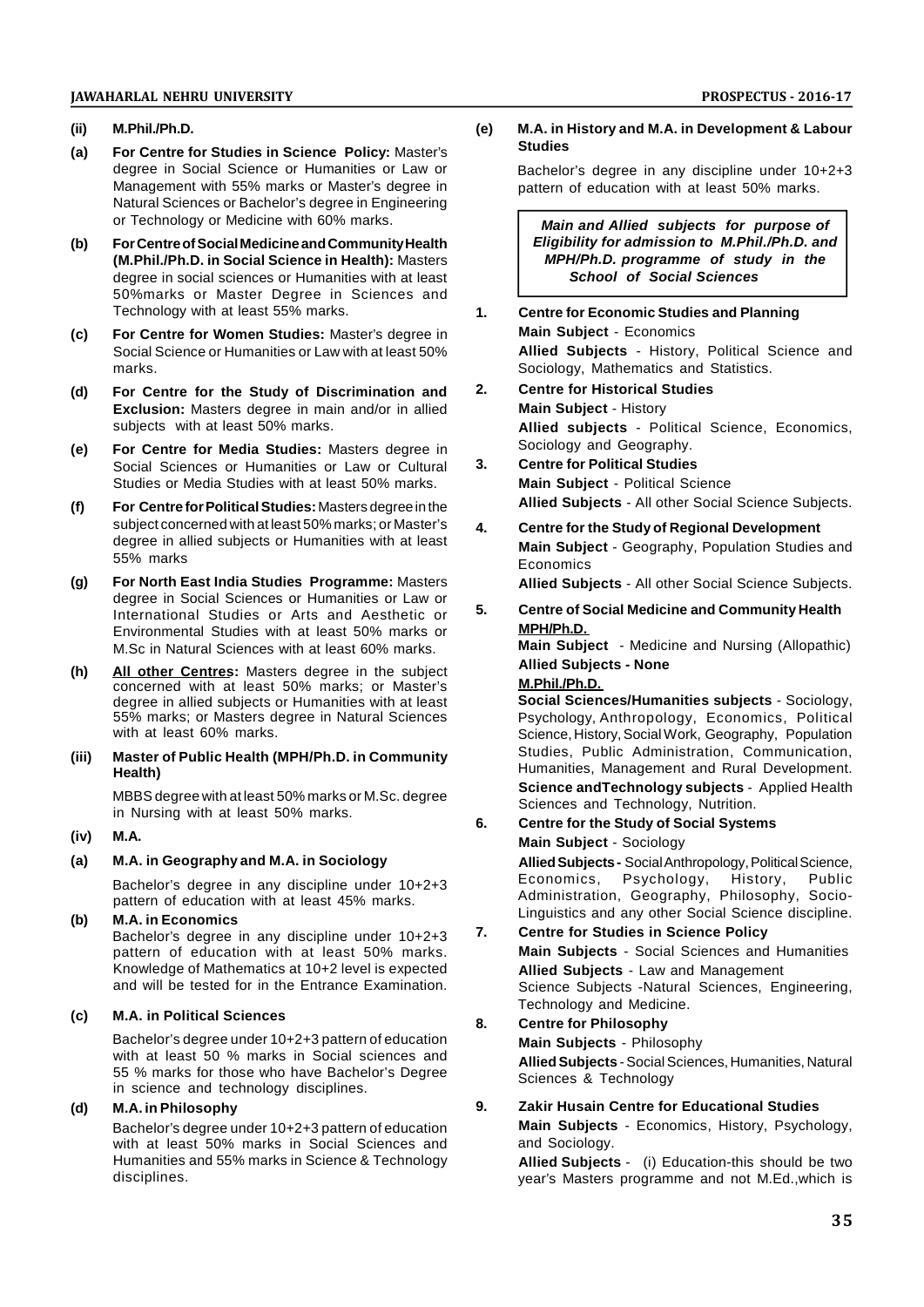only a nine months/one year programme, Political Science, Philosophy, Social Anthropology, Geography, and other Social Science (including Socio-linguistics, Child Development and Social Work.). (ii) Other Sciences and Humanities.

#### **10. Cenre for Women's Studies**

**Main Subject** - All Social Sciences & Humanities subjects including Political Science, History, Sociology, Anthropology, Economics, Geography, Education, Psychology, Law, Literature, Arts & Aesthetics, Philosophy.

**11. Centre for the study of Discrimination and Exclusion(CSDE)**

> **Main Subject** - Political Science, History, Sociology, Anthropology, Economics, Geography, Education and Law.

**Allied Subjects -**Gender Studies, Dalit & Tribal Studies, Cultural Studies & Development Studies.

#### **12. Centre for Media Studies**

**Main Subject:** All social sciences and humanities subjects including Media Studies, Cultural Studies, Women's Studies, Political Science, History, Sociology, Philosophy, Anthropology, Economics, Law, Literature, (A) Arts & Aesthetics.

## **5. SCHOOL OF ENVIRONMENTAL SCIENCES**

Environmental sciences as a discipline was incepted at JNU in 1974 as a bold step to clear precept of frame the boundaries across disciplines—Mathematics, Physics, Chemistry, Biology, Geology. The school is truly multidisciplinary in studies and focuses. From the school's research and teaching program intentions and efforts were to allow the interaction between pure natural sciences and expect the evolution of meaningful, viable and sound academic curriculum where Environmental Science remains a central focus, having objective assessments of its accomplishment in Teaching, Research, and Affecting and Shaping the policy. Dedicated multidisciplinary research works by Faculties of The School of Environmental Science are involved in diverse scientific interests to carry on the original field of work in different aspect of Environment and its natural resources with association of the society and its anthropogenic activities. Uptake of research scholars with all diversified interests built up the school with a different perspective to fight against all environmental impacts.

The school offers Direct Ph.D., M.Phil./Ph.D and M.Sc. programmes. The School is distinguished for recipient of UGC sponsored special assistance programme (SAP)/DSA/ DRS programmes, FIST sponsored by the DST and the ENVIS center sponsored by the Ministry of Environment and Forests, Government of India. Academic activities of the faculties have been recognized both nationally and internationally and several of them are recipients of various research projects, funded by governmental and intergovernmental agencies such as DST, DBT, DOD, UGC, ICMR, CSIR, MOEF, Global Environment Facility, UNESCO, NIC, DTRL, MOWR and others. Several faculty members are part of various committees constituted by the Central and

State Governments. The School has set-up a Central Instrumental Facility (CIF) housing many state of art of analytical instruments includes: CHNSO Analyser, Gas Chromatograph, Atomic absorption spectroscope, UV-Vis Spectrophotometer, Scintillation Counter, AKTA system, XRD, Real Time PCR, Microwave Digestion, AXIOSKOP AXIOVERT microscope and Fluorescent Microscope, Flow Cytometer, OC/EC analyzer, Ion exchange Chromatograph, Ultracentrifuge, Spectroradiometer, Atomic absorption spectroscope, WD – XRF etc. Other than that a well equipped M.Sc. laboratory with some essential small instrumental facilities, an inhouse library facility and one computational laboratory with internet facilities are provided to the student community to strengthening their scientific awareness with global challenges.

- In 2010 the School has developed a mode of International facility as SEVAN (Space Environment viewing and Analysis Network) supported by NASA and AOARD (JAPAN).
- b) Since last couple of years the School has developed Aerosol analysis and its interpretation in climate change.
- The School has developed weather prediction system.

#### **(A) PROGRAMMES OF STUDY**

#### **(i) Direct Admission to Ph.D. programme**

Students admitted for direct Ph.D. are required to go through course work and secure, required CGPA as decided by the School.

#### **(ii) M.PhiI/Ph.D.**

**Category-I (through entrance examination):** The activities of the School are inter-disciplinary. The School endeavors to study the problem of environment in an integrated manner using the principles of Physics, Chemistry, Mathematics, Geology and Biology. The M.PhiI.lPh.D. programme, started in 1975, has also undergone periodic changes. It includes extensive course work followed by a dissertation, which leads, upon successful completion, to the M.Phil degree. This is followed by research work for Ph.D. on an approved topic for a minimum of two years. Approval and successful defense of a thesis is required for a Ph.D. Degree. The candidates may give their preference to any two research areas of the following four research areas at the time of applying. The candidature of those candidates applying for more than two research areas of the School is likely to be rejected. Therefore, candidates are advised in their own interest not to apply for more than two research areas. Based on performance in entrance exam, candidates will be called for interview. At the time of interview the candidates will have to give their preference for research specializations within the area they have been called for. The research specializations of each faculty are described in the JNU web site.

**Category II (JRF-NET Qualified candidates):** Candidates who have qualified for Junior Research Fellowship through CSIR/UGC National Eligibility Test (NET/Equivalent) examination are eligible to apply separately in the prescribed form under this category.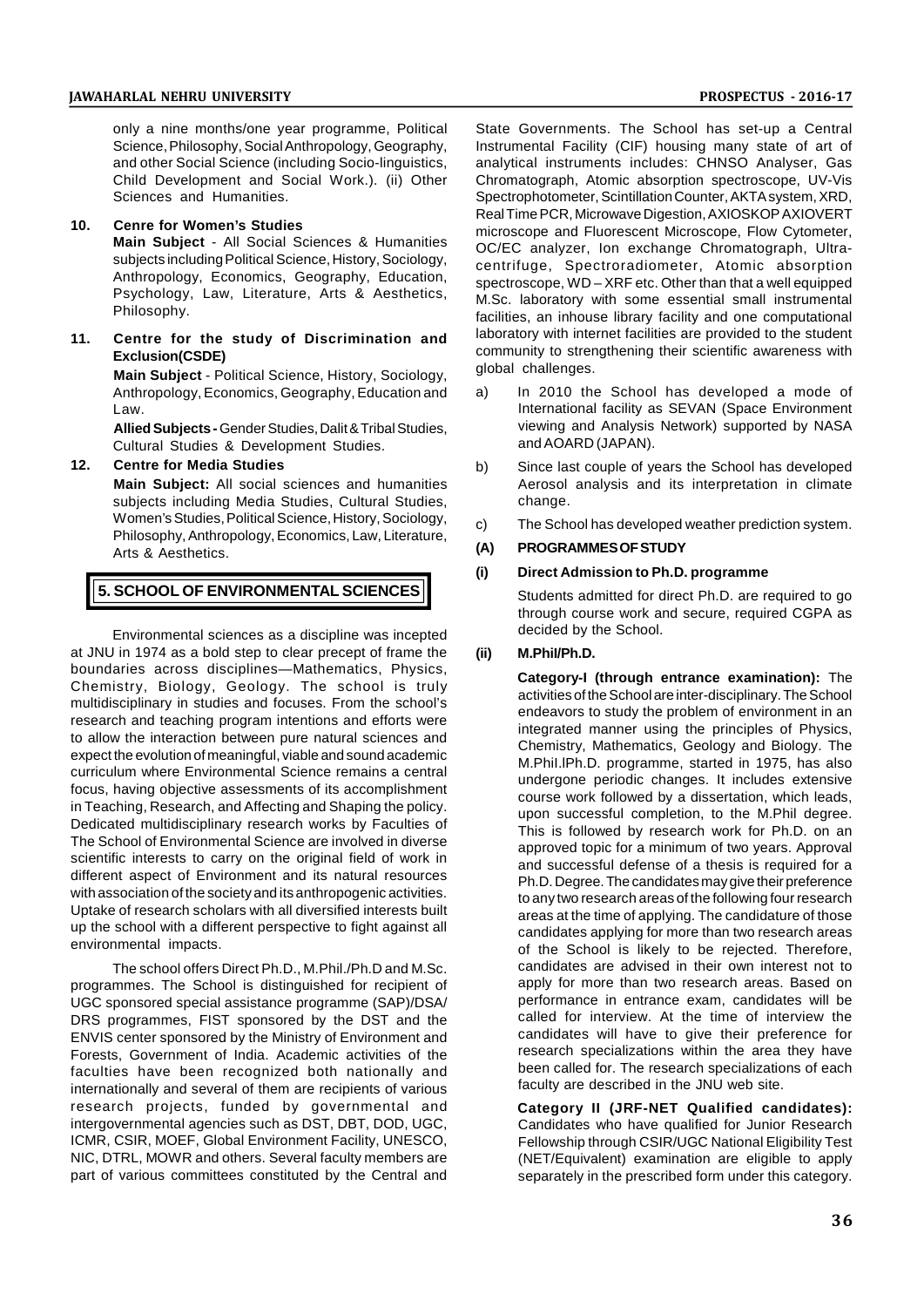Candidates shall have to appear for an interview (as in category I) and their selection will depend on their performance in the interview. Candidates who have appeared in the CSIR/UGC NET examination but results awaited may also apply under this category. However, such candidates will be interviewed upon submission of a valid proof of having qualified for or awarded the JRF certificate at the time of interview. Moreover, only candidates with valid proof of JRF<br>qualification would be provided permissible travelling (B) qualification would be provided permissible travelling allowance for attending interview. Please note that (i) candidates who have been awarded "Lecturership" in the CSIR/UGC examination are not eligible and will not be interviewed.

Selected candidates are required to successfully complete seventeen credits of course work and seven credits of dissertation to become eligible for registration to the Ph.D. programme. In some cases, if the students complete the course work with a CGPA of 6.5 or more the students may be permitted to register directly for Ph.D., without submitting a dissertation worth 7 credits.

**Research Area-I:** Aspects of Theoretical Physics and Applied Mathematics, Application of the discipline to the study of Environmental Problems, Meteorology, Air Pollution, Noise, Lasers, Microwaves and their application in Remote Sensing, Development of Mathematical Models to Understand Environment.

**Research Area-II:** Application of Geology Geochemistry and Biogeochemistry to problems of surface earth processes, water bodies including ground water, glaciers, Coastal Aquatic Systems, Estuaries and Mangroves, soils/ sediments, Mineral Estuaries and Mangroves, soils/ sediments, Mineral (ii)<br>Deposits and Mining Pollution. Remote sensing applications in Geosciences.

**Research Area-III:** Application of Chemistry in monitoring and management of Air, Water and Soil Pollution, Biogeochemical Cycling.

**Research Area-IV:** Ecosystem Dynamics, Cellular and Molecular Biology, Biochemistry, Biophysics and Biotechnology in Environmental Science, Physico-Chemical aspects of air/water pollution, Molecular Microbial Ecology, Bioremediation and Bioconversion of xenobiotics, Environmental Cancer Biology, Environmental Toxicology, Antimicrobial Agent Discovery & Development, Bioaerosols, Environmental Pathogen and Remote Sensing & GIS for LULC/ecosystem analysis & modelling.

#### **(iii) M.Sc in Environmental Sciences**

The School offers a two years interdisciplinary M.Sc. programme in Environmental sciences. The program covers various aspects of the environment by providing indepth understanding of issues at local, regional and global level; using interdisciplinary teaching/ research/field work resources. Well designed contemporary courses are offered to ensure development of scientific understanding of the environmental problems. The courses offered fall under four categories: (i) Core courses, (ii) Optional courses (iii) Remedial courses and (iv) Non-credit courses. The M. Sc. programme is spread over four

semesters. It carries 64 credits and comprises of four different components viz: I) Teaching, II) Lab Work, III) Field Work and IV) Dissertation. The subjects areas covered require knowledge of the basic scientific disciplines (Mathematics, Physics, Chemistry, Biology, and Geology). Detail about all the courses offered in this programme can be obtained from the Jawaharlal Nehru University Website.

#### **(B) ELIGIBILITY FOR ADMISSION**

#### **(i) Direct Admission to Ph.D. Programme**

Only those candidates shall be considered for Direct admission to the Ph. D. Programme who have –

- (a) obtained 2 years M.Phil./M.E./M.Tech../MD or equivalent degree of a recognized University/ Institution (with dissertation/seminar/Viva) or one year M.Phil. with additional one year research experience of a recognized University/ Institution, and one publication OR
- (b) at least two years research experience after M.Sc./BE/B.Tech. in reputed institutions with research publication(s) comparable to M.Phil. standard. In addition, they should have obtained M.Sc./BE/B.Tech. with 55% marks or equivalent FGPA in 10 point scale/comparable standard where the grading is based on system other than 10 point scale.
- (c) However, the School reserves the right to adopt additional criteria for shortlisting of the applications.
- **(ii) M.Phil./Ph.D.:** M.Sc. degree or equivalent in any branch of basic or applied science or B.E./B.Tech./MBBS with minimum 55% marks. After selection on the basis of either through entrance examination (Category I) or as JRF-NET qualified candidates (Category II) they have to provide their preference for research specializationsrepresenting the faculties within the Areas applied for.
- **(iii) M.Sc.:** B.Sc. degree or equivalent in any branch of basic or applied science under 10+2+3 pattern of education or B.E./B.Tech./MBBS with at least 55% marks.

# **6. SCHOOL OF COMPUTER & SYSTEMS SCIENCES**

The School of Computer & Systems Sciences was established way back in 1975. It is one of the foremost institutions to start teaching and research programmes in the broad areas of computer science. The School has established itself as one of the most prestigious institutions in the area of computer education in the country. The School offers programmes of instruction and research leading to degree of MCA, M.Tech.(M.Phil.) and Ph.D. It attracts best of the students from all over the country. Every year around ten thousand students including applicants from the neighbouring SAARC countries, appear for the MCA and M.Tech. entrance examination. The popularity of the courses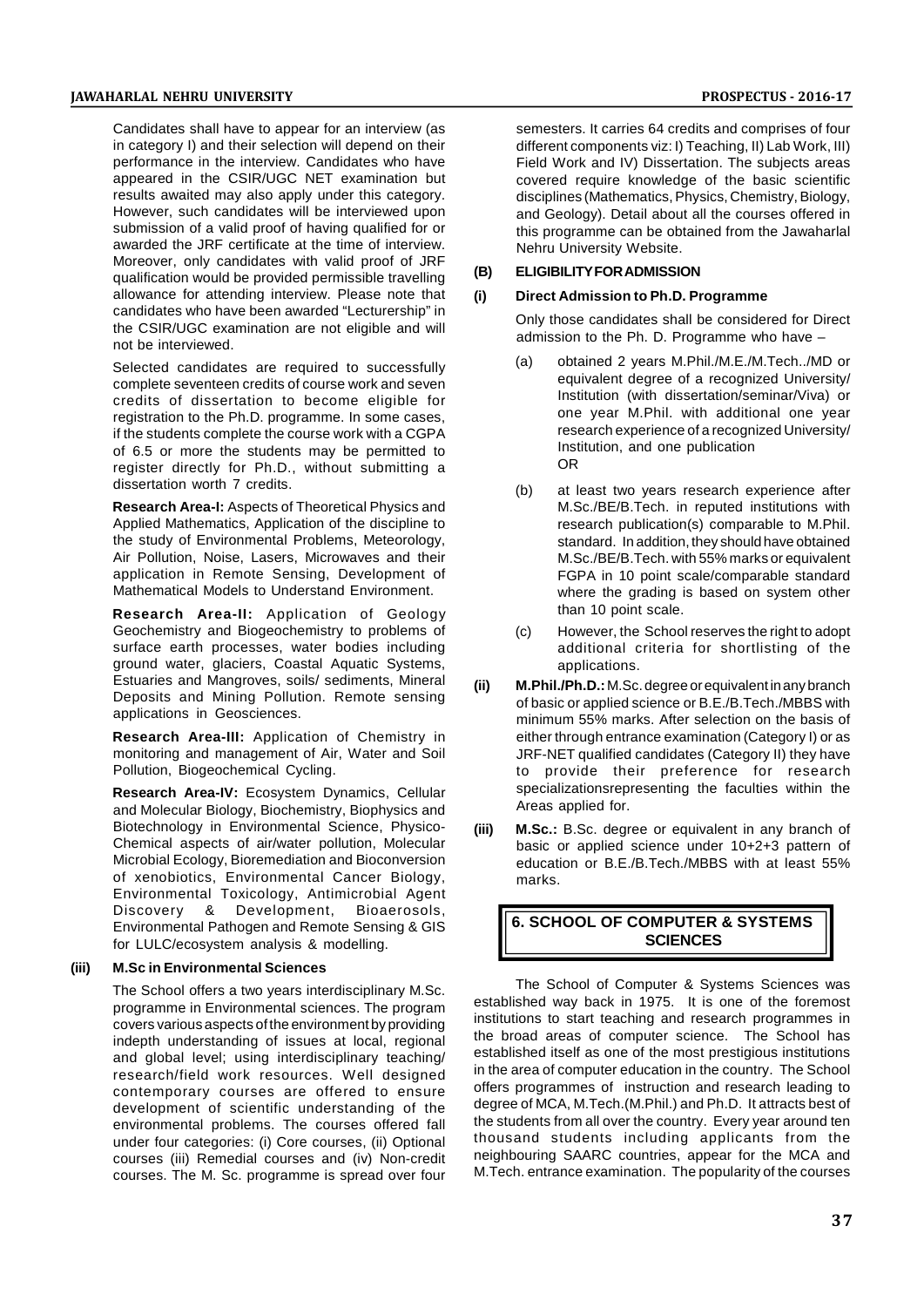offered can be judged from the excellent (100%) placement of successful students in the best of the companies in the field of Computer Science and Information Technology. The graduates from the School have been placed in companies such as IBM, CSC, TCS, Flextronics, Siemens, HP, Parot Systems, CSG, Accenture, Cadence, Genpact, etc. The School has also trained students from foreign universities in the field of Computer Science.

The School continues to be at the forefront of offering interdisciplinary courses - a goal in JNU's charter. The (iii) School has the following specialized laboratories where M.Tech./M.Phil., Ph.D. students are actively engaged in research: Artificial Intelligence & Software Engineering, Data Communication and Networks, Microprocessor and Operating Systems, Multimedia & Modelling, Natural Language Processing, Parallel Processing and Distributed Computing, Systems Software.

**THRUST AREAS**: Computer Graphics, Databases, Data Mining, Data Warehousing, Knowledge Engineering, Mobile Networks, Modelling and Simulation, Natural Language Processing, Optimization Theory, Parallel and Distributed Computing.

#### **(A) PROGRAMMES OF STUDY**

**(i) Direct Admission to Ph.D. Programme**

**Course Work -** The selected candidates are required to take a minimum of six courses (including the seminar course of 3 credits) within first two consecutive semesters.

Successful completion of course-work is pre-requisite for confirmation in the Ph.D. programme. **Due to the structure of the course work, admission to Direct Ph.D. programme is considered only in the Monsoon Semester.**

**(ii) M.Phil./Ph.D. and M.Tech/Ph.D. (Computer Science & Technology)**

> **Category-I (through entrance examination):** Candidates must appear in the written examination conducted by the University. Based on the written (B) test, short-listed candidates will have to appear in the intensies of decision is effected to condidate the interview. Admission is offered to candidates, finally selected on the basis of their performance in the written test and the interview.

**Each student aiming to obtain an M.Phil./Ph.D. or M.Tech./Ph.D should clearly mention the stream, viz M.Phil/Ph.D. or M.Tech./Ph.D. in the application form. No change-over from one stream to another will be allowed after the confirmation of the admission.**

**Category II (JRF-NET Qualified candidates) :** Candidates who have qualified for Junior Research Fellowship through CSIR/UGC National Eligibility Test (NET) examination are eligible to apply separately in the prescribed form under this category. Candidates shall have to appear for an interview and their selection will depend on their performance in the interview. Candidates who have appeared in the CSIR/UGC NET examination but results awaited may also apply under this category. However, such candidates will be interviewed upon submission of a valid proof of having qualified for or awarded the JRF certificate at the time of interview. Moreover, only candidates with valid proof of JRF qualification would be provided permissible travelling allowance for attending interview. Please note that candidates who have been awarded "Lecturership" in the CSIR/UGC examination are not eligible and will not be interviewed.

**Duration of Course:** Two years.

#### **(iii) MCA (Master of Computer Applications)**

Students are admitted to the MCA programme each year on the basis of their performance in the written test conducted by the University.

This three-year programme is designed to provide necessary theoretical background and practical experience in Computer Science and Applications to meet the growing manpower requirements in automatic computing.

**SCHOLARSHIPS**: Scholarships of the value of Rs.600/- per month will be awarded during the fifth and sixth semesters to those students of MCA programme who have met the prescribed grades/courses requirements.

#### **(iv) Ph.D. under the Visvesvaraya Fellowship Scheme for Electronics and IT (candidates may apply only through offline application)**

The School admits a limited number of candidates to Ph.D. programme on the basis of written examination and viva-voce under the Visvesvaraya Fellowship Scheme in the following research areas:

**Cloud Computing, Computer Network, Computer Vision, Data Mining, Data Warehouse, Databases, Embedded Systems, Image Processing, Machine Learning, MEMS, Network Security, Parallel and Distributed Systems, Pattern Recognition, Programme Languages, Software Engineering, VLSI, Web Mining, Wireless Network.**

## **(B) ELIGIBILITY FOR ADMISSION**

#### **(i) Direct Admission to Ph.D. Programme**

The candidates interested in research in Communication Networks. Data Warehouse, Software Engineering, Service Oriented Architecture, Wireless Communication, Ad Hoc Networks, Sensor Network, Data Mining, Pattern Recognition, Image Processing, Database, Soft Computing, Text Mining, Web Mining, Natural Language Processing, MEMS, RF MEMS, BIOMEMS, Non-Silicon Technologies, VLSI Embedded System will be considered for Direct Admission to Ph.D. programme this year.

Only those candidates shall be considered for Direct admission to the Ph.D. programme who have

a) obtained 2 years M. Tech/M.Phil degree of a recognized University/Institution (with dissertation/Seminar/Viva), except those who joined M.Tech on or before 2002-2003. In addition the applicant should have at least one research paper published in a non-paid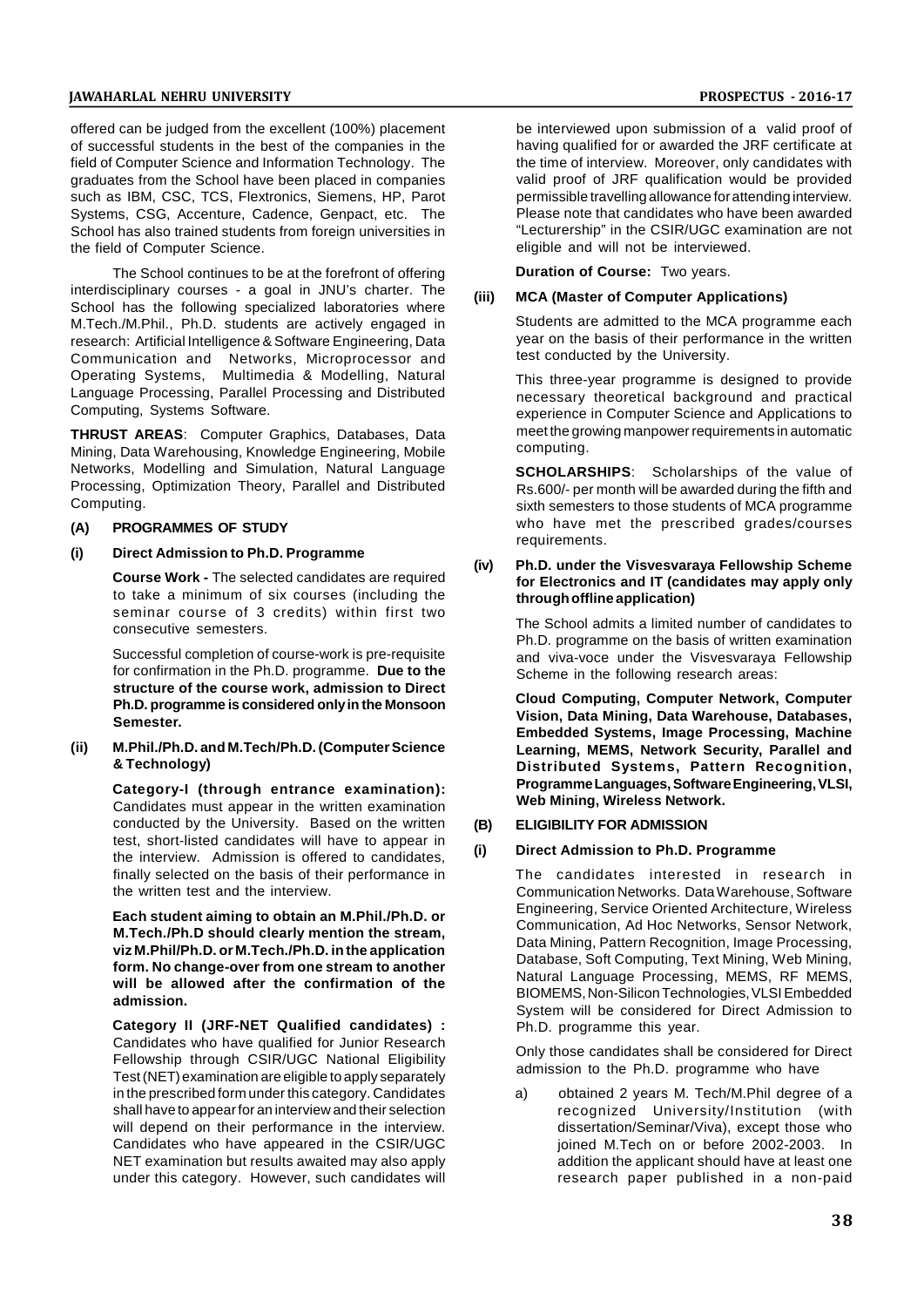international journal listed in Science Citation Index/ Science Citation Index Expanded/ SCOPUS to be eligible to apply for the direct admission to Ph.D. programme. OR one year M.Phil. with additional one year research experience of a recognized University/ Institution, and one publication. In addition the applicant should have at least one research paper published in a non-paid international journal listed in Science Citation Index/ Science Citation Index Expanded/SCOPUS to be eligible to apply for the direct admission to Ph.D. programme OR

- b) at least 2 years research experience after Master's degree/BE/B.Tech in reputed institutions with research publication(s) comparable to M.Tech/M.Phil standard. In addition, they should have obtained Master's degree/BE/B.Tech with 55% marks or equivalent FGPA in 10 point scale/comparable standard where the grading is based on system other than 10 point scale. The applicant should have at least two research papers published in a non-paid international journal listed in Science Citation Index/ Science Citation Index Expanded/ SCOPUS to be eligible to apply for the direct admission to Ph.D. programme.
- (c) However, the School reserves the right to adopt additional criteria for shortlisting of the applications.
- **(ii) M.Phil./Ph.D. and M.Tech./Ph.D.:** Master's degree in Computer Science or Mathematics or Statistics or Operational Research or in any branch of Science or Bachelor's degree in any branch of Engineering or Master of Computer Applications (MCA) with at least 55% marks.
- **(iii) M.C.A.:** Bachelor's degree in any discipline with adequate competence in Mathematics under 10+2+3 pattern of education with at least 55% marks.
- **(iv) Ph.D. under the Visvesvaraya Fellowship Scheme for Electronics and IT:** A candidate should have M.Tech./M.Phil./M.E. degree in Computer Science/IT/ Electronics. **Desirable:** A candidate with NET/GATE qualification. For more details vist www.jnu.ac.in/ (ii) SCSS/admissions.html

# **7. SCHOOL OF PHYSICAL SCIENCES**

The School of Physical Sciences (SPS), is one of the leading departments in India in terms of research and teaching in Physical Sciences. Recently, the school has started Ph.D. programmes in Chemical and Mathematical Sciences as<br>well Over the years the SPS faculty has made significant (iii) well. Over the years, the SPS faculty has made significant contributions to novel interdisciplinary areas interfacing Physics, Chemistry and Mathematics, in addition to the more traditional areas of Physics. The school has state of the art computing facilities and well-equipped laboratories for Physics and Chemistry and a rich library with an excellent collection of books on Mathematics, Physics and Chemistry.

The research emphasis of the Physics group has been on topics in Computational Physics, Condensed Matter Physics, Chemical Physics, Disordered Systems, Mathematical Physics, Non-equilibrium Statistical Mechanics, Non-linear Dynamics, Probability Measures, Quantum Chaos, Quantum Optics, Statistical Nuclear Physics and String Theory. Active Research is also undergoing in the area of complex fluids, Material Sciences, Superconductivity, Magnetism, Semiconductors, Non-linear Optics, Mesoscopic Systems, Chalcogenides, Polymers, Bio and Nano Materials.

The Chemistry group expertises in the areas of Supramolecular Chemistry, Spectroscopy, Synthetic Organic Chemistry, Organic-Inorganic hybrid materials, MOF and zeolite membranes and Bio-physical Chemistry.

The Mathematics group has been working in the areas of Algebra, Number Theory, Elliptic Curves, Ergodic Theory and Dynamical Systems, Probability Theory and Operator Algebras.

The research and teaching contributions of SPS have been acknowledged in various ways. Many of our students have gone on to become faculty and scientists in leading institutions and laboratories in India and abroad. Many of the faculty members are frequent speakers at national and international conferences. The faculty and students regularly publish research papers in top international journals and and their publications have received extensive citations in the scientific literature. Some faculty members have received prestigious awards and been elected fellows of some reputed scientific academies as well. In recognition of the excellence in the teaching and research programmes at SPS, the UGC has been continuously supporting the SPS since 1994 through various schemes such as DRS-COSIST and DSA. Apart from the UGC support, SPS also received major funding from the DST under the FIST programme in 2002, 2007 and 2014. It is also worth mentioning that SPS faculty members have attracted considerable individual support through research projects from CSIR, DST, DBT, UGC, etc.

## **(A) PROGRAMMES OF STUDY**

#### **(i) Direct admission to Ph.D. programme in Physical Sciences**

Suitable courses may be prescribed for candidates admitted to the Direct Ph.D. programme.

#### (**ii) Ph.D./Pre-Ph.D. programmes in Physical Sciences/ Chemical Sciences/Mathematical Sciences**

Candidates selected through the written entrance examination or through the JRF channel are required to take a minimum of five courses (including Research Courses if prescribed) in the first two semesters. Satisfactory completion of the Pre-Ph.D. course work (according to the JNU Ordinances) is a prerequisite for confirmation in the Ph.D. programme.

#### **(iii) M.Sc. in Physic**s

The detailed syllabus of the M.Sc. programme is available at the JNU website. The salient features of the syllabus are: (a) emphasis on core aspects of modern physics, and (b) emphasis on laboratory training. The M.Sc. programme is nurtured as an integral part of the research activities of the School.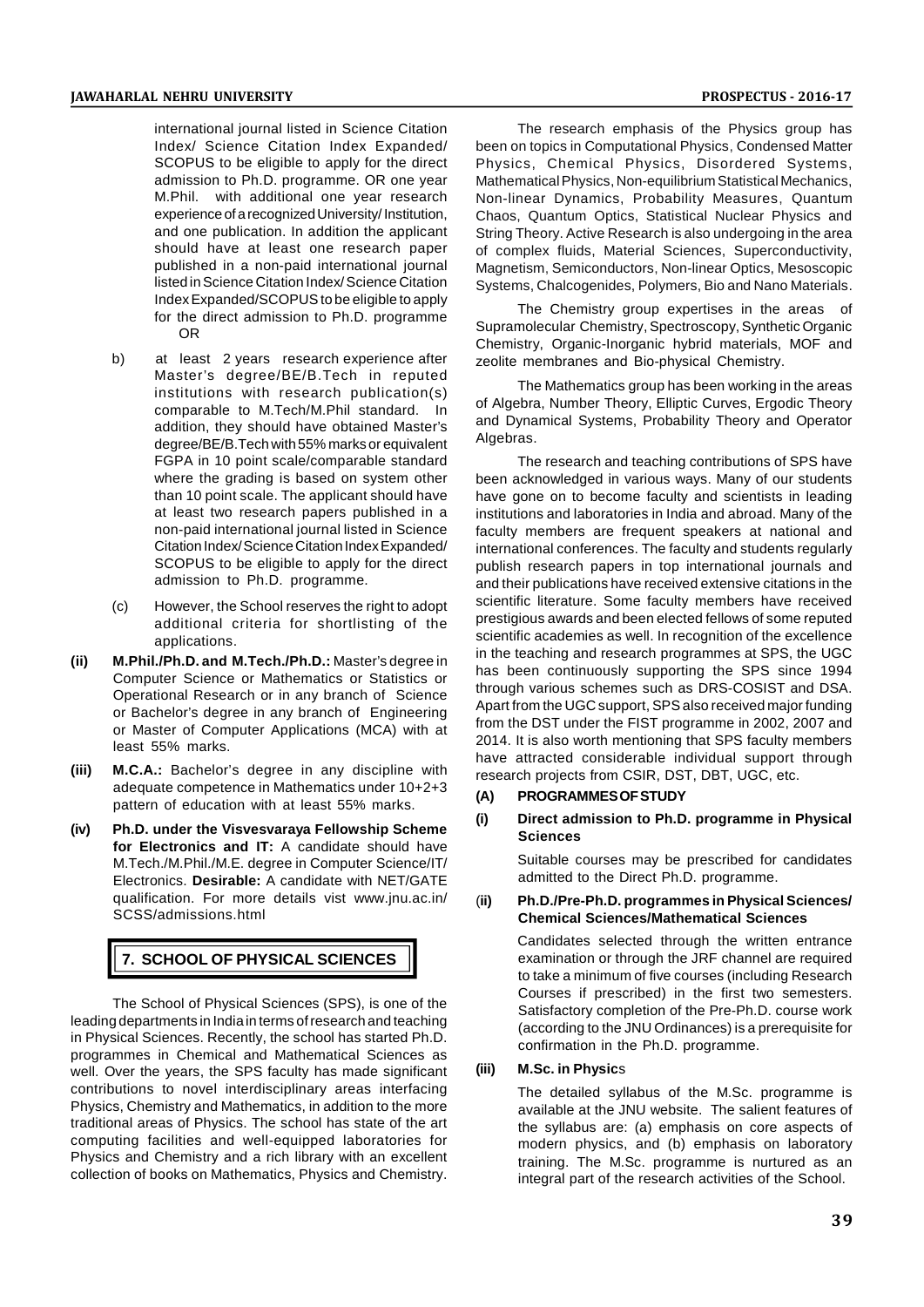#### **(B) ELIGIBILITY FOR ADMISSION**

## **(i) Direct admission to Ph.D. programme**

Candidates shall be considered for Direct admission to the Ph.D. programme on the following basis:

- (a) obtained 2 years M.Phil. degree of a recognized University/Institution (with dissertation/ seminar/Viva) or one year M.Phil. with additional one year research experience of a recognized University/ Institution, and one publication. OR
- (b) at least two years research experience after Master's Degree/BE/B.Tech. in reputed institutions with research publication(s) comparable to M.Phil. standard. In addition, they should have obtained Master's Degree/ BE/B.Tech. with 55% marks or equivalent FGPA in 10 point scale/comparable standard where the grading is based on system other than 10 point scale.
- (c) However, the School reserves the right to adopt additional criteria for shortlisting of the applications.

## **(ii) PRE-PH.D./PH.D. PROGRAMME**

## **CATEGORY I (THROUGH ENTRANCE EXAMINATION):**

- a) **For Physical Sciences:**M.Sc. degree in Physics, Chemistry or Mathematics with at least 55 % marks. Candidates having M.Sc. in Physics or Chemistry should have Mathematics at least up to the B.Sc. level. Exceptions can be made in case of applicants with B.Tech (Computer/ electronics/ electrical/mechanical) degrees provided they successfully qualify the entrance examination.
- b) **For Chemical Sciences:** M.Sc. degree in Chemistry or Physics with at least 55% marks. Candidates having M.Sc. in Chemistry should have specialization in Analytical/organic/ inorganic/Physical Chemistry/Chemical Physics/Polymer Chemistry at the Master's degree.
- c) **For Mathematical Sciences**, M.Sc. degree in Mathematics with at least 55% marks.

# **CATEGORY II (JRF-NET QUALIFIED CANDIDATES):**

Candidates who satisfy the background criteria specified above for Category I candidates and have qualified for Junior Research Fellowship through CSIR/UGC National Eligibility Test (NET) or NBHM Ph.D. scholarship test are eligible to apply separately in the prescribed form under this category for all the three programmes i.e. Physical, Chemical and Mathematical Sciences. Candidates shall have to appear for an interview and their selection will depend on their performance in the interview. Candidates who have appeared in the CSIR/UGC NET/NBHM examination but whose results are awaited may also apply under this category. However, such candidates will only be interviewed upon submission of a valid proof of having qualified for or awarded the JRF

certificate at the time of interview. Moreover, only those candidates with valid proof of JRF qualification would be provided permissible travelling allowances for attending the interview. Please note that candidates who have been awarded "Lecturership" in the CSIR/ UGC examination are not eligible and will not be interviewed.

#### **(iii) M.Sc. (Physics) Programme:**

Bachelor's degree (with Physics as one of the subjects) under the 10+2+3 pattern of education with 55% marks in the aggregate (or in Physics, Chemistry and Mathematics combined), or in Physics Honours. Applicants with B.Tech. (Electronics/Electrical/ Mechanical/Computer) degree can also apply.

# **8. SCHOOL OF COMPUTATIONAL AND INTEGRATIVE SCIENCES**

The **School of Computational and Integrative Sciences** (formerly the School of Information Technology), Jawaharlal Nehru University, presently houses the **Center for Computational Biology and Bioinformatics**, a Center of Excellence of the Department of Biotechnology, Govt. of India. Additionally SCIS has initiated the **Center for Complex Systems,** introduced and supported in the XII<sup>th</sup> Plan by the UGC. The major objective of SCIS is the integration of skills from different disciplines with application to problems in the natural and social sciences. This mission is reflected in the diverse faculty profile of the school which comprises of researchers from fields as varied as Computational Biology, Complex Systems, Statistical Data Analysis and Modeling, Computer Science, and Theoretical and Computational Chemistry.

Teaching and research programs in **Computational and Systems Biology** involve the research, development, or application of computational tools and approaches for expanding the use of biological, medical, behavioral or health data, including those to acquire, store, organize, archive, analyze, or visualize such data. In addition, research programs involve the development and application of data-analytical and theoretical methods, mathematical modeling and computational simulation techniques to the study of biological, behavioral, and social systems. The School has initiated a program in **Complex Systems** which will study the behavior of mathematical, physical, living and social systems, identify patterns that underlie these inter-related systems, and examine properties such as emergence, evolution, network, structure and dynamics of these systems in a competitive environment.

SCIS is offering an integrated **M.Sc./Ph.D. degree in Computational and Integrative Sciences** with a specialization in either Computational Biology or Complex Systems. The Computational Biology stream will have equivalence to the M.Sc. in Bioinformatics, while the Complex Systems stream will have equivalence to the M.Sc. in Physical Sciences. Additionally, SCIS also offers admission to its Pre-Ph.D. and Direct Ph.D. programs in Computational Biology and Bioinformatics. The School has encouraged intake from multiple disciplines into these programs - Information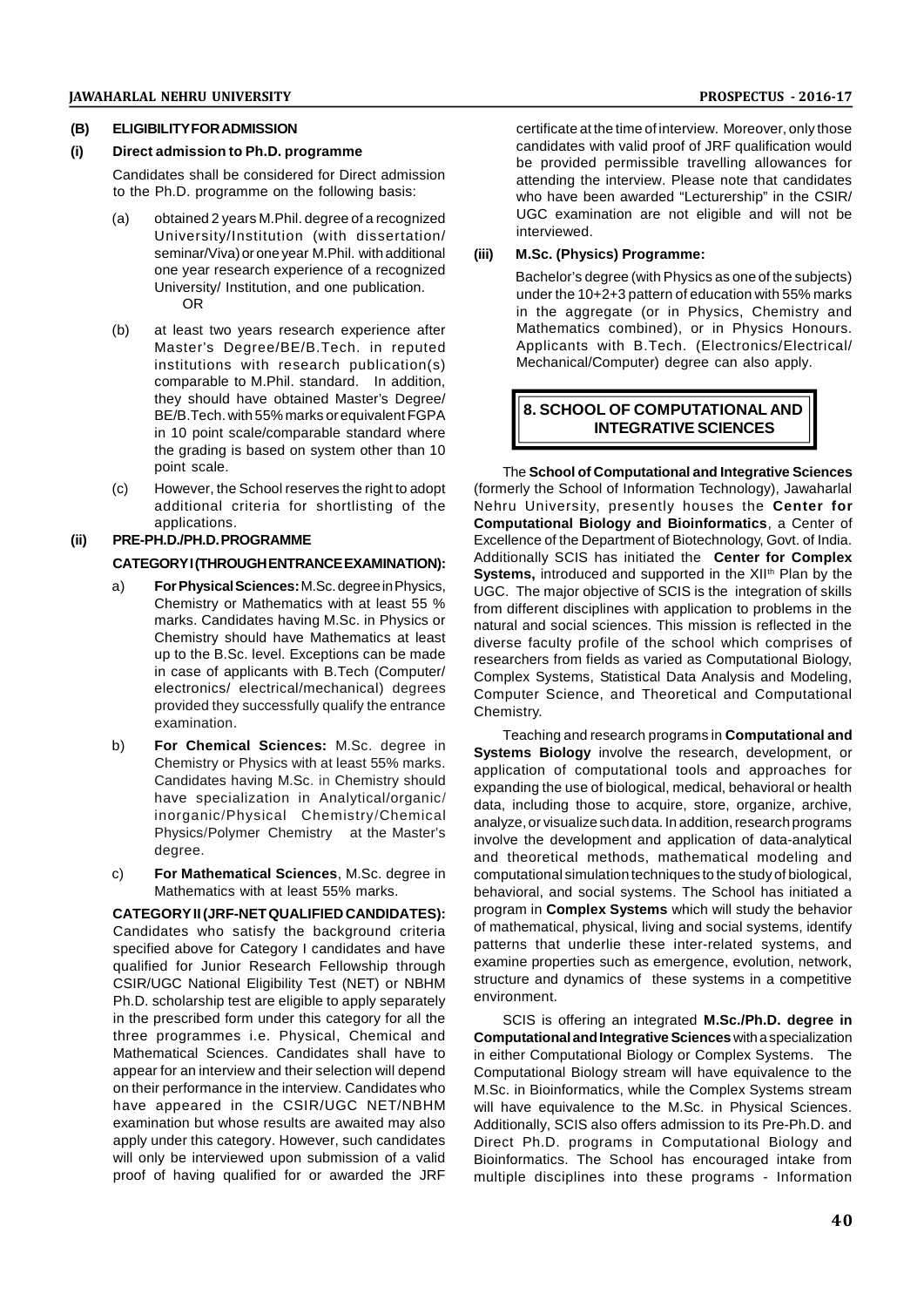Technology, Engineering Sciences, Bioinformatics, the Life Sciences/Biotechnology, the Physical and Chemical Sciences, among others.

The teaching and research programs are supported by good computational and communication infrastructure. Each student is provided with a personal workstation, and the School manages a centralised facility for high-performance computers, consisting of computer clusters with multiprocessor nodes, large-memory nodes and GPUs to facilitate specialized research

## **A) PROGRAMMES OF STUDY**

School of Computational and Integrative Sciences offers the following three academic programmes for the current year

#### **(i) Direct admission to Ph.D. program in Computational Biology and Bioinformatics, Complex Systems**

Suitable courses may be prescribed for candidates admitted to the Direct Ph.D

#### **(ii) Pre-Ph.D./Ph.D. in Computational Biology and Bioinformatics**

Candidates selected through the written examination or through the JRF channel are required to take courses prescribed by the School in the first two semesters. Satisfactory completion of the coursework is a prerequisite for confirmation in the Ph.D program, as per the JNU ordinance.

#### **(iii) Integrated M.Sc-Ph.D. programme in Computational and Integrative Sciences**

with a specialisation either in Computational biology or Complex Systems

- 1. The course work leading to the award of a M.Sc. in Computational and Integrative Sciences shall be for a period of four semesters (two monsoon and two winter semesters) with a compulsory requirement for submission of a researchbased dissertation at the end of the fourth semester. A student will need to earn a minimum (b) of 72 credits, including 9 credits for the dissertation.
- 2. A student who successfully completes the first two years of the M.Sc.-Ph.D. integrated program (M.Sc. phase) with a CGPA of 4.0 and above would be awarded an M.Sc. degree.
- 3. A student desirous of continuing to the Ph.D. program in Complex Systems or Computational Biology will be eligible for enrollment in the Ph.D. program provided he/she has secured a minimum CGPA of 6.5 in the M.Sc. (CGPA 6.0 in case of SC/ST candidates).
- 4. The students continuing for the Ph.D. program may be prescribed suitable courses for one (Monsoon) semester.

## **(B) ELIGIBILITY FOR ADMISSION**

#### **(i) Direct admission to Ph.D. Programme**

Direct Admission to Ph.D. Program in Computational Biology and Bioinformatics, Complex Systems is available.

Only those candidates in science/Engineering branch shall be considered for Direct admission to the Ph.D. program who have :

- (a) obtained 2 years M.Phil./M.Tech. degree in the related field like science, engineering, medical and pharmaceutical science from a recognized University/Institution (with dissertation/seminar/ Viva) or one year M.Phil. in the related field like science, engineering, medical and pharmaceutical science with additional one year research experience of a recognized University/ Institution, and one publication. OR
- (b) at least two years research experience after Master's degree/BE/B.Tech. in reputed institutions in the related fields with research publication(s) comparable to M.Phil. standard. In addition, they should have obtained Master's Degree/BE/B.Tech. in the related fields with 55% marks or equivalent FGPA in 10 point scale/comparable standard where the grading is based on system other than 10 point scale. OR
- (c) Candidates with Advanced Diploma (after M.Sc. degree) in Bioinformatics are also eligible.
- (d) However, the School reserves the right to adopt additional criteria for shortlisting of the applications.

#### **(ii) Pre-Ph.D/Ph.D. programme**

Pre-Ph.D./Ph.D. in Computational Biology and **Bioinformatics** 

#### **Category 1 (through entrance examination):**

- (a) Master's Degree in any branch of Sciences such as Biology, Chemistry, Bioinformatics, Mathematics, Physics, Statistics, Computer Science/MCA.
- MBBS or BHMS or equivalent degree as recognized by Government Council such as MCI.
- (c) B.Tech or B.E. or equivalent degree in any branch of Engineering, B.Pharma degree or equivalent.

Minimum requirement is 55% marks in the above examinations, Further Mathematics as a subject till Class XII is compulsory.

## **Category II (JRF-NET Qualified candidates):**

Candidates who have qualified the National level Junior Research Fellowship examination through CSIR/UGC National Eligibility Test(NET), "BINC", "DBT", "ICMR" are eligible to apply separately in the prescribed form under this category. Candidates shall have to appear for an interview and their selection will be based on their performance in the interview. Candidates who have appeared in the CSIR/UGC NET examinational but whose result are awaited may also apply under this category. However, such candidates will be interviewed upon submission of a valid proof of having qualified for or awarded the JRF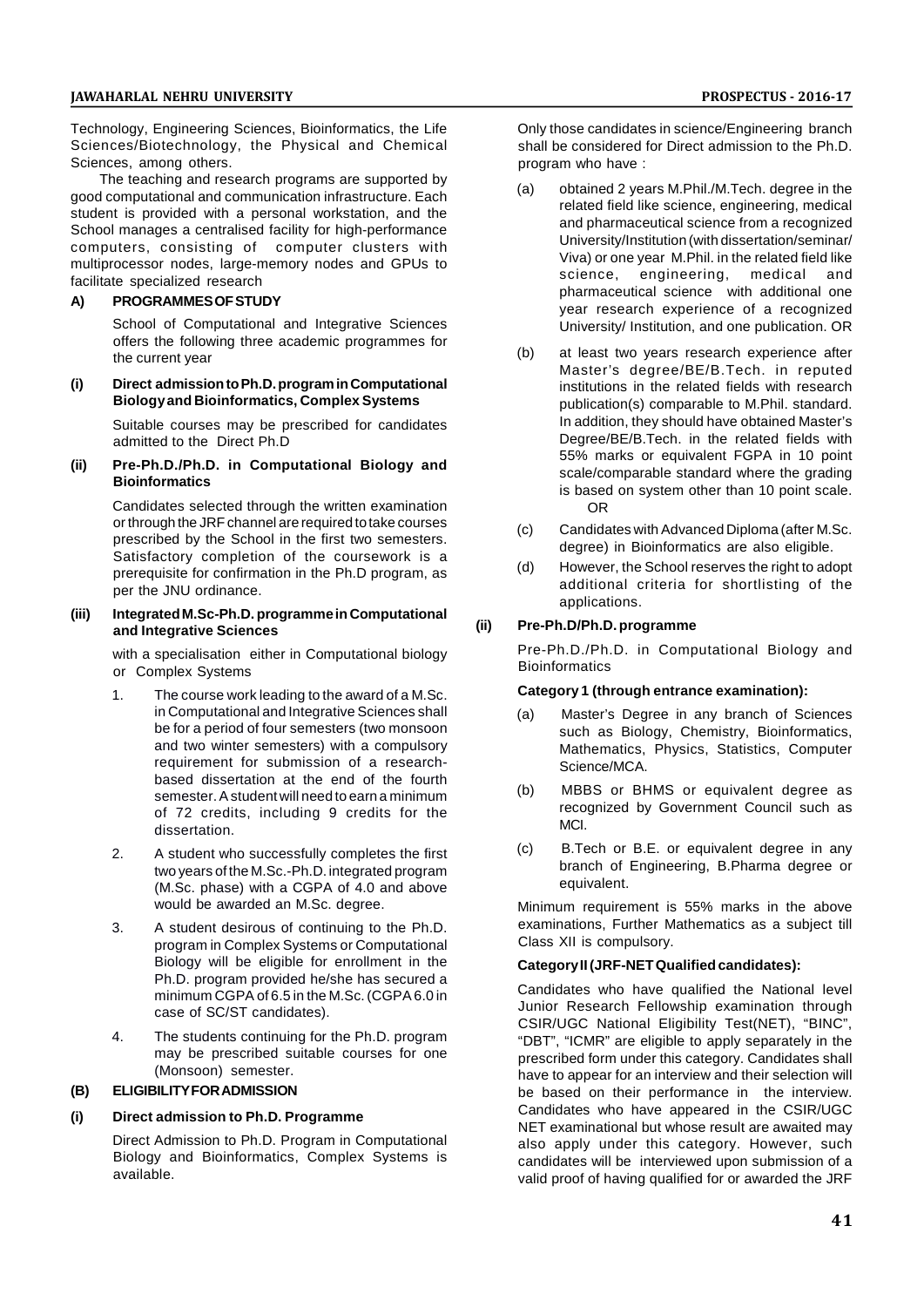certificate at the time of interview. Moreover, candidates with the valid period of JRF qualification only would be provided permissible traveling allowances for attending the interview. Please note that candidates who have been awarded only "Lectureship" in the CSIR/UGC examination are not eligible and will not be called for interview.

A minimum of 55% marks in the qualifying degree and Mathematics as a subject till Class XII is compulsory.

#### **(iii) Integrated M.Sc-PhD programme in Computational and Integrative Sciences**

A minimum of 55% marks in Bachelor's degree in any branch of Basic and Applied Science or Technology, including medicine and engineering disciplines. Candidates would be selected through an entrance examination followed by an interview of short-listed candidates.

## **9. SCHOOL OF ARTS AND AESTHETICS**

The School of Arts and Aesthetics offer post graduate degree courses in the theoretical and critical study of film, visual and the performing arts. It is the only academic place in India where these disciplines are offered in one integrated programme at the Masters level. The M. Phil programme offers a specialized focus in each specific discipline.

At the SAA teaching is conducted by eminent scholars who bring a perspective of a multi - disciplinary approach, drawing on insights from the field of aesthetics, anthropology, history, media and cultural studies. The study of arts in recent years have been enriched by methods, research and insights from many fields, namely, sociology, linguistics, cultural studies, political science, economic history, semiotics and feminist studies. The School's outlook has been formulated in response to new ways of thinking about culture using a wide array of critical and theoretical approaches. The students are introduced to a range of research methods that combine<br>archival ethnographic theoretical and cultural approaches 2. archival, ethnographic, theoretical and cultural approaches and are encouraged to create theory-practice interface.

The faculty encourages students to enhance cultural exposure through participation and observing exhibitions, theatre, film, dance, music festivals and field trips. The school frequently hosts interactive sessions with eminent scholars and practitioners from within the country as well as from the overseas, and also organizes varied outreach programmes to bring a large canvas of cultural influences to each of the disciplines of art.

**Resource Centre :** The school has an advanced library and an archive of photographs, audio and video recordings . 3. There is an expanding digital archive of each of the art disciplines . The use of multi media teaching is geared to help students maintain live contact with performance, visual art and film. Students are encouraged to undertake field trips, learn documentation methods , to curate exhibitions in the art gallery, film festivals on specific themes and observe (B) performance practices.

#### **Disciplinary Streams:**

The **Cinema Studies Courses** position the study of film within the broader, complex and ever-widening networks of the moving image. Students are encouraged to engage with social, political, cultural, technological and aesthetic questions related to a range of cinema/media forms. The coursework deals with critical concerns related to the historical role, function, circulation, reception and formal inventions of cinema and the moving image. While the courses on offer are international, the history of Indian cinema remains a regular focus.

**Theatre and Performance Studies** offers a diverse and comprehensive spectrum of courses covering the history, theory and practice of theatre, dance, music and performance, both within India and across the world. Introductory courses are offered alongside a wide range of optional courses in music and dance. Covering a vast time-frame from 'living traditions' of rural performances in India and bhakti to the cutting-edge developments in political theatre, gender, globalization, and performance art, the Department is committed to studying theatre and performance both within established traditions of the stage, as well as in relation to the immediacies and contradictions of public culture at national and global levels.

**Visual Studies:** The visual studies courses cover areas of conventional art history and high art practice as well as that of popular culture and the larger visual field. The majority of visual studies courses focus on aspects of Indian visual culture, including shastric and aesthetic theories of Indian art, ancient sculpture, medieval temple architecture, Mughal and Rajput painting, 19<sup>th</sup> and 20<sup>th</sup> century popular culture, modern and contemporary art in India and elsewhere in Asia. Theoretically-oriented and cross-cultural courses take up issues such as the relationship between methods, materials and meanings in art, narrative strategies in art, and the history and politics of art institutions, particularly museums.

## **(A) PROGRAMMES OF STUDY**

- **1. Direct Admission to PhD Programme:** Candidates will research and write a PhD theses in any of the three streams offered at the School.
- **2. M.Phil/PhD :** The School offeres M.Phil programme in three different streams – Visual studies, Theatre and Performance studies and Cinema studies. Candidates seeking admission to the course are expected to have a broad knowledge of the history, practice and theories of film, visual, theatre and performance studies.

In the first two semesters the students will be required to complete the course work, including one course on Research Methodology and one on writing the dissertation proposal. In the second year the students will be required to research and write their dissertation.

**3. MA in Arts and Aesthetics:** The School currently offers an integrated MA prgramme in visual, cinema, theatre and performance studies. Students will be required to complete sixty four credits in four semesters. Of these eight are compulsory core courses while the other eight are to be selected from the optionals offered.

#### **(B) ELIGIBILITY FOR ADMISSION**

#### **(i) Direct Admissions to the Ph.D Programmes**

Only those candidates shall be considered for Direct admission to the Ph. D. Programme who have —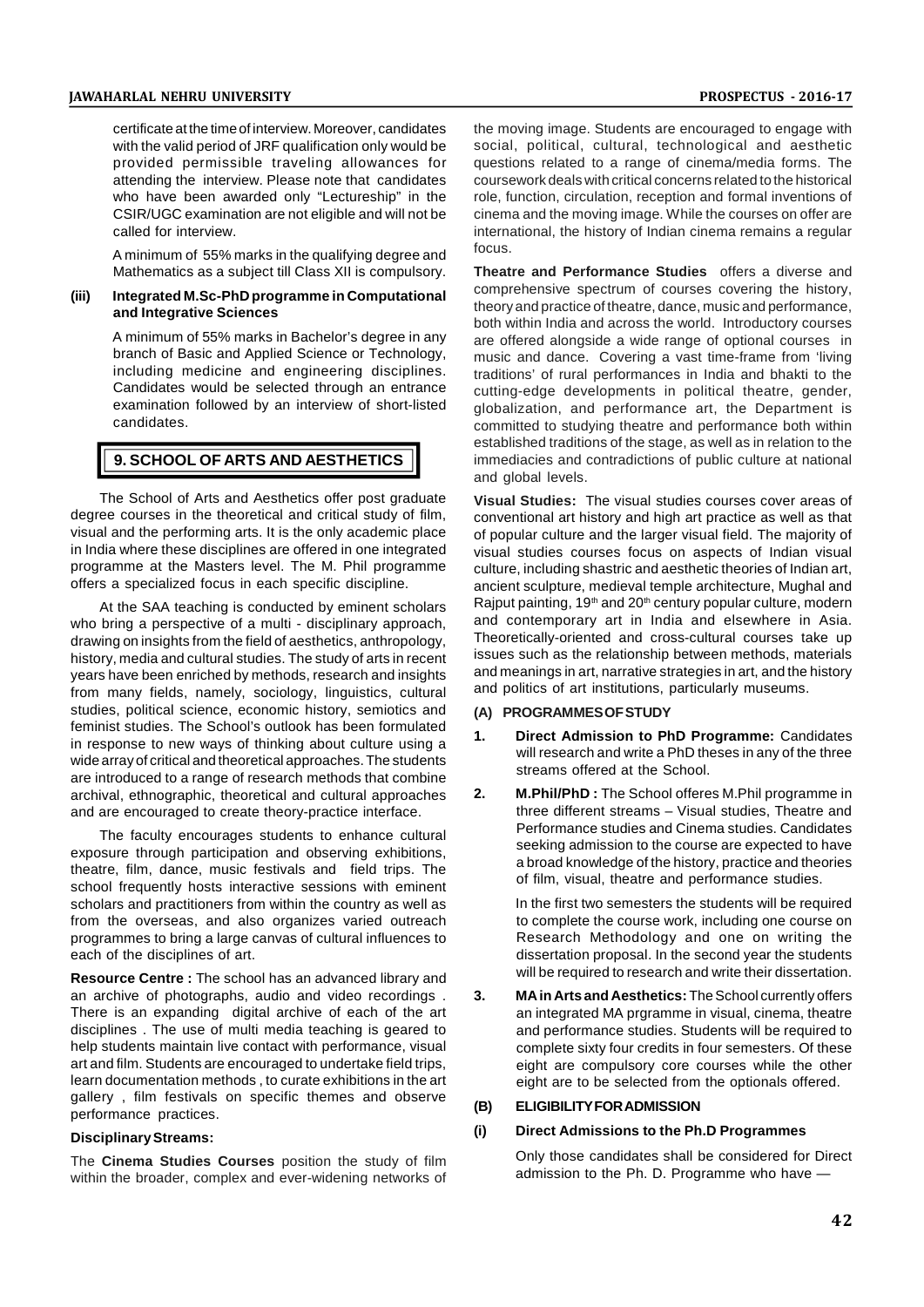- (a) obtained 2 years M.Phil degree of a recognized<br>Iniversity/Institution (with dissertation/seminar/ University/Institution (with dissertation/seminar/ Viva) or one year M.Phil. with additional one year research experience of a recognized University/ Institution, and one publication OR
- (b) at least two years research experience after Master's degree or diploma equivalent of Master degree as recognized by Govt. of India with research publication(s) comparable to M.Phil. standard. In addition, they should have obtained Master's Degree with 55% marks or equivalent FGPA in 10 point scale/comparable standard where the grading is based on system other than 10 point scale.
- (c) However, the School reserves the right to adopt additional criteria for shortlisting of the applications.

#### **(ii) M.Phil./Ph.D.**

Masters degree in any discipline with at least 50% marks.

**(Admision to the M.Phil./Ph.D. is through a separate entrance examination for each of the three streams viz (i) Visual Studies (ii) Theatre and Performance Studies and (iii) Cinema Studies followed by a vivavoce.)**

#### **(iii) M.A in Arts & Aesthetics**

Bachelor's degree under 10+2+3 pattern of education with at least 50% marks.

**Admission to the M.A. is through an Entrance Examination.**

# **10. SCHOOL OF BIOTECHNOLOGY**

The School of Biotechnology was one of the first six centres established under the aegis of Department of Biotechnology (DBT), Govt. of India for carrying out Postgraduate teaching and research in areas related to Biotechnology. Initially established as a Special Centre for Biotechnology in 1985, it was upgraded to the level of a School in the year 2006.

Over the years the Biotechnology programme at JNU has established itself as a leading academic programme both from the teaching and research point of view. The faculty of the school is internationally recognized for basic and applied aspects of biotechnology research.

The competitive and vibrant Ph.D. programme in basic and applied biotechnology embarks on creating a strong academic research foundation in the following cutting-edge areas of Biotechnology:

- Molecular Biology and Genetic Engineering
- HyPoxic & Tumor Biology
- Molecular Biology of infectious diseases, Vaccine development
- Protein Engineering, Protein Structure, stability and folding
- Biochemical Engineering, Metabolic Engineering and Bioprocess Technology
- Transcription and Human Biology
- Structural Biology and Bioinformatics
- Cell Signalling
- Immunology and retrovirology
- Plant Molecular Biology and Biotechnology
- Computer Programming
- Chemical and Synthetic Biology
- Molecular basis of human viral diseases
- Metagenomics and Environmental Biotechnology
- Biotherapeutics Production
- Molecular Modeling and Cheminformatics

Strong emphasis is placed on the interdisciplinary nature of Biotechnology; Thus, students coming from both the Physical and Biological Sciences streams are welcome.

The School of Biotechnology is well endowed with State of the art facilities for cutting edge research in Biotechnology. Some of the major equipments/facilities in the school are as follows:

- Central Instrumentation Facility
- Recombinant Product Development Facility of GLP standard
- Spectroscopic Facility
- Microcalorimetric Facility
- Microscopic Facility
- Protein production and purification Facility
- Biosafety Level 3 Facility

#### **Central Instruments Facility**

The School has a Central Instruments Facility (CIF) equipped with all the basic and advanced equipments/ instruments required for modern day research in biotechnology. The facility is open round the clock for both the students and the faculty.

#### **Recombinant Product Development Facility of GLP standards (RPDF-GLP)**

Under the FIST support from the Department of Science and Technology (DST), the School has created a Recombinant Product Development Facility of GLP standard. The facility includes all necessary up stream and downstream equipments, and quality control and testing equipments required for the recombinant product development.

#### **Spectroscopic facility:**

The spectroscopic facility includes a number of highly UV-Visible spectrophotometers, Fluorescence spectrometers, Circular Dichroism spectrometer with stopped flow attachment, FT-IR spectrometer and Nano drop Spectrophotometer etc.

#### **Microcalorimetric facility:**

This facility includes Microcal differential scanning calorimetric and isothermal titration calorimetric set up for studying bimolecular stability, folding and interactions.

#### **Microscopic facility:**

This includes Simple microscopes, Fluorescent microscopes, Laser Scanning Confocal microscope, Phase contrast microscopes.

### **Protein Production and Purification Facility:**

This facility includes refrigerated incubator shakers, Bacterial and Mammalian cell bioreactors with online FTIR analysis, AKTA-Prime, AKTA-Explorer FPLC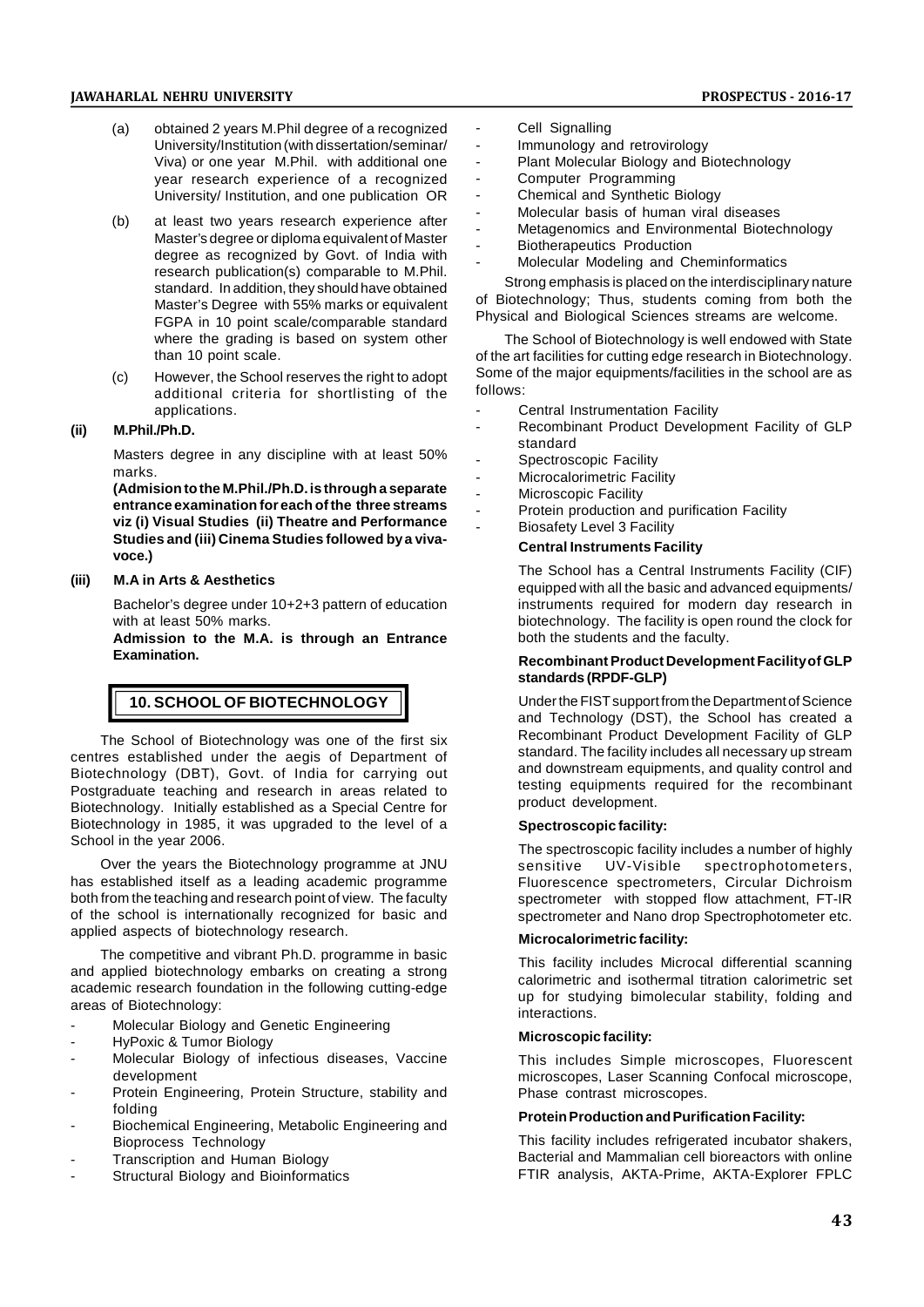protein purification systems, Shimadzu HPLC protein purification system.

#### **Other equipments:**

Other specialized analytical facilities that are available in various labs and the Central facility include Real Time PCR, ELISA readers, Elispot Reader and Fluorescence Activated Cell Sorter, Bioreactors, FACS, Elispot, Denaturing Gradient Gel Electrophoresis etc.

In addition to the above, the University has an Adavanced Instrumentation Facility. Details about the facility can be looked at: http://www.jnu.ac.in/AIRF

#### **(A) PROGRAMMES OF STUDY**

#### **Pre-Ph.D./Ph.D**.

**Category-I (through entrance examination):** The School of Biotechnology Carries out research and (i) teaching (Pre-Ph.D. level) in interdisciplinary areas of Biotechnology as above. The students are given option of areas of research contingent upon vacancy available and inter-se merit of the candidate. Selected candidates are admitted in the first instance, to a two semester programme of course work. Satisfactory completion of the pre-Ph.D. course work (earning a minimum 14 credits) and securing a CGPA of 6.5 (for general category students) and 6 (for SC/ST) is a prerequisite for subsequent registration to Ph.D. programme.

**Category II (JRF-NET Qualified candidates):** Candidates who have qualified for Junior Research (ii) Fellowship through CSIR/UGC National Eligibility Test (NET), DBT-JRF, ICMR-JRF, or any other National Scholarship examination are eligible to apply separately in the prescribed form under this category. Candidates shall have to appear for an interview and their selection will depend on their performance in the interview. Candidates who have appeared in the CSIR/UGC NET examination but their results are awaited may also apply under this category. However, *(iii)* such candidates will be interviewed upon submission of a valid proof of having qualified for or awarded the JRF certificate at the time of interview. Moreover, only candidates with valid proof of JRF qualification would be provided permissible traveling allowance for attending interview. Please note that candidates who have been awarded "Lecturership" in the CSIR/UGC examination are not eligible and will not be interviewed.

## **(B) ELIGIBILITY FOR ADMISSION**

#### **Pre-Ph.D./Ph.D.**

Master's Degree in Biotechnology, Biochemical Engineering, Biochemistry, Chemistry, Physics, Mathematics or any branch of Physical or Biological or Engineering Sciences or B.Tech.(Biotechnology/ Bioengineering/allied qualifications) with atleast 55% marks.

For further details about the various programmes, faculty profiles and facilities, etc. visit the School of Biotechnology website: http://www.jnu.ac.in/SBT.

**Note: JNU will conduct Combined Entrance**

**Examination for M.Sc. programme in Biotechnology for 33 participating Universities for which there is separate Prospectus and Application Form.**

#### **11. CENTRE FOR SANSKRIT STUDIES**

The Special Centre for Sanskrit Studies was set up in 2000 to undertake research and teaching in Sanskrit studies directed towards relating Indian knowledge systems both to contemporary Indian reality and contemporary western thought. The initial focus is on philosophy, grammar, as reflected in Sanskrit, Pali and Prakrit langauges and Language Technology, literary theory, literature, social and scientific thought.

#### **(A) PROGRAMMES OF STUDY**

**(i) Direct Admission to Ph.D. programme:** Research and teaching is undertaken in areas of Vedic and Agamic/Tantric literature and thought, Indian philosophical systems, Sanskrit poetics and poetry, Sanskrit grammar and grammatical theory, Pali and Buddhist Studies, Mahayana Buddhism, modes of disputation and interpretation of text, Sanskrit linguistics including computational sanskrit etc. Comparative research is also encouraged.

Those who have a Master's degree have to undertake and successfully complete four pre-Ph.D. courses among those offered in the Centre before they can go on to write their thesis.

**M.Phil / Ph.D.:** Research and teaching is undertaken in same areas as enumerated for Direct Ph.D. programme.

In the two semesters of the first year of the M.Phil Programme, students will be required to successfully complete four courses offered in the Centre including one on research methodology. In the second year students will be required to write dissertation.

**M.A.:** Wide ranging courses are offered by the Centre in Vedas, Literature, Philosophy, Pali and Buddhist Studies, Sanskrit Linguistics including Computational Linguistics and Social and Scientific thought etc.

> M.A. programme in Sanskrit Studies requires completion of sixteen courses over four semesters. Specialized courses are offered in the above mentioned areas.

#### (**iv) Certificate of Proficiency in Pali**

The admission to Certificate of Proficiency in Pali will be made on the basis of the performance of the candidate in the written and viva-voce examination which will be held **only at Delhi Centres of Entrance Examination**.

#### **(B) ELIGIBILITY FOR ADMISSION**

#### **(i) Direct Admission to Ph.D. Programme**

Only those candidates shall be considered for Direct admission to the Ph.D. Programme who have

(a) obtained 2 years M.Phil./M.Tech. degree of a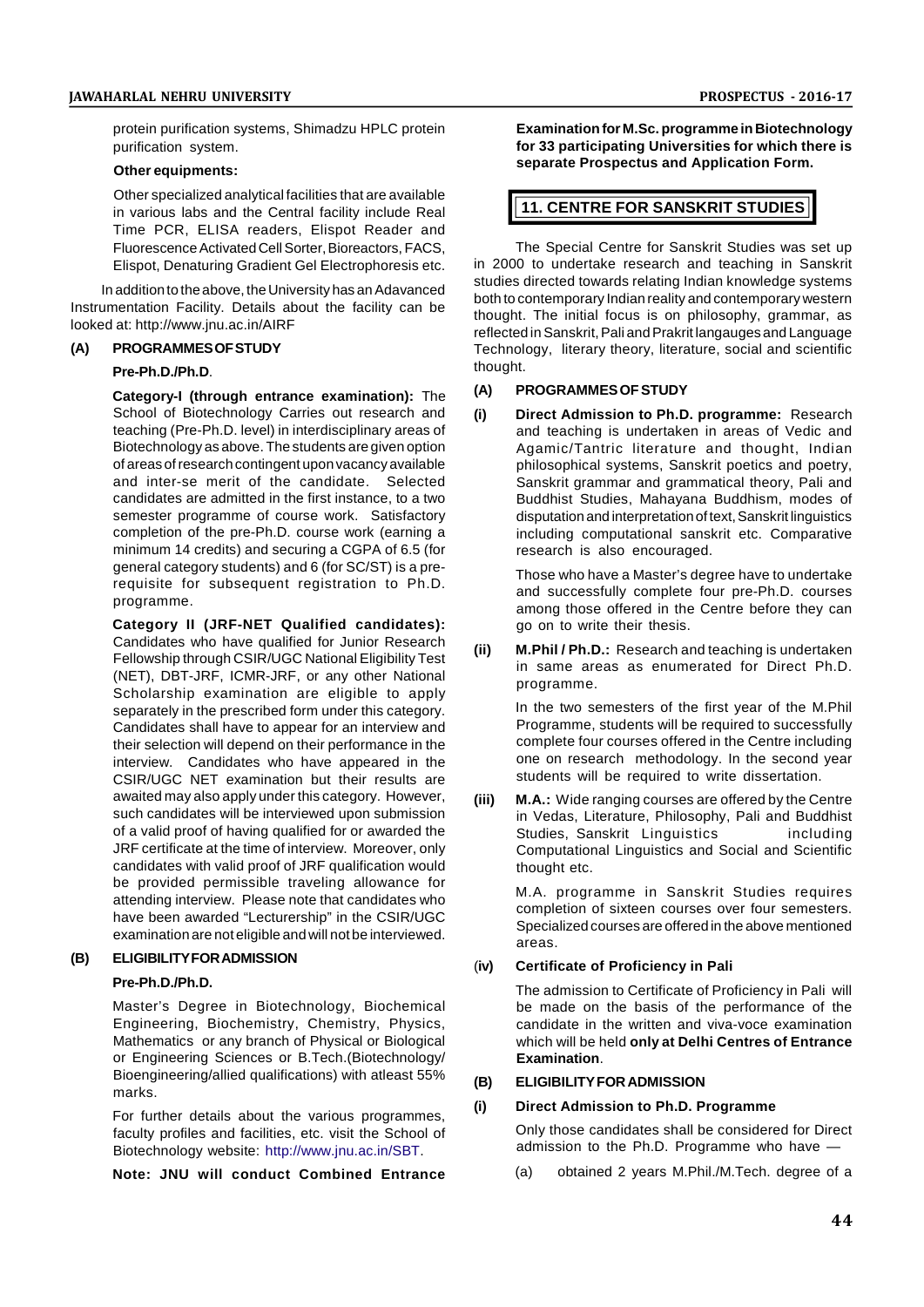recognized University/Institution in Sanskrit/Pali/ Allied subject (with dissertation/seminar/Viva) or one year M.Phil. in Sanskrit/Pali/Allied subject with additional one year research experience of a recognized University/ Institution, and one<br>publication OR publication

- (b) at least two years research experience after Master's degree/BE/B.Tech. in reputed institutions with research publication(s) A comparable to M.Phil. standard. In addition, they should have obtained Master's Degree/ BE/B.Tech. with 55% marks or equivalent FGPA in 10 point scale/comparable standard where<br>the grading is based on system other than  $10 - B$ . the grading is based on system other than 10 point scale.
- (c) However, the Centre reserves the right to adopt additional criteria for shortlisting of the applications.

#### **(ii) M.Phil./Ph.D.**

Master's degree in Sanskrit or in an allied subject (with Sanskrit up to B.A. level) with at least 55% marks.

#### **(iii) M.A. in Sanskrit**

Bachelor's Degree in Sanskrit or in any other subject under 10+2+3 pattern of education with at least 45% marks.

**(iv) Certificate of Proficiency in Pali :** Atleast Senior School Certificate (10+2) or an examination recognised as equivalent thereto with a minimum of<br>45% morte in eggregate 45% marks in aggregate.

# **12. CENTRE FOR MOLECULAR MEDICINE**

Molecular medicine is an emerging area within biomedical sciences that aims to understand the molecular determinants of health and disease with an ultimate goal of applying the knowledge for the prevention, diagnosis and treatment of diseases. The Special Centre for Molecular Medicine (SCMM) at JNU pioneered research and education in this field in India and is the first national centre imparting Ph.D. level training. The centre aims to accomplish its goal through innovative and collaborative basic and clinical research programmes. To fulfill its goal the centre has already initiated many collaborative research activities with reputed national and international medical research institutes.

The objective of the SCMM is to foster teaching and research activities in the study of human diseases with application of advanced tools of molecular and cell biology. SCMM has started academic programmes for the training of (A) young scientists (clinical and non-clinical) who are keen to pursue careers in basic medical research. The training program has been designed to develop essentially two types of scientists who can contribute to the continuing progress of Medicine. Type one is first and foremost a clinician with a basic clinical degree, but one who is familiar with and understands the essence of modern biology at the molecular level as applied to medicine. The second is a modern biologist, but one who is sufficiently knowledgeable in medicine to deal productively with the medical problems so

that they would be able to deliver product or processes to the society. For successful implementation of these objectives, SCMM has started the following programs of study.

To encourage medical graduates and students from basic sciences, the centre has introduced Pre-Ph.D. and Direct Ph.D. Programmes in Molecular Medicine and is pursuing teaching & research activities in the following thrust areas:

- Metabolic disorders (diabetes type 2, steroid/nuclear receptors in health and diseases, diseases associated with cell – cell junctions, endocrine related cancers).
- Infectious and non-infectious diseases: hepatitis C, Leishmaniasis, Helicobacter pathogenesis, Candidiasis, Inflammatory Bowel Disease, pathobiology of innate immune dysfunctions., DNA replication and cell cycle regulation of medically important pathogenes: *Helicobacter pylori & Plasmodium falciparum*. Modulation of cell – cell junctions by pathogens, *Mycobacterium Tuberculosis* and drug resistance.
- C. Chemical Biology, Radiation Biology & Cell Signalling, Development of Novel Synthetic Methodology for Drug Development and Study of their mechanism of Action based on Genomics & Proteomics against Radiotherapy, Cancer, Development of Antibiotics for Gyrase Resistant Strains targeting Topoisomerase IA Gene in bacteria.
- Diagnostics and Medical Proteomics

The selected students will have the option to choose their research area depending on their merit/aptitude and according to the vacancy available.

SCMM is also starting an **Integrated M.Sc.-Ph.D Programme in Molecular Medicine** in the appropriate disciplines of 'Molecular Medicine'. The goal of this program is to expose and train students in modern areas and techniques of cell and molecular biology in relation to human health and disease and the subsequent application of this training to find innovative targets for the diagnosis and therapy of different diseases. The completion of the Human Genome project and various other genomes including pathogenic organisms has opened new opportunities for the understanding of the molecular mechanisms of diseases both from the host as well as pathogen's perspectives. Students will be trained to use the tools of modern biology including bioinformatics so as to understand, retrieve and exploit the wealth of information provided in the Genome projects to design modern and personalized medicines.

#### **(A) PROGRAMMES OF STUDY**

#### **(i) Direct Admission to Ph.D. Programme in "Molecular Medicine"**

This programme is to encourage medical graduates with interest in basic sciences/or experienced science graduates willing to pursue research as a career in the areas of molecular medicine.

#### **(ii) Pre-Ph.D Programme in "Molecular Medicine"**

**Category-I:** (Through JNU Entrance Test)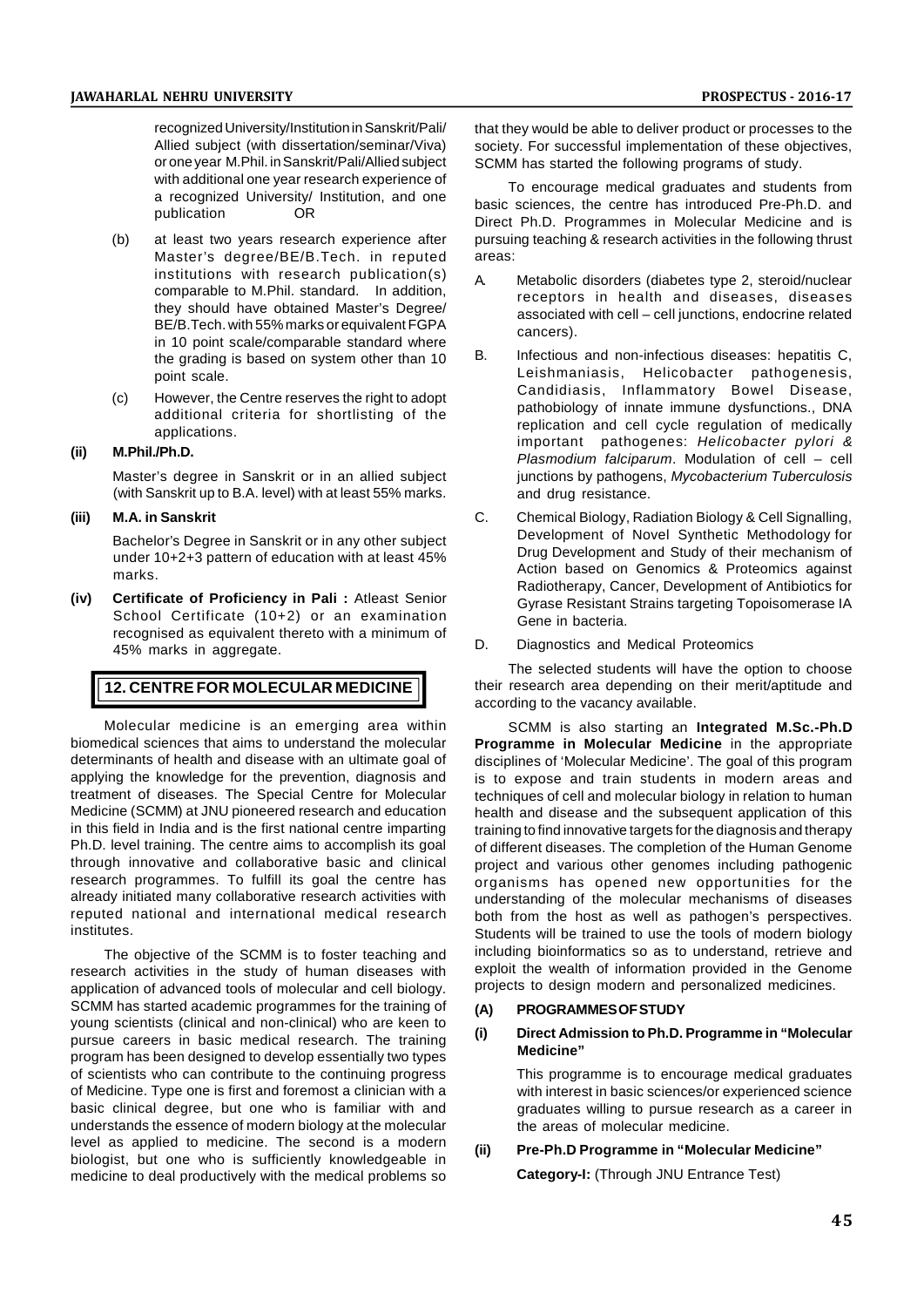**Category-II (**JRF-NET Qualified candidates)

#### (**iii) Integrated M.Sc.-Ph.D Programme in "Molecular Medicine":**

The overall benefit of the integrated M.Sc.-Ph. D. course will be in retaining the trained post-graduate students for Ph. D, who are already experienced in this specific area of molecular medicine related to disease and drugs. This course will reduce the overall time taken for completion of a Ph. D program because it is expected that majority of them may extend their M. Sc. research project into the Ph. D. program.

**Admission procedure:** Candidates will be selected through a combined JNU entrance examination followed by an interview of short listed candidates. The admission procedure will be as laid down by Academic Committee from time to time and the existing Special committee of SCMM will oversee the program.

#### **Duration:**

- i. The course work leading to the award of an M.Sc degree in Molecular Medicine shall be for a period of four semesters (two Monsoon Semesters and two Winter Semesters) with a compulsory requirement for submission of a research-based dissertation at the end of the Winter Semester of the 2<sup>nd</sup> year. A student desirous of continuing to the Ph.D. program in Molecular Medicine will be eligible for enrolment for the Ph.D. program provided he/she has secured a minimum CGPA of 6.5 in M.Sc. (CGPA 6.0 in case of SC/ST candidates). These students will be offered provisional Ph. D. admission. After successful completion of pre-Ph. D course-work, defending their synopsis  $(5^{th}$  compater) and acquiring  $6.5$  CCDA in the  $(11)$  $(5<sup>th</sup>$  semester) and securing 6.5 CGPA in the course work, the students will be confirmed to be included in the Ph. D. programme.
- ii. A Student, who successfully completes the first two years of the M.Sc.-Ph.D. integrated program (M.Sc. phase), would be allowed to leave with a M.Sc. degree if he/she wishes to do so.
- iii. The total duration of the M.Sc-Ph.D course will be 2+4 years (+1 year extension if required).

**Credit Requirements:** A student will need to have a minimum of 65 credits including 10 credits for the dissertation at the end of two years in order to be eligible for the award of the M.Sc. degree. A student who secures a CGPA of 6.5 at the end of 4 semesters will be eligible to register for the Ph.D. program without fresh application through entrance test.

## **Credit Distribution:**

First Semester: 19 Credits (including practical)

Second Semester: 19 Credits (including practical)

Third Semester: 12 Credits

Fourth Semester: 15 Credits

One credit = At least sixteen lectures per semester.

## **(B). ELIGIBILITY FOR ADMISSION FOR PH. D. PROGRAMME**

#### (**i) Direct Admission to Ph.D. Programme:**

Only those candidates shall be considered for Direct Admission to the Ph.D. programme, who have either—

- (a) Obtained MBBS or BVSc degree (during 2010 or later) from a recognized University/Institution with one year experience or obtained MD /MVSc. degree (during 2011 or later; experience is not essential). OR
- (b) Obtained 2 years M.Phil degree from a recognized University/Institution (with dissertation/seminar/Viva) or one year M.Phil. degree with additional one year research experience of a recognized University/ Institution, and one publication in peer-reviews journals (inluded PubMed; NOT review articles or popular articles or papers in the proceedings).

OR

- (c) at least two years research experience after Master's degree in reputed institutions with one research publication in peer-reviewed journals (included PubMed; NOT review articles or popular articles or papers in the proceedings), comparable to M.Phil. standard. In addition, they should have obtained Master's Degree with 55% marks or equivalent FGPA in 10 point scale/comparable standard where the grading is based on system other than 10 point scale.
- (d) However, the Centre reserves the right to adopt additional criteria for shortlisting of the applications.

## **(ii) Pre-Ph.D Programme in Molecular Medicine**

#### **Category-I: (**Through JNU Entrance Test)

Master's degree or Equivalent from recognized University /Institution in any branch of Biological Sciences / Chemical Sciences / MBBS/ BVSc/ B.Pharm with at least 55% marks.

**Category-II (**JRF-NET Qualified candidates):

Master's degree or Equivalent from recognized University /Institution in any branch of Biological Sciences / Chemical Sciences / MBBS/ BVSc/ B.Pharm with at least 55% marks; who have qualified for Junior Research Fellowship through CSIR/UGC/ICMR National Eligibility Test (NET) examination are eligible to apply separately in the prescribed from under this category. Candidates have to appear for an interview and their selection will depend on their performance in the interview. Candidates who have appeared at the CSIR/UGC/CSIR NET examination but results awaited may also apply under this category. However, such candidates will be eligible for the interview provided they submit the CSIR/UGC/ICMR JRF qualifying certificate during interview. Moreover, only candidates with valid proof of JRF qualification would be provided permissible traveling allowance for attending interview. Please note that candidates who have been awarded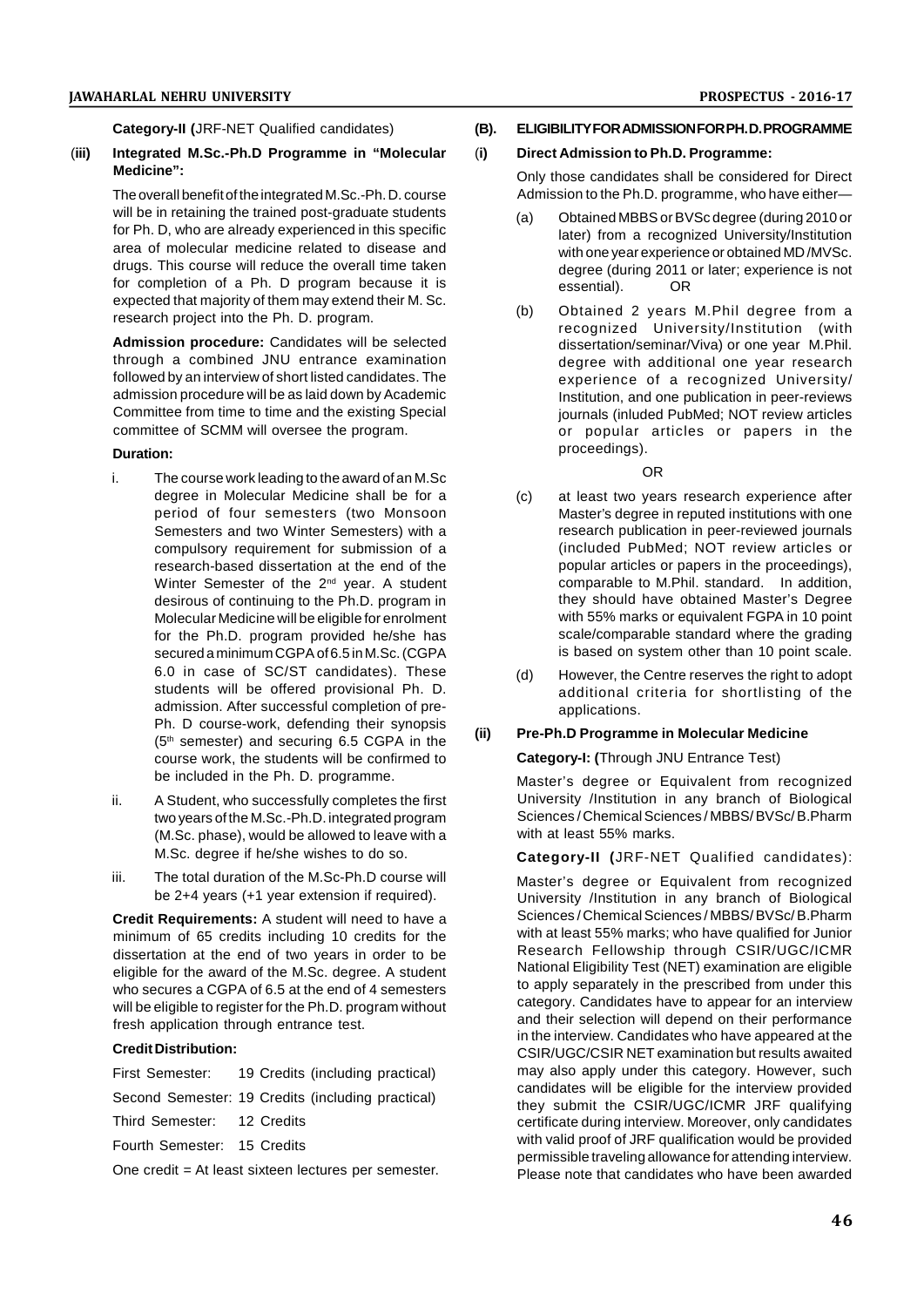"Lecturership" in the CSIR/UGC examination are not eligible and will not be interviewed.

Selected students/candidates will have to take up a two semesters Pre-Ph.D. Course work. A CGPA of 6.5 is mandatory for subsequent registration to the Ph.D. Programme.

#### **(iii) Integrated M.Sc.-Ph.D Programme in "Molecular Medicine":**

Bachelor's degree in any branch of Basic or Applied Sciences (including MBBS and BVSc.) from recognized Universities and Institutes with at least 55% marks.

# **13. CENTRE FOR THE STUDY OF LAW AND GOVERNANCE**

The manifold agendas of public policy and legal reform in India remain impoverished in the absence of substantial research in many areas that impact the everyday life of Indian citizens. Since its inception, the Centre for the Study of Law and Governance has initiated a new interest in examining how practices of governance get stabilised through law and how these practices open law to further contestation. The Centre adopts a multidisciplinary approach to framing research and teaching on the relationship between law and governance.

The study of governance, in its various forms and at different sites, is central to several contemporary issues: the reform of public institutions and public law; the creation and establishment of procedures and rules that lead to greater efficiency, transparency, and accountability; and the challenge of making governance more inclusive and participatory through the strengthening of democracy and civil society.

The Centre's interdisciplinary focus draws on critical social science approaches in its attempt to explore how practices of law and governance are embedded in political, economic, social and historical processes; how practices of law and governance are dispersed over various sites ranging from the government, bureaucracy, judiciary, community and family; the socio-legal processes that deter or provide access to justice; and notions of governmentality, sovereignty and rights in specific politico-jural regimes.

The normative ideals of justice, equity and freedom inflect the Centre's critical interrogations of existing institutions and practices of law and governance. It is in this spirit that, while the Centre's academic programme produces scholarly research in these areas, it also seeks to translate theory into practice by initiating debate, sharing research and providing a platform for dialogue between the academy, government, civil society and international agencies.

In the decade since it came into existence the Centre for the Study of Law and Governance has developed at least three attributes that make it a distinctive part of the intellectual landscape. First, the Centre is explicitly inter-disciplinary, as evidenced by the diverse academic trainings of its faculty and its student body as well as in the teaching and research programme it has fostered. Second, the Centre has developed a reputation as a location where academic rigour can be meshed with reflection on policy and advocacy. Third, the Centre has become a focal point for understanding the links between the law and governance in practice.

 The ongoing research by the faculty and research students, aworking paper series published by CSLG, an active seminarprogram and annual lectures by distinguished guests markthe other activities of the Centre. CSLG offers an M.Phil./Ph.D.program as well as direct admission to Ph.D. programme.

## **(A) PROGRAMMES OF STUDY:**

The Centre offers direct admission to Ph.D. programme and an M.Phil./Ph.D. Programme.

#### **(i) Direct Admission to Ph.D. Programme:**

Given its inter-disciplinary orientation, the Centre welcomes applications from scholars with M.Phil. degrees in Law, Political Science, Public Administration, Economics, Sociology, History, Philosophy, Social Work, Development Studies and cognate areas/disciplines.Those who do not have an M.Phil.degree should provide evidence of equivalent published work in the intended area of specialisation.Publications, if any, and a research proposal must accompany the application. The candidate will be questioned on his/her domain knowledge, work experience and/or proposed research project.

The Direct programme is a 4-year/eight-semester programme of study with all students required to undertake credited coursework in the first two semesters of the programme. Students are required to take 3 compulsory courses and 3 optional courses of 3 credits each to earn 18 credits with a minimum CGPA of 6.5 within the first two semesters to continue in the PhD programme.

#### (**ii) M.Phil./Ph.D. Programme in Law and Governance:**

The M.Phil. programme is a two-year/ four-semester programme of study from which students may move on to the doctoral programme provided they meet the minimum grade requirements laid down by the University. The M.Phil. programme consists of 3 compulsory courses; 3 optional courses; and a dissertation. Each course carries 3 credits, and the course requirements are to be completed in the first two semesters of the programme. The dissertation carries 10 credits and is to be completed by the end of the fourth semester. The notable features of the M.Phil.Programme are:

- its multi-disciplinary orientation in both course design and teaching plan;
- its substantive academic content;
- its distinctiveness when compared to available courses in other Indian Universities; and
- its coherence as a programme of study with a policyorientation. The objectives of the M.Phil./Ph.D. Programme in Law
	- and Governance include the following:
- To provide an interdisciplinary perspective on the study of law and governance, by introducing the basic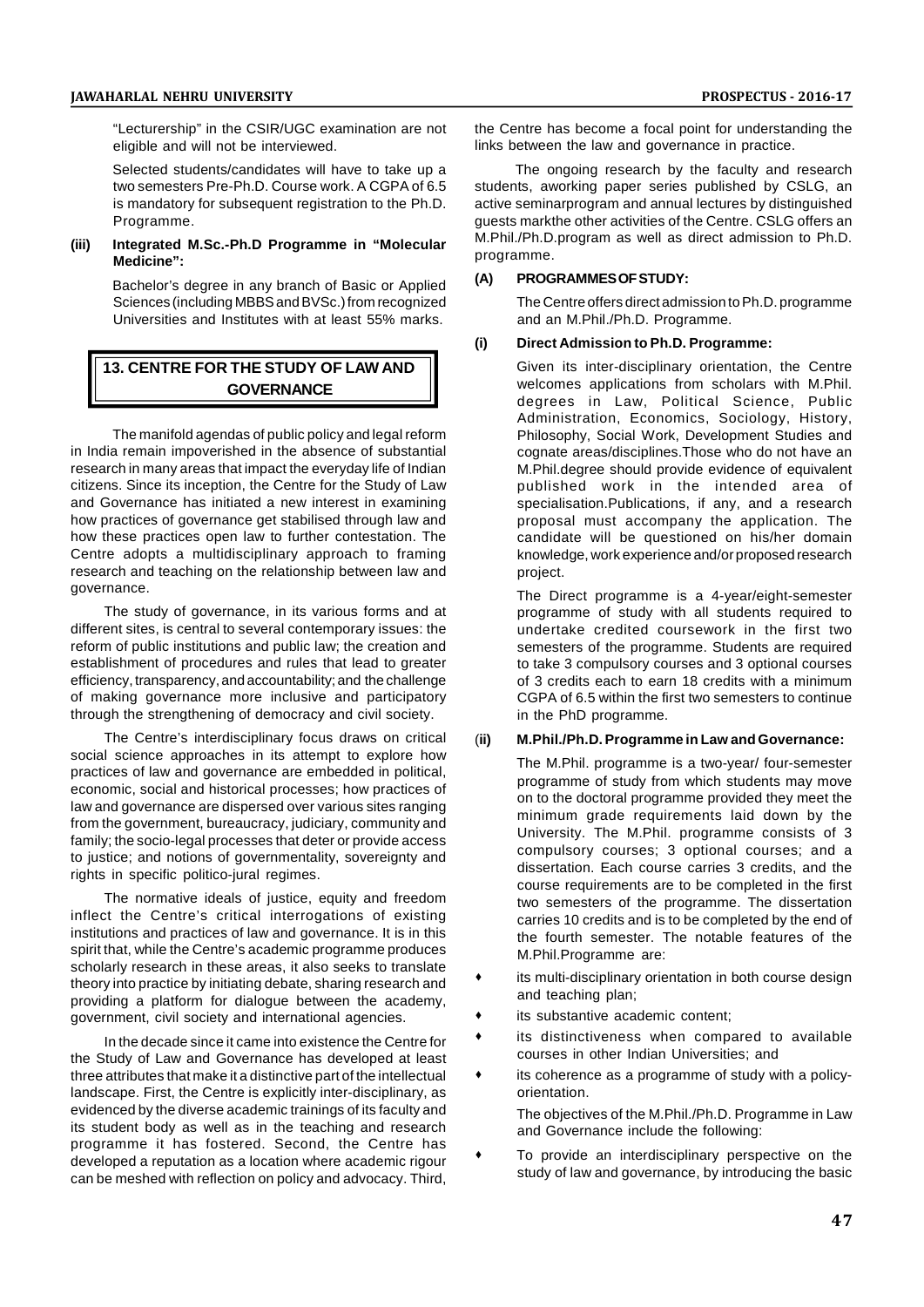concepts, debates and the now extensive literature on governance and legal issues, emanating from the disciplines of political science, economics, public administration/public policy, sociology and jurisprudence.

- To equip students with the skills necessary toundertake research in areas of public policy, including a special focus on the legal implications of these issues, by developing their expertise in these diverse disciplinary areas, and so to enable a more complex and multi-faceted approach to issues of governance,public policy and law.
- To acquaint the qualified practitioner—policy-maker, civil servant, lawyer or NGO worker—with the major issues in this area.

There will be a written examination for admission to the MPhil/PhD programme. Those shortlisted from amongst the qualifying the candidates will be invited for an interview. For the interview, candidates must prepare a 1000 word research proposal with a bibliography. The candidate will be questioned on his/ her domain knowledge, work experience and/or proposed research project.

#### **(B) ELIGIBILITY FOR ADMISSION**

#### **(i) Direct Admission to Ph.D. Programme**

Only those candidates shall be considered for direct admission to the Ph. D. Programme who have —

- (a) obtained 2 years M.Phil degree of a recognized University/Institution (with dissertation/ seminar/Viva) or one year M.Phil. with additional one year research experience of a recognized University/ Institution, and one publication OR
- (b) at least two years research/administrative/legal experience after Master's degree in reputed institutions with research publication(s) comparable to M.Phil. standard. In addition, they should have obtained Master's Degree with 55% marks or equivalent FGPA in 10 point scale/comparable standard where the grading is based on system other than 10 point scale.
- (c) However, the Centre reserves the right to adopt additional criteria for shortlisting of the applications.

#### **(ii) M.Phil./Ph.D.**

Master's degree in Law, Political Science, Public Administration, Economics, Sociology, History, Philosophy, Social Work, Development Studies and cognate areas/disciplines in the social sciences or humanities with 55% marks.

## **14. CENTRE FOR NANO SCIENCES**

Special Centre for Nanoscience (SCNS) is a newly created inter-disciplinary research and teaching centre at JNU. The nanoscience related research topics pursued currently include soft condensed matter, nanoscale interface,

bio-sensors, ferroelectric / multiferroic / ferromagnetic nanomaterials, nanocomposites, hybrid nanomaterials, microwave nano-devices etc.

The Centre has faculty members with background in Physics, Biology, and Materials Science.

Presently, Centre has nanomaterial synthesis and nanobiosynthesis labs consisting of all basic characterization facilities including FTIR-Raman spectrophotometer, BOD incubator, Laminar Hood, Dynamic Light Scattering, Zeta Potential Measurement, UV-NIR Spectrophotometer, Viscometry, Tensiometry, Potentiostat-Galvanostat, Cell culture facility, Fluorescence Spectrophotometer, Contact Angle Measurement, Elisa Reader, etc. A wide range of analytical facilities including XRD, Transmission Electron Microscopy, Scanning Electron Microscopy, PPMS, Confocal Microscope, and other on-line cell imaging facilities are available at the Advanced Instrumentation and Research Facility (AIRF), which is a central facility of the JNU.

#### **(A) PROGRAMME OF STUDY**

#### **Pre-Ph.D./Ph.D. programme in Nanoscience**

Candidates selected are required to take a minimum of five Pre-Ph.D. courses (including Research Courses) in the first two semesters. Satisfactory completion of the Pre-Ph.D. course work is a prerequisite for confirmation to the Ph.D. program.

#### **(JRF-NET qualified candidates)**

The candidates must have qualified CSIR/UGC/ICMR/ NBHM/DBT-JRF or other national level examination that guarantees a fellowship from the funding agency concerned. Candidates shall have to appear for an interview and their selection will depend on their performance in the interview. Candidates who have appeared in the above mentioned examinations but whose results are awaited may also apply under this category. However, such candidates will only be interviewed upon submission of a valid proof of having qualified for or awarded the above mentioned fellowship at the time of interview. Moreover, only those candidates with valid proof of above mentioned fellowship would be provided permissible travelling allowances for attending the interview. Please note that candidates who have been awarded only the "Lecturership" in the CSIR/UGC examination are not eligible and will not be interviewed.

#### **(B) ELIGIBILITY FOR ADMISSION**

#### **Pre-Ph.D./Ph.D. programme in Nanoscience**

Candidates must have M.Sc. / M.Tech./ M.E. / B.Tech./ B.E. degree with at least 55% marks or equivalent grade point.

# **III. RESERVATION OF SEATS FOR SC/ST/OBC CANDIDATES**

22.5% (15% for SC and 7.5% for ST) seats in each Programme of Study are reserved for Scheduled Caste/ Scheduled Tribe candidates respectively. **All Scheduled Caste/Scheduled Tribe candidates who have passed the**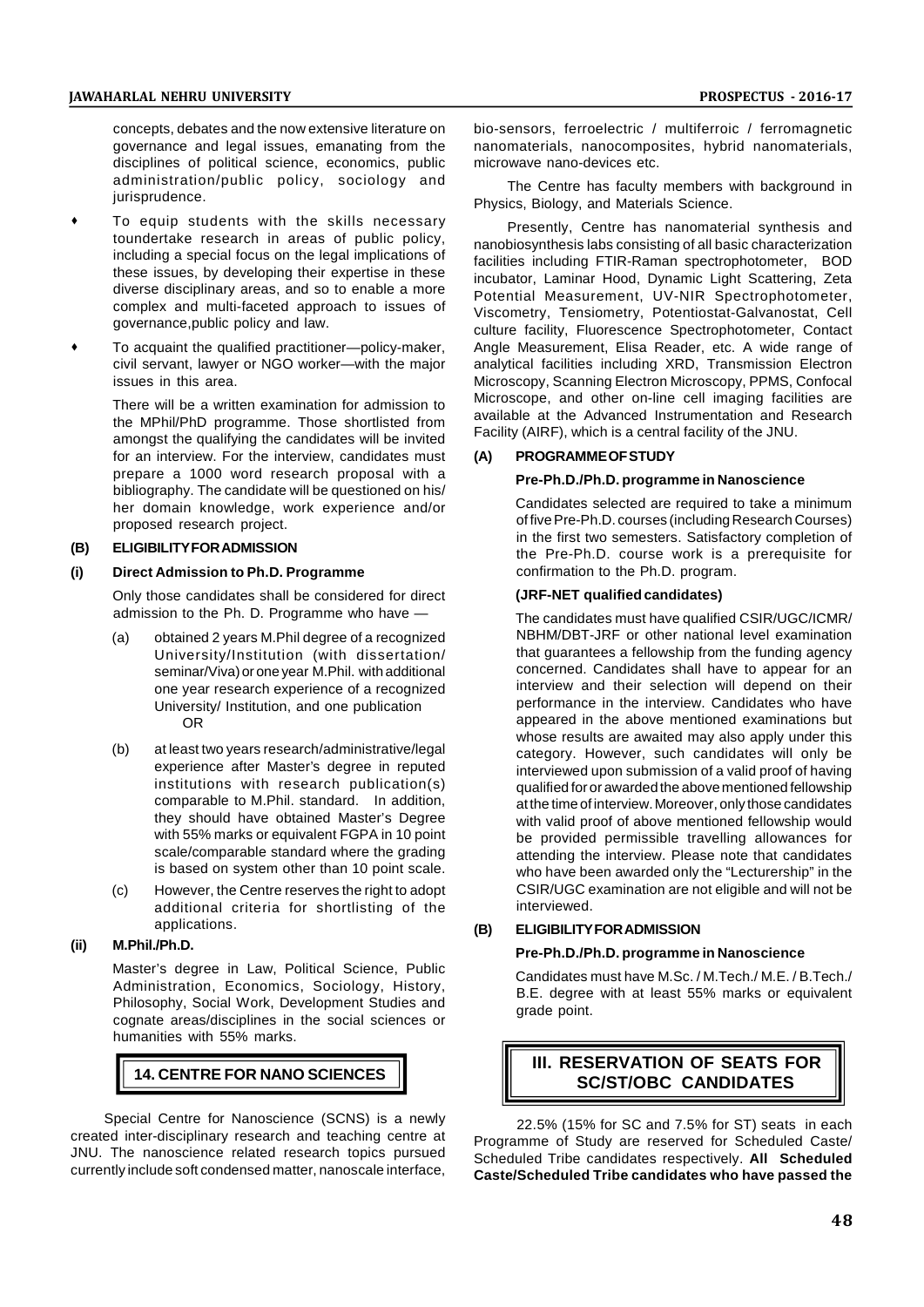**qualifying examination are eligible to appear in the entrance examination irrespective of their percentage of marks.** 27% seats are reserved for OBC candidates (non creamy layer). **All OBC category (non creamy layer) candidates are eligible to 10% relaxation in the percentage of marks in the qualifyingexamination in relation to open category\*.**

**\*This is subject to the approval of the Academic Council.**

# **IV. RESERVATION OF SEATS FOR PERSON WITH DISABILITY (PWD) CANDIDATES**

3% of the seats are reserved laterally for the Person with Disability candidates in all the programmes of study. **The Person with Disability candidates, who have passed the qualifying examination are eligible to appear in the entrance examination irrespective of their percentage of marks**.

Such candidates would be considered for admission only to those fields of study/disciplines where their physical disability is not considered as a hindrance in pursuing the course of study.

**A candidate, in order to be eligible for any concession/ benefits under the Person with Disability (PWD) category, should have minimum degree of disability to the extent of 40% .** Further that the certifying authority in all such cases will be a medical board at the district level consisting of the Chief Medical Officer/Sub-Divisional Medical Officer in the District and another expert in the specified field viz. Ophthalmic Surgeon in the case of visually challenged (handicapped) and ENT Surgeon or an Audiologist in case of speech and hearing challenged (handicapped), an Orthopaedic Surgeon or a Specialist in Physical Medicine and re-habilitation in case of locomotor challenged (handicapped).

# **IVA. GUIDELINES FOR PROVIDING WRITER OR COMPUTER TO THE BLIND CANDIDATES**

- i) Visually impaired candidates opt for Computer with i. preloaded JAWS software or for scribe.
- ii) Visually impaired candidates have been given option to either arrange for a Scribe on their own OR ask for a Scribe to be arranged by the Presiding Officer of the Examination Centre. Accordingly, two separate lists of visually impaired candidates will be provided to Examination Centre. In case the scribe is arranged by the candidate on his/her own, the verification of identity of the scribe shall be made by the Presiding Officer of the Examination Centre.
- iii) Criteria like educational qualification, marks scored, age or other such restrictions for the scribe/reader/ lab assistant should not be fixed. However, Invigilators are advised to be more vigilant to ensure that the candidates using Scribe/Reader/Lab.Assitant do not indulge in malpractices like copying and cheating

during the examination. Proper seating arrangement on the ground floor should be made prior to the commencement of the examination to avoid confusion/ distraction during the day of the examination. The time of giving the question papers should be marked accurately and timely supply of supplementary papers should be ensured.

- There should also be flexibility in accommodating any change in scribe/reader/lab assistant in case of emergency. The candidates should also be allowed to take more than one scribe/reader for writing different papers especially for languages.
- v) The procedure of availing the facility of scribe should be simplified and the necessary details should be recorded at the time of filling up of the forms.
- The disability certificate of 40% and above issued by the competent medical authority at any place should be accepted across the country. The same would be verified from the original by the Presiding Officer (i.e. the Principal of the concerned Centre) before granting permission to take the exam. As per rules no concession is permitted for below 40% disability. The candidate must carry the original disability certificate to the examination centre at the time of the examination.
- vii) The Presiding Officer will make arrangement of suitable number of Computers with accessories including UPS etc. A technical person should be engaged during the exam days. The University will bear the expenses towards hiring of computers and technical staff at the examination centres as per rules of the University.
- Visually impaired candidates who have been provided with a Scribe may be given compensatory time of 60 minutes. All the candidates with disability not availing the facility of scribe may be allowed additional time of minimum of one hour for examination of 3 hours duration, This compensatory time would not be permitted more than 90 minutes in any case, whatsoever.

# **V. DEPRIVATION POINTS**

Deprivation points **(upto a maximum of 10 points)** will be provided to the candidates of the following categories:

A candidate would get separate points for each educational level - 10th/High School/Matriculation/ 12th level/ Intermediate, B.A./B.Sc., and M.A./M.Sc. from either a Quartile1 or Quartile2 District as given below:

| <b>Education</b>                                              | <b>Points for</b><br><b>1st Quartile</b><br><b>District</b> | points for<br>2nd Quartile<br><b>District</b> |
|---------------------------------------------------------------|-------------------------------------------------------------|-----------------------------------------------|
| 10th/High School/<br>Matriculation/12th<br>level/Intermediate | 03                                                          | 02                                            |
| <b>B.A./B.Sc.</b>                                             | በ2                                                          |                                               |
| M.A./M.Sc.                                                    | በ1                                                          |                                               |

Lists of districts drawn from each state in the form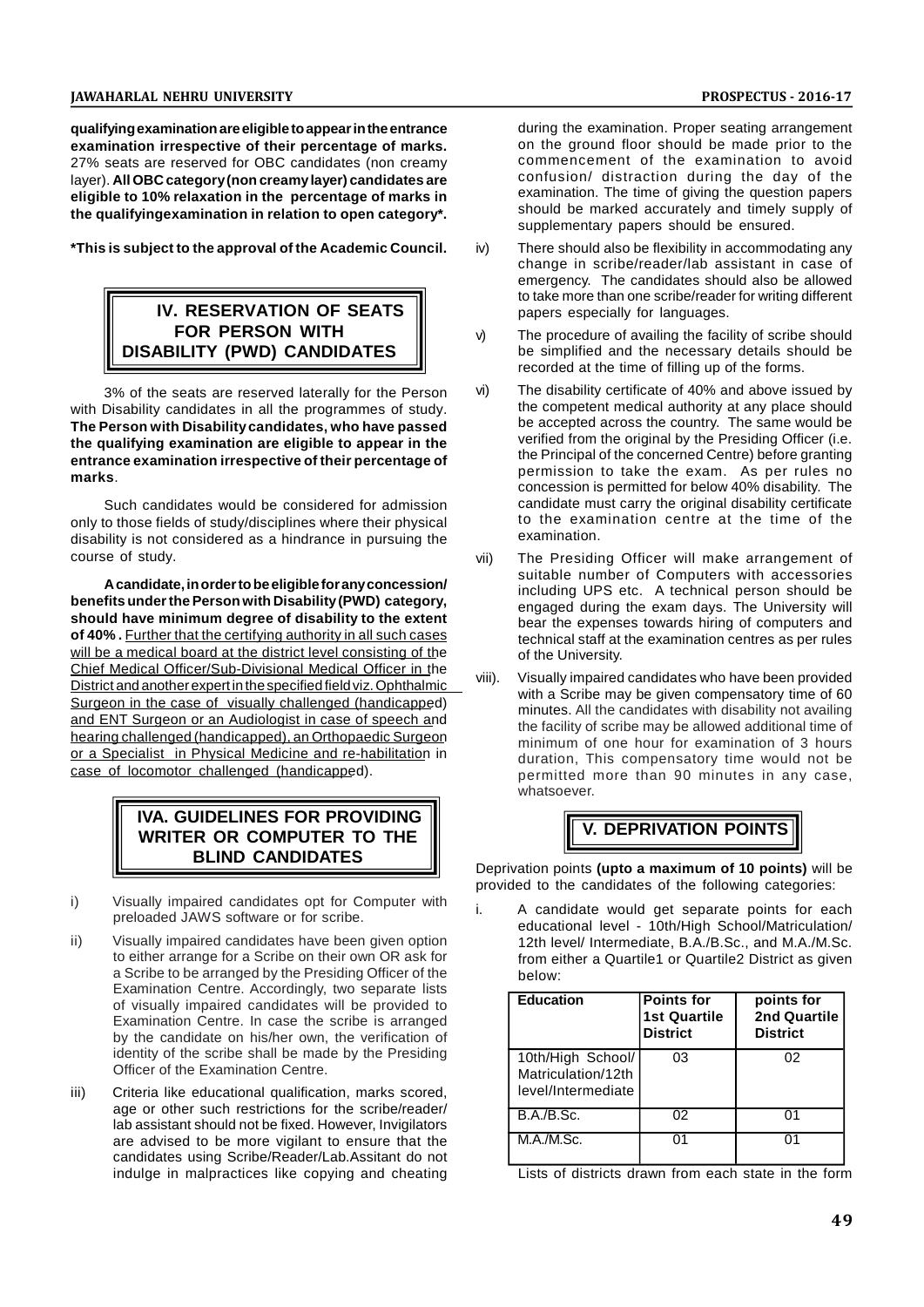of Quartile 1 & Quartile 2 by using the following three parameters are listed below for information of intending candidates :

- 1. Literates as percentage of total population (excluding child population in the age group 0-6 years) as per the provisional figures of the Census of India 2001.
- 2. Non-agricultural workers (main and marginal) as percentage of total (main +marginal) workers (as per the provisional figures of the Census of India 2001), and
- 3. Agricultural productivity per hectare (averaged over 1997-98 and 1998-99).

Note: Candidates hailing from Dsitricts of Quartile 1 or 2 (The Districts in which the candidates reside) and have passed and /or appearing in their respective qualifying examination **through Distant Education Programme** are also eligible for award of deprivation points, as the case may be. They should indicate the State, District and District Code under column No.14 of the Application Form . They should also indicate in Column No. 24 that they have passed and/or appearing in the qualifying examination through Distant Education Programme.

- ii. All Kashmiri Migrants are eligible for grant of 05 deprivation points on production of registration documents from the notified authorities certifying their Kashmiri Migrant Status.
- iii. The following Defence Categories are eligible for 05 deprivation points on production of documentary proof except sr. no. 5:
	- 1. Widows/Wards of Defence personnel **killed in action;**
	- 2. Wards of Serving personnel and ex-servicemen **disabled in action**;
	- 3. Widows/Wards of Defence personnel **who died in peace time with death attributable to military service**; and
	- 4. Wards of Defence personnel **disabled in peace time with disablity attributable to military service.**
	- 5. Others
- **NOTE: As per UGC letter dated 07.06.2013 regarding implementation of 5% reservation (supernumerary seats) as stipulated in the Ministry of Defence letter No. 3547/AS(R)/94 dated 03.06.1994 to above mentioned catagories and to Wards of ex-servicemen personnel and serving personnel who are in receipt of Gallantry awards; Wards of ex-servicemen; and Wards of serving personnel as per their priorities mentioned in the ibid letter, subject to the production of original certificate. (This is subject to the approval of the Academic Council of the University).**
- iv. All female/Transgender candidates are eligible for deprivation points as per details given below:

| <b>Eligibility</b>                                                                                                         | Points to be awarded |  |
|----------------------------------------------------------------------------------------------------------------------------|----------------------|--|
| 10th/High School/Matriculation/12th level/<br>B.A./B.Sc./M.A./M.Sc. education from either<br>1st or 2nd Quartile Districts | 04                   |  |
| From district that are not Backward                                                                                        | 02                   |  |

**Note:** A female/Transgender candidate having completed either Schooling or B.A./B.Sc. or M.A./M.Sc. from either a Quartile 1 or a Quartile 2 district should be awarded 04 points.

# **VA. SUPERNUMERARY QUOTA FOR STUDENTS FROM JAMMU & KASHMIR**

The University has decided for creation of 02 seats under supernumerary quota for students from Jammu & Kashmir. Out of 02 seats, 01 seat will be allocated for B.A. programme and another 01 seat for M.A. programme. The candidates for these seats will be selected on the basis of securing highest marks among the non shortlisted candidates in the merit & qualified otherwise.

# **VB. SUPERNUMERARY SEATS FOR WARDS OF JNU EMPLOYEES (GROUP C & D)**

| <b>Programme</b>                        | <b>Number of Seats</b> |
|-----------------------------------------|------------------------|
| B.A. (Hons.) Programme 1st and 2nd year | 03                     |
| M.A./M.Sc./MCA Programame               | 02                     |

**Note:** Candidates with highest marks in the particular programme would be offered admission.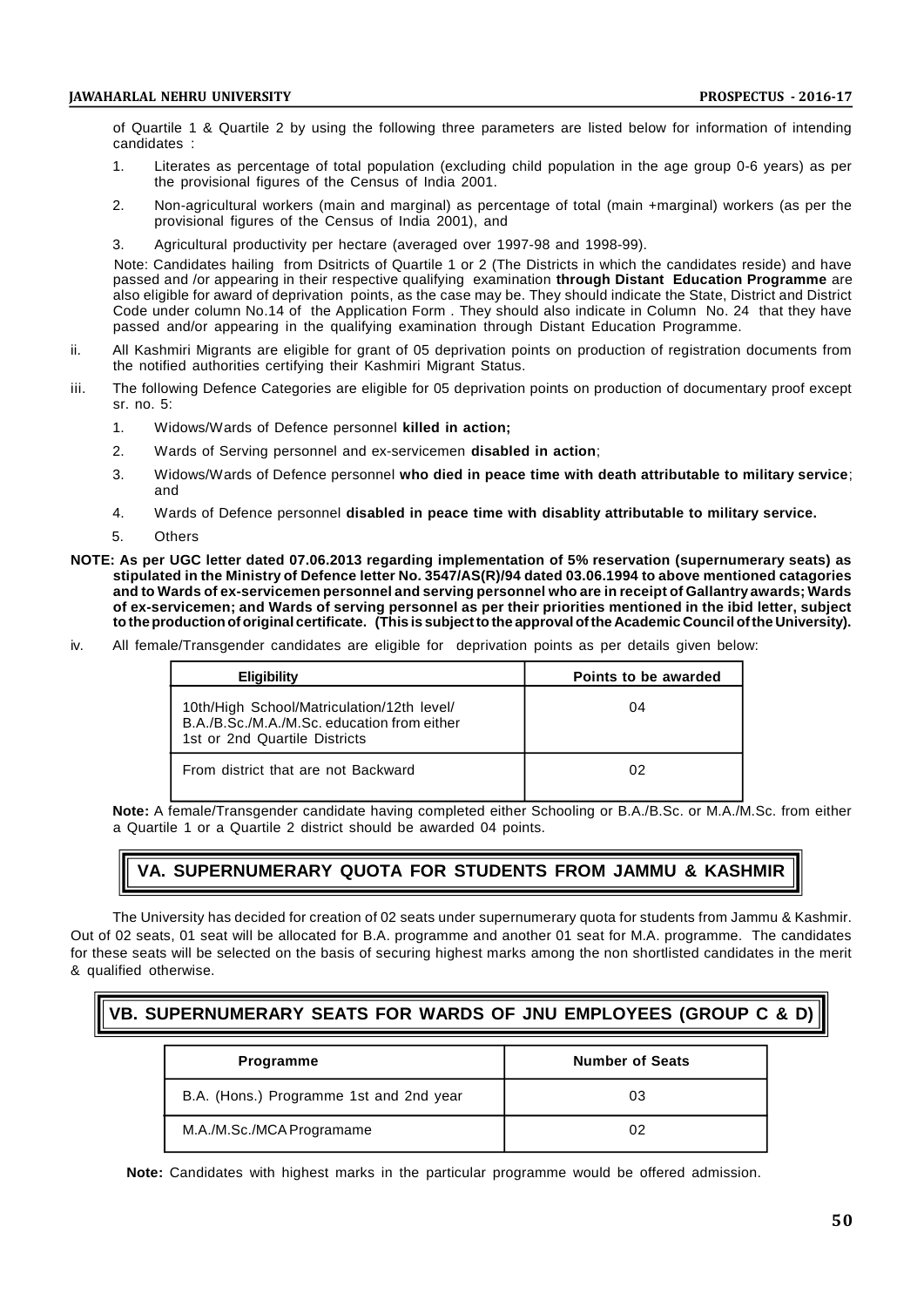|                 | DETAILS OF THE STATE-WISE LISTS OF VARIOUS<br>DISTRICTS OF QUARTILE 1 AND 2 DRAWN BY THE | <b>Distri</b><br>Code              |
|-----------------|------------------------------------------------------------------------------------------|------------------------------------|
|                 | <b>UNIVERSITY</b>                                                                        |                                    |
| <b>District</b> | <b>District</b>                                                                          |                                    |
| Code            | <b>Name</b>                                                                              | 042                                |
|                 | <b>ANDHRA PRADESH</b><br>Quartile - 2                                                    | 043                                |
|                 |                                                                                          | 04 <sub>C</sub>                    |
| 0102            | Anantapur                                                                                | 043                                |
| 0119            | Srikakulam                                                                               | 043<br>041                         |
|                 | <b>ARUNACHAL PRADESH</b>                                                                 | 04 <sub>C</sub><br>04 <sub>C</sub> |
|                 | Quartile-1                                                                               | 04 <sub>C</sub>                    |
| 0209            | Tirap                                                                                    | 040                                |
| 0206<br>0203    | Lower Subansiri<br>East Kameng                                                           | 042                                |
| 0210            | <b>Upper Siang</b>                                                                       |                                    |
| 0201            | Changlang                                                                                |                                    |
|                 |                                                                                          | 05C                                |
|                 | Quartile-2                                                                               | 050                                |
| 0211<br>0213    | Upper Subansiri<br>West Siang                                                            | 050<br>051                         |
| 0208            | Tawang                                                                                   | 05C                                |
|                 |                                                                                          | 051                                |
|                 | <b>ASSAM</b><br>Quartile-1                                                               | 050                                |
| 0305            | Dhemaji                                                                                  | 05C<br>05C                         |
| 0316            | Lakhimpur                                                                                | 05C                                |
| 0313            | Karbi Anglong                                                                            | 051                                |
|                 |                                                                                          | 051                                |
|                 | Quartil-2                                                                                | 051                                |
| 0315<br>0317    | Kokrajhar<br>Morigaon                                                                    | 051                                |
| 0304            | Darrang                                                                                  |                                    |
| 0306            | <b>Dhubri</b>                                                                            | 051                                |
| 0301            | Barpeta                                                                                  | 05C                                |
|                 | <b>BIHAR</b>                                                                             |                                    |
|                 | Quartile-1                                                                               |                                    |
| 0429            | Saharsa                                                                                  | 07 <sub>C</sub>                    |
| 0433            | Sheohar<br>Madhubani                                                                     | 072                                |
| 0419<br>0418    | Madhepura                                                                                |                                    |
| 0436            | Supaul                                                                                   |                                    |
| 0403            | <b>Banka</b>                                                                             | 071                                |
| 0434            | Sitamarhi                                                                                |                                    |
| 0426            | PurbahChamparan                                                                          |                                    |
| 0416            | Kishanganj                                                                               |                                    |
| 0417            | Lakhisarai                                                                               | 09C<br>09C                         |
| 0408<br>0427    | Darbhanga<br>Purnia                                                                      | 09 <sub>C</sub>                    |
| 0432            | Sheikhpura                                                                               | 091                                |
| 0415            | Khagaria                                                                                 | 09C                                |
| 0414            | Katihar                                                                                  | 09C                                |
| 0423            | Nawada                                                                                   | 09C                                |
| 0410<br>0401    | Gopalganj<br>Araria                                                                      |                                    |
| 0409            | Gaya                                                                                     |                                    |
| 0430            | Samastipur                                                                               |                                    |
| 0424            | Pashchim Champaran                                                                       | 10C                                |
| 0412            | Jehanabad                                                                                | 10 <sub>C</sub><br>101             |
| 0422            | Nalanda                                                                                  | 101                                |
| 0411            | Jamui                                                                                    |                                    |

| <b>District</b><br>Code | <b>District</b><br><b>Name</b>           |  |  |  |
|-------------------------|------------------------------------------|--|--|--|
|                         |                                          |  |  |  |
| <b>BIHAR</b>            |                                          |  |  |  |
| Quartile–2<br>0421      |                                          |  |  |  |
| 0431                    | Muzaffarpur<br>Saran                     |  |  |  |
| 0404                    | Begusarai                                |  |  |  |
| 0435                    | Siwan                                    |  |  |  |
| 0437                    | Vaishali                                 |  |  |  |
| 0413                    | Kaimur(Bhabua)                           |  |  |  |
| 0405                    | Bhagalpur                                |  |  |  |
| 0402                    | Aurangabad                               |  |  |  |
| 0406                    | <b>Bhojpur</b>                           |  |  |  |
| 0407<br>0428            | Buxar<br>Rohtas                          |  |  |  |
|                         |                                          |  |  |  |
|                         | <b>CHHATISGARH</b><br>Quartile-1         |  |  |  |
| 0503                    | Dantewada                                |  |  |  |
| 0501                    | Bastar                                   |  |  |  |
| 0509                    | Kabirdham                                |  |  |  |
| 0516                    | Surguja                                  |  |  |  |
| 0507                    | Jashpur                                  |  |  |  |
| 0512                    | Mahasamund                               |  |  |  |
| 0506                    | Janjgir-Champa                           |  |  |  |
| 0508<br>0502            | Kanker<br><b>Bilaspur</b>                |  |  |  |
| 0504                    | Dhamtari                                 |  |  |  |
| 0513                    | Raigarh                                  |  |  |  |
| 0515                    | Rajnandgaon                              |  |  |  |
| 0511                    | Koriya                                   |  |  |  |
| 0510                    | Korba                                    |  |  |  |
|                         | Quartile-2                               |  |  |  |
| 0514                    | Raipur                                   |  |  |  |
| 0505                    | Durg                                     |  |  |  |
| <b>GUJARAT</b>          |                                          |  |  |  |
|                         | Quartile-1                               |  |  |  |
| 0707                    | Dohad                                    |  |  |  |
| 0723                    | The Dangs                                |  |  |  |
|                         | Quartile-2                               |  |  |  |
| 0716                    | Panch Mahals                             |  |  |  |
|                         | <u>HIMACHAL PRADESH</u>                  |  |  |  |
|                         | Quartile-2                               |  |  |  |
| 0905                    | Kinnaur                                  |  |  |  |
| 0902                    | Chamba                                   |  |  |  |
| 0906                    | Kullu                                    |  |  |  |
| 0910                    | Sirmaur                                  |  |  |  |
| 0908                    | Mandi                                    |  |  |  |
| 0909                    | Shimla                                   |  |  |  |
| 0903                    | Hamirpur                                 |  |  |  |
|                         | <u>JAMMU &amp; KASHMIR</u><br>Quartile-1 |  |  |  |
| 1008                    | Kupwara                                  |  |  |  |
| 1004                    | Doda                                     |  |  |  |
| 1011                    | Punch                                    |  |  |  |
| 1010                    | Pulwama                                  |  |  |  |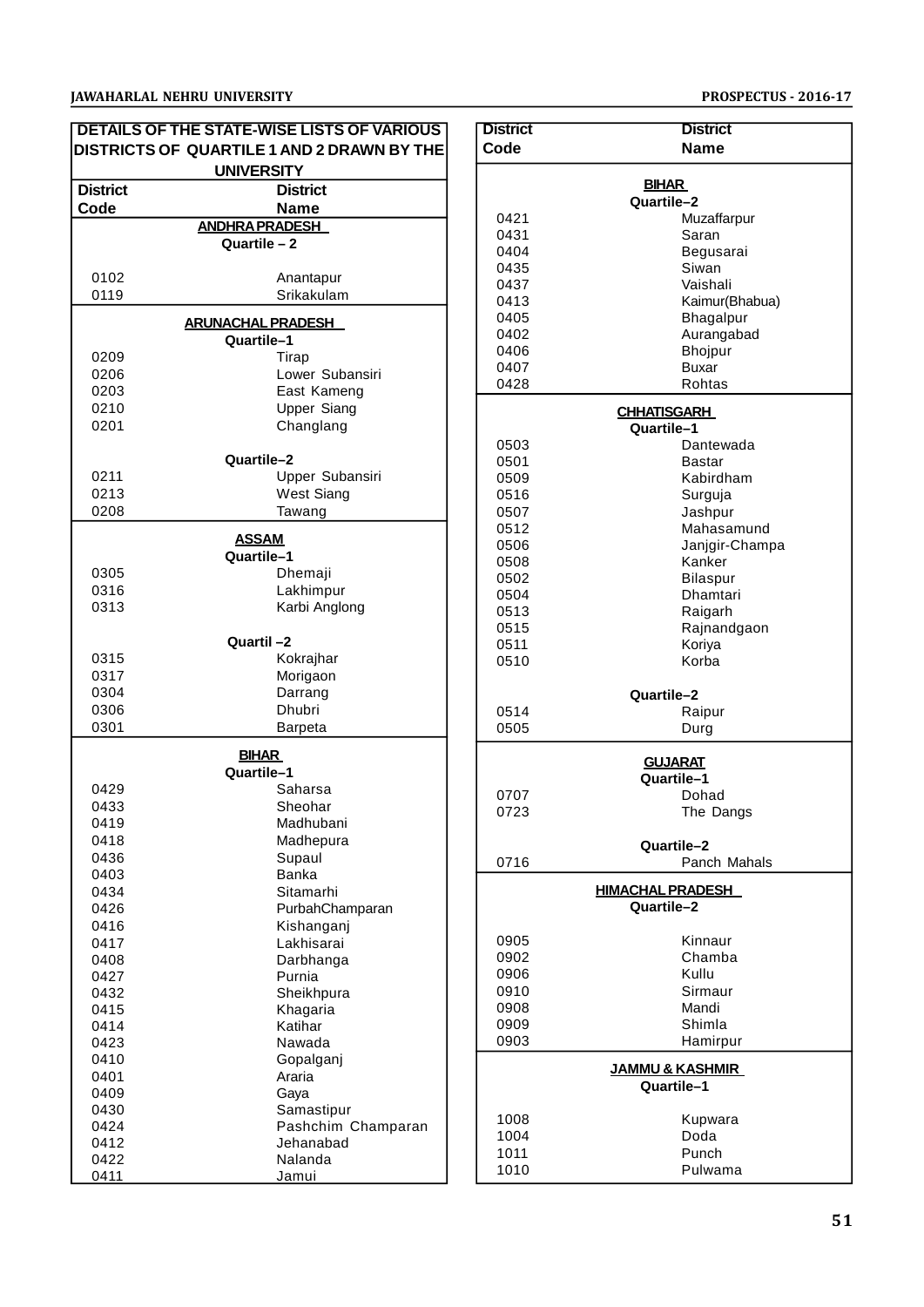| <b>District</b> | <b>District</b>                    |  |  |  |  |
|-----------------|------------------------------------|--|--|--|--|
| Code            | <b>Name</b>                        |  |  |  |  |
|                 | <b>JAMMU &amp; KASHMIR</b>         |  |  |  |  |
|                 | Quartile-1                         |  |  |  |  |
| 1012            | Rajouri                            |  |  |  |  |
| 1001<br>1014    | Anantnag<br>Udhampur               |  |  |  |  |
| 1002            | Badgam                             |  |  |  |  |
| 1003            | Baramula                           |  |  |  |  |
|                 |                                    |  |  |  |  |
|                 | Quartile-2                         |  |  |  |  |
| 1007            | Kathua                             |  |  |  |  |
| 1006            | Kargil                             |  |  |  |  |
| 1009            | Leh(Ladakh)                        |  |  |  |  |
|                 | <b>JHARKHAND</b>                   |  |  |  |  |
|                 | Quartile-1                         |  |  |  |  |
| 1106<br>1109    | Garhwa<br>Gumla                    |  |  |  |  |
| 1102            | Chatra                             |  |  |  |  |
| 1108            | Godda                              |  |  |  |  |
| 1114            | Palamu                             |  |  |  |  |
| 1112            | Lohardaga                          |  |  |  |  |
| 1105            | Dumka                              |  |  |  |  |
| 1115            | Pashchimi Singhbhum                |  |  |  |  |
| 1107            | Giridih                            |  |  |  |  |
| 1113            | Pakur                              |  |  |  |  |
|                 | Quartile-2                         |  |  |  |  |
| 1118            | Sahibganj                          |  |  |  |  |
| 1103            | Deoghar                            |  |  |  |  |
| 1117            | Ranchi                             |  |  |  |  |
| 1110            | Hazaribagh                         |  |  |  |  |
| 1111            | Kodarma                            |  |  |  |  |
|                 | <b>KARNATAKA</b><br>Quartile-1     |  |  |  |  |
| 1214            | Gulbarga                           |  |  |  |  |
| 1206            | Bijapur                            |  |  |  |  |
|                 |                                    |  |  |  |  |
|                 | Quartile-2                         |  |  |  |  |
| 1201            | Bagalkot                           |  |  |  |  |
| 1222            | Raichur                            |  |  |  |  |
| 1219<br>1205    | Koppal<br><b>Bidar</b>             |  |  |  |  |
| 1202            | <b>Bangalore Rural</b>             |  |  |  |  |
|                 |                                    |  |  |  |  |
|                 | <b>MADHYAPRADESH</b><br>Quartile-1 |  |  |  |  |
| 1412            | Dindori                            |  |  |  |  |
| 1422            | Mandla                             |  |  |  |  |
| 1440            | Sidhi                              |  |  |  |  |
| 1402<br>1420    | Barwani<br>Jhabua                  |  |  |  |  |
| 1443            | Umaria                             |  |  |  |  |
| 1436            | Shahdol                            |  |  |  |  |
| 1435            | Seoni                              |  |  |  |  |
| 1427            | Panna                              |  |  |  |  |
| 1431            | Rewa                               |  |  |  |  |
| 1401            | Balaghat                           |  |  |  |  |
| 1403            | Betul                              |  |  |  |  |

| <b>District</b> | <b>District</b>        |  |  |  |  |
|-----------------|------------------------|--|--|--|--|
| Code            | <b>Name</b>            |  |  |  |  |
|                 |                        |  |  |  |  |
|                 | <u>MADHYA PRADESH_</u> |  |  |  |  |
|                 | Quartile–1             |  |  |  |  |
|                 |                        |  |  |  |  |
| 1414            | Guna                   |  |  |  |  |
| 1406            | Chhatarpur             |  |  |  |  |
| 1439            | Shivpuri               |  |  |  |  |
| 1429            | Rajgarh                |  |  |  |  |
| 1441            | Tikamgarh              |  |  |  |  |
| 1444            | Vidisha                |  |  |  |  |
|                 |                        |  |  |  |  |
|                 | Quartile-2             |  |  |  |  |
|                 |                        |  |  |  |  |
| 1416            | Harda                  |  |  |  |  |
| 1434            | Sehore                 |  |  |  |  |
| 1433            | Satna                  |  |  |  |  |
| 1421            | Katni                  |  |  |  |  |
| 1438            | Sheopur                |  |  |  |  |
| 1409            | Datia                  |  |  |  |  |
| 1407            | Chhindwara             |  |  |  |  |
| 1437            | Shajapur               |  |  |  |  |
| 1411            | Dhar                   |  |  |  |  |
| 1408            | Damoh                  |  |  |  |  |
| 1426            | Neemuch                |  |  |  |  |
| 1404            | <b>Bhind</b>           |  |  |  |  |
| 1428            | Raisen                 |  |  |  |  |
| 1413            | East Nimar             |  |  |  |  |
| 1423            | Mandsaur               |  |  |  |  |
| 1425            | Narsimhapur            |  |  |  |  |
|                 |                        |  |  |  |  |
|                 | <u>MAHARASHTRA</u>     |  |  |  |  |
|                 | Quartile-1             |  |  |  |  |
|                 |                        |  |  |  |  |
| 1510            | Gadchiroli             |  |  |  |  |
| 1522            | Osmanabad              |  |  |  |  |
| 1506            | Bid                    |  |  |  |  |
| 1521            | Nashik                 |  |  |  |  |
| 1501            | Ahmadnagar             |  |  |  |  |
|                 |                        |  |  |  |  |
|                 | Quartile-2             |  |  |  |  |
| 1516            | Latur                  |  |  |  |  |
| 1520            | Nandurbar              |  |  |  |  |
| 1512            | Hingoli                |  |  |  |  |
| 1514            | Jalna                  |  |  |  |  |
| 1527            | Sangli                 |  |  |  |  |
| 1530            | Solapur                |  |  |  |  |
| 1528            | Satara                 |  |  |  |  |
| 1523            | Parbhani               |  |  |  |  |
| 1505            | <b>Bhandara</b>        |  |  |  |  |
| 1511            | Gondiya                |  |  |  |  |
| 1508            | Chandrapur             |  |  |  |  |
|                 |                        |  |  |  |  |
| 1509            | <b>Dhule</b>           |  |  |  |  |
| 1507            | <b>Buldana</b>         |  |  |  |  |
| 1504            | Aurangabad             |  |  |  |  |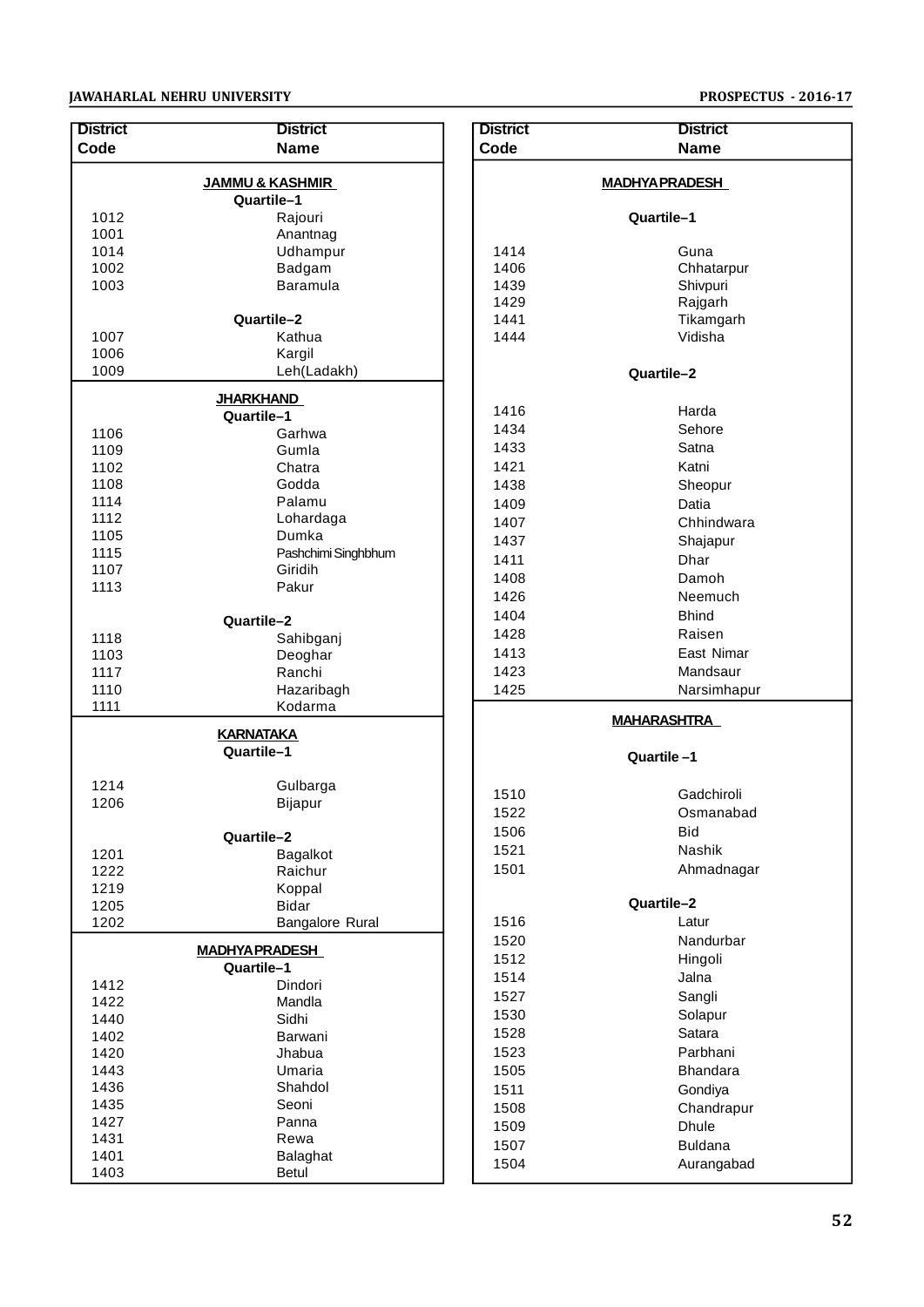| <b>District</b>                                                                                                                                      | <b>District</b>                                                                                                                                                                                                                                                                           |
|------------------------------------------------------------------------------------------------------------------------------------------------------|-------------------------------------------------------------------------------------------------------------------------------------------------------------------------------------------------------------------------------------------------------------------------------------------|
| Code                                                                                                                                                 | <b>Name</b>                                                                                                                                                                                                                                                                               |
| 1607                                                                                                                                                 | <b>MANIPUR</b><br>Quartile-1<br>Tamenglong                                                                                                                                                                                                                                                |
| 1602                                                                                                                                                 | Quartile-2<br>Chandel                                                                                                                                                                                                                                                                     |
|                                                                                                                                                      | <u>MEGHALAYA</u><br>Quartile-1                                                                                                                                                                                                                                                            |
| 1707                                                                                                                                                 | West Khasi Hills                                                                                                                                                                                                                                                                          |
| 1704                                                                                                                                                 | Quartile-2<br>Ri Bhoi                                                                                                                                                                                                                                                                     |
|                                                                                                                                                      | <u>MIZORAM</u><br>Quartile-2                                                                                                                                                                                                                                                              |
| 1805<br>1808                                                                                                                                         | Lunglei<br>Serchhip                                                                                                                                                                                                                                                                       |
|                                                                                                                                                      | <b>NAGALAND</b><br>Quartile-1                                                                                                                                                                                                                                                             |
| 1905<br>1906<br>1904                                                                                                                                 | Phek<br>Tuensang<br>Mon                                                                                                                                                                                                                                                                   |
| 1907<br>1903                                                                                                                                         | Quartile-2<br>Wokha<br>Mokokchung                                                                                                                                                                                                                                                         |
|                                                                                                                                                      | <b>ORISSA</b><br>Quartile-1                                                                                                                                                                                                                                                               |
| 2021<br>2023<br>2022<br>2016<br>2005<br>2015<br>2025<br>2024<br>2011<br>2026<br>2003<br>2008<br>2017<br>2010<br>2029<br>2002<br>2006<br>2028<br>2027 | Malkangiri<br>Nabarangapur<br>Mayurbhanj<br>Kandhamal<br><b>Baudh</b><br>Kalahandi<br>Nuapada<br>Nayagarh<br>Ganjam<br>Puri<br><b>Baleshwar</b><br>Debagarh<br>Kendrapara<br>Gajapati<br>Subarnapur<br>Balangir<br><b>Bhadrak</b><br>Sambalpur<br>Rayagada<br><b>ORISSA</b><br>Quartile-2 |
| 2004<br>2018<br>2020                                                                                                                                 | Bargarh<br>Kendujhar<br>Koraput                                                                                                                                                                                                                                                           |
| 2030                                                                                                                                                 | Sundargarh                                                                                                                                                                                                                                                                                |

| <b>District</b> | <b>District</b>                    |  |  |
|-----------------|------------------------------------|--|--|
| Code            | <b>Name</b>                        |  |  |
| <b>ORISSA</b>   |                                    |  |  |
|                 | Quartile-2                         |  |  |
| 2009            | Dhenkanal                          |  |  |
| 2001<br>2012    | Anugul<br>Jagatsinghapur           |  |  |
|                 |                                    |  |  |
|                 | <u>RAJASTHAN</u><br>Quartile-1     |  |  |
| 2205            | <b>Barmer</b>                      |  |  |
| 2211            | Churu                              |  |  |
| 2219            | Jalor                              |  |  |
| 2220            | Jhalawar                           |  |  |
| 2204            | Baran                              |  |  |
| 2203            | Banswara                           |  |  |
| 2214            | Dungarpur                          |  |  |
| 2231            | Tonk                               |  |  |
|                 | Quartile-2                         |  |  |
| 2210            | Chittaurgarh                       |  |  |
| 2223            | Karauli                            |  |  |
| 2221            | Jhunjhunu                          |  |  |
| 2225            | Nagaur                             |  |  |
| 2229            | Sikar                              |  |  |
| 2232            | Udaipur                            |  |  |
| 2228            | Sawai Madhopur                     |  |  |
| 2206            | <b>Bharatpur</b>                   |  |  |
| 2209            | Bundi                              |  |  |
| 2222            | Jodhpur                            |  |  |
| 2212<br>2218    | Dausa<br>Jaisalmer                 |  |  |
| 2226            | Pali                               |  |  |
| 2208            | <b>Bikaner</b>                     |  |  |
| 2227            | Rajsamand                          |  |  |
| 2202            | Alwar                              |  |  |
| <b>SIKKIM</b>   |                                    |  |  |
|                 | Quartile–1                         |  |  |
| 2304            | <b>West District</b>               |  |  |
| 2303            | South District                     |  |  |
|                 | <b>TAMIL NADU</b>                  |  |  |
|                 | Quartile-2                         |  |  |
| 2422            | Thiruvarur                         |  |  |
|                 | <b>TELANGANA</b>                   |  |  |
| 0112            | Quartile - 2<br>Mahbubnagar        |  |  |
|                 |                                    |  |  |
| <u>TRIPURA</u>  |                                    |  |  |
| Quartile-2      |                                    |  |  |
| 2403            | South Tripura                      |  |  |
|                 | <b>UTTAR PRADESH</b><br>Quartile-1 |  |  |
| 2565            | Siddharthnagar                     |  |  |
| 2510            | Balrampur                          |  |  |
| 2511            | <b>Banda</b>                       |  |  |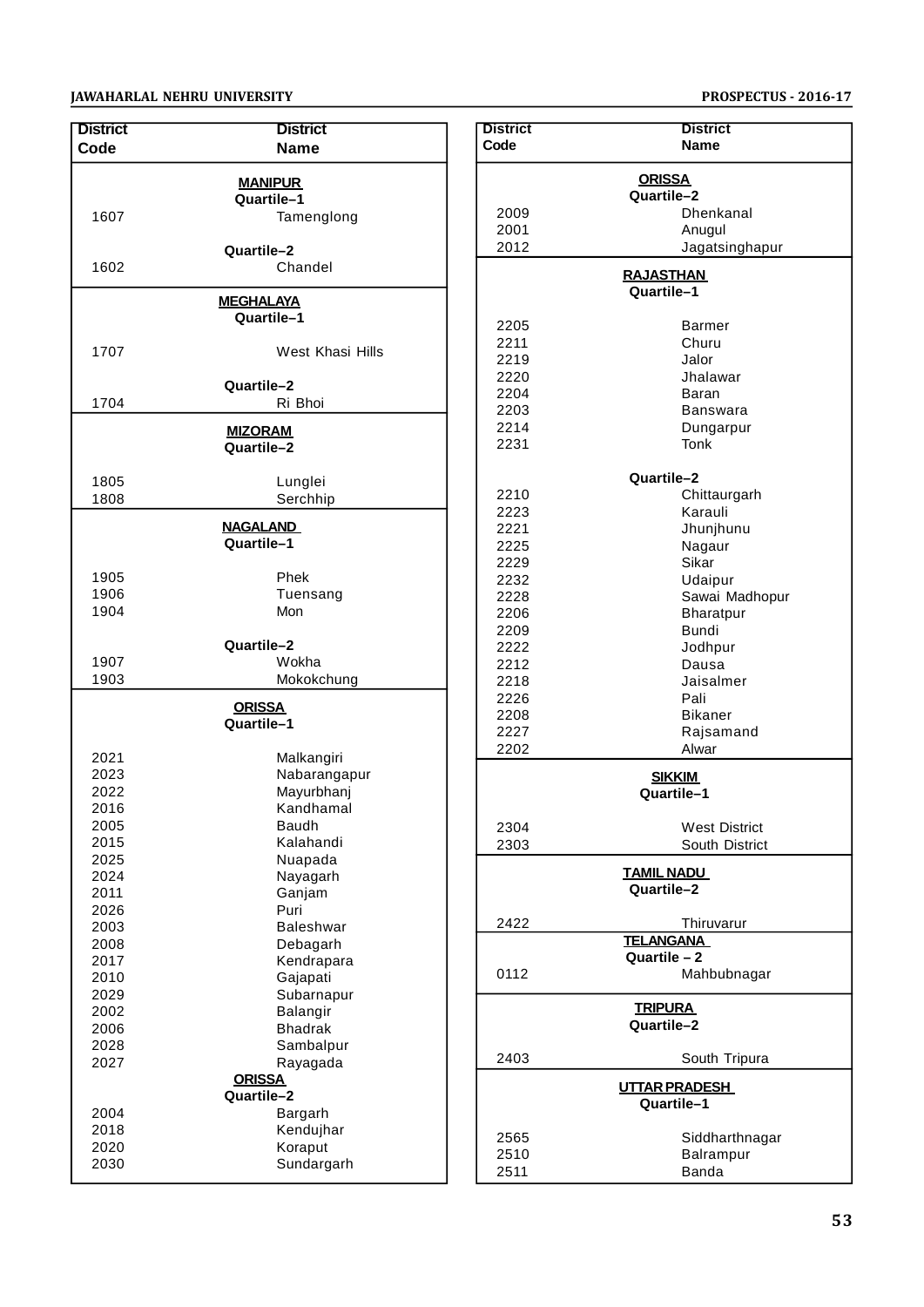| <b>District</b>                             | <b>District</b>      |  |  |
|---------------------------------------------|----------------------|--|--|
| Code                                        | <b>Name</b>          |  |  |
|                                             | <b>UTTAR PRADESH</b> |  |  |
| Quartile-1                                  |                      |  |  |
| 2545                                        | Lalitpur             |  |  |
| 2564                                        | Shravasti            |  |  |
| 2544                                        | Kushinagar           |  |  |
| 2557                                        | Pratapgarh           |  |  |
| 2548                                        | Mahoba               |  |  |
| 2530                                        | Gonda                |  |  |
| 2566<br>2531                                | Sitapur<br>Gorakhpur |  |  |
| 2508                                        | <b>Bahraich</b>      |  |  |
| 2519                                        | Chitrakoot           |  |  |
| 2509                                        | Ballia               |  |  |
|                                             |                      |  |  |
|                                             | Quartile-2           |  |  |
| 2568                                        | Sultanpur            |  |  |
| 2567                                        | Sonbhadra            |  |  |
| 2532                                        | Hamirpur             |  |  |
| 2547                                        | Maharajganj          |  |  |
| 2569                                        | Unnao                |  |  |
| 2535                                        | Jalaun               |  |  |
| 2549                                        | Mainpuri             |  |  |
| 2536                                        | Jaunpur              |  |  |
| 2533                                        | Hardoi               |  |  |
| 2561                                        | Sant Kabir Nagar     |  |  |
| 2512                                        | Barabanki            |  |  |
|                                             | 2558<br>Rae Bareli   |  |  |
| 2505                                        | Auraiya              |  |  |
| 2521                                        | Etah                 |  |  |
| Kannauj<br>2539                             |                      |  |  |
| 2525<br>Fatehpur<br>Deoria                  |                      |  |  |
| 2520                                        |                      |  |  |
| 2529<br>Ghazipur                            |                      |  |  |
| Kanpur Dehat<br>2540<br>Etawah              |                      |  |  |
| 2522                                        |                      |  |  |
| 2563<br>Shahjahanpur<br>2524<br>Farrukhabad |                      |  |  |
| 2504                                        | Ambedkar Nagar       |  |  |
| 2506                                        | Azamgarh             |  |  |
|                                             | <u>UTTARAKHAND</u>   |  |  |
|                                             | Quartile-1           |  |  |
| 2601                                        | Almora               |  |  |
| <b>UTTARAKHAND</b>                          |                      |  |  |
|                                             | Quartile-2           |  |  |
| 2613                                        | Uttarkashi           |  |  |
| 2602                                        | Bageshwar            |  |  |
| 2610                                        | Rudraprayag          |  |  |
| 2611                                        | Tehri Garhwal        |  |  |
| 2604                                        | Champawat            |  |  |
| 2606                                        | Pauri Garhwal        |  |  |

Pauri Garhwal

Pithoragarh

2603 Chamoli

| <b>District</b><br>Code  | <b>District</b><br><b>Name</b> |  |
|--------------------------|--------------------------------|--|
|                          |                                |  |
|                          | <b>WEST BENGAL</b>             |  |
|                          | Quartile-2                     |  |
| 2717                     | Uttar Dinajpur                 |  |
| 2715                     | Puruliya                       |  |
| 2709                     | Koch Bihar                     |  |
| 2704                     | Dakshin Dinajpur               |  |
| <b>UNION TERRITORIES</b> |                                |  |
|                          | Quartile-2                     |  |
| 2901                     | Dadra and                      |  |
|                          | Nagar Haveli                   |  |

**Note: Reservation and Benefit of deprivation point are given on the basis of particulars furnished by the candidates in the relevant coloum of the application form. In case of failure to produce documentary evidence at the time of admission/registration, the candidate will be declared as ineligible for admission. In case of submission of false information by the candidate, his/her admission will be cancelled, ipso-facto.**

# **VI. TRAVEL CONCESSION**

The University endeavours to attract students from all over the country. With this objective in view all outstation candidates called for viva-voce on the basis of written entrance examination for admission to various programmes of study will be paid second class rail fare (both ways by shortest route from the place from where they are called for viva-voce i.e. mailing address given in the Application Form) for the distance over and above 300 kms, **on production of valid train tickets.** The fare for the first 300 kms.each way shall be borne by the candidates themselves. **Candidates wishing to claim reimbursement of fare are advised to retain with them Train/Bus ticket(s). Candidates invited to viva-voce from a distance of less than 300 kms. including local ones shall not be reimbursed Train/Bus fare under any circumstances.**



With the inception of JNU the Central Library was established in the year 1969 as a Knowledge Centre to support the educational and research programmes of the University by providing physical and intellectual access to information. The central Library started with a small room has presently is located in Nine-storey tower building with a carpet area of about one lakh sq. ft. It is situated in the midst of the academic complex of the University and is the hub of all the academic activities of the University and provides comprehensive access to books, journals, reports, e-journals, online databases, ebooks, electronic theses and dissertations and many other resources covering diverse disciplines. Central Library, JNU has been a hub of the entire academic and provides conducive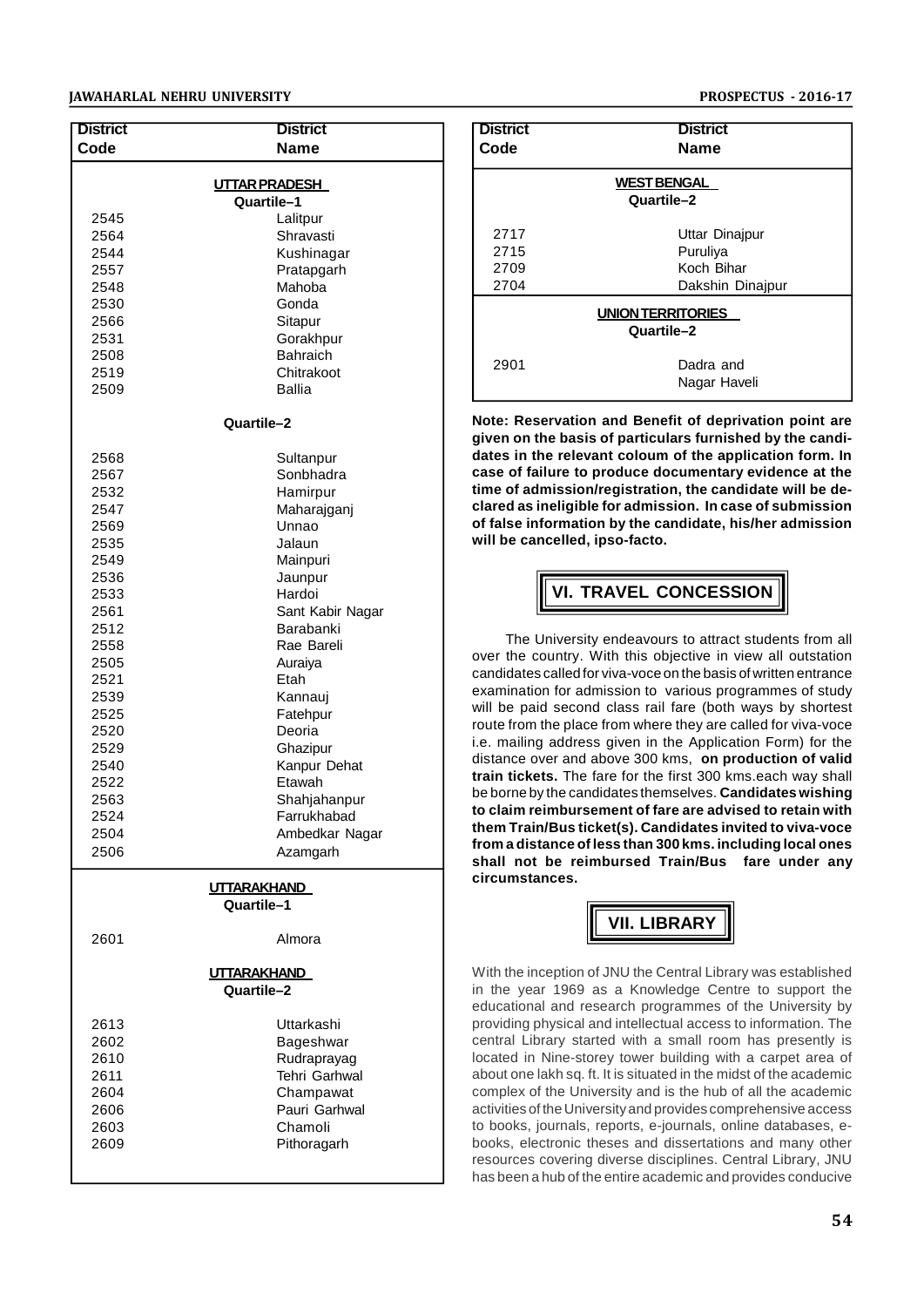environment to research and study. The modern technologies and 24x7 Wi-Fi enabled library allow users to access offline and online information any time. Recently Library was made open to its user 24X7 not only virtually but physically also with library remaining open all round the day and night around the whole year.

In accordance with the objectives of the University, the Central Library has the objectives and aims to procure, organize and disseminate information in different formats. It works with the objective of supporting and promoting the use of rich and diverse collection among the users. The central Library is committed to preserve and house the collection for posterity and further enhance and support the academic environment by providing seamless access to information resources.

**Timings:** Central Library, JNU is first academic university library to remain open 24X7. The General Reading Halls are kept open round the clock throughout the year 24X7. The Library circulation services remains open from 9.00 a.m.to 8.00 p.m. throughout the year. During the examination days, the Library Services are extended up to 12 midnight for 45 days in each semester. The Central Library remains closed on three National Holidays and Holi festival.

Central Library, JNU is fully automated library and is using Virtua, Integrated Library Management Software (VTLS) for housekeeping jobs in different sections viz. Acquisition Section, Processing Section, Periodicals Section, Documentation Section, Readers' Services, Humanities Division, Sciences Division and Circulation Counter. The Library electronic resources can be accessed through the remote access platform 24X7, anytime and anywhere.

**Physical Collection:** Library has a subject specific research collection of 5,75,247 volumes which includes books, theses, dissertation, bound volume of journals, newsletters, Govt. and UN report, encyclopedias, dictionaries, thesaurus, glossaries, CDs ROM collection, Charts, Maps, micro rolls, audio/video cassettes etc. It also incorporates the library of the prestigious Indian School of International Studies which was later merged with Jawaharlal Nehru University. The JNU Library is a depositary of all Govt. publications and publications of some important International Organisations like WHO, European Union, United Nations and its allied agencies etc.

**Print /E-Books/E-Journals and Online Databases:** Library subscribes to 378+ Print and Online Journals, 51 Print Magazines, 44 print Newspapers and 43 Online Databases covering a wide range of subjects and disciplines. Besides, it provides access to 22 databases through UGC-Infonet Consortia. The periodicals collection has more than 110,000 bound volumes of past journals issues. The total expenditure on subscription of print/online journals and Online Databases is nearly 6.3 Crores per year. The Library has a unique collection of one lakh plus e-Books from various international publishers.

**Newspaper Clippings Digital Archive:** The library has a unique collection of eight lakhs digital newspaper clippings based on subject and area studies which can be accessed from any terminal in the JNU campus.

**Electronic Theses and Dissertations:** Approximately 20,000 digitized Theses and Dissertations are available and can be accessed through campus intranet and in addition to it 5000

PhD thesis with three year embargo are provided to INFLIBNET and these can be accessed worldwide through the INFLIBNET Shodhganga platform.

**Digital Library Services:** The library provides digital services for online resources accessible through IP authentication and remote access through single sign on facility. The central library also has a very interactive user oriented website (http:/ /www.jnu.ac.in/library) for various library services, collection and information 24x7 anytime anywhere.

**Cartoons Digital Library:** New service have been recently introduced by the Library. This is a collection of Cartoons on different area and disciplines for academic purpose.

**Institutional Repository:** Central Library, JNU is creating Institutional Repository of in-house research publications, Faculty Reprints, monographs etc.. these can be accessed from http://www.jnu.ac.in/Library/IMDSWorkingPapers.htm

**Cyber Library:** Cyber Library is located at the Ground Floor of Central Library with 200 Computers for the students and research scholars to access the available online resources and search the catalogue of the Library. ETD Lab. and Language tools implementation are some of the new initiatives being taken.

**Helen Keller Unit:** In order to meet the special needs of the visually Challenged students of the University, a separate unit named Helen Keller is located at the Ground Floor. Twenty four computers and scanners are available with screen reading and speech software to facilitate visually challenged scholars in their studies. All the students have been provided digital voice Reorders. Laptops are also issued to the M.Phil and PhD level visually challenged students of the University through the Unit.

**Online Press-Clippings:** The press clipping information service was started in 1974 in the JNU Library to cater to the information need of the faculty and scholars of School of International Studies on topical issues. It collects all important, relevant and up-to-date news items, editorial comments and articles on developments in the international and bilateral relations, political, economic, socio-cultural, environmental issues etc. At present, the clippings are culled from 21 national and international newspapers of English language. The press clippings collection consists of over 7.5 lacs newspaper articles, which are readily accessible to the JNU Academic Community through the JNU Library press Clippings WEBOPAC.

**Single Window Search:** At present Central Library, JNU has provided single window access system to all e-resources available at Central Library, JNU as a trial access through the following discovery services:The discovery services can be accessed from JNU library home page as well as through remote access server.

**Information Desk:** To seek the information about Library or its collection or its services.

**Information Browsing Unit:** Library provides a separate reading room for Faculty Members. Besides, reading facilities, computers with scanning facilities have also been made available in the Reading Room.

**New Books Display:** New Books purchased by the Library are displayed on every Monday. All these Books are kept for consultation at the Circulation Counter.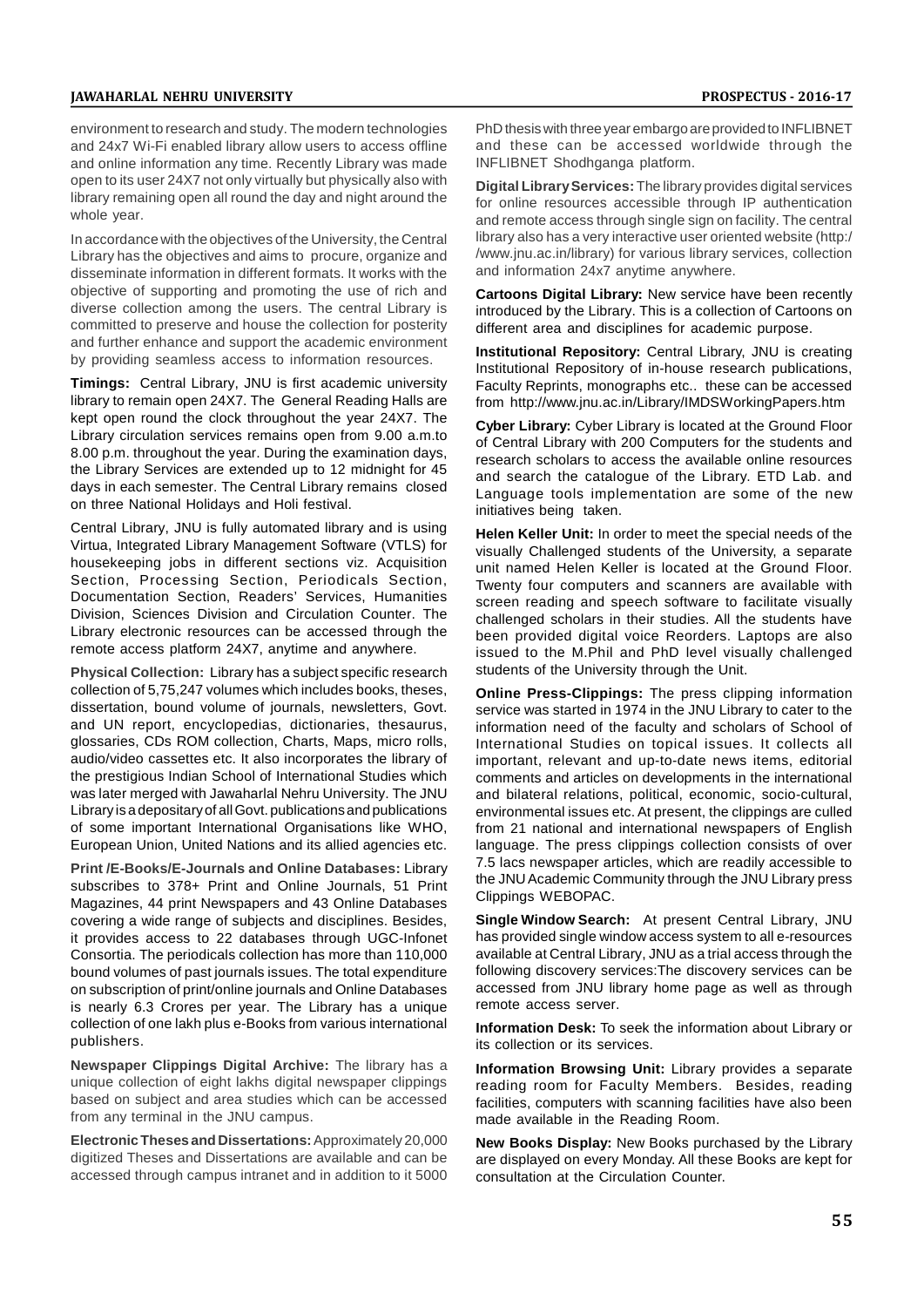**Anti-Plagiarism Software (TURNITIN):** To check the plagiarism, all JNU faculty and M.Phil./Ph.D. students have been provided Turninit account. The account for JNU faculty is created by University Librarian. For M.Phil./Ph.D. students the account is to be created by faculty concerned. If you have not done, please send your request to University librarian at rcgaur@mail.jnu.ac.in

Faculty Publications: Central Library, JNU is having policy to acquire 3 copies of a publication authored or edited by JNU faculty. In case of book chapter contributed by JNU faculty one copy is acquired by the library. Library is also acquiring one copy each of JNU student publications. This collection is displayed school-wise at Ground Floor.

**Laptops, Digital Voice Recorders & CD's:** Library provides these facilities to Blind students and faculty members. Laptops have been provided only to M.Phil. and Ph.D. students.

**CD-ROM:** Access to CD-ROMs which comes alongwith books / journals and statistical data is available in the Automation Unit.

Overnight issue facilities of textbooks are given to JNU student and faculties in all disciplines through textbook section.

Facilities of Inter library loan books from other libraries on request.

Document Delivery Services for articles and other material not available in JNU Library.

Locker facility for JNU Researchers, Faculty and Visually & Physically Challenged users

Consultation facility is available for Research Scholars of other Universities/Institutions

#### **EVENT/ACADEMIC ACTIVITIES**

- 1. Book Release/Book Talk: Central Library, JNU is organising book release programme in collaboration with various Schools/Centres. Book talks and other discussions are also organised by the Library.
- 2. JNU Forum for Mutual Learning: It is a student initiative with support of library. Faculty may also contribute in it. http://www.jnu.ac.in/Library/JNUFOML/about.htm.
- 3. Author Workshops/Seminar etc.: Central Library, JNU has organised many lecture series, author workshops, training workshops, user education, orientation and seminar etc. for the benefit for faculty and students. It is being done on regular basis. You are invited to attend such programmes. All such announcements may be accessed http:// www.jnu.ac.in/Library/# under News and Events.

**EXIM Bank-** The Exim Bank Library, part of Central Library has a special collection of 14,167 Economics books and 2735 back volumes of 56 journals. Automated Library Services, inter-library loan, reference and photocopying facilities are provided to the users of Exim Bank Library.

#### **Other Branch Libraries:**

- Archives on Contemporary History of India.
- Centre for Historical Studies Library.
- Centre for Political Studies Library.
- Centre for Law and Governance Library.
- School of Computer and System Sciences Library.
- Academic Staff College Library.
- SIS Reading Hall.
- Besides, many Schools/Centre's have their own libraries under the DSA Programme.

Please visit us http://www.jnu.ac.in/Library/default.htm

# **VIII. FELLOWSHIPS/SCHOLARSHIPS/ AWARDS**

## **UGC-CSIR Junior Research Fellowships:**

Only those candidates will be eligible for the award of fellowships who qualify in the national level test conducted by the University Grants Commission/CSIR and other similar test for award of Junior Research Fellowship as per the norms of the relevant organization.

## **UGC-Scholarships and Fellowships**

The University Grants Commission invites applications for the award of various Scholarships and Fellowships every year for the candidates pursuing higher studies in Universities./Colleges. The details of the schemes are available at UGC website www.ugc.ac.in.

## **State Government Fellowships:**

Some of the States of the Indian Union have instituted at the School of International Studies one or two fellowships for scholars coming from their respective States. Some State Governments have also provided contingency grants.

The general terms and conditions governing the award of these Governments fellowships are given below:

- 1. The fellow must devote his whole time to approved courses of research and study at the University.
- He shall not accept or hold any appointment paid or otherwise or receive any emolument, salary, stipend, etc. from any other source during the tenure of the award. Junior Research Fellows with the consent of the Guide/Head of the Department may assist the University/Institution in its teaching programmes, if called upon to do so, including tutorials, evaluation of test papers, laboratory demonstration work, seminar, symposia, etc. provided that such work undertaken by him/her is not likely to hamper his own research programme on hand.
- He shall obtain prior permission of the University for appearing at any examination conducted by any other University or public body.
- 4. The fellowship shall be terminated at any time if the progress and conduct of the fellow is found to be unsatisfactory.
- The fellowship shall ordinarily be tenable for a period of one year in the first instance but may be renewed for the second, third and fourth years if the student continues to maintain satisfactory progress. However, a research fellow who has displayed research ability but not completed his work may be considered for extension of fellowship for a further period of one year at the end of four years period.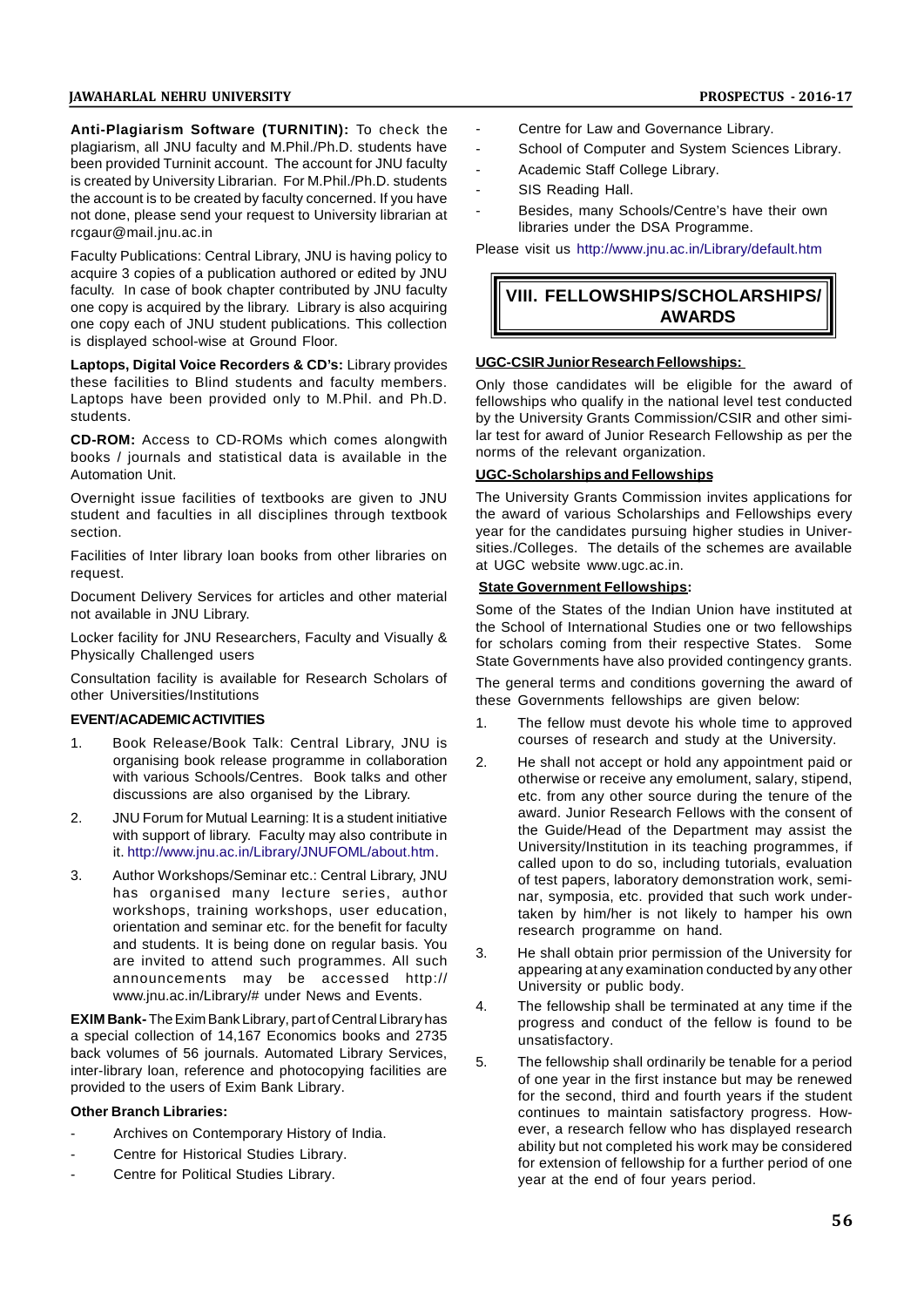## **Merit-cum-Means Scholarships:**

A number of Merit-cum-Means scholarships are available for deserving and meritorious students whose parent's/ guardian's income does not exceed Rs. 1,00,000/- per annum or as may be laid down from time to time. The 7. payment of scholarships will be governed by the rules in force in the University from time to time.

## **Ford Foundation Scholarships:**

A limited number of Ford Foundation Scholarships of the value of Rs. 700/- per month are available for students of the M.A. Programme of the School of International Studies. The Scholarships will be awarded purely on merit subject<br>to the proviso that at least half of them will go to female  $\overline{8}$ . to the proviso that at least half of them will go to female students.

In addition, the following Endowments (Scholarships)/ Fellowships/ Awards are also available to students pursuing studies in the University:

## **Scholarships/Fellowships:**

- **1. Okita Memorial Fellowship** There are two Fellowships each of the value of Rs.5000/- p.m. with an annual contingency grant of Rs.10,000/- awarded by the ICCR on the recommendation of the University for 2 years. This is open to meritorious Indian students in JNU who are registered for M.Phil/Ph.D. and<br>10. MA 2<sup>nd</sup> year programme in various Centres of SIS/ SLL&CS/SSS pursuing studies/research in any of the areas of specialization bearing on Japan or on India's Relations with Japan.
- **2. G Parthasarathi Endowment Fellowship** There are four Fellowships including the one in Memory of Late Chandrasekhar Prasad the student leader in JNU of Rs.1000/-p.m., each awarded to students initially for a period of one year, renewable by another year on the basis of academic performance, to students coming from economically weaker sections of society, particularly Scheduled Caste/Scheduled Tribe/Backward Class, and Physically Challenged (Handicapped) students.
- **3. Australian High Commission Fellowship** There is Scholarship of Rs. 3500/- per month plus annual contingency grant of Rs.6000/-. The Fellowship is awarded to a Ph.D. student for a period of two years working on a subject concerning Australian Study in the Centre of CSCSEA&WPS/SIS.
- **4. Special Fellowships for SC/ST and PH students** Four Fellowships are awarded @ Rs.12000/- p.m.(for one semester or two semesters) for students hailing from deprived sections of society i.e. Scheduled Caste/ Scheduled Tribe and Physically Challenged (Handicapped) with a view to preparing them for taking up teaching and/or research as career. These fellowships are to be used for most deserving among them who have completed two years of Ph.D. or after having completed M.Phil. are on the verge of completion of Ph.D.
- **5**. **Dr. Sheila Zurbrigg Fellowship** –This one time assistance of a maximum of Rs. 2000/- is awarded to one deserving student of the Centre of Social Medicine and Community Health, School of Social Sciences.
- **6. Tendulkar Scholarship** This Scholarship of Rs.400/- p.m. is awarded for a period of two years to 2 students of various Centres of School of Social Sciences by rotation.
- **Prof. Nurul Hasan Scholarship** Two Scholarships of Rs.1500/- p.m. each are awarded for a period of one year to students of second year M.A./M.Sc./MCA students with the highest CGPA at the end of the first year, one of which shall be for Social Science subjects and the other for Science subjects, for promotion of education and other Ideals and values for which Prof. Hasan worked during his lifetime.
- **8. Jawahar Bhawan Trust Scholarship** These Scholarships are of the value of Rs.1000/-p.m. awarded to 10 students for a period of one year (covering two semesters) and may be renewed for subsequent semester(s) subject to the condition that the student maintains CGPA of 5.5 at the end of third semester of MA/M.Sc. and fifth semester in case of MCA.
- **9. Prof. M J K Thavaraj MCM Scholarship** –There are 2 Scholarships of worth Rs.300/- each p.m. and Rs.2000/- as contingency are awarded on merit to M.A. (Economics) first year students of School of Social Sciences.
- **10. Nippon Foundation (Japan)-** Two Fellowships are awarded every year out of the endowment of US\$ 1 million given by Nippon Foundation. The fellowship holders will enjoy this prestigious Fellowship for a period of 3 years at the rate of Rs.15000/- per month. At a given point of time from third year onwards, six students of M.Phil./Ph.D. programme will be awarded the Fellowship.
- **11. Com. H L Parwana Research Stipend -** Com. H L Parwana Research stipend of Rs.5000/- per month is awarded to M.Phil. student of School of International Studies or School of Social Sciences working in the areas of Banking, Trade Union and Allied Areas.
- **12. Fox International Fellowship of Yale University** Annually awarded to one or two students of M.Phil./ Ph.D. programme in any of the following fields: economics, finance, political science, international relations, law and contemporary history. They should therefore have completed 3 semesters of M.Phil./ Ph.D./Direct Ph.D. programme but should not have completed more than 6 semesters of the said programme.
- **13. Swamy Pranavananda Memorial Research Fellowship** - Awarded annually to a M.Phil. student pursuing studies for promotion in the Indian Philosophy, Culture and Civilization.
- **14. D S Gardi Sanskrit Scholarships** Annually awarded to two M.A. students of Sanskrit Studies for a period of two years. These scholarships are awarded on the basis of performance of the students in the first semester.
- **15. Dr. Prafulla K. Pani Research Fellowship -** This shortterm fellowship of @ Rs. 8000/- p.m. will be awarded to only one student at a time for pursuing research at Special Centre for Molecular Medicine in the relevant areas of molecular medicine.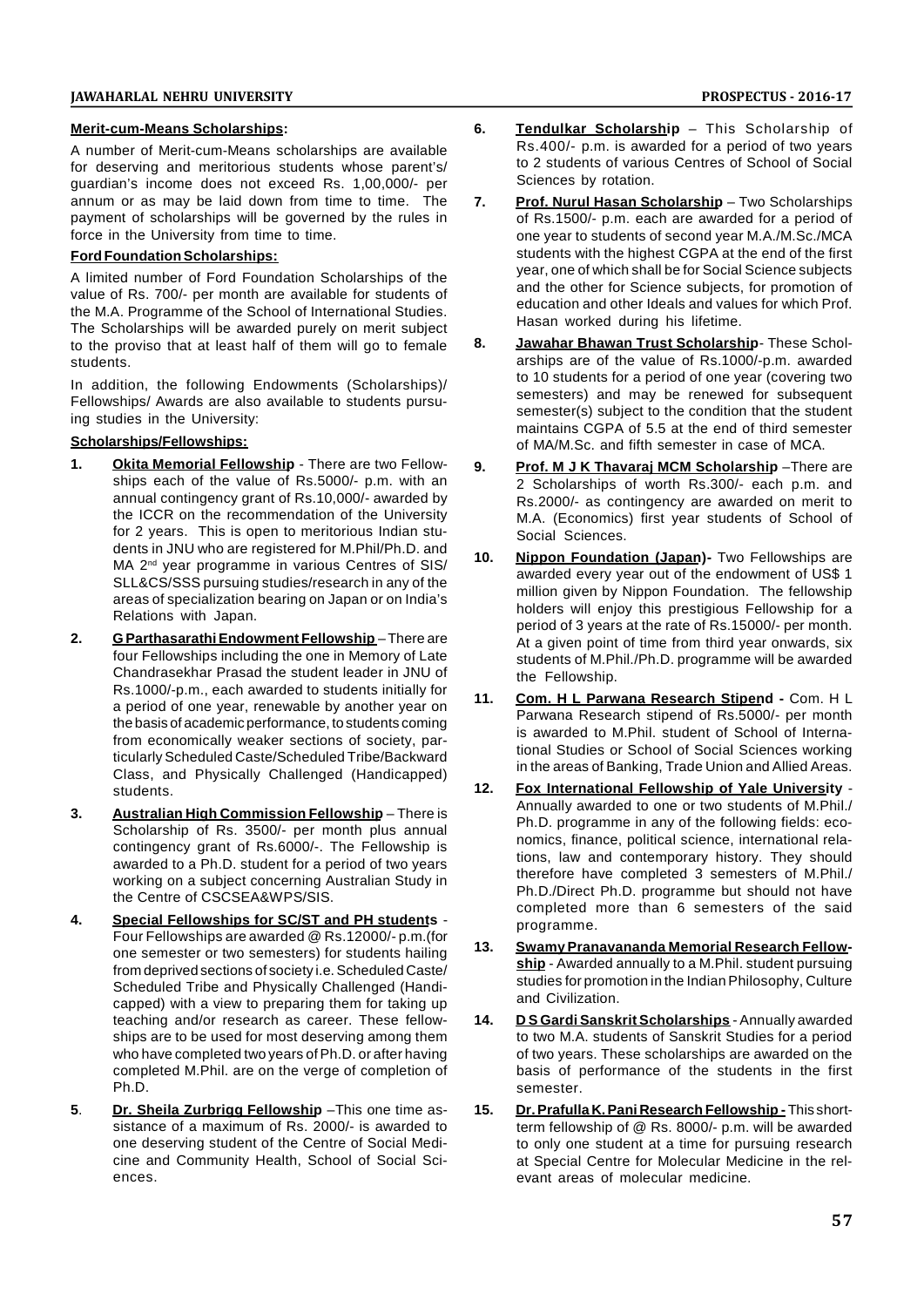- **16. Posco Fellowship** A cash prize in India Rupees equivalent to US\$500/-(approximately) is awarded every year to 10 undergraduate meritorious students of Korean language programme of CKS/SLL&CS on 10 the basis of selection at Centre/School level.
- **17. Prof. Gouri Shankar Singhal Merit Scholarship** One scholarship to M.Sc. (SLS) 2nd year student value of Rs.1000/- per month for one year who obtained highest CGPA at the end of third semester to be selected 11. at school level on the basis firstly of merit and secondly of need.
- **18. The Nirman Foundation Fellowships** Six fellow-**The Nimital Poundation Fellowships** Polytellow-<br>ships are awarded annually to M.A. students at the 12. Centre for Political Studies. The criteria for the awards include (i) interest and motivation in pursuing an 13. academic career and (ii) deprivation.
- **19. Shinnyo Scholarship -** An award of cash prize of Rs.2000/- per month for two years for two under 14. graduate students and Rs.3000/- per month for two years for two M.A. students of Japanese Language Programme, selected on merit.

## **Awards:**

- **1. The President of India Gold Medal** This Gold Medal and Certificate is awarded annually to one student adjudged best for excellence in academic performance literary activities, music, participation in hostel life, sports, good character and conduct.
- **2. Dr. Arpita Mishra Award -** Annual certificate of Merit cum cash award of Rs.5000/- is awarded to the best M.Phil. (Linguistics) student on completion of his/her course work every year.
- **3. Rafael Iruzubieta Award** –Cash awards are awarded annually to the best 2 MA students of Spanish Studies, SLL&CS. The cash prize for the awardees will be determined on the availability of funds/interest accruing the endowment.
- **4. A N Bhat Memorial Prize** Cash prize of Rs.5000/ is awarded annually to the most meritorious student of third semester of MA (Economics) programme of School of Social Sciences based on his/her performance in the 1<sup>st</sup> year of MA Programme.
- **5. Vimla Saran Gold Medal** A Gold Medal is awarded annually to one student of MA (Chinese) in SLL&CS.
- **6. Sajjad Zaheer and Razia Zaheer Award** Award money plus certificate are awarded every year for one male and one female MA Urdu literature student with the best performance in MA first year. The interest amount for a particular year will be equally divided into two parts one for male and other for female student.
- **7. Juhi Prasad Award** Cash prize of Rs.2000/- is awarded annually to the best girl student of B.A. in Spanish in the the Centre of Spanish, Portuguese, Italian & Latin American Studies, of School of Language, Literature and Culture Studies.
- **8. Devendra Kumar Gupta Award** Gold Medal plus Certificate is awarded annually to one B.A. student of the Centre of French and Francophone Studies of School of Language, Literature and Culture Studies.
- **9. School of Physical Sciences Gold Medal:** This Gold Medal is awarded selectively for outstanding performance in the M.Sc.(Physics).
- **10. Ranjan Roy Memorial Prize:** The Centre for Economic Studies and Planning awards the Ranjan Roy Memorial Prize (worth Rs. 6000/-) to the best student completing the M.A. (Economics) programme from the Centre.
- **Prof. T K Oommen Cash Award Awarded annually** to a topper student of M.A. Sociology who qualify the said progrmme.
- **12. Prof. K J Mahale Cash Award -** Awarded annually to a topper student of M.Phil. (French).
- **13. Award of Prof. S Marcandane Memorial Gold Medal** A Gold medal and a certificate is awarded annually to topper student of M.A. (French) programme.
- **14. Ms. Kanu Priya Bharadwaj Memorial Award: -**A Gold Medal and a certificate is awarded annually to the best M.A. student of the School of Arts & Aesthetics.
- **15. Pande Medal-** A Gold Medal and a Certificate of Merit, instituted by Prof H.C Pande (retired), are awarded annually to the Best Student of B.A (Hons) of the Centre of Russian Studies of SLL&CS.
- **16. Smt Jaswant Kaur Khurana merit Award -** An award of Rs.15000/- lumsum and a Gold medal is awarded every year to the student of Life Scieces obtaining highest rank at the conclusion of the M.Sc. and M.Phil./ Ph.D. programme on the bais of selection at School level.
- **17. Madam Kim Yang Shik Award: -** An award of Rs. 7500/- each is awarded every year to a student of B.A. (Hons.) and M.A. Korean, on the basis of selection done at the centre level.

Each fellowship and award will be operated as per the terms & conditions attached to it from time to time.

Applications for the above Fellowships/Scholarships/ Awards are invited from registered and eligible students every year through Chairpersons of Centres/Deans of Schools and are awarded on the recommendations of the Committees constituted for the purpose. **Details can be had from Room No.020 (Ground Floor) Scholarship/Fellowship Section, Administration Block, J.N.U., New Delhi – 110067.** There is also a provision for students coming from weaker sections of society under the "Earn as you Learn" scheme.

# **IX. FACILITIES FOR FIELD WORK**

The University facilitates (subject to the availability of funds and foreign exchange) field work by students engaged in research programme if the nature of the project or non-availability of adequate source material necessitates on-the-spot study and investigation. The area to be visited by the scholars and the period of field trip is determined on merit according to the requirements in each case.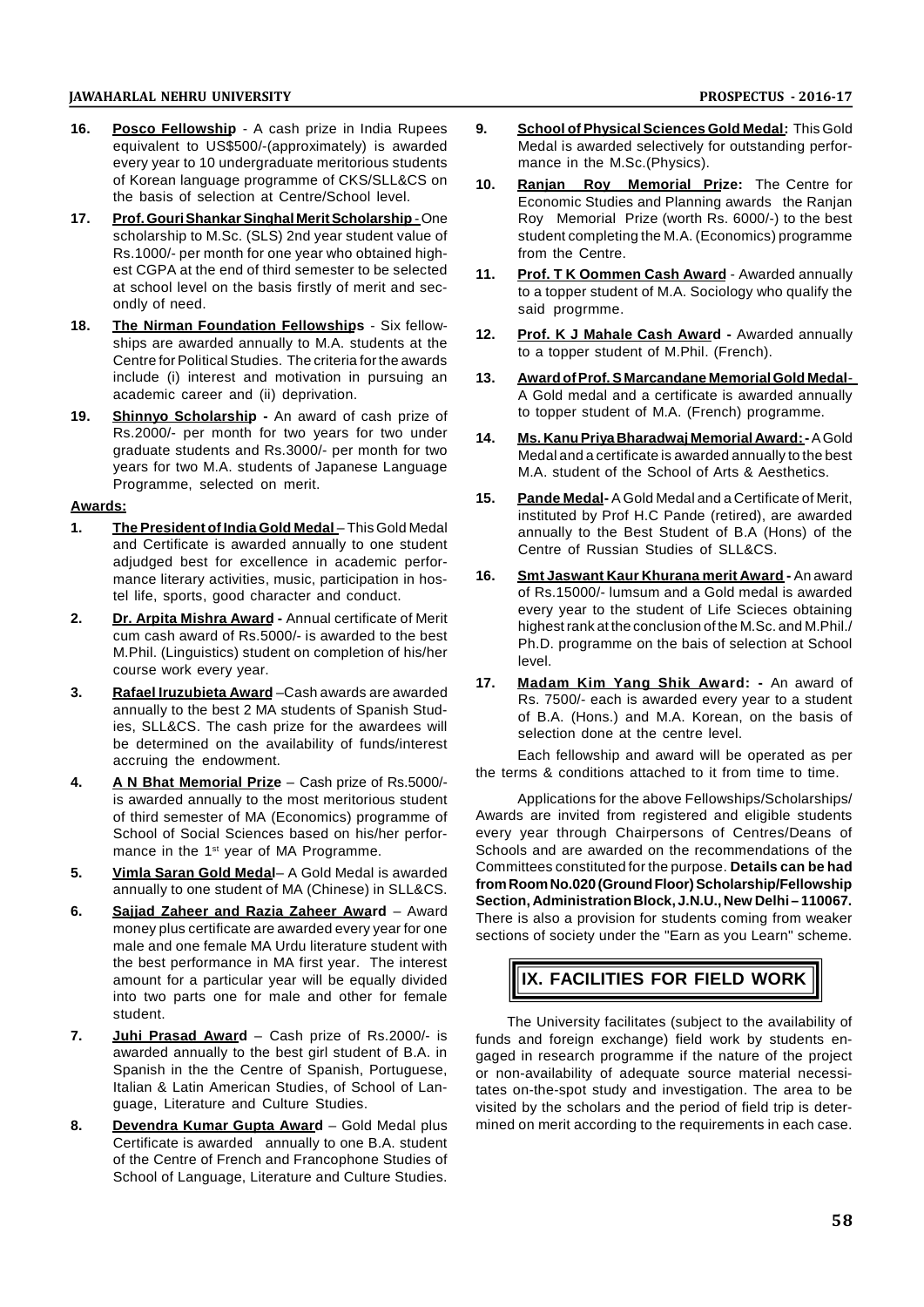# **IXA. LINGUISTIC EMPOWERMENT CELL**

Linguistic Empowerment Cell is committed to empowerment and capacity building programs for all the students who need linguistic skills for their academic pursuits while studying at JNU. LEC runs foundation courses in English for students who may not have had English as medium of instruction prior to coming to JNU and who may find it difficult to grasp what is offered in the regular programs at their respective centres and schools. LEC also conducts courses for students who wish to learn about academic writing skills. Students can opt for 8 to 10 am class schedule or 4 to 6 pm class schedule depending on the timings of their regular<br>programs. Essaign students from non-English apopling. 3 programs. Foreign students from non-English speaking countries are encouraged to do these courses. Students are awarded certificates of proficiency at grade A or B or pass.

Intensive short term programs are conducted in the summer and winter break in order to address the specific concerns of language in academic writing for research students, e.g. synopsis writing, format and notation for thesis writing, verbal communication for conferences and seminars, ethics in conducting field studies, and other issues and concerns in pursuing higher academics.

LEC organizes lessons in "Communication Skills in Hindi for foreign students as well so as to enable them to integrate well in the social and cultural life on the campus. In accordance with the principles of social justice and empowerment, JNU also organizes special classes twice a<br>week in Indian Sign Language for students, staff, faculty and (c) week in Indian Sign Language for students, staff, faculty and other JNU-ites, to empower them to communicate with the deaf. Participants are awarded special certificates after the end of the semester long program.

For registration and queries regarding these courses please write to linguistic.e.c@gmail.com.

# **X. HOSTEL FACILITIES**

**It is important to note that in view of the limited hostel accommodation, the candidates should clearly understand that the grant of admission to a full-time programme of study in the University would not ensure allotment of hostel accommodation. Accommodation will be offered to the eligible applicants subject to availability. Candidates admitted to Part-Time programmes of study are not eligible for hostel accommodation and no request for out of turn allotment of hostel on medical ground will be entertained..**

- 1. All selected students who need hostel accommodation will be required to apply in the prescribed application form obtainable from the Office of the Dean of Students. Admission in the hostel is in accordance with the merit secured in the Entrance Examination held by the University in the respective programmes of study. **The last date for receipt of application form for hostel allotment is 18th August.**
- 2. **Upto 22.5% (15% for SC and 7.5% for ST) and 3% of the seats in the hostels are reserved for the SC/**

**ST and Person with Disability (PWD) candidates respectively.** All SC (Boys and Girls) except residents of Delhi will be provided hostel. In view of the fact htat almost all those OBC who apply for hostel will get a seat sooner or later depending upon availability of hostel accommodation. However, 50 seat for boys and 50 seat for girls will be available for preferential allotment to OBC students on the basis of their merit list.. The SC/ST/PWD students are exempted from payment of hostel fee (room rent). This is applicable only to those SC/ST/PWD students who are not in receipt of any fellowships/ scholarships and whose parents/guardians income is below Rs.1,00,000/ per annum.

The criteria for allotment of hostel accommodation by the University is as under :

## **First Priority**

- (a) Students admitted to a full-time programs in the current year, who have passed their qualifying examinations from places outside Delhi and are not resident of Delhi except those who are admitted to a program at a level at which the student already has a degree or has pursued studies in JNU at the same level with hostel accommodation.
- Students who are not from Delhi but have passed their qualifying examinations from Delhi and stayed in recognized University/College hostel, subject to their furnishing documentary evidence from the Head of the Institution regarding the details of their stay.
- Students who have passed their qualifying examinations from Delhi by making their own private arrangement for accommodation, but at the same time do not have their family/official residence of parents in Delhi, provided they submit satisfactory proof such as address proof and other related documents which shows that they belong to other states.

#### **List of documents to be furnished along with the Hostel Application Form (IHA 5)**

- 1. Copy of the admission folio and Centre's folio
- 2.. Domicile/Nativity Certificate issued by the competent authority with a rank not less than a Tahasildar, voters ID, Aadhar Card, valid Passport issued at least one year before (any two documents compulsory )
- 3. Residence certificate from the college/hostel authorities, if the applicant was studying in Delhi for his/her qualifying examination
- 4. Copy of the Retirement/Transfer order of the parent along with the official residence-vacating certificate issued by the concerned authority/ employer, in case parents were working in Delhi and occupying official residence.

## **Second Priority ( P II)**

Outstation students, who are admitted to a programme of study after passing their qualifying examination after a gap of 2 years but not more than 5 years before admission to JNU.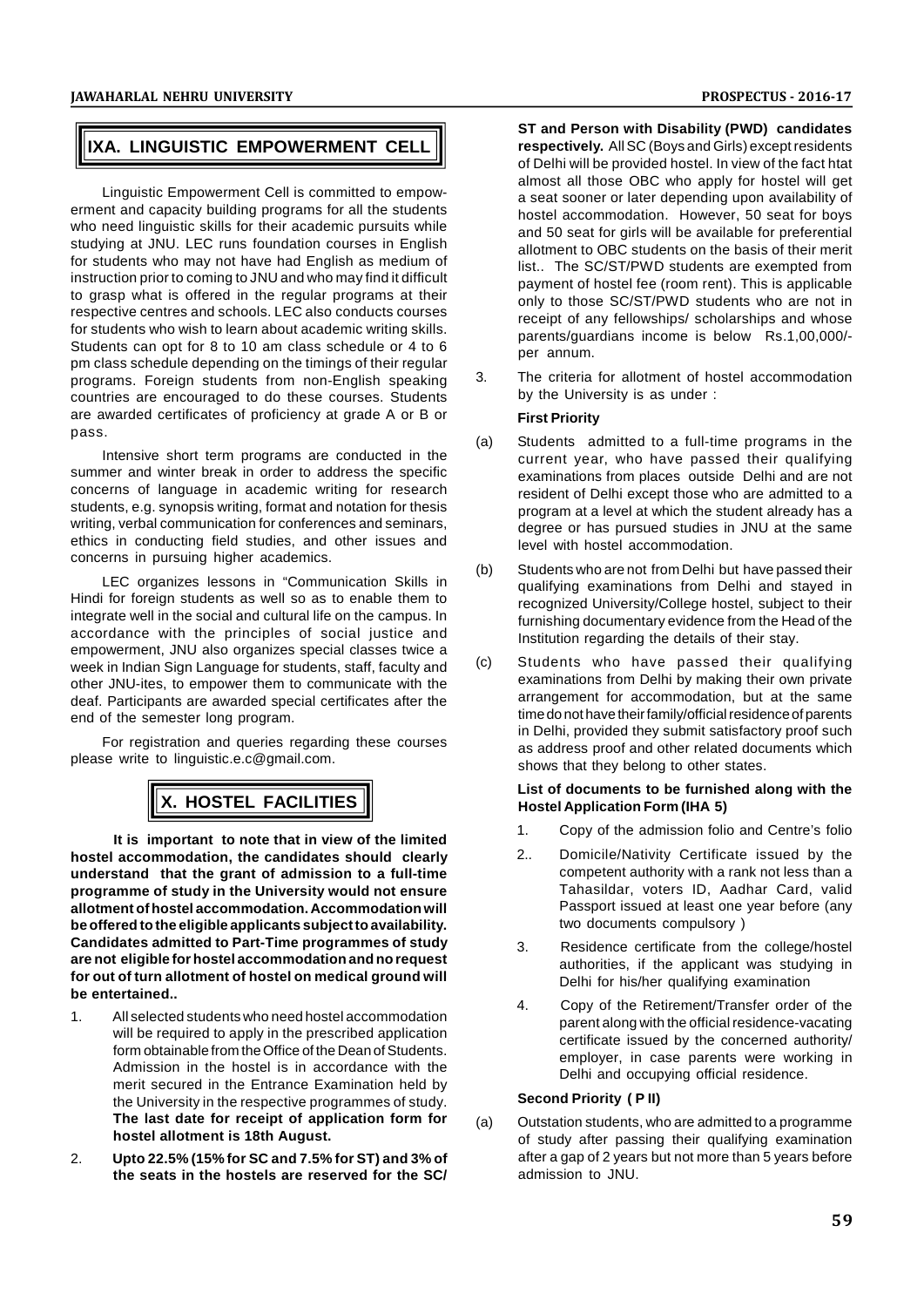(b) Outstation students, who are admitted to a programme of study at a level at which the student already has a degree or has pursued studies from an institution 5. degree or has pursued studies from an institution from outside Delhi or an institution from Delhi or from JNU(at the same level) without hostel accommodation.

Explanation:- For all purpose "resident of Delhi" 6. mentioned in Clause 2.1 means the resident of National Capital Territory (NCT)Delhi and "outstation" means outside NCT Delhi.

#### **Third Priority (P III )**

The applicants who do not come under Priority I and II may be considered for the current academic session.

In this category the following sections may be  $8$ . considered such as:

- a) Students who reside in NCT Delhi.
- b) Who have already availed JNU hostel facilities g. for the same level of course.
- c) Who join any course after 5 years of gap after passing the qualifying examination.
- d) Students admitted under study-leave and sponsored candidates.
- e) Any other category referred by the competent authority.

The Hostel applicants will not be allowed to change the address and other information furnished/ documents submitted along with the application, during the current academic year except in the case of change in parents official residence due to transfer/ retirement.

If any document submitted by the applicant is found to be fake or concealed the correct information, the hostel allotment shall be withdrawn immediately and disciplinary actions including debarring of hostel facility for the whole course and imposing fine as may be deemed fit by the DOS.

"inclusion/exclusion in the above categories will be subject to decision taken by the empowered committee".

#### **4. Current Hostel Charges are as follows :**

| (i)  | (To be paid at the time            |                          | OUT        |
|------|------------------------------------|--------------------------|------------|
|      | of admission to hostel):           | <b>Payable in Hostel</b> | inve:      |
|      | Admission Fee                      | 5.00<br>Rs.              | <b>OPD</b> |
|      | Hostel Security (refundable)       | 50.00<br>Rs.             | 1.         |
|      | Mess Security (Refundable)         | Rs.1200.00               |            |
|      | Mess Advance (Adjustable)          | Rs.1500.00               |            |
| (ii) | <b>Annual Charges:</b>             |                          |            |
|      | Newspapers                         | 15.00<br>Rs.             | 2.         |
|      | Crockery, Utensils etc.            | 50.00<br>Rs.             |            |
|      | Room rent for two semesters        |                          |            |
|      | (recoverable in two instalments)   |                          |            |
|      | Single Seated                      | Rs. 240.00               | 3.         |
|      | Double Seated                      | Rs. 120.00               |            |
|      | For Students on MCM Scholarships   |                          | 4.         |
|      | Single Seated                      | Rs. 180.00               |            |
|      | Double Seated                      | Rs. 90.00                |            |
|      | Establishment Charges              | Rs. 1100.00              | 5.         |
|      | (recoverable in two instalments of |                          |            |
|      | Rs. 550/- each Semester)           |                          |            |

#### **(Note: The Hostel charges are subject to revision from time to time)**

- Mess advance of Rs. 1500/- will be payable in the hostel at the time of admission. Actual mess charges will have to be paid by 24th of the following month.
- Students who are admitted to the hostel are required to join the mess. The mess offers simple meals at moderate rates which may vary from time to time depending on the cost of the meals served.
- 7. **Hostel residents are expected to observe the rules and regulations prescribed for them as well as all the requirements of corporate life and the social norms that living together demands.**
- Failure to observe discipline or violation of rules may make a student liable to disciplinary action which may result in the withdrawal of hostel facilities.
- In case it is found at any later stage that incorrect information has been furnished or some material facts have been concealed, the student is liable to eviction from the hostel besides such other action which the University may deem fit to take against him/ her.

# **XI. UNIVERSITY HEALTH CENTRE**

**Location:** University Health Centre (UHC) is located near the north gate on South West of Ganga Hostel.

**Staff:** Dean of Students is the Head of the Department. The staff of the University Health Centre (UHC) comprises of CMO (SAG), I/C Health Centre and Medical Officers, Part time doctors for General OPD, Part time Specialists, a Part time Homoeopathic Physician, a Staff Nurse, Pharmacists, a Senior Technical Assistant, Technical Assistants and other supportive staff functions under the overall supervision and administrative control of the Chief Medical Officer (SAG), I/C Health Centre. It also has staff for control of mosquito-bornediseases.

JNU is an educational institute, has its own Health Centre with medical facility. Students who wish to avail additional facilities are advised to obtain medical insurance cover or any other medical coverage at their own cost to meet expenses on hospitalization, consultation in OPD of any hospital, investigation etc.

#### **OPD Services:**

- 1. Doctors of the University Health Centre provide primary health care. The student can just walk in for consultations and treatment.
- 2. Specialist: Consultations with the specialists in Internal Medicine, Psychiatry, ENT, Ophthalmology, Skin, Orthopedic, Gynecology, Cardiology and Dental O.P.D is also available at the U.H.C.
- 3. Homoeopathic Physician provides services in homoeopathic system of medicine.
- 4. Counselors are also there in Health centre to provide Counseling.
- 5. Medicines are provided free of cost to students from the pharmacy of the Health Centre as per university rules.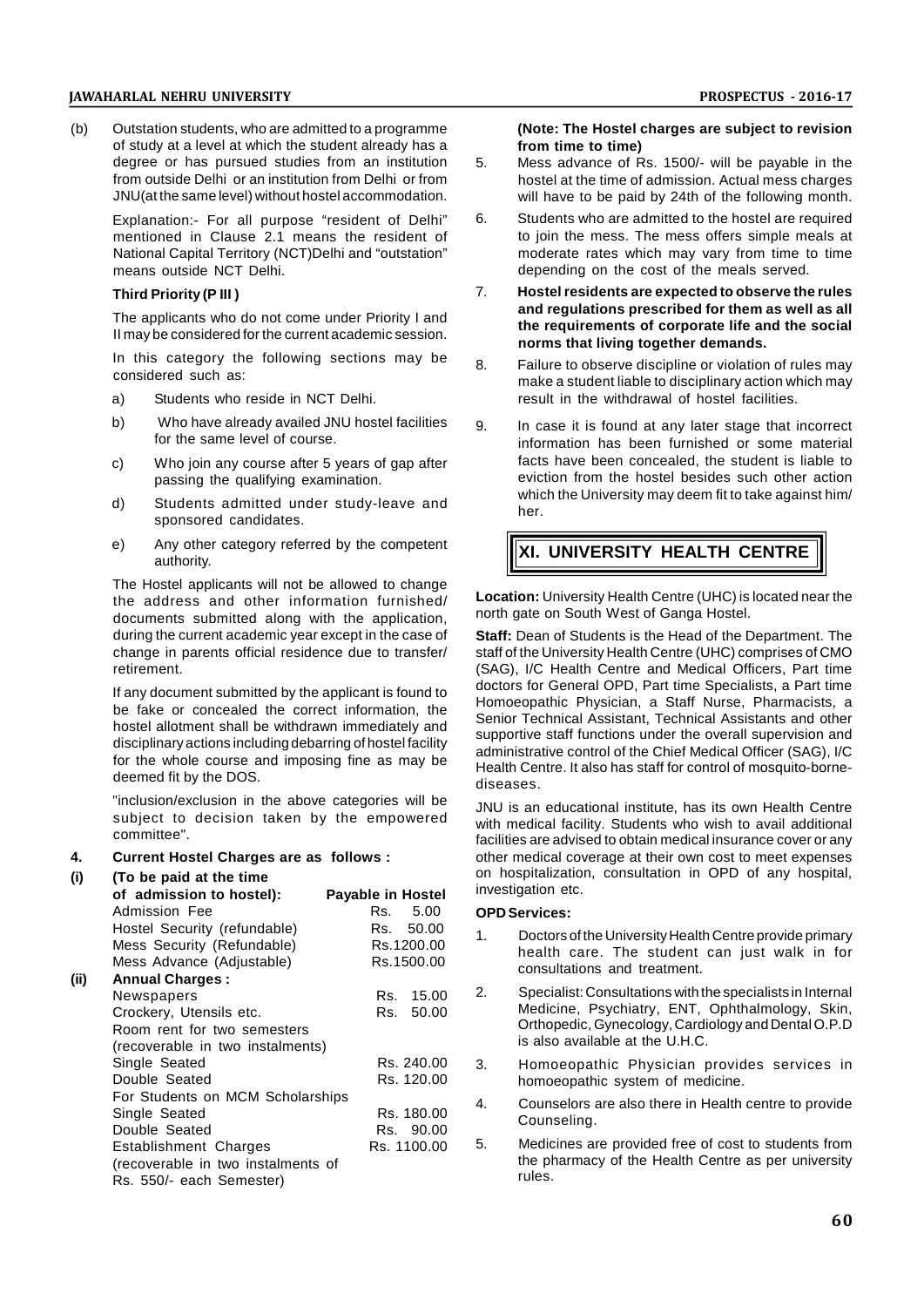- 6. Laboratory facility provides spectrum of routinely available Hematological. Biochemical and Microbiology tests.
- 7. Routine Immunization (only for tetanus).
- 8. Referral services to public hospitals for specialized treatment/hospitalization and other services which are not covered by the U.H.C.
- 9. Medical examinations for academic pursuits in the University.
- 10. The facilities (wife and children only) of married students can avail of such medical facilities as are available at the Health Centre on payment of medical fees for the family. They are provided with medicines which are available in the Health Centre. The student may contact the Health Centre to get further information. In case of spouse of female student medical facility is provided up to the age 25 years or till they start earning, whichever may be earlier.
- 11. When the Health Centre is not open, all the patients are advised to go to government hospital or any other hospital. No reimbursement is permissible for students as per UGC norms.

**Ambulance:-** Two Ambulances are available at the Health Centre for 24 hrs. A doctor is also available at night from 9 P.M. to 8 A.M. with the ambulance.

#### **Services not covered:**

- 1. Dental services like making of denture, root canal treatment etc.
- 2. Medical examination/certifications for employment outside JNU, Insurance, legal and other non-academic purpose.
- 3. Laboratory tests and X-ray for purpose other than diagnosis and treatment.

**Timing:** The University Health Centre functions from 8 a.m. to 2 p.m. and 4 p.m. to 9 p.m. on all working days from Monday to Saturday. In the Evening the part time doctors provide services and essential medicines are provided to meet the immediate needs of the students. Holi, Diwali, Sundays and National Holidays presently are observed as closed holidays, ii) Health Centre functions between 8 a.m. to 2 p.m. on Gazzetted holiday.

**Health Service Fee:** Payment of health service fee of Rs.9.00 (Rs. Nine Only) per annum is compulsory for all full time students. Rs.12.00 (Rs. Twelve Only) is payable by the iii) students for medical booklets at the time of registration.

**Medical Facilities for Foreign Students:** Foreign Students are extended medical facilities at par with the Indian Students. The Foreign Student who wishes to avail of nursing home/ private hospital facilities may obtain medical insurance cover at their expense to meet medical expenses on hospitalization etc.

#### **For New Admission:**

For Foreign Students: Minimum one lakh insurance cover will be mandatory for Foreign Students. They will be required to submit the copy of policy at the time of admission.

Indian Students: Indian Students who are admitted to JNU in future are advised to take insurance cover of one lakh at least or more if desired.

All these records/information shall be maintained in the office of Dean of Students.

**For already Registered Foreign Students of JNU:** Foreign Students who are already registered in JNU should also get a medical insurance cover and submit the relevant documents latest by 31<sup>st</sup> August, failing they will not be allowed to register in the following semester i.e. winter semester.

**Health Education:** Health Education is an integral part of University Health Service.

**General Policy Regarding Confidentiality:** Personal and medical histories of the patients are treated with utmost confidentiality. Notification to the parents and others is generally considered to be the responsibility of the students unless the condition of the student is serious or he/she is unable to assume responsibility for informing his/her parents. OPD Card/Health Booklets with details of prescription remains with the patient/students.

**Health Advisory Committee:** Student representation on the Health Advisory Committee provides a liaison between the provider and the users of the service. The committee assesses, recommends programmes for development of services for benefit of the students.

# **XII. UNIVERSITY EMPLOYMENT, INFORMATION AND GUIDANCE BUREAU**

Under the auspices of Delhi Administration, the University has an Employment, Information and Guidance Bureau. The Bureau helps the JNU alumni in seeking employment besides providing vocational guidance. Specifically, the objectives of the Bureau are:

- to register students alumni of this University for fulltime and part-time jobs, consistent with their educational qualifications and job preferences;
- to sponsor the names of those registered as and when vacancies are flashed by the Delhi University Employment Exchange, Central Employment Exchange of the Ministry of Labour and the exchanges/ agencies;
- to maintain the record for the registered students during their stay at JNU.

Under a decision of the Delhi Administration the Bureau registers and sponsors names of JNU students on the basis of graduate degrees obtained prior to joining JNU. This should help a much larger number of JNU students in getting jobs through the Bureau.

# **XIII. (A) GAMES AND SPORTS**

A student, at the University level is aware of the importance of physical activities and organised Sports and Games programmes which should be combined with his/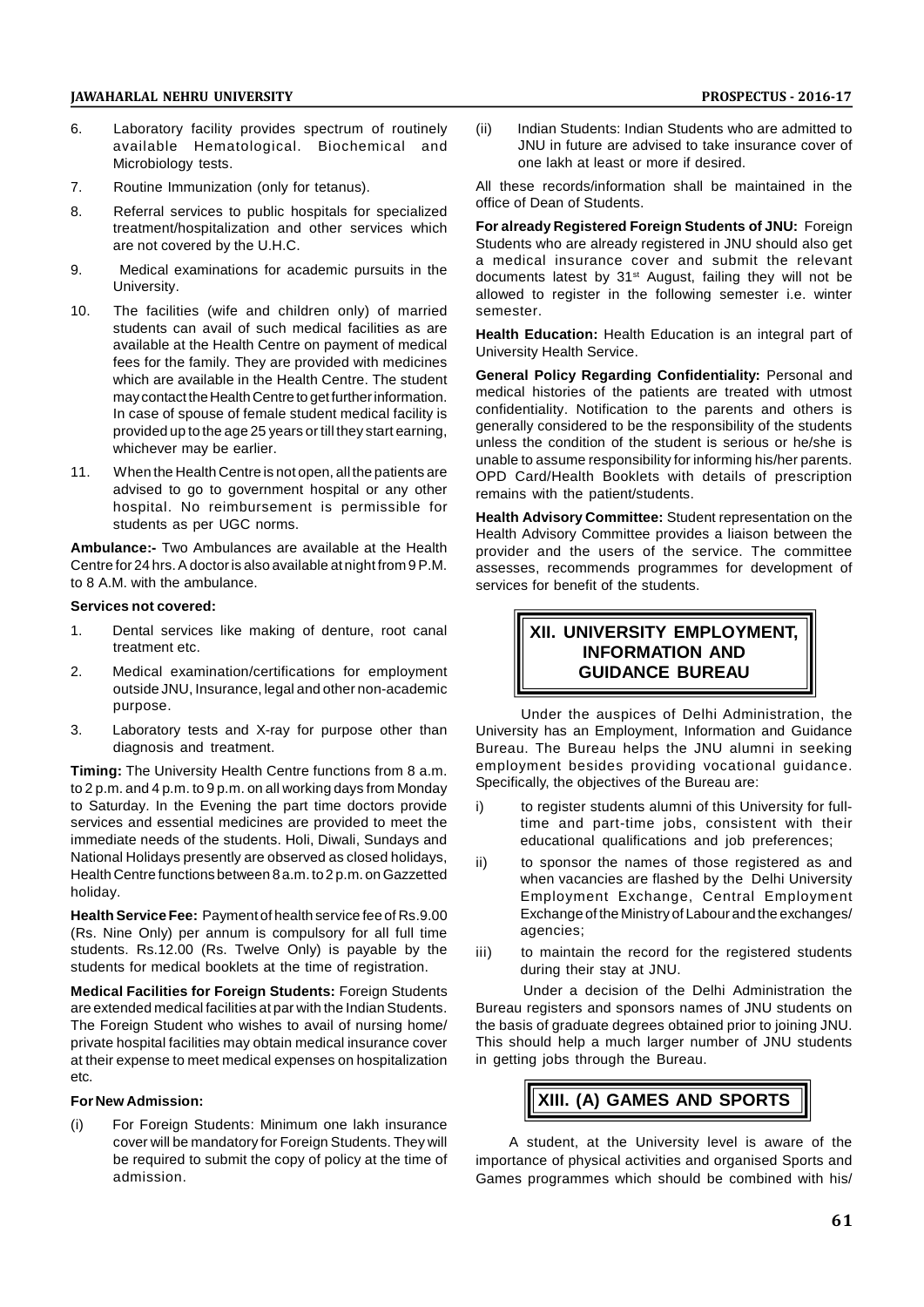her academic pursuits. JNU provides the basic facilities for such activities in terms of the sport fields/courts and also playing equipment, both for practice and competitions.

The University's Sports Office is located in the Sports Stadium, and is being looked after by one full-time Deputy Director and one Asst. Director of Physical Education. Presently the following games are organised under the framework of a club, with an elected Convener. Athletics, Badminton, Basketball, Cricket, Chess, Volleyball, Mountaineering & Trekking, Wt -Lifting, Power-Lifting & Body Building, Taekwondo, Football, Tennis, Table-Tennis & Yoga. The election of the Convener is normally done in September each year. Annual competitions in all games are conducted by the Club with the help of the Sports Office.

An incentive scheme to promote excellence in sports exists in the University whereby students achieving excellence at the Inter-University, State or National competitions are given cash awards & University Blazer/Track Suit, to acknowledge the skill of outstanding sports persons as also to place on record the appreciation of the University for the contribution made by such students.

The University offers SPORTS FELLOWSHIP to students who play at State and National Level as also for securing top three positions. The fellowship is given for one full academic year and has been received by a number of students in the past.

Each Hostel has separate facilities for recreation which includes outdoor courts for Badminton and Volleyball as also facilities for indoor games like Table - Tennis, Chess, Carrom, etc. Each hostel gets an annual grant towards recreation and<br>is apart, by the Hastel, Cammittee, in approximation with 1.1 is spent by the Hostel Committee in consultation with Warden (Recreation).

The Sports Office also runs a Yoga Centre under a UGC<br>me where Yoga Classes are held both in the morning 2 Scheme where Yoga Classes are held both in the morning and evening . In addition workshops, special lectures, demonstrations and short courses are also conducted throughout the year.

# **XIII. (B) CULTURAL ACTIVITIES**

Cultural activities among the student community on the campus are promoted through various cultural clubs namely : Debating, Drama, Film, Fine Arts, Literary, Music, Nature and Wild Life, Photography, UN and UNESCO. Each club functions under the supervision of the elected students conveners and the members of their executive committee who are elected every year by the student members of the respective clubs. Only a nominal annual fee is charged to enable a large number of students to become members of clubs that they are interested in. A student can hold membership of more than one club.

# **XIII. (C) POLICY AGAINST SEXUAL HARASSMENT**

The University is committed to the providing a place of 3. work and study free of sexual harassment, intimidation or exploitation. It is expected that all students, faculty, staff, karamcharis and officials will treat one another and visitors

to the University with respect. All members of the University community, including those who are in temporary or shortterm positions are subject to this policy. Anyone violating this policy is subject to disciplinary action. Reports of sexual harassment are taken seriously and are dealt with promptly.

# **XIII. (D) ANTI RAGGING POLICY OF THE UNIVERSITY**

In order to prohibit, prevent and eliminate the scourge of ragging, the University has implemented the regulations notified by the University Grants Commission on curbing the Menace of Ragging in Higher Educational Institutions, 2009 in view of the directions of the Hon'ble Supreme Court of India. The students found guilty of ragging are awarded punishment as prescribed in the UGC regulations. All candidates selected for admission will be required to submit an Affedavit from their parents. A format of Affidavit is given in the prospectus.

#### **UGC regulations on curbing the menace of ragging in higher educational institutions, 2009:**

Excerpts from the UGC regulation (CPP-II) dated 17th June, 2009 (Full text is available in every hostel, Dean of Students office and JNU Website)

In exercise of the powers conferred by Clause (g) of sub-section (1) of Section 26 of the University Grants Commission Act, 1956, the University Grants Commission hereby makes the following Regulations, namely;

These regulations shall be called the "UGC regulations on curbing the Menace of Ragging in Higher Educational Institutions, 2009".

## **2 Objectives:-**

To prohibit any conduct by any student or students whether by words spoken or written or by an act which has the effect of teasing, treating or handling with rudeness a fresher or any other students, or indulging in rowdy or in disciplined activities by any student or students which causes or is likely to cause annoyance, hardship or psychological harm, or to raise fear or apprehension thereof in any fresher or any other student or asking any student to do any act which such student will not in the ordinary course do and which has the effect of causing or generating a sense of shame, or torment or embarrassment so as to adversely affect the physique or psyche of such fresher or any other students, with or without an intent to derive a sadistic pleasure or showing off power, authority or superiority by a student over any fresher or any other student: '3nd thereby, to eliminate ragging in all its forms from universities, deemed universities and other higher educational institutions in the country by prohibiting it under these Regulations, preventing its occurrence and punishing those who indulge in ragging as provided for in these Regulations and the appropriate law in force.

- **3. What constitutes Ragging: -** Ragging constitutes one or more of any of the following acts:
- any conduct by any student or students whether by words spoken or written or by an act which has the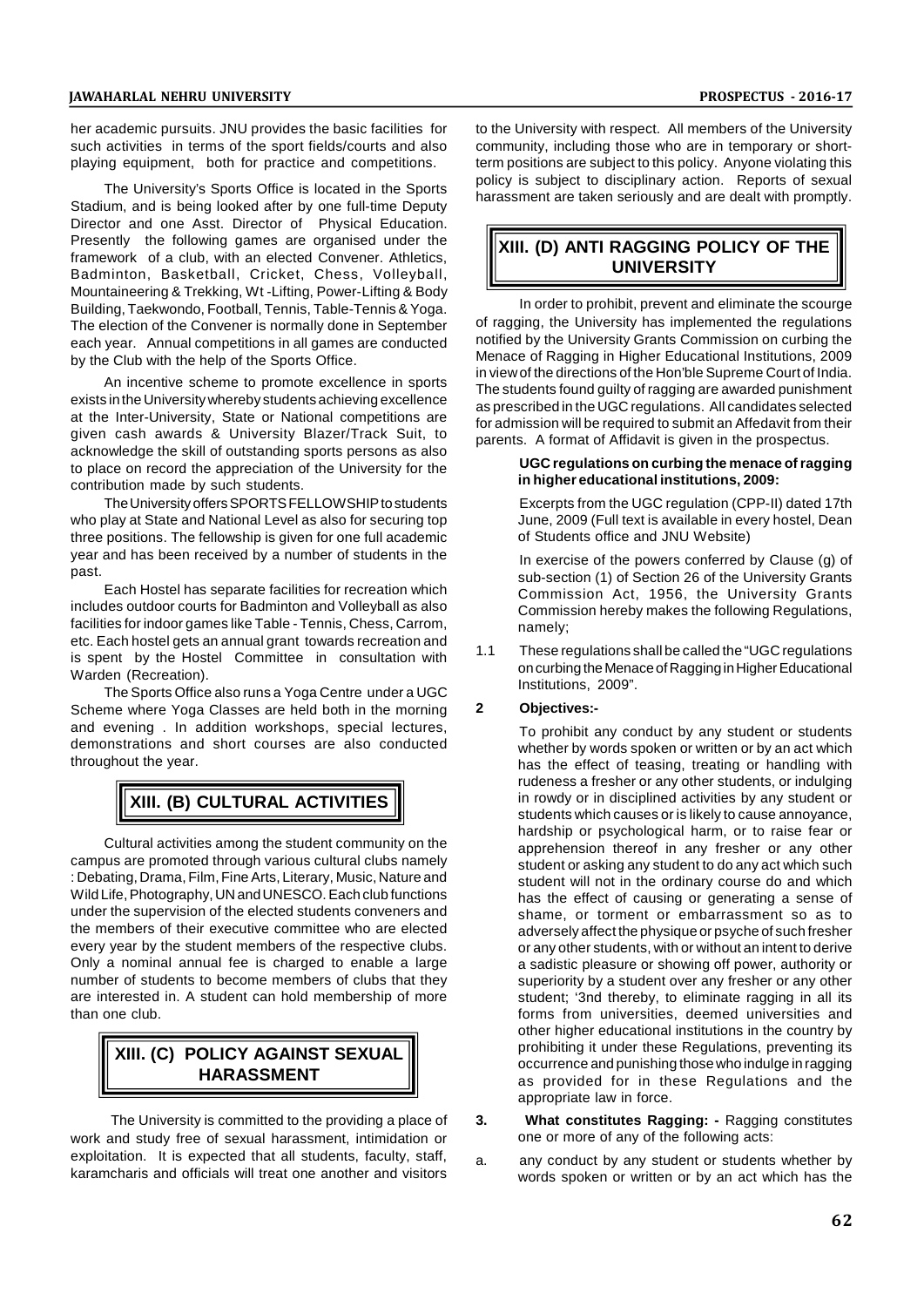effect of teasing, treating or handling with rudeness a fresher or any other student;

- b. indulging in rowdy or in disciplined activities by any student or students which causes or is likely to cause annoyance, hardship, physical or psychological harm or to raise fear or apprehension thereof in any fresher or any other student;
- c. asking any student to do any act which such student will not in the ordinary course do and which has the effect of causing or generating a sense of shame, or torment or embarrassment so as to adversely affect the physique or psyche of such fresher or any other student;
- d. act by a senior student that prevents, disrupts or disturbs the regular academic activity of any other student or a fresher;
- e. exploiting the services of a fresher or any other student for completing the academic tasks assigned to an individual or a group of students.
- f. any act of financial extortion or forceful expenditure burden put on a fresher or any other student by students;<br>6.3
- g. any act of physical abuse including all variants of it: sexual abuse, homosexual assaults, stripping, forcing<br>obscene and lewd acts, gestures, causing bodily a) obscene and lewd acts, gestures, causing bodily harm or any other danger to health or person;
- h. any act or abuse by spoken words, emails, post, public insults which wOlild also include deriving perverted pleasure, vicarious or sadistic thrill from actively or passively participating in the discomfiture to fresher or any other student;
- i. any act that affects the mental health and selfconfidence of a fresher or any other student with or without an intent to derive a sadistic pleasure or showing off power, authority or superiority by a student<br>over any freeher or any other student c) over any fresher or any other student. - .
- 6.1 (g) A student seeking admission to a hostel forming part of the institution, or seeking to reside in any temporary premises not forming part of the institution, including a private commercially managed lodge or hostel, shall have to submit additional affidavits countersigned by his/her parents/guardians in the form prescribed in Annexure I and Annexure II to these Regulations respectively along with his/her application.
- 6.2 (e)The institution shall. on the arrival of senior students after the first week or after the second week, as the case may be, schedule orientation programmes as follows, namely;
- (i) Joint sensitization programme and counseling of both<br>fresher and senior students by a professional (e) fresher and senior students by a professional counsellor, referred to in clause (i) of Regulation 6.1 of these Regulations;
- (ii) joint orientation programme of freshers and seniors to be addressed by the Head of Institution and the antiragging committee; (iii) organization on a large scale of cultural, sports and other activities to provide a platform for the freshers and seniors to interact in the presence of faculty members; (iv) in the hostel, the warden should address all students; and may request

two junior colleagues from the college faculty to assist the warden by becoming resident tutors for a temporary duration; (v) as far as possible faculty members should dine with the hostel resident in their respective hostels to instill a feeling of confidence among the freshers. 6.2 (O) Every student at the time of his/her registration shall inform the institution about his/her place of residence while pursuing the course of study, and in case the student has not decided his/her place of residence or intends to change the same, the details of his place of residence shall be provided immediately on deciding the same; and specifically in regard to a private commercially managed lodge or hostel where he/she has taken up residence.

- 6.2 (p) The Head of the institution shall, on the basis of the information provided by the student under clause (0) of Regulation 6.2, apportion sectors to be assigned to members of the faculty, so that such member of faculty can maintain vigil and report any incident of ragging outside the campus or en route while commuting to the institution using any means of transportation of students, whether public or private.
- Every institution shall constitute the following bodies; namely
- Every institution shall constitute a committee to be known as the Anti:. Ragging Committee to be nominated and headed buy the (i)Head of the institution, and (ii)consisting of representatives of civil and (iii)police administration,(iv)local media,(v)Non government Organizations involved in youth activities, (vi) representatives of faculty members, (vii)representatives of parents,(viii)representatives of students belonging to the freshers' (ix) category as well as senior students, (x)non-teaching staff; and shall have a diverse mix of membership in terms of levels as well as gender.
- Every institution shall also constitute a smaller body to be known as the Anti-Ragging Squad to be nominated by the Head of the Institution with such representation as may· be considered necessary for maintaining vigil, oversight and patrolling functions and shall remain mobile, alert and active At all time Provided that the Anti-Ragging Squad shall have representation of various members of the campus community and shall have no outside representation.
- It shall be the duty of the Anti-Ragging Squad to be called upon to make surprise raids on hostels, and other places vulnerable to incidents of, and having the potential of, ragging shall be empowered to inspect such places.
- It shall also be the duty of the Anti-Ragging Squad to conduct an on spot enquiry into any incident of ragging referred to it by the Head of the institution or any member of the faculty or any member of the staff or any student or any parent or guardian or any employee of a service provider or by any other person, as the case may be ;and the enquiry report along with recommendations shall be submitted to the Anti-Ragging Committee for action under clause (a) of Regulation 9.1.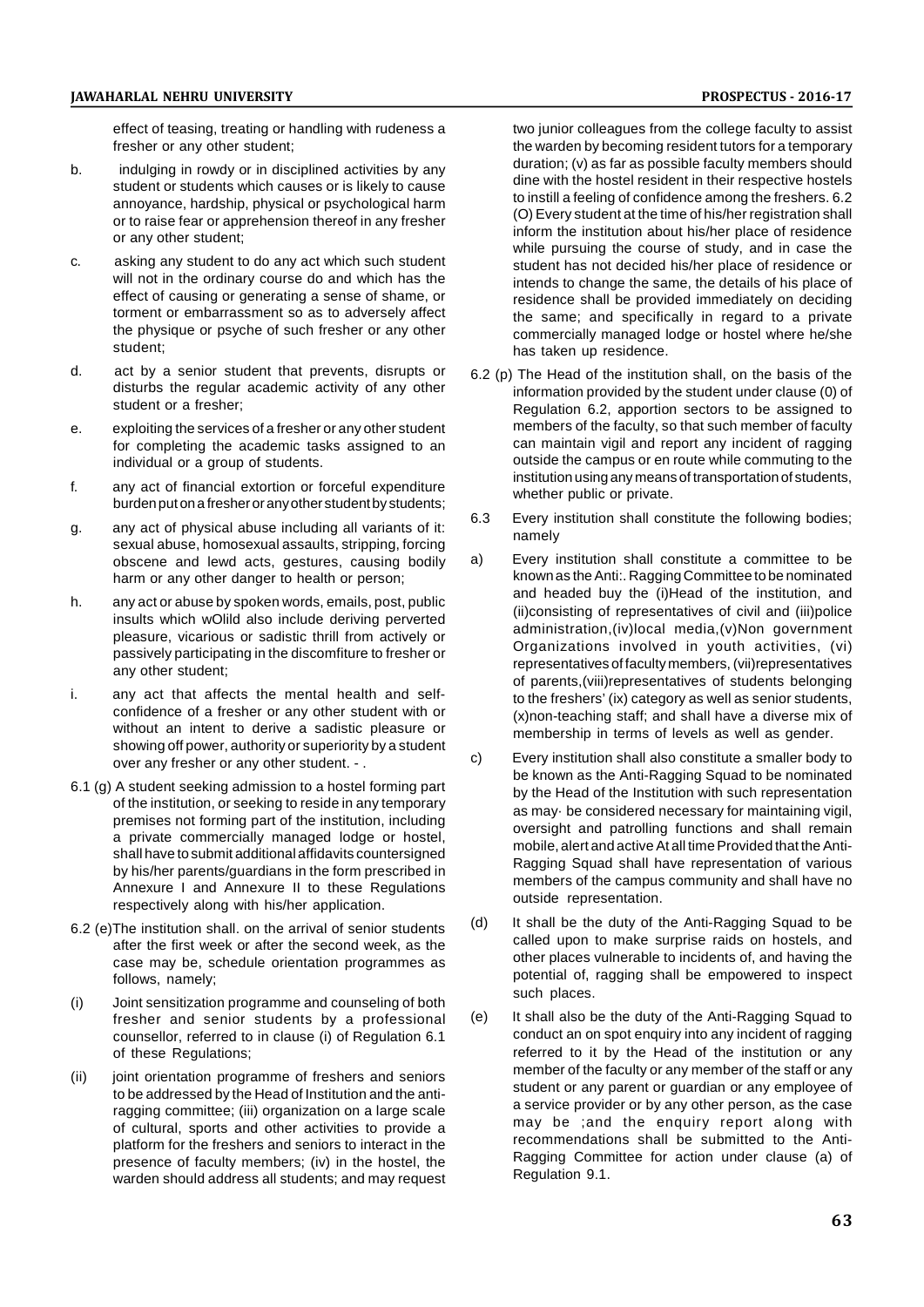Provided that the Anti-Ragging Squad shall conduct such enquiry observing a fair and transparent procedure and the principles of natural justice and after giving adequate opportunity to the student or students accused of ragging and other witnesses to place before it the facts, documents and views concerning the incident of ragging, and considering such other relevant information as may be required.

- 7. Action to be taken by the Head of the institution:- On receipt of the recommendation of the Anti- Ragging Squad or on receipt of any information concerning any reported incident of ragging, the Head of institution shall immediately determine if a case under the penal laws is made out and if so, either on his own or through a member of the Anti-Ragging Committee authorized by him in this behalf, proceed to file a first Information Report (FIR), within twenty four hours of receipt of such information or recommendation, with the police and local authorities, under the appropriate penal provisions relating to one or more of the following namely;
	- i. Abetment to ragging:
	- ii. Criminal conspiracy to rag;
	- iii. Unlawful assembly and rioting while ragging:
	- iv. Public nuisance created during ragging;
	- v. Violation of decency and morals through ragging;
	- vi. Injury to body, causing hurt or grievous hurt;
	- vii. Wrongful restraint;
	- viii. Wrongful confinement; ix. Use of criminal force;
	- x. Assault as well as sexual offences or unnatural offences;
	- xi. Extortion;
	- xii. Criminal trespass;
	- xiii. Offences against property; xiv. Criminal intimidation;
	- xv. Attempts to commit any or all of the above mentioned offences against the victim(s);
	- xvi. Threat to commit any or all of the above mentioned offences against the victim(s);
	- xvii. Physical or psychological humiliation;
	- xviii. All other offences following from the definition of "Ragging".

Provided that the Head of the .institution shall forthwith report the occurrence of the incident of ragging to the District Level Anti - Ragging Committee and the Nodal officer of the affiliating University, if the institution is an affiliated institution.

Provided further that the institution shall also continue with its own enquiry initiated under clause 9 of these Regulations and other measures without ""waiting for action on the part of the police/local authorities and such remedial action shall be initiated and completed immediately and in no case later than a period of seven days of the reported occurrence of the incident of ragging.

- 9. Administrative action in the event of ragging:-
- 9.1 The institution shall punish a student found guilty of ragging after following the procedure and in the manner prescribed here in under:
- The Anti-Ragging Committee of the institution shall take an appropriate decision, in regard to punis4ment or otherwise, depending on the facts of each incident of ragging and nature and gravity of the incident of ragging established in the recommendations of the Anti- Ragging Squad. (b) The Anti Ragging Committee may, depending on the nature and gravity of the guilt established by the Anti-Ragging Squad ,award, to those found guilty ,one or more of the following punishments, namely;
	- I. Suspension from attending classes and academic privileges.
	- II. Withholding! with drawing scholarship / fellowship and other benefits.
	- III. Debarring from appearing in any test/ examination or other evaluation process.
	- IV. Withholding results.
	- V. Debarring from representing the institution in any regional, national or international meet, tournament, youth festival, etc.
	- VI. Suspension/expulsion from the hostel. vii. Cancellation of admission.
	- VIII. Rustication from the institution for period ranging from one to four semester.
	- IX. Expulsion from the institution and consequent debarring from admission to any other institution for a specified period. Provided that where the persons committing or abetting the act of ragging are not identified, the institution shall resort to collective punishment.
- (C) An appeal against the order of punishment by the Anti-Ragging Committee shall lie,
- (i) In case of an order of an institution, affiliated to or constituent part, of a university, to the Vice-Chancellor of the University;
- In case of an order of a university, to its Chancellor.
- (iii) In case of an institution of national importance created by an Act of Parliament, to the Chairman or Chancellor of the institution, as the case may be.

**XIII (E) RULES OF DISCIPLINE AND PROPER CONDUCT OF STUDENTS OF JNU**

## **Preamble**

Whereas by virtue of section 5(10)\* of the JNU Act read with Statute 32(1)\*\* of the Statutes of the University, the Vice-Chancellor has been vested with all the powers relating to discipline and disciplinary action in relation to students and whereas Statute 32(5)\*\*\* empower the University to frame detailed rules of discipline and proper conduct; and now in pursuance of the same the Vice-Chancellor has approved the following rules of discipline and proper conduct among the students of the University.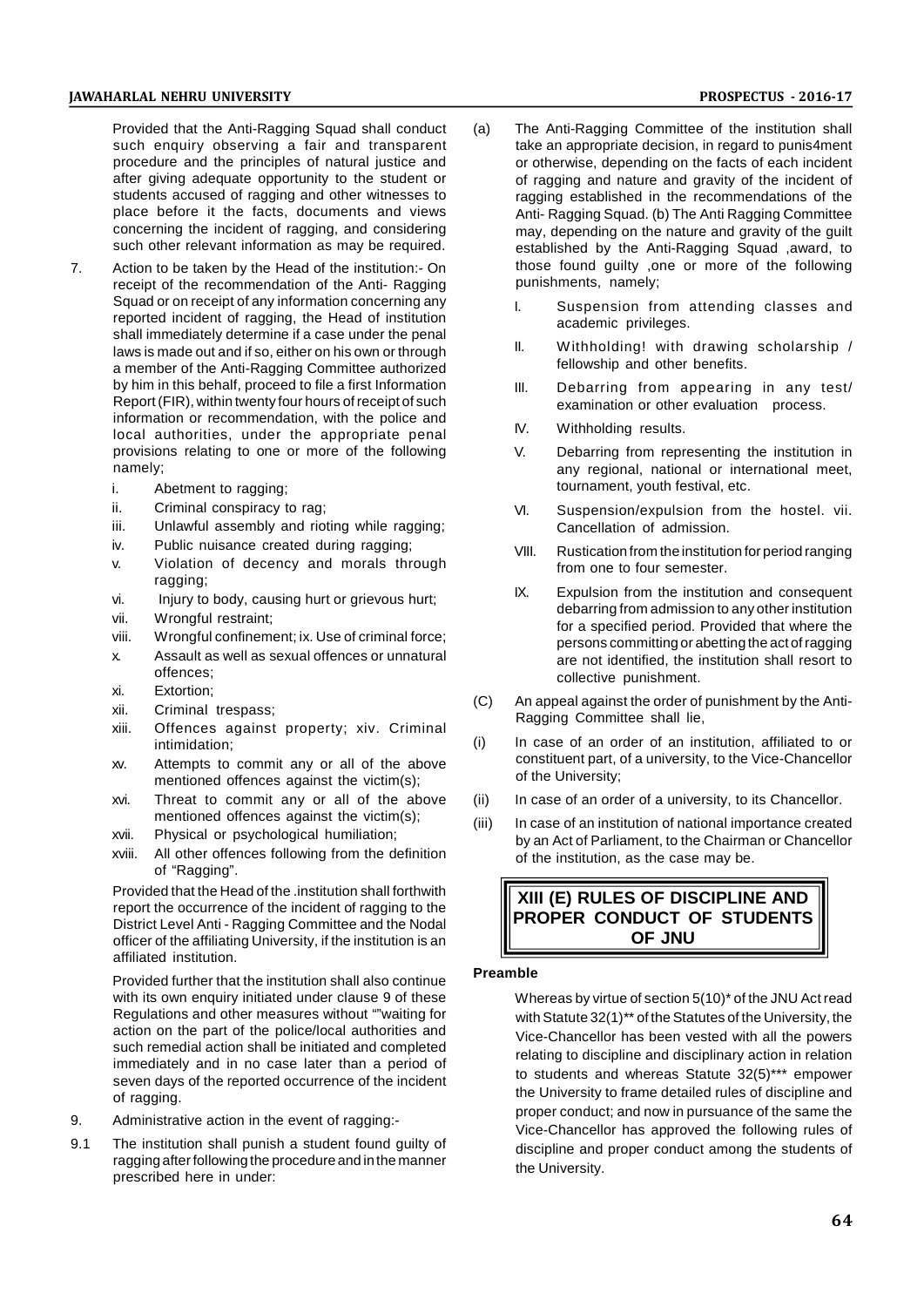#### **1. Short title and Commencement**

- i. These Rules shall be called "The JNU Students' Discipline and Conduct Rules", hereafter referred to as the "Rules".
- ii. These Rules shall come into force with effect from the  $\vee$ date of notification\*\*\*\*.

#### **2. Application of Rules**

- a) These Rules shall apply to all students of the University (including part-time students) whether admitted prior to the commencement of these Rules or after the  $vi)$ commencement of these Rule.
- b) Any breach of discipline and conduct committed by a vii) student inside or outside the JNU Campus shall fall under the purview of these Rules.
- c) Without prejudice to the generality of the power to enforce discipline under Statue 32 of the Statutes of<br>the University, the estate mentioned in Pulse 3 shall (X) the University, the acts mentioned in Rules 3 shall amount to acts of misconduct or indiscipline or both.
- To regulate and enforce discipline among students  $x$ ) and employees of the university and to take such disciplinary measures in this regards as may be deemed necessary.
- \*\* All powers relating to discipline and disciplinary action in relation to students shall vest in the Vice-Chancellor.
- \*\*\* Without prejudice to the powers of the Vice-Chancellor and the Chief Proctor as aforesaid, detailed rules of discipline and proper conduct shall be framed. The Principals or, as the case may be, the Heads of the colleges, Institutions, Departments, Special Centres or Specialised Laboratories may frame such supplementary rules as they deemed necessary for xiv) the aforesaid purposes. Every student shall provide himself with a copy of these rules.
- \*\*\*\* These Rule shall come into force w.e.f. 19<sup>th</sup> June 2000.  $\qquad \times$   $\qquad \times$

## **3. Categories of misconduct and indiscipline Category-I**

- i) All acts of violence and all forms of coercion such as gheraos, sit-ins or any variation of the same which disrupt the normal academic and administrative xvii) functioning of the University and or any act which xviii) incites or leads to violence.
- ii) Gheraos, laying siege or staging demonstrations around the residence of any member of the University Community or any other form of coercion, intimidation or disturbance of right to privacy of the residents of the campus.
- iii) Sexual harassment of any kind which shall also include:  $^{XX)}$ unwelcome sexual proposition/advancements, sexually graphic comments of a body unwelcome touching, patting pinching or leering of parts of the body or persistent offensive or unwelcome sexual jokes and or comments.

#### **Category-II**

iv) Committing forgery, tampering with the Identity Card or University records, impersonation, misusing University property (movable or immovable), documents and

records, tearing of pages of, defacing, burning or in any way destroying the books, journals, magazines and any material of library or unauthorised photocopying or possession of library books, journals, magazines or any other material.

- Hunger strikes, dharnas, group bargaining and any other form of protest by blocking entrance of exit of any of the academic and/or administrative complexes or disrupting the movements of any member of the University Community.
- Furnishing false certificates or false information in any manner to the University.
- Any act of moral turpitude.
- viii) Eve-teasing or disrespectful behaviour or any misbehaviour with a girl student, women staff member/ visitor.
- Arousing communal caste or regional feelings or creating disharmony among students.
- Use of abusive, defamatory, derogatory or intimidatory language against any member of the University Community.
- xi) Causing or colluding in the unauthorised entry of any person into the Campus or in the unauthorised occupation of any portion of the University premises, including halls or residence by any person.
- Unauthorised occupation of the hostel rooms or unauthorised acquisition and use of University furniture in one's hostel room or elsewhere.
- Indulging in acts of gambling in the University premises.
- Consuming or possessing dangerous drugs or other intoxicants in the University premises.
- Damaging or defacing, in any form any property of the University or the property of any member of the University community.
- xvi) Not disclosing one's identity when asked to do so by a faculty member or employee of the University who is authorised to ask for such identity.
- Improper behaviour while on tour or excursion.
- Coercing the medical staff to render medical assistance to persons not entitled for the same or any other disorderly behaviour in the Health Centre.
- Blockade or forceful prevention of any normal movement of traffic, violation of security safety rules notified by the University.
- Any other offence under the law of land.
- Ragging in any form
- Accommodating unauthorized guests or other persons in the halls of residence.
- xxiii) Engaging in any attempt at wrongful confinement of any member of the faculty, staff, student or anyone camping inside the Campus.
- Any intimidation of or insulting behavior towards a student, staff or faculty or any other person.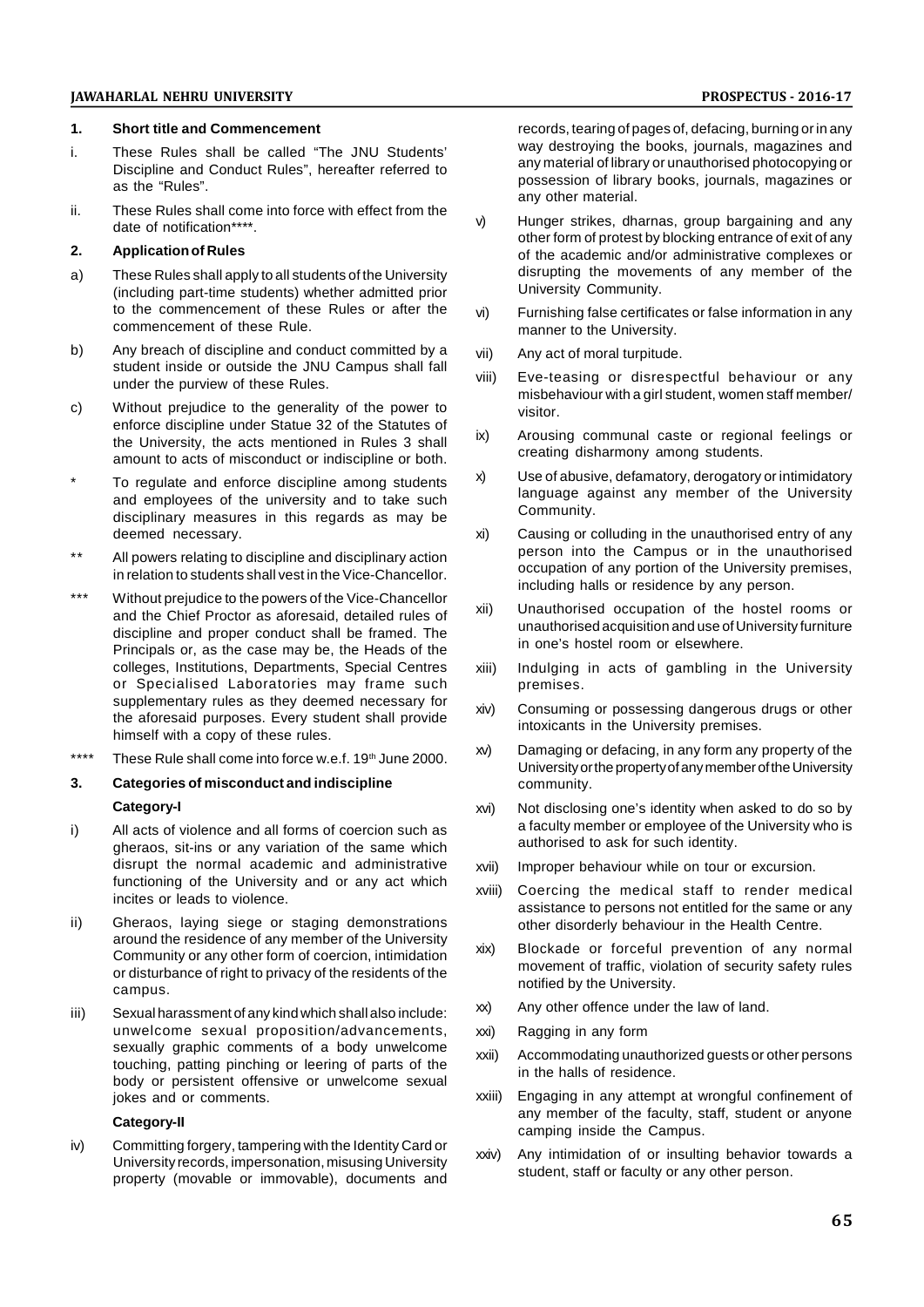xxv) Any other act which may be considered by the V.C. or any other competent authority to be an act of violation of discipline and conduct.

#### **4. Punishment**

The competent authority may impose any of the following punishments on any student found guilty of any of the acts of indiscipline or misconduct mentioned in Category-I or Category-II as the case may be, in Rule3.

## **Category I:**

- a) Cancellation of admission or withdrawal of degree or denial of registration for a specified period.
- b) Rustication upto four semester period and/or declaring any part or the entire JNU Campus out of bounds.
- c) Expulsion

### **Category II**

- a) Admonition/Reprimand
- b) Fine upto ' 20,000/-
- c) Recovery of any kind, such as scholarship/fellowship, any dues, cost of damages, etc.
- d) Withdrawal of any or all facilities available to a student as per, JNU Rules (such as Scholarship/Fellowship, hostel etc)
- e) Stoppage of any or all academic processes.
- f) Declaring any Halls of Residence, premises, building or the entire JNU Campus out of bounds to any students.
- g) Rustication upto two semesters.

### **5. General**

- a) No punishment shall ordinarily be imposed on a student unless he/she is found guilty of the offence for which he/she has been charged by a proctorial or any other inquiry after following the normal procedure and providing due opportunity to the student charged for the offence to defend himself.
- b) In case the Vice-Chancellor or any competent authority is of the opinion that on the basis of the available material and evidence on record a prima facie case exists against a student he may order suspension of the student including withdrawal of any or all facilities available to a bona fide student pending proctorial or any other inquiry.
- c) Notwithstanding any punishment mentioned in Rule 4, the Vice-Chancellor may keeping in view the gravity/nature of misconduct/act of indiscipline, the manner and the circumstances in which the misconduct/indiscipline has been committed award a punishment in excess of or less than or other than what has been mentioned thereon for reasons to be recorded.

#### **6. Interpretation**

In case any dispute arises with regard to the interpretation of any of these Rules, the matter shall be referred to the Vice-Chancellor, whose decision thereon shall be final.

# **XIII(F). PREVIOUS YEARS' QUESTION PAPERS**

For the reference of intending candidates, a set of question papers pertaining to the last three years are available on JNU website **www.jnu.ac.in**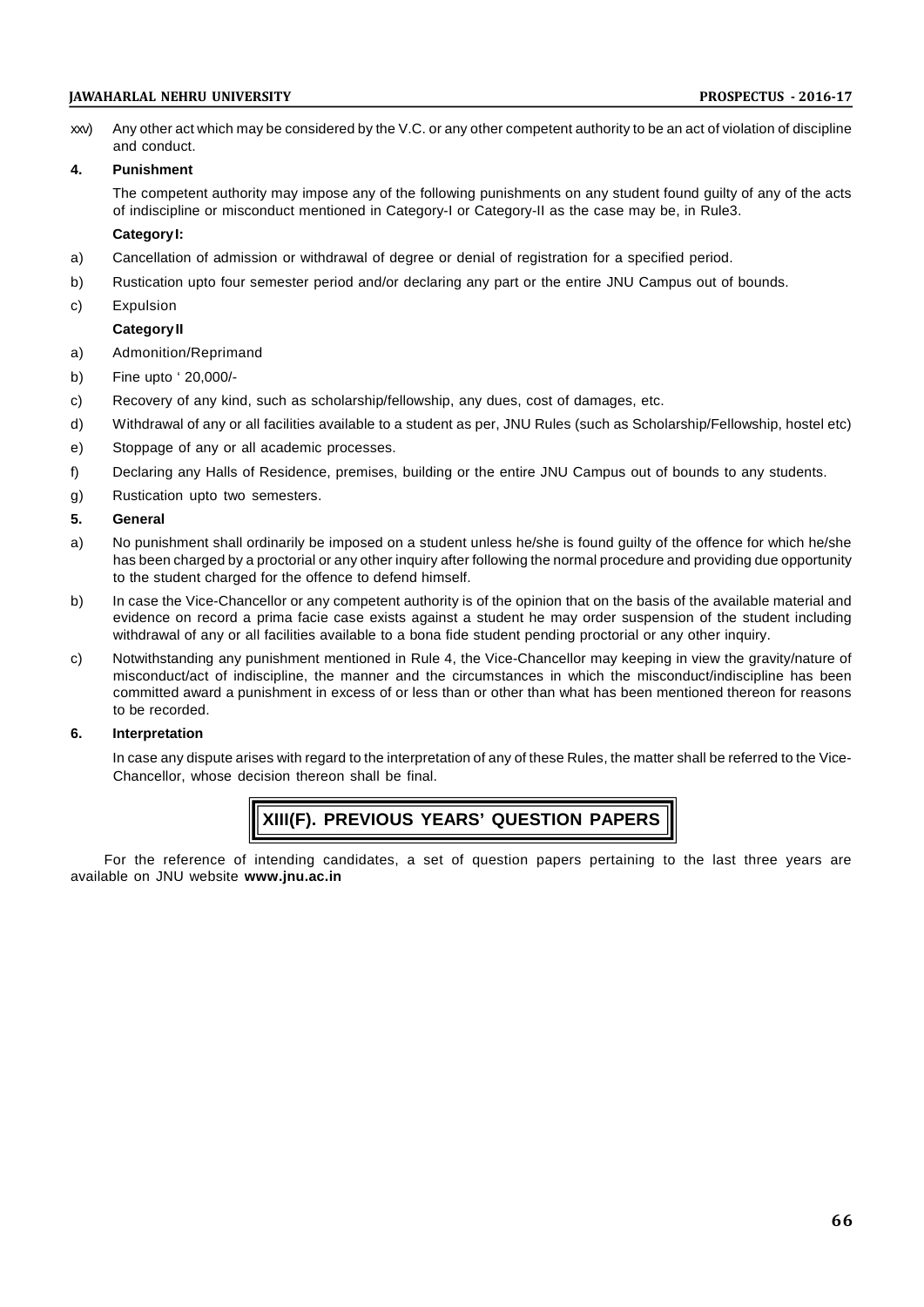# **XIV. FEE AND MODE OF PAYMENT**

Candidates selected for various programmes of study will be required to pay the following fees :

|       |                                  | "A" Indian Nationals                                            |                                                    |                  |  |
|-------|----------------------------------|-----------------------------------------------------------------|----------------------------------------------------|------------------|--|
|       |                                  | M.Phil./Ph.D.<br>Pre-Ph.D./Ph.D.<br>M.Tech./Ph.D./<br>MPH/Ph.D. | <b>M.A./M.Sc./</b><br><b>M.C.A.</b><br>B.A.(Hons.) | <b>Part Time</b> |  |
|       |                                  | Rs.                                                             | Rs.                                                | Rs.              |  |
| ---   | Tuition Fee (Annual)             | 240.00***                                                       | 216.00***                                          | 120.00           |  |
|       | Sports Fee (Annual)              | 16.50                                                           | 16.50                                              | 16.50            |  |
| $---$ | Literary & Cultural Fee (Annual) | 16.50                                                           | 16.50                                              | 16.50            |  |
|       | **'Students' Union Fee (Annual)  | 15.00                                                           | 15.00                                              | 15.00            |  |
| ---   | Library Fee (Annual)             | 6.00                                                            | 6.00                                               | 6.00             |  |
| ---   | Medical fee (Annual)             | 9.00                                                            | 9.00                                               |                  |  |
| ---   | <b>Medical Booklet</b>           | 12.00                                                           | 12.00                                              |                  |  |
| ---   | Students Aid Fund (Annual)       | 4.50                                                            | 4.50                                               | ---              |  |
|       | *Admission Fee                   | 5.00                                                            | 5.00                                               | 5.00             |  |
| ---   | *Enrolment Fee                   | 5.00                                                            | 5.00                                               | 5.00             |  |
| ---   | *Security Deposit (Refundable)   | 40.00                                                           | 40.00                                              | 40.00            |  |
| ---   | <b>Identity Card Folder</b>      | 10.00                                                           | 10.00                                              | 10.00            |  |
| ---   | Student Hostel and General       |                                                                 |                                                    |                  |  |
|       | Information Guide                | 15.00                                                           | 15.00                                              |                  |  |
|       | National Service Scheme (NSS)    | 20.00                                                           | 20.00                                              |                  |  |

#### **The fees are subject to revision**

*\* To be paid at the time of Enrolment in the University.*

*\*\* In terms of Statute 33 of Statutes of the University, membership of any students' organisation shall be voluntary. \*\*\* To be realised in two instalments.*

**Students shall deposit tuition fee:** (i) First Instalment at the time of admission; (ii) Second instalment at the time of registration in the Winter Semester i.e. January. Annual Fees shall be paid at the commencement of each academic year.

In the event of student being enrolled simultaneously for a full-time course and one part-time course, he will be charged, in addition to all the fees and other charges for the full-time course, only the tuition fee in respect of part-time course.

No tution fee will be charged from the dependents of Leprosy Affected Persons (LAPs)

**If a student does not pay the fees on time, a fine shall be levied as per rules of the University.**

## **"B" Foreign Nationals**

**For M.Phil./Ph.D., Pre-Ph.D./Ph.D., M.Tech./Ph.D., MPH/Ph.D., M.A., M.Sc., MCA, B.A.(Hons.) and Part-Time Programmes of study:**

- 
- i) Tuition Fee : (a) @ US \$ 750 per semester for courses in science disciplines;

: (b) @ US \$ 500 per semester for courses in humanities and social sciences;

- 
- ii) Incidental charges  $\therefore$  @ US\$100 per semester willbe charged from both the above categories.

#### **Note:**

- (1) Name of the defaulter, which shall be put up on the Notice Board, shall be removed from the rolls of the University.
- (2) No request for fee waver will be considered.

**XV. FREESHIPS**

Limited number of free student-ships are available to needy and deserving Indian students as per University rules.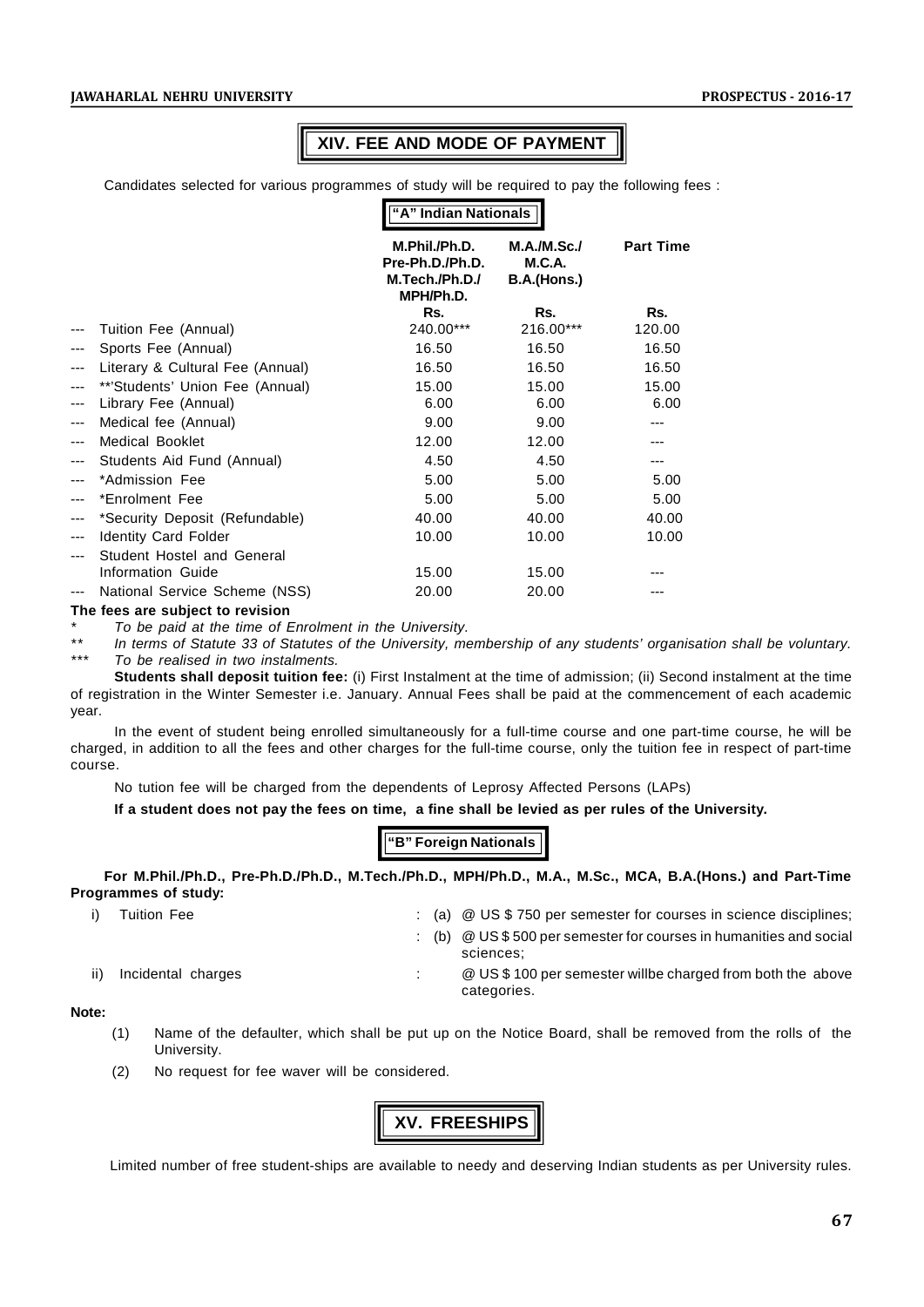# **XVI. STUDENTS' AID FUND**

The University has instituted "Students Aid Fund" out of the contributions from the students and staff of the University and collections from other sources. The objectives of the fund are :

- 1. to render financial assistance to the poor and deserving students for payment of tuition fees, examination fees, purchase of text-books, stationery etc.
- 2. to meet any other need of the students considered to be genuine by the freeship committee of the School concerned;

Provided that the funds shall not be utilized for award of scholarships/fellowships or stipends or for payments of  $\frac{a}{b}$ prizes, rewards etc. to students.

A student requiring financial assistance shall apply in the prescribed form, (through the Chairperson of the Centre), to the Dean of the School. Application for a loan may be made in the same form, (through the Chairperson of the Centre<br>and the Dean of the School), to the Dean of Students and the Dean of the School), to the Dean of Students.

**THE G. PARTHASARATHI ENDOWMENT FUND FOR ECONOMICALLY WEAKER SECTIONS -** The University has created a Fund called "The G. Parthasarthi Endowment Fund for Economically Weaker Sections" for providing financial assistance to students coming from economically weaker sections of society including SCs/STs/Backward Classes e) and Physically Challenged(Handicapped) students. Students belonging to the above categories and who are not in receipt  $f_1$ of any scholarship/fellowship or financial assistance from any other sources are eligible to apply for financial assistance, loan or advance out of the above fund and their requests shall be considered subject to availability of funds so as to help the needy students.

# **XVII. SEMESTERS AND VACATIONS**

- (i) Monsoon Semester 22 July to 5 December 2016
- (ii) Winter Semester 6 January to 12 May 2017
- (iii) Winter Break 6 December 2016 to 5 January 2017
- (iv) Summer Vacation 13 May 2017 to 21 July 2017  $\mathsf{h}$ )

# **XVIII. CERTIFICATES AND OTHER DOCUMENTS REQUIRED AT THE TIME OF VIVA VOCE AND ADMISSION**

- **1. Certificates and documents required to be submitted by candidates for admission to M.Phil./Ph.D., Pre-Ph.D./Ph.D., MPH/Ph.D and M.Tech/Ph.D., at the time of viva-voce examination.**
- (i) Testimonials from two persons one of whom should be a former teacher of the candidate;
- (ii) A complete list of subjects/papers taken by the candidate for the certificates/degrees mentioned at 2(d) below;
- (iii) A copy of at least one of the published papers of the candidate, if any, which he/she considers to be the

most representative of his/her intellectual interest and ability.

- (iv) A brief note (one copy) stating the candidate's area of specialised interest of research, if any, and his future professional goals, and such other additional information that may help his/her selection to the programme of study.
- A research proposal of around 500 words is to be submitted by the candidate at the time of viva-voce.
- **2. Certificates and documents required to be submitted by all candidates selected for admission to various programmes of study at the time of admission/registration.**
- Five copies of recent passport size photographs;
- Two self attested copies of the Matriculation, Higher Secondary, Pre-University or Indian School Certificate or Senior School Certificate (10+2) or an equivalent examination certificate, showing the age/date of birth of the candidate;
- c) A Character Certificate from the Head of the Institution last attended;
- Two self attested copies of the statement of marks obtained by the candidate in Senior School, Bachelor's Degree/ Master's Degree examination etc; or their equivalent examination.
- Two self attested copies of the Bachelor's degree and/or Master's Degree;
- For SC/ST Candidates: Two attested copies of SC/ ST Certificate in the prescribed format (page 94) issued only by an officer not below the rank of Magistrate/ Tehsildar in support of their claim for admission against the reserved quota.

**For PWD Candidates:** A Medical Certificate issued by a Competent Medical Authority indicating the nature and extent (including percentage) of Physical Disability in support of their claim for admission against reserved quota.

- g) **OBC candidates:** Two copies of OBC Certificate issued by District Magistrate/Deputy Commissioner in the perscribed fomat (Page 93)
- h) **Migration Certificate (in original) from the Head of the Institution/University last attended:**
	- **(i) All those candidates who have passed their qualifying examination prior to 2016 must produce the Migration Certificate from the University from where they have passed their qualifying examination at the time of admission/registration failing which they will not be granted admission.**
	- **(ii) Candidates who have passed their qualifying examination in 2016 and are not in a position to submit the Migration Certificate at the time of admission, should submit the same as early thereafter as possible, but not later than six weeks after the commencement of the Monsoon Semester, failing which the University reserves the right to cancel their admission.**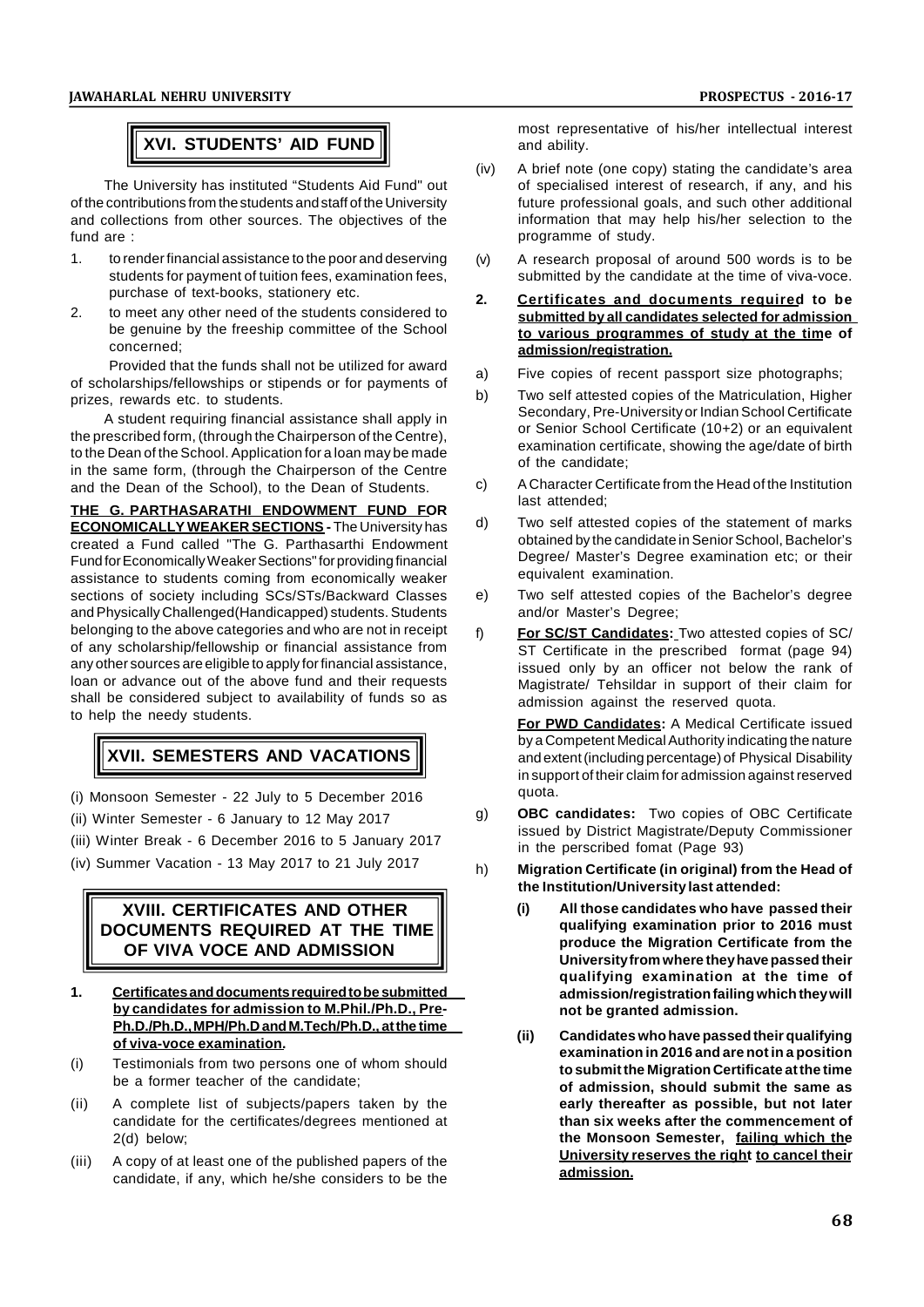- i) Candidates pursuing their studies with some other University/Institution are required to submit discontinuation certificate from their respective University/Institution at the time of registration/admission. They are also required to submit the Migration Certificate subsequently within the stipulated time.
- j) The admission of candidates who have passed their qualifying examination from a Foreign University will be subject to their qualification being found equivalent to the qualifications prescribed by the University.
- k) **The candidates, enjoying employed status and selected for admission to any programme of study in the University, are required to produce LEAVE SANCTION AND RELIEVING ORDER AT THE TIME OF ADMISSION/ REGISTRATION from their employer for the duration of the programme permitting them to pursue their studies at the University, failing which the offer of admission shall stand withdrawn. In case of resignation, the candidates are also required to submit relieving order from their employer at the time of admission/registration.**

**Important : The candidates, will be allowed to register only IN PERSON. The candidates are also required to produce all originals of the above certificates/documents for verification at the time of registration/admission. In the absence of any of the original certificates/documents, registration/admission shall not be allowed. The original certificates of the candidates will be retained by the University for a period of one semester.**

# **XIX. ADMISSION PROCEDURE FOR FOREIGN STUDENTS**

**All Foreign students present in India will be required to appear in the entrance examination subject to their fulfilling minimum eligibility requirement as prescribed for Indian students.** However, in the event of their selection they will be considered for admission subject to equivalence of their degrees and they will have to produce the following documents:

- 1. Student's Visa
- 2. Medical Certificate prescribed, if any, by the Government of India.
- 3. Insurance for Rs.1.00 lakh (minimum)

**Candidates already in India during entrance examination will not be considered for admission in absentia and they will have to go through the process of entrance examination for admission to various programmes of study.**

# **XX. ELIGIBILITY OF CANDIDATES WHO ARE DUE TO APPEAR IN THE QUALIFYING EXAMINATION**

The candidates who are due to appear in their respective qualifying examination prescribed as eligibility for admission to a particular programme **before 16th August, 2016** may appear in the entrance examination at their own risk and on the clear stipulation that in the event of their selection they will be entitled to admission **only if they have secured the minimum prescribed percentage of marks in their qualifying examination and they submit all documents including final marks-sheets of qualifying examination before the deadline fixed for registration.**

# **XXI. ADMIT CARD FOR ENTRANCE EXAMINATION**

The candidates may download their Admit Card from the University's website: www.jnu.ac.in around 10<sup>th</sup> May 2016 and take the Admit Card to the Examination Centre with a copy of latest passport size photograph.

**Permission to appear in the entrance examination is subject to the candidate's fulfilling minimum eligibility requirements prescribed for admission to the concerned programme of study and as notified in the Prospectus. The candidate may therefore appear in the entrance examination only if he/she fulfils the eligibility requirements for the programme for which the admission is sought. Despite this caution, in case any candidate who does not meet the minimum eligibility criteria prescribed for the concerned programme and appears in the entrance examination shall do so at his/her own risk and cost, and if at any stage, it is found that the candidate does not fulfil the minimum eligibility requirements, the admission, if granted, shall be cancelled ipso facto.**

The University representative(s) shall be available at the Examination Centre before the commencement of the examination and a candidate not able to download the Admit Card and is facing problem is advised to get in touch with the University Representative or the Presiding Officer of the Centre in order to avoid any last minute inconvenience. **Only those candidates will be allowed to appear for Entrance Examination whose names appear in the Roll List available with the JNU Representative(s). University assumes no responsibility whatsoever in the event of failure to report on the due date and time by the candidate for appearing in the Entrance Examination.**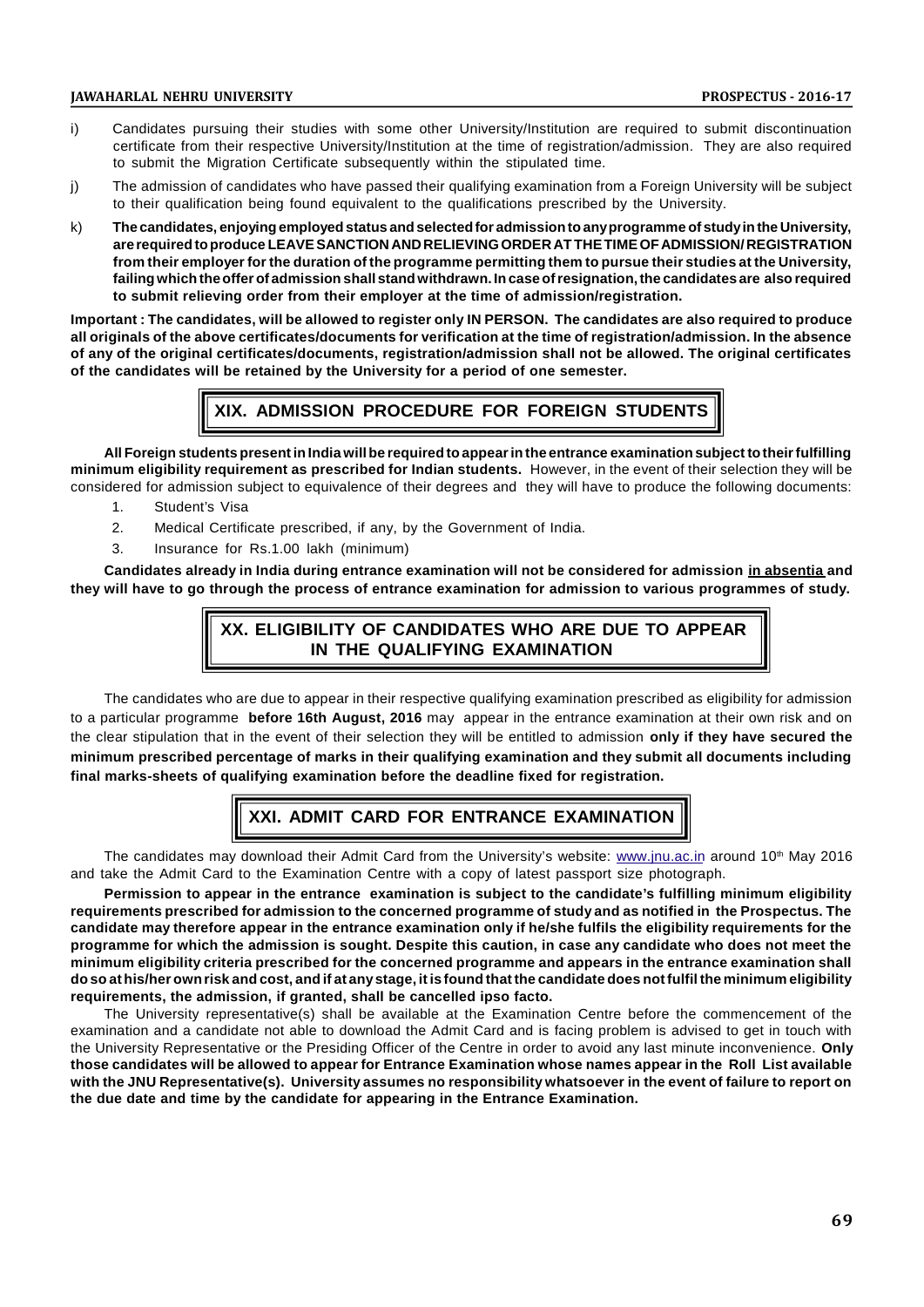# **XXII. TIME-TABLE FOR ADMISSION**

| 1.    | Start of Online Application process                                                                                                                                                                                                                                                                                                                                        | from 4.00 p.m. on 8th February, 2016                        |
|-------|----------------------------------------------------------------------------------------------------------------------------------------------------------------------------------------------------------------------------------------------------------------------------------------------------------------------------------------------------------------------------|-------------------------------------------------------------|
| 2.    | Issue of offline Application Forms (by Post)                                                                                                                                                                                                                                                                                                                               | 10th February, 2016                                         |
| 3.    | Last date for issue of offline Application Forms (by Post)                                                                                                                                                                                                                                                                                                                 | 10th March, 2016                                            |
| 4.    | Closing of online Application Process                                                                                                                                                                                                                                                                                                                                      | till 5.00 p.m. on 21st March, 2016                          |
| 5.    | Last date of submission of Offline completed Application<br>Form to reach JNU                                                                                                                                                                                                                                                                                              | 23rd March, 2016                                            |
| 6.    | Date of Entrance Examination                                                                                                                                                                                                                                                                                                                                               |                                                             |
|       | (Time-Table given at the end)                                                                                                                                                                                                                                                                                                                                              | 16th, 17th, 18th & 19th May 2016                            |
| 7.    | Declation of result of written examination for<br>B.A. (Hons.) 2nd year, M.A. (Foreign Languages),<br>M.Phil./Ph.D., Pre-Ph.D./Ph.D., M.Tech./Ph.D.,<br>MPH/Ph.D., COP & ADOP(Mass Media)                                                                                                                                                                                  |                                                             |
|       | (for prgrammes where viva is prescribed)                                                                                                                                                                                                                                                                                                                                   | by 27th June, 2016 (Tentative)                              |
| 8.    | Viva-Voce of candidates selected on                                                                                                                                                                                                                                                                                                                                        | by 14th July, 2016 (Tentative)                              |
|       | the basis of written test                                                                                                                                                                                                                                                                                                                                                  |                                                             |
| 9.    | Publication of merit list for admission                                                                                                                                                                                                                                                                                                                                    |                                                             |
|       | to various programmes of study                                                                                                                                                                                                                                                                                                                                             |                                                             |
|       | where viva voce is not prescribed<br>i)<br>(B.A. (Hons.) 1st year, M.A. (except Foreign<br>Languages), M.Sc. & MCA)                                                                                                                                                                                                                                                        | by 8th July, 2016 (Tentative)                               |
|       | where viva voce is prescribed<br>ii)<br>(B.A. (Hons.) 2nd year, M.A. (Foreign Languages),<br>M.Phil./Ph.D., Pre-Ph.D./Ph.D., M.Tech./Ph.D.,<br>MPH/Ph.D., COP & ADOP(Mass Media)                                                                                                                                                                                           | by 22nd July, 2016 (Tentative)                              |
| 10.   | Registration of candidates selected for admission                                                                                                                                                                                                                                                                                                                          |                                                             |
|       | For B.A.(Hons.) 1st year<br>i)                                                                                                                                                                                                                                                                                                                                             | 18th to 20th July & 28th July to 1st August, 2016           |
|       | For M.A. (except Foreign Languages), M.Sc., MCA<br>ii)                                                                                                                                                                                                                                                                                                                     | 21st, 22nd and 25th July & 28th July to<br>1st August, 2016 |
|       | iii) For B.A. (Hons.) 2nd year, M.A. (Foreign Languages),<br>M.Phil./Ph.D., Pre-Ph.D./Ph.D., M.Tech./Ph.D.,                                                                                                                                                                                                                                                                |                                                             |
|       | MPH/Ph.D. and JRF                                                                                                                                                                                                                                                                                                                                                          | 26th July to 1st August, 2016                               |
|       | iv) For Part Time                                                                                                                                                                                                                                                                                                                                                          | 2nd to 4th August, 2016                                     |
|       | For Direct admission to Ph.D.<br>V)                                                                                                                                                                                                                                                                                                                                        | 18th to 20th July, 2016                                     |
|       | vi) For Direct admission to Ph.D. for Winter Semester                                                                                                                                                                                                                                                                                                                      | 4th to 6th January, 2017                                    |
| 11.   | Last date for payment of fees.                                                                                                                                                                                                                                                                                                                                             | 1st August, 2016                                            |
|       | (Such of the selected candidates who are not in a position to join the programme by stipulated date i.e. 1st August,<br>2016 owing to non-declaration of their result but submit their acceptance alongwith the Bank Draft of the required<br>amount by 1st August, 2016 will be permitted to complete their registration requirements on or before<br>16th August, 2016.) |                                                             |
| 12.   | Release of Second List, if any, wherever required as                                                                                                                                                                                                                                                                                                                       | By 4th August, 2016 (Tentative)                             |
|       | per the admission policy of the University (Candidates are<br>advised to check the list on the website of the University)                                                                                                                                                                                                                                                  |                                                             |
| 13.   | Registration of Second List                                                                                                                                                                                                                                                                                                                                                | 5th to 16th August, 2016                                    |
| 14.   | Deadline for Admission/Registration                                                                                                                                                                                                                                                                                                                                        | 16th August, 2016                                           |
| Note: |                                                                                                                                                                                                                                                                                                                                                                            |                                                             |

- 1. The application forms for Direct admission to Ph.D. programme for Monsoon Semester beginning July 2016 is closed on 29th January, 2016 and for winter semester begining January 2017, the application form for Direct admission to Ph.D. programme will be available from 1st September to 14th October, 2016 and last date for submitting the application forms will be 14th October, 2016.
- 2. The lists of candidates invited to viva-voce and in respect of those finally selected for admission shall be displayed on the Notice-Boards of the Administrative Block and will also be available on JNU website (www.jnu.ac.in). Although intimation to this effect is sent to the candidates on their e-mail account and also available on JNU website as well as candidates online application form account, yet the candidates are advised to find out from Notice Board or JNU website (www.jnu.ac.in) or through their own sources whether their names appear in the lists and thereby make timely arrangements to appear for the viva-voce and for joining the programme, as the case may be. **The University will not issue any paper intimation to the candidates. Candidates are advised to regularly check JNU website for updates.**
- 3. It will be in the interest of candidates selected for admission to report for registration and join the programme of study immediately after the commencement of registration process.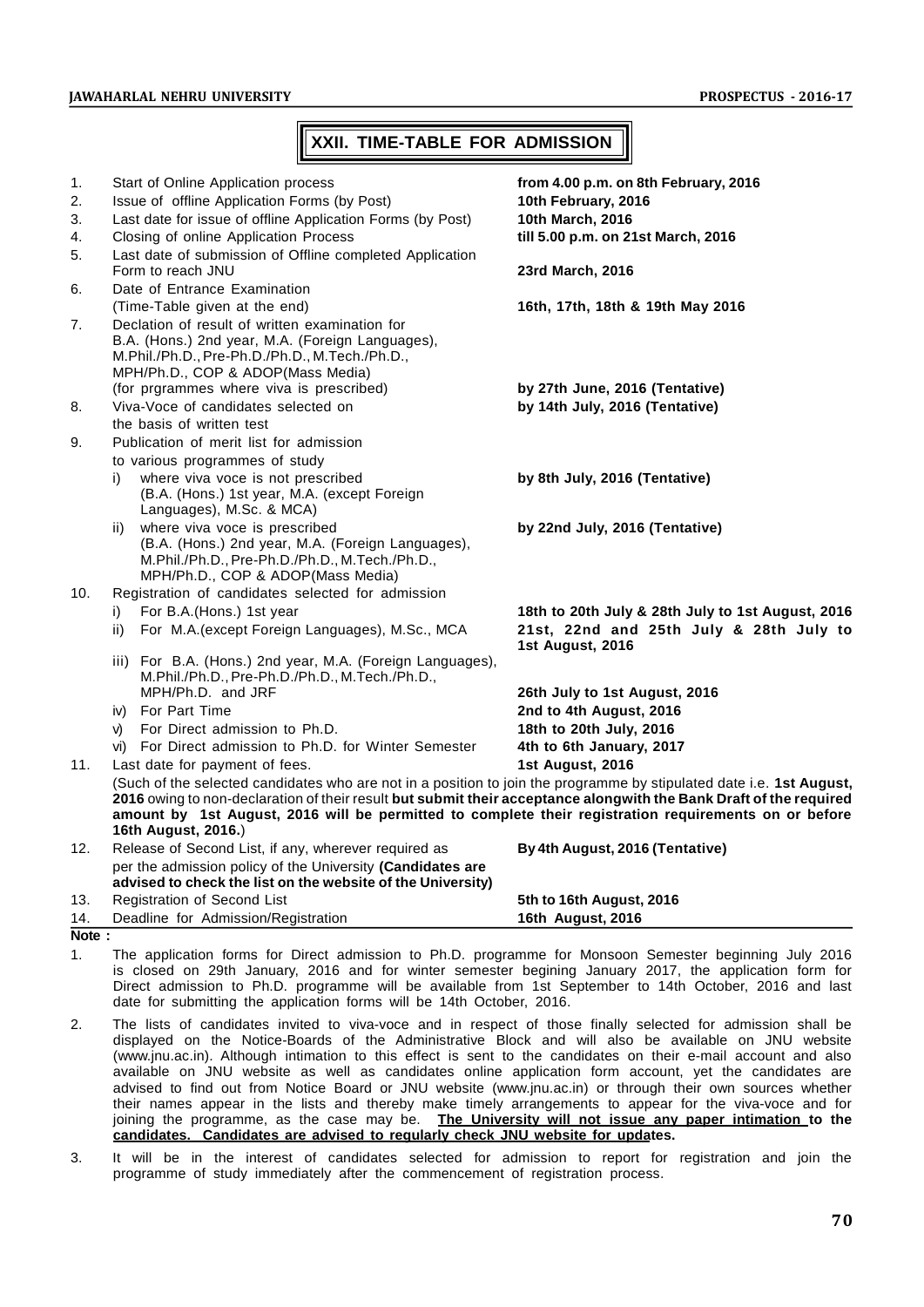# **XXIII. GUIDELINES/COURSE OUTLINES FOR ENTRANCE EXAMINATION**

# **A. SCHOOL OF INTERNATIONAL STUDIES**

# **(a) M.Phil./Ph.D. Programme (for all Centres)**

Knowledge of International Affairs/Area Studies/ Disciplines (Law, Economics, Political Science) with interest in one or more of the following areas in which facilities are available in the School:

International Politics; International Organisation;<br>
Diplomacy and Disarmament. Political Diplomacy and Disarmament, Geography; International Legal Studies; International Trade & Development; South Asian Studies; Indo-Pacific Studies (South East Asia/ South West Pacific); Inner Asian Studies; Chinese Studies; Japanese Studies; Korean Studies; West Asian Studies; African Studies; United States Studies; Latin American Studies; Canadian Studies; European Studies; Russian & Central Asian Studies; and Comparative Politics and Political Theory.

The written test is intended to evaluate the competence of candidates in International Relations, History, Political Science, Economics, International Law and the field/area in which they are seeking admission, and their capacity for analysis and expression.

For International Legal Studies, a background of (b) International Law is essential.

**For International Trade and Development** the written test would consist of questions on the courses' in standard MA Economics programme, specifically (1) Micro Economics, (2) Macro Economics , (3) Mathematics, (4) International Trade, (5) Economic Development, (6) Statistics and Econometrics, and related disciplines such as environmental economics, banking and finance etc. A knowledge of calculus is essential.

# **(b) M.A. in Politics (with specialization in International Studies)**

The written test is intended to evaluate the knowledge of candidates in Political Science, History and Economics and their general awareness of world affairs. The test is based on essay-type questions.

# **(c) M.A. in Economics (with specialization in World Economy)**

The written test is intended to evaluate the knowledge of the candidates in micro-economics, macroeconomics, mathematics and statistics, International trade and some related disciplines, such as public economics and economic development. The question paper will contain multiple choice questions with negative marks for wrong answers (total marks:100) and grading will be computerized.

**(d) M.A. in International Relations and Area Studies** The written test is intended to evaluate the knowledge

of candidates in Political Science, History and Economics and their general awareness of world affairs. The test is based on essay-type questions.

# **B. SCHOOL OF LANGUAGE, LITERATURE AND CULTURE STUDIES**

# **(a) First year of three-year B.A. (Hons.) programme in Foreign Languages:**

Candidates seeking admission to the first-year of the 3 year-B.A. Programme in the School of Language, Literature and Culture Studies shall be examined on the basis of their general language and aptitude test. The questions shall be of objective type, short answers etc. and shall be within the broad spectrum of General Knowledge, General English and Elementary Knowledge on the culture and civilization of the languages/country concerned and aptitude for language skills.

The School has changed the pattern of the B.A. (Hons.) 1st year Entrance Examination. The Entrance Examinations for B.A.(Hons.) 1st Year in Foreign Languages will be grouped accroding to the following clusters:

**Cluster 1**: French, German, Spanish, Russian **Cluster 2:** Japanese, Korean, Chinese **Cluster 3:** Persian, Arabic, Pashto

**Candidates may opt for three Languages from two clusters only.** Sample papers are available on the JNU website.

**(b) Second year of three year B.A. (Hons.)programme in Foreign Languages:**

**Question paper for the entrance examination will be set in respective foreign language and answers also are to be given in that foreign language.** Adequate proficiency is required in spoken and written language concerned. Knowledge of basic and applied grammar besides some competence for simple translation from the language concerned into English and viceversa and familiarity with the culture and civilization of the country concerned are also required.

# **(c) Part Time Programmes:**

Candidates seeking admission to Certificate of Proficiencey (Part-Time) Programmes of Study in the School of Language, Literature and Culture Studies shall be examined on the basis of general aptitude test. The questions shall be of objective type and shall be within the broad spectrum of General Knowledge, General English.

Candidates seeking admission to Advanced Diploma in Mass Media in Urdu (Part-Time) programme of study in the School of Language, Literature and Cultural Studies shall be examined on the basis of knowledge of Urdu language, literature and basic knowledge of Mass Media. The questions shall be of objective/subjective type and shall be based on above mentioned area.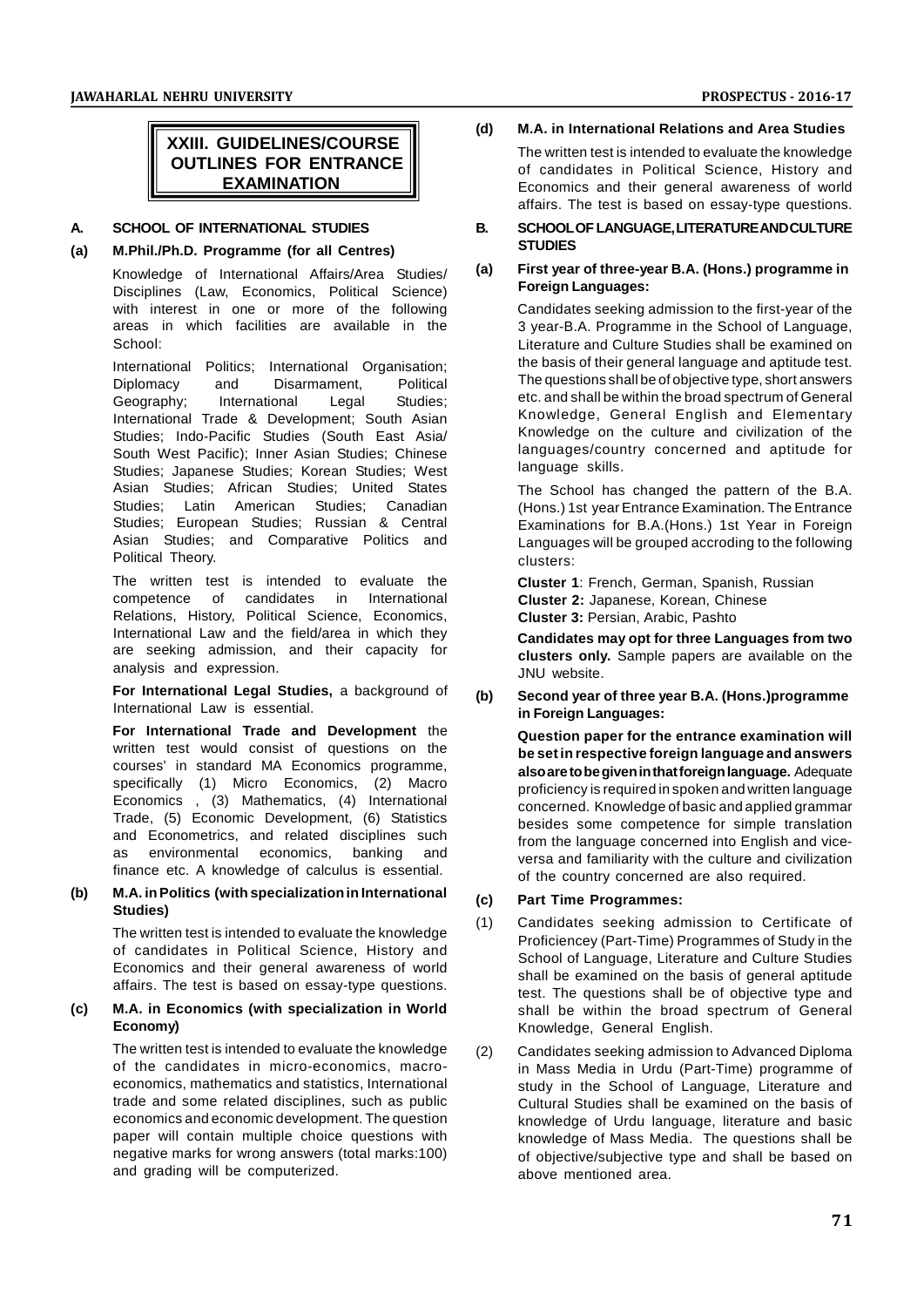# **JAWAHARLAL NEHRU UNIVERSITY PROSPECTUS - 2016-17**

- **(d) M.Phil./Ph.D. & M.A. Programmes:**
- **(1) Centre of Persian and Central Asian Studies**

# **(a) M.Phil./Ph.D. in Persian**

- i) Proficiency in spoken and written Modern Persian.
- ii) Sound knowledge of Persian Literature

# **(b) M.A. in Persian**

- i) Grammar
- ii) Translation from Persian into English & viceversa (Newspaper standard)
- iii) Outline of Persian Literature
- iv) Short essay in Persian

# **(2) Centre of Arabic and African Studies**

# **(a) M.Phil./Ph.D. in Arabic**

Good command of Arabic Language and Literature with adequate orientation to Arabic Language and Literature.

Entrance Test is intended to adjudge the ability of the candidate to assess, analyse and evaluate linguistic and literary works and other works related to Arab (6) Culture and Civilzation. The test is also intended to  $\overrightarrow{a}$ examine the research aptitude of the candidates. Candidates will be required to answer questions on language, literature and Arab Culture & Civilization.

# **(b) M.A. in Arabic**

- i) Grammar
- ii) Translation from Arabic into English & viceversa (Newspaper standard)
- iii) Outline of Arabic Literature
- iv) Short essay in Arabic

# **(3) Centre for Japanese Studies**

# **(a) M.Phil./Ph.D. in Japanese**

- i) Good proficiency in written and spoken language.
- ii) Ability to use original sources for research.
- iii) Familiarity with the literature of the language concerned.
- iv) Familiarity with the history, society and culture of Japan.

# **(b) M.A. in Japanese**

# i) Grammar

- ii) Short essay on topic of general interest.
- iii) Joyo Kanji
- iv) Translation of passages from Japanese into English & vice-versa (Newspaper standard)
- v) Japanese Society, Culture and Literature (7)

# **(4) Centre for Korean Studies**

# **(a) M.Phil/Ph.D. in Korean:**

- i) Good proficiency in written and spoken language**;**
- ii) Ability to use original sources for research;
- iii) Familiarity with the literature of the language concerned; and
- iv) Familiarity with the history, society and culture of Korea.

# **(b) M.A. in Korean**

- i) Grammar<br>ii) Short essa
	- Short essay on topic of general interest.
	- iii) Hanja
	- iv) Translation of passages from Korean into English & vice-versa (Newspaper standard)
	- v) History Society, Culture and Literature of Korea

# **(5) Centre for Chinese and South-East Asian Studies**

# **(a) M.Phil./Ph.D. in Chinese**

- i) Proficiency in written and spoken language
- ii) Ability to use original sources for research
- iii) Familiarity with the literature of the language concerned

# **(b) M.A. in Chinese**

- i) Grammar
- ii) Short essay on topics of general interest
- iii) Chinese characters
- iv) Translation of passages from Chinese into English & vice-versa (Newspaper standard)
- v) History and Culture of China

# **(6) Centre for French and Francophone Studies**

# **(a) M.Phil./Ph.D. in French**

Ability to analyse, assess and give a critical appraisal of theme related to Methodology of Teaching French as a foreign language, Linguistics, Literature, Translation, Culture and Civilization (France & Francophone Countries)

# **(b) M.A. in French and Francophone Studies**

There are two specializations: 1) Literature; 2) Translation & Interpretation.

All the three sections (Literature; Translation & Interpretation; Language and Civilization) are compulsory for all the candidates seeking admission to M.A. programme. Their entry into the Literature/ Translation & Interpretation specializations will be based on their performance in the written and oral tests.

# **Questions will be on the following broad areas:**

- i) French Literature;
- ii) Translation and Interpretation; Ability to translate and interpret general texts from English into French and vice-versa respecting the structure and the idioms of the two languages;
- iii) French Civilization: familiarity with the general framework of French History, Geography and Institutions of France.

# **(7) Centre of German Studies**

# **(a) M.Phil./Ph.D. in German**

The research programme for the M.Phil./Ph.D. degree broadly encompasses the following areas:

- i) 20th century German Literature in sociohistorical perspective.
- ii) Specialised problems of theory of literature and sociology of literature in comparative contexts.
- iii) Reception of German literature in the Indian context - also with reference to problems of translation.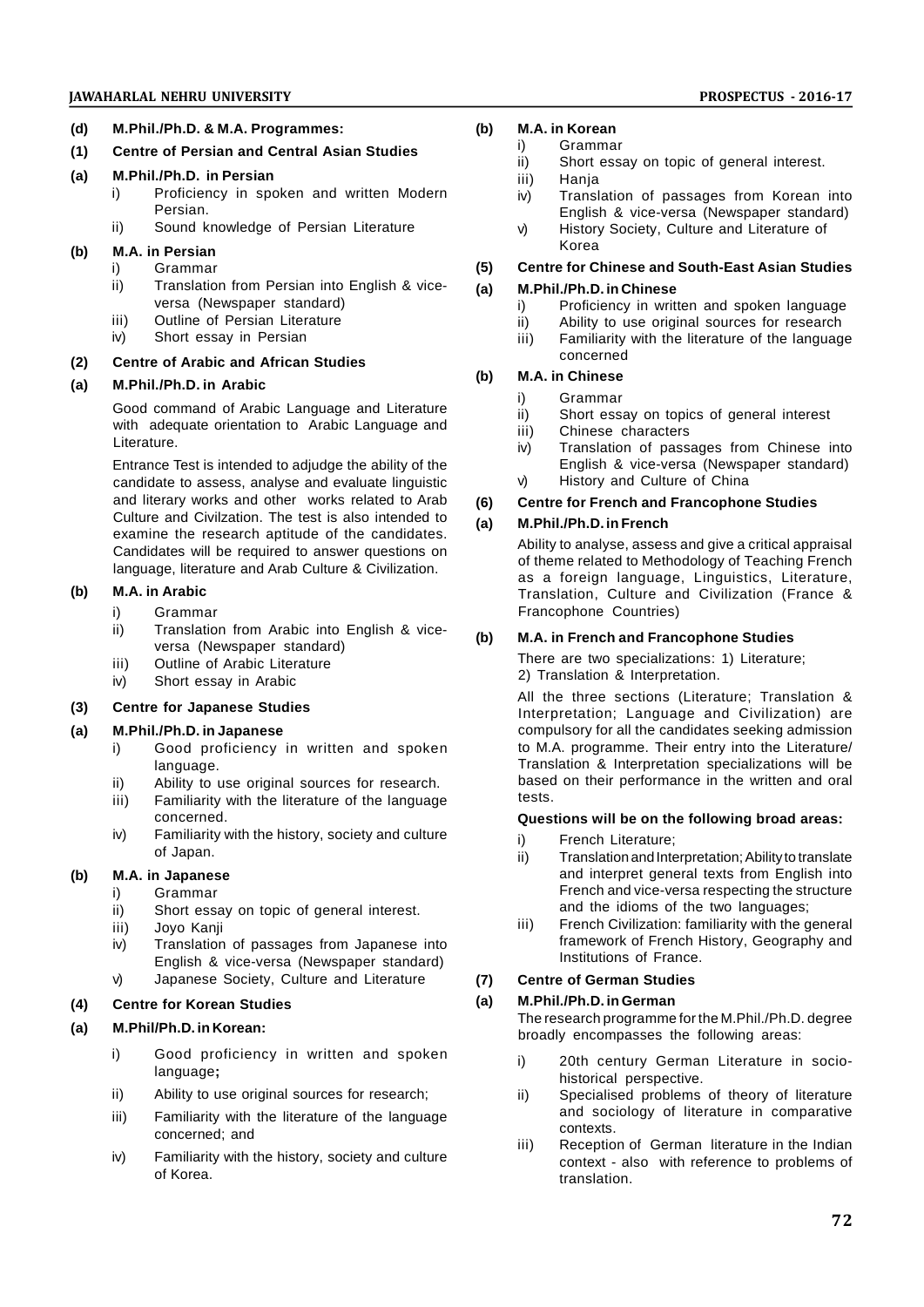- iv) Contrastive linguistics studies
- v) Theory and practice of translation
- vi) Applied Linguistics & Foreign Languages Didactics with special reference to German as target language.
- vii) German as a Foreign Language and (b) Multilingualism.

The written test is intended to evaluate the aptitude and competence of candidates seeking admission to the M.Phil./Ph.D. programme on the basis of their knowledge in the areas of German language, literature, social history, culture and civilization of German speaking countries, Theory of Literature and<br>Translation Linguistics and didectics of German as (a) Translation, linguistics and didactics of German as a foreign- language corresponding to M.A. level.

# **(b) M.A. in German**

Candidates seeking admission to the M.A. programme are expected to possess knowledge of German language equivalent to Oberstufe and knowledge of culture and civilization of German speaking countries, history of German literature of B.A. (Hons) level as well as ability to linguistically<br>concluse and translate general to the fram Cormon into analyze and translate general texts from German into English and vice-versa. **There will be one paper and two options for three M.A. programme offerd by the Centre viz. 1. (Literature) and 2. M.A. (Translation, Translation & interpretation).**

# **(8) Centre of Indian Languages**

# **(a) M.Phil./Ph.D. in Hindi & Urdu**

Candidates will be examined in the following areas: Concepts of literary criticism; problems of historiography of respective literatures; social contexts (c) of different literary periods; modern Literatures thought and ideologies; research aptitude (through appreciation of modern text).

# **(b) M.Phil./Ph.D. in Tamil**

Candidates will be examined in the following areas:

- 1. Tamil Language, Literature and Grammar.
- 2. Concepts of classical and modern literary criticism.
- 3. Problems in the historiography of literature including diaspora literature and folklore.
- 4. Comparative literature and translation
- 5. Tamil Manuscriptology.

# **(c) M. Phil./Ph.D. in Hindi Translation**

Candidates will be examined in the following areas: (b) Theories in Translation and practical Translation/ Research Methodology and Intercultural Communications.

# **(d) M.A. in Hindi and Urdu**

Candidates will be examined for their knowledge of main literary trends, authors and texts of respective literatures and for their ability to do critical appreciation (a) of a given text.

## **(9) Centre of Russian Studies**

# **(a) M.Phil./Ph.D. in Russian**

Candidates will be examined in theoretical aspects

of Russian Language and literary trends. The candidates are expected to have a sound knowledge of history, culture and civilization of Russia. Candidate will also be tested on their ability to analyse and sustain scientific argument.

## **(b) M.A. in Russian**

Candidates are expected to be proficient in written and oral expression of Russian Language, basic knowledge of Soviet and Russian Literature, phonetics and translation.

# **(10) Centre of Spanish, Portuguese, Italian and Latin American Studies**

# **(a) M.Phil./Ph.D. in Spanish**

The candidates are expected to be proficient in the language. In addition they ought to possess a good knowledge of the important movements and authors of Spanish and Latin American literature, besides being well versed in the history, culture and civilization of the Spanish speaking countries. The students are also expected to have knowledge of problems of translation.

# **(b) M.Phil. in Portuguese**

The candidates are expected to be proficient in the language. In addition they ought to possess a good knowledge of the important movements and authors of Portuguese and Brazilian literatures, besides being well versed in the history, culture and civilization of the Portuguese speaking countries. The students are also expected to have knowledge of problems of Translation and linguistic differences between Portuguese speaking regions.

## **(c) M.A. in Spanish**

The candidates are expected to have a fair degree of proficiency in the written and oral expression of the language. The candidates will also be expected to be familiar with the history of Spanish and Latin American literature, as also of the history, culture and civilization of the Spanish speaking countries.

# **(11) Centre for Linguistics**

### **(a) M.Phil./Ph.D.**

Eligible candidates will be examined in the core areas of Theoretical, General and Applied Linguistics, speech sciences, Semiotics, Philosophy of Language, Language typology and Areal Linguistics, Syntax, Semantics, Sociolinguistics.

# **(b) M.A.**

Candidates may be examined in: Language aptitude and awareness, current language situation in India, information about Indian and World languages, principles and theories of language structure and its acquisition/learning; language use.

# **(12) Centre for English Studies**

### **(a) M.Phil./Ph.D.**

Candidates will be examined in English Literature, Literature in India and other Third World Countries, Literary Theory (both Western and Indian), Non-Literary and Para-Literary Cultural Forms, and the Relationship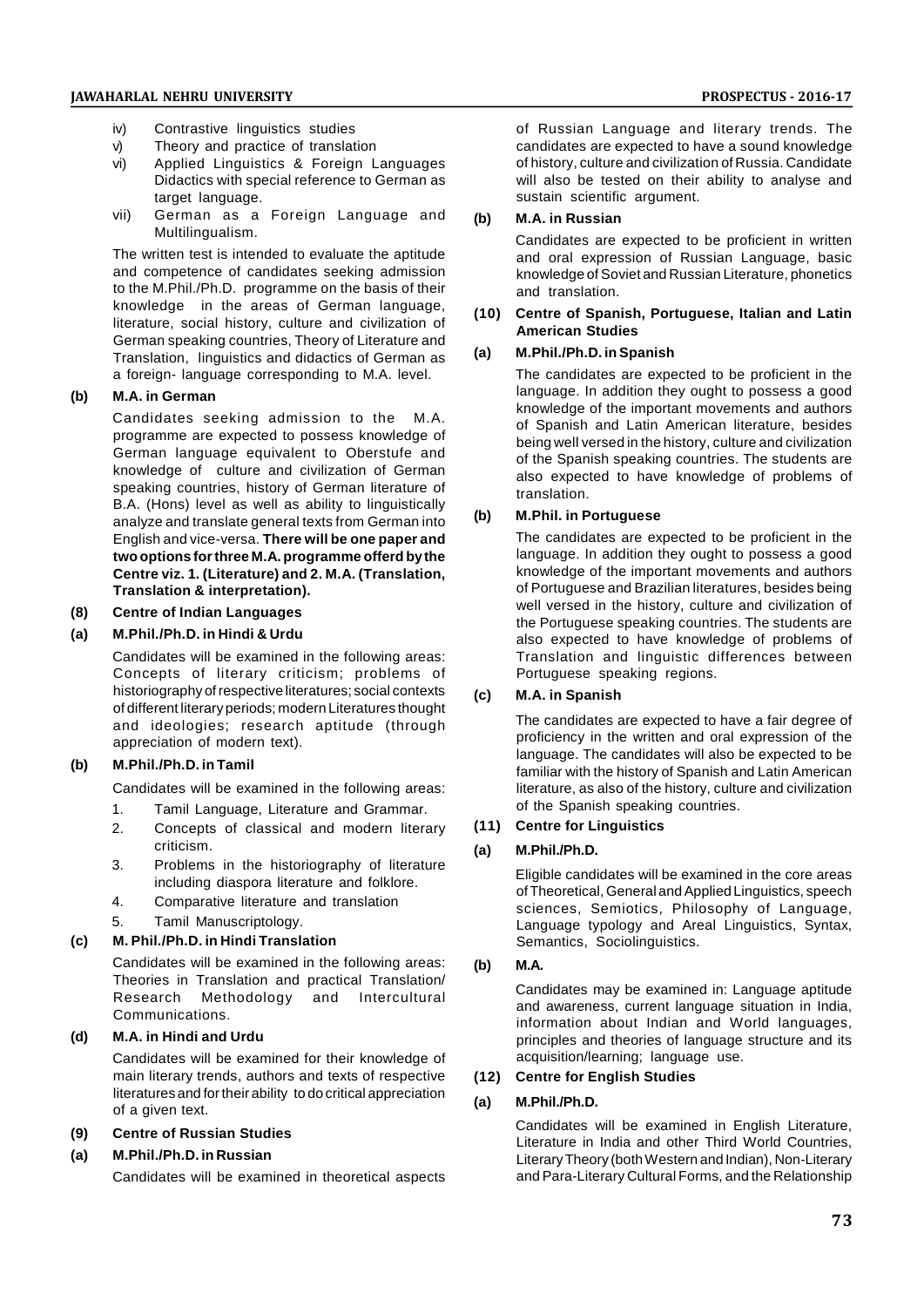between Literature, Culture and Society. The Objective of the test would be to specifically assess the research aptitude of the candidates, and their suitability for a rigorous research programme.

# **(b) M.A.**

Candidates will be examined in English Literature, 2. Literature in India and other Third World Countries, (a) English in India, Literary and Cultural Theories, and Practical Criticism of given literary pieces. The objective of the test is to select those who demonstrate not just in-depth knowledge of literature and culture, but literary sensibility and a capacity for original thinking.

# **C. SCHOOL OF SOCIAL SCIENCES**

# **1. Centre for Economic Studies & Planning**

# **(a) M.Phil./Ph.D.**

The applicants for the M.Phil./Ph.D. programme will be examined in the topics covered by a standard M.A. Economics programme. These would broadly include Micro-economics; Macro-economics; Economic Development; Indian Economy and Statistical and Mathematical Methods in Economics. The M.Phil. written test (total marks :70) will have only multiple choice questions (with negative marks for wrong answers) and the grading will be computerized.

# **(b) M.A. in Economics**

Applicants will be tested for their analytical abilities and awareness of national and international economic issues of importance at present and in the recent past. Candidates are expected to be familiar with the content of a standard Economics course taught at the B.A. level. Especially for the benefit of applicants without an undergraduate degree in Economics, an enumeration of the areas to be covered is given below:

- (a) (i) Micro-economics (Demand Curves, Price and Income Elasticity of Demand, Cost Curves, Equilibrium of Firm under Perfect Competition and Monopoly)
	- (ii) Macro-economics (National Income Theory of Income Determination, Monetary Policy, Trade and Balance of Payments)
- (b) Descriptive Statistics (Mean, Median and Mode, Standard Deviation, Correlation Coefficient),<br>
Elements: Desk bility Theory, Mathematics for 3. Elementary Probability Theory, Mathematics for  $\frac{3}{5}$ <br>Economists (Elementary Algebra Coordinate (a) Economists (Elementary Algebra,Coordinate Geometry and Elementary Calculus)
- (c) Problems of Economic History, Underdevelopment and Growth:
	- (i) India's Economic Development prior to Independence: India's Planning and Development experience since Independence; Basic indicators of Development.
	- (ii) International Economics Issues of Contemporary Relevance.

The entrance exam for M.A. will comprise of two parts: Part A will have multiple choice questions and

Part B will have short and long problems/questions. Marks obtained in Part A will be used for shortlisting candidates for whom answers for Part B will be evaluated. Final selection will be on the basis of total marks obtained in Part A and Part B.

# **2. Centre for Historical Studies**

# **(a) M.Phil./Ph.D.**

Detailed knowledge of Indian History adequate for pursuing research.

# **(b) M.A. in History**

**Candidates applying for M.A. (History) programme are allowed to exercise only one option i.e., Ancient History; or Medieval History; or Modern Indian History, and the option so exercised must be clearly mentioned at the appropriate column in the Application Form as well as on the top of the Answerbook supplied to the candidates in the Examination Hall. Candidates may please note that the answerbooks carrying more than one option will be considered invalid.**

Candidates seeking admission to the M.A. programme in the Centre for Historical Studies will be required to have a broad knowledge of history either directly on the basis of courses taken at under-graduate level in History or indirectly through the historical understanding of discipline in the Social Sciences or Humanities. Questions set for the Entrance Examination will relate to the above and candidates will have choice of discipline and chronology.

The CHS proposes to change the pattern of its M.A. entrance examination from 2011. The question paper worth a total of 100 marks will be divided into three sections. Students will be required to answer questions from all sections. Section 1 will carry 30 marks. It will lhave one comprehension passage in English and candidates will be required to answer six questions based on the given passage. Section 2 will carry 20 marks. It will have 5 questions covering broad areas of the social sciences and other topical issues of current concern. Candidates will be required to answer 1 question from this section. Section 3 will carry 50 marks. It will have 12 questions covering specific periods/areas of history and candidates will be required to attempt 2 questions from this section.

# **3. Centre for Political Studies**

### **(a) M.Phil./Ph.D.**

Applicants for the M.Phil. programme will be examined for their analytical ability in topics covered by an M.A programme in Political Sciences in a written test (total marks:70) and an oral interview. These would broadly include History of Political Ideas, Indian politics (Institutions, Processes and Policies), International Relations and Comparative Politics.

Those who are selected for Viva-Voce (oral interview) are required to bring with them a synopsis of their research theme indicating the scope, plan and feasibility of proposed research at the time of Viva-Voce**.**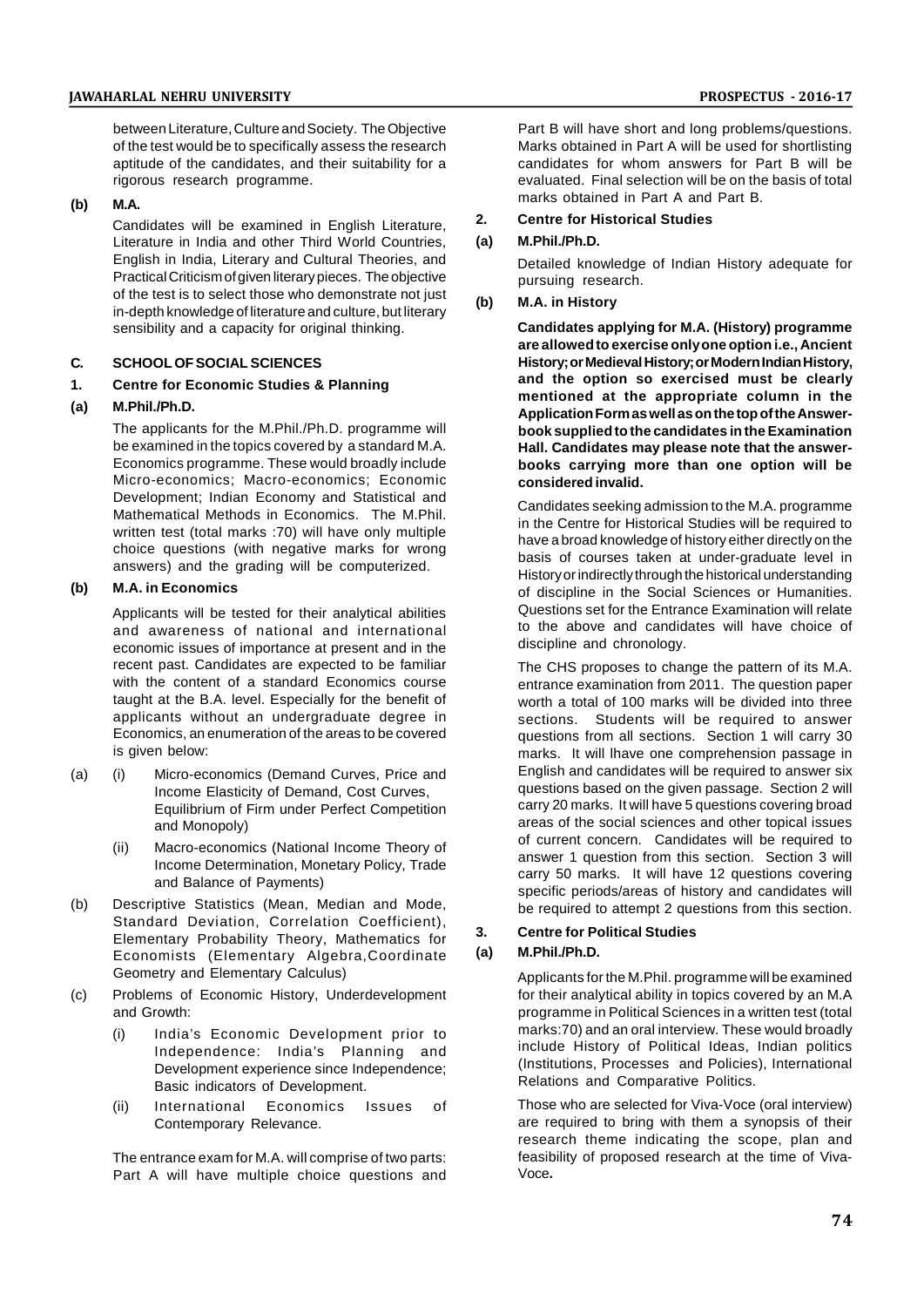# **(b) M.A. in Political Science**

The M.A. in Political Sciences continues to be distinctive in its commitment to teaching through lectures and tutorials in order to maintain high standards of excellence in the discipline. Candidates are expected to be familiar with the content of a standard B.A. course in Political Science. Applications will be tested from areas given below:

- (a) Western Political Thought
- (b) Indian Government and Politics
- (c) Political Thought in Modern India
- (d) International Relations
- (e) Public Policies in India
- (f) Comparative Government and Politics

# **4. Centre for the Study of Regional Development**

# **(a) M.Phil./Ph.D.**

M.Phil./Ph.D. programme in the Centre for the Study of Regional Development has three streams namely Geography, Population and Economics. Entrance Examination for each of the three streams will be held separately on different date/session. Candidate may (b) choose to apply for one or more streams.

## **(i) Regional Development: Geography (Code : GEO)**

This part of question paper will consist of two units: **Unit-I**

Short objective questions on general principles of physical and human geography and the concept of regional development.

# **Unit II**

Long questions concerning the following sub-fields in Geography:

- **1. Physical Geography:** Geomorphology, Oceanography, Climatology, Climate change, Hydrology, Biogeography, Ecosystems, Natural Resources and Natural Disasters (with special reference to India)
- **2. Human Geography:** Population distribution and growth: human settlements, Urbanization, migration; rural and agricultural geography; Spatial structure and temporal trends of economic activity; Social formation and spatial organization of social groups and communities, tourism; (with special reference to India)
- **3. Recent trends in geographical thought.**
- **4. Regional Development:** Concepts, strategies of regional development, regional imbalances and levels of regional development in India.
- **5. Methods:** Cartographic methods; descriptive statistics; and sampling techniques; correlation and regression analysis, tests of significance, geographical information system, Remote sensing, and GPS.

# **(ii) Regional Development: Population Studies (Code : POP)**

Nature and scope of population studies; sources of demographic data; population growth, distribution,

and density; population composition; components of population dynamics namely fertility, mortality and migration; Population growth in relation to economic and social development. India's population policy and family planning programme, population theories, Demographic methods (may need the use of scientific calculator),Population, environment and development, Urbanization, Human habitat, Human ecology, Food security, Programs related to Population Health and Development.

# **(iii) Regional Development: Economics (Code : ECN)**

The question paper will examine students (a) about economics theory and development theory (at the Masters level); (b) their awareness about basic issues in Indian economy around themes like poverty, inequality, employment, banking, public finance, industry, agriculture, trade etc; (c) their capacity to reflect on challenges of India's development and policy choices made over the years to address those challenges and (d) Basic statistics and quantitative techniques.

# **(b) M.A. in Geography**

**The M.A. admission test will carry a total of 100 marks with the unit wise marks assigned and coverage of topics as indicated below. Unit I will have only multiple choice questions to be answered on OMR sheet.**

# **Unit I (60 marks)**

# **Multiple Choice Questions on:**

- 1. Geomorphology, climatology, oceanography and biogeography.
- 2. Human geography, economic geography, political geography, Population geography, human ecology and human settlements.
- 3. Regional geography of India- physiographic divisions, patterns and levels of development of agriculture and industries, growth of population, urbanization, and socio-cultural diversity.
- 4. Geographical information System, Remote Sensing, Cartography, Quantitative Techniques/ Statistics.

# **Unit II (20 marks)**

### **Short Questions on:**

Physical, human, regional geography and geography of India.

### **Unit III (10 marks)**

## **Question/questions on**

Cartography – scale and map projections, topographical maps of India, Methods of data representation

### **Unit IV (10 marks)**

### **Question/questions on**

Statistical Methods – frequency distribution, measures of central tendency and dispersion, Correlation.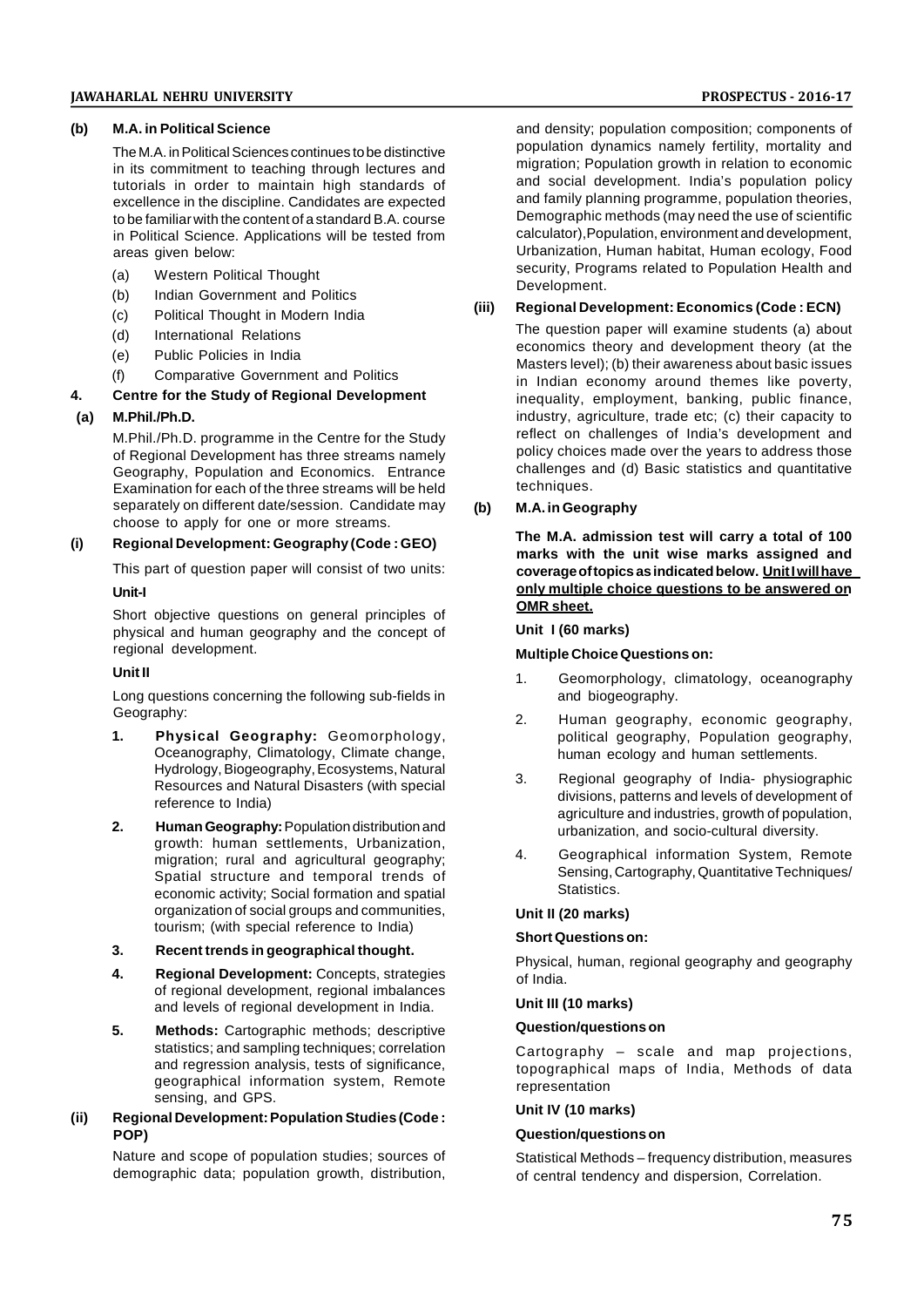# **JAWAHARLAL NEHRU UNIVERSITY PROSPECTUS - 2016-17**

# **5. Centre of Social Medicine & Community Health**

There are two separate question papers one for M.Phil./Ph.D. and another for MPH/Ph.D. and carry 70 marks each. These examination are scheduled on two different dates. They consist of short notes and essay-type questions.

# **(a) M.Phil./Ph.D. programme in Social Science in Health (Code : CSM):**

The questions cover the following areas:

- i) Master's level Social Science disciplines.<br>ii) Application of Social Sciences to soc
- Application of Social Sciences to social problems.
- iii) Health and Population Problems and vi) Programmes related to them.

# **(b) MPH/Ph.D. Programme in Community Health (Code : MPH):**

The questions cover the following areas:

- i) Preventive and Social Medicine as taught in MBBS and M.Sc Nursing.
- ii) Community health problems and programmes in India.
- iii) Community health nursing.
- iv) Social dimensions of community health.

# **6. Centre for the Study of Social Systems**

# **(a) M.Phil./Ph.D.**

- 1. Major Theoretical Orientations in Sociology such as Structural Functionalism. Structuralism, Symbolic Interactionism, Phenomenology, Marxism, Post -modernism.
- 2. Methods in social sciences and social research techniques
- 3. Processes of social change and development in a comparative and cross cultural perspective

# **(b) M.A. in Sociology**

- 1. The Classical Heritage : Weber, Marx, Durkheim, Pareto
- 2. Concepts and theories in Sociology
- 3. Methods of Sociological enquiry
- 4. Processes of social change and development with special reference to India.

# **7. Centre for Studies in Science Policy M.Phil/Ph. D.**

The written test is intended to evaluate the candidate's general awareness in the following areas:

- i) Some basic concepts and perspectives in political science, sociology, economics, history, environment and development studies. It is advisable to study 10 Robert K Merton and Thomas Kuhn (sociology of science); Schumpeter and others for economics of technical change; and some basic understanding of history of science in India.
- ii) Impact of science and technology on Indian society and emerging issues of S&T such as Intellectual Property Rights; Biodiversity; Environment Regulation and Ethics etc; Green, White and Blue revolutions and transformation in society.
- Development of science and technology in India in a comparative perspective with other countries such as USA, W.Europe, Japan, China and East Asia;
- Social relevance of science and technology in India (poverty alleviation, industrialization, employment, human resource development, empowerment through science and technology processes and mechanisms);
- Understanding of science and society issues in the contemporary period involving issues such as ICT, bio and nanotechnology revolutions, environment and society, new technologies and questions of ethics and equity etc.
- Knowledge about science and technology policy issues related to S&T organisations, funding, etc.

# **8. Centre for Philosophy**

**M.Phil./Ph.D.:** The applicants for the M.Phil. /Ph.D. programme will be examined in the themes and issues covered in a standard M.A. Philosophy course. The candidates will be tested for their in-depth understanding of philosophical issues, methods and texts. They are expected to be familiar with the debates in contemporary philosophy, and relation of philosophy with other academic discipline.

**M.A.:** The applicants for the M.A. programme will be examined in the themes and issues studied in a standard B.A. Philosophy course. The M.A. admission test will carry a total of 100 marks and students will be tested from areas of history of philosophy, themes and issues in metaphysics, epistemology, logic, ethics, aesthetics and, social and political philosophy. The purpose of the test is to select such candidates who demonstrate philosophical aptitude, analytical skills and ability for original thinking.

# **9. Zakir Husain Centre for Educational Studies**

# **M.Phil/Ph.D.**

The written test is intended to evaluate the understanding of basic concepts and theories in the fields of Sociology/ Economics/History/Psychology. The aptitude for research in education and the capacity for analysis will also be tested.

The question paper is divided into two parts. The first part is meant for all candidates. The second part has five sections : four sections corresponding to questions relating to the four fields of study mentioned above and the fifth section comprising questions of general interest.**A candidate is expected to answer questions from only one of these five sections.**

# **10. Centre for Women Studies**

# **M.Phil/Ph.D.**

Applicants for the M.Phil. programme will be examined for their understanding and analytical ability in a broad range of issues concerning gender. An applicant should be aware of both contemporary politics, scholarly Literature in the field, and ongoing debates. In addition, a knowledge of historiographical changes in the field will be useful.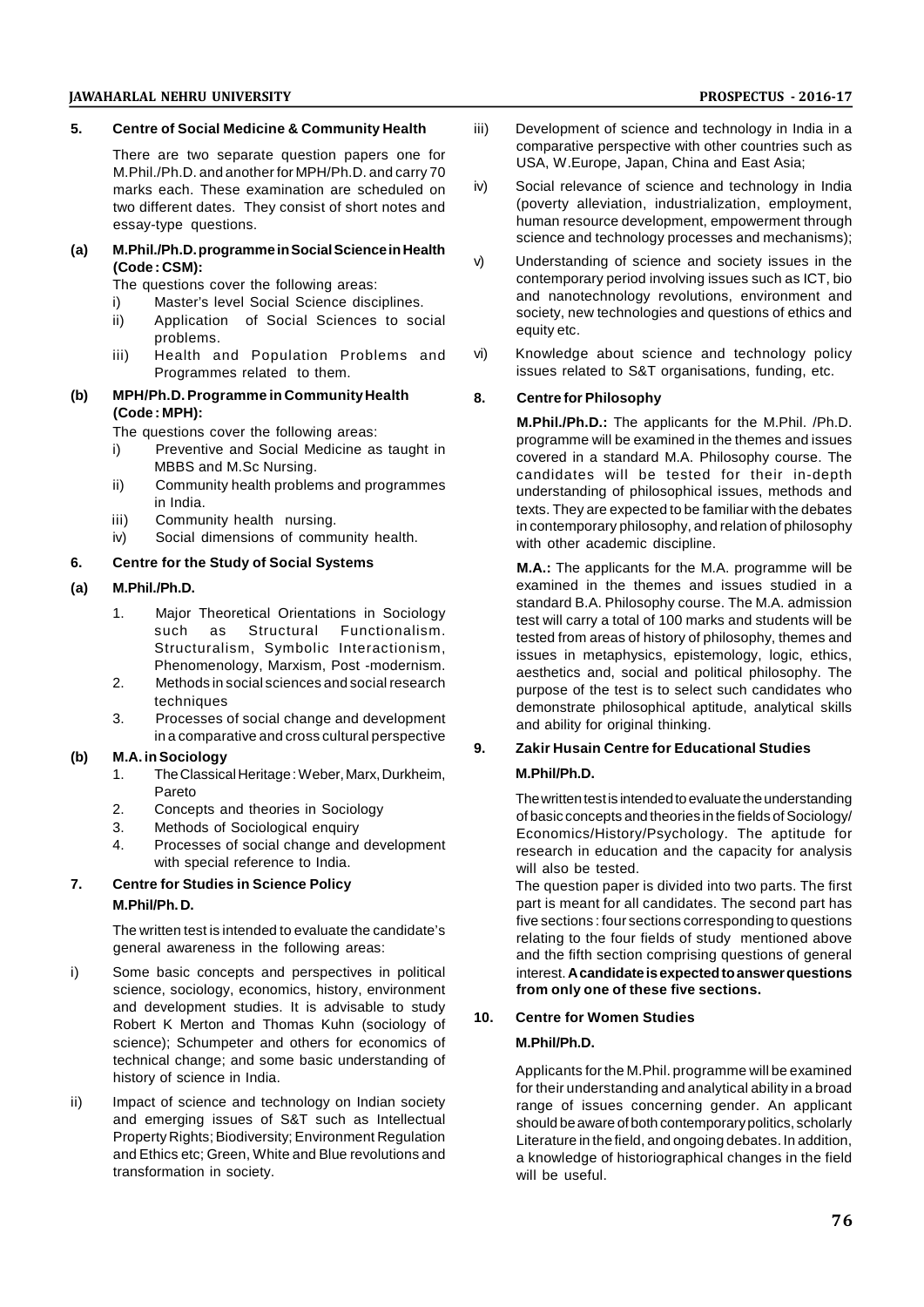The M.Phil. entrance test will have two component parts – a written test (70% marks) and an oral interview.

# **11. Centre for the Study of Discrimination and Exclusion M.Phil / Ph.D.**

Applicants for the M.Phil. programme will be examined<br>for their understanding and applytical ability in a broad for their understanding and analytical ability in a broad range of issues concerning discrimination and (a) exclusion. An applicant should be aware of ongoing debates in contemporary society, politics and economy as well as, existing scholarship in the field. In addition, knowledge of history relating to marginalization of castes and tribes will be useful.

The M.Phil. entrance test will have two component parts – a written test (70% marks) and an oral interview.

# **12. Centre for Informal Sector and Labour Studies**

# **M.A. in Development and Labour Studies**

The applicants for the M.A. programme will be examined in the light of their knowledge on themes and issues studied in a standard social science bachelor programme. The purpose of entrance exam is to test the candidates' general awareness on issues related to development and labour studies, their capacity to comprehend and reflect on academic<br>orticles and their philip in analytical reasoning on the **E**. articles, and their ability in analytical reasoning on the contemporary issues of informal sector. The M.A. (a) admission test will carry a total of 100 marks and students will be tested in the broad thematic areas of major social science disciplines: political economy, theories and contemporary history of development, development economics, sociological and political theories. The purpose of the test is to select candidates who demonstrate aptitude for analytical skills and ability for original thinking.

# **13. Centre for Media Studies**

### **M.Phil./Ph.D.**

Applicants for the M.Phil. programme will be examined (b) on the basis of their analytical ability in addressing a broad range of issues pertaining to media studies. They are expected to be familiar with the contemporary debates in the field of study, technological changes, and cultural and political economy of media. In addition, a brief understanding of key media theories or schools of thought will be use ful.

The M.Phil. admission test will have two components consisting of a written test (70%) and an oral interview **F.** (30%), respectively.

# **13. North East India Studies Programme M.Phil./Ph.D.**

Applicants for the M.Phil programme will be examined for their understanding and analytical ability in a broad range of issues concerning North East India and its neighboring areas. An applicant should be aware of ongoing debates in contemporary society, politics,<br>economy bistory ecology development governance (b) economy, history, ecology, development, governance and culture, as well as existing scholarship pertaining to the region. In addition, a brief understanding of

general theories or schools of thought in the above mentioned areas will be useful.

The M.Phil entrance test will have two component parts: a written test (70 per cent) and an oral interview (30 per cent).

# **SCHOOL OF LIFE SCIENCES**

# **(a) M.Phil./Ph.D.**

The question paper will consist of two parts.

**Part A:** All the questions shall be of objective multiple choice types and shall be of B.Sc. standard.

**Part B:** The entire question paper will be of multiple choice type of M.Sc. standard on the subjects of Botany, Zoology, Genetics, Biochemistry, Microbiology, Physics, Chemistry and other areas defining eligibility.

# **(b) M.Sc. in Life Sciences**

The question paper will consist of two parts.

**Part A:** All the questions shall be of objective multiple choice type of 10+2 science standard.

Part B: All the questions shall be of multiple choice type of B.Sc. standard from the subjects of Botany, Zoology, Chemistry, Physics and other related subjects.

# **E . SCHOOL OF ENVIRONMENTAL SCIENCES**

# **(a) M.Phil./Ph.D.**

All questions would be of the multiple choice type. The question paper will be divided into two parts:

# **Part A**

This will have questions of B.Sc. level from the areas of Physics, Chemistry, Mathematics, Geology, Botany and Zoology.

**Part-B** This part of the question paper will have questions of M.Sc. level from Physics, Chemistry Geology, Biology and Environmental Sciences.

### **(b) M.Sc. in Environmental Sciences**

The question paper will be of multiple choice type. The question paper will be in two parts.

**Part I :** This will have questions from the different areas of Science and Mathematics at the 10+2 level.

**Part II:** This will have questions in the areas of Physics, Chemistry, Mathematics, Geology, Botany and Zoology at the B.Sc. level.

## **F. SCHOOL OF COMPUTER AND SYSTEMS SCIENCES**

### **(a) M.Phil./Ph.D. and M.Tech./Ph.D.**

The question paper for the entrance examination will consist of multiple choice questions.

# **Syllabus :**

Graduate/Post graduate level Mathematics and Statistics, Graduate/Post -graduate level Computer Science and General Aptitude.

# **(b) Master of Computer Applications (MCA)**

The question paper for the entrance examination will consist of multiple choice questions.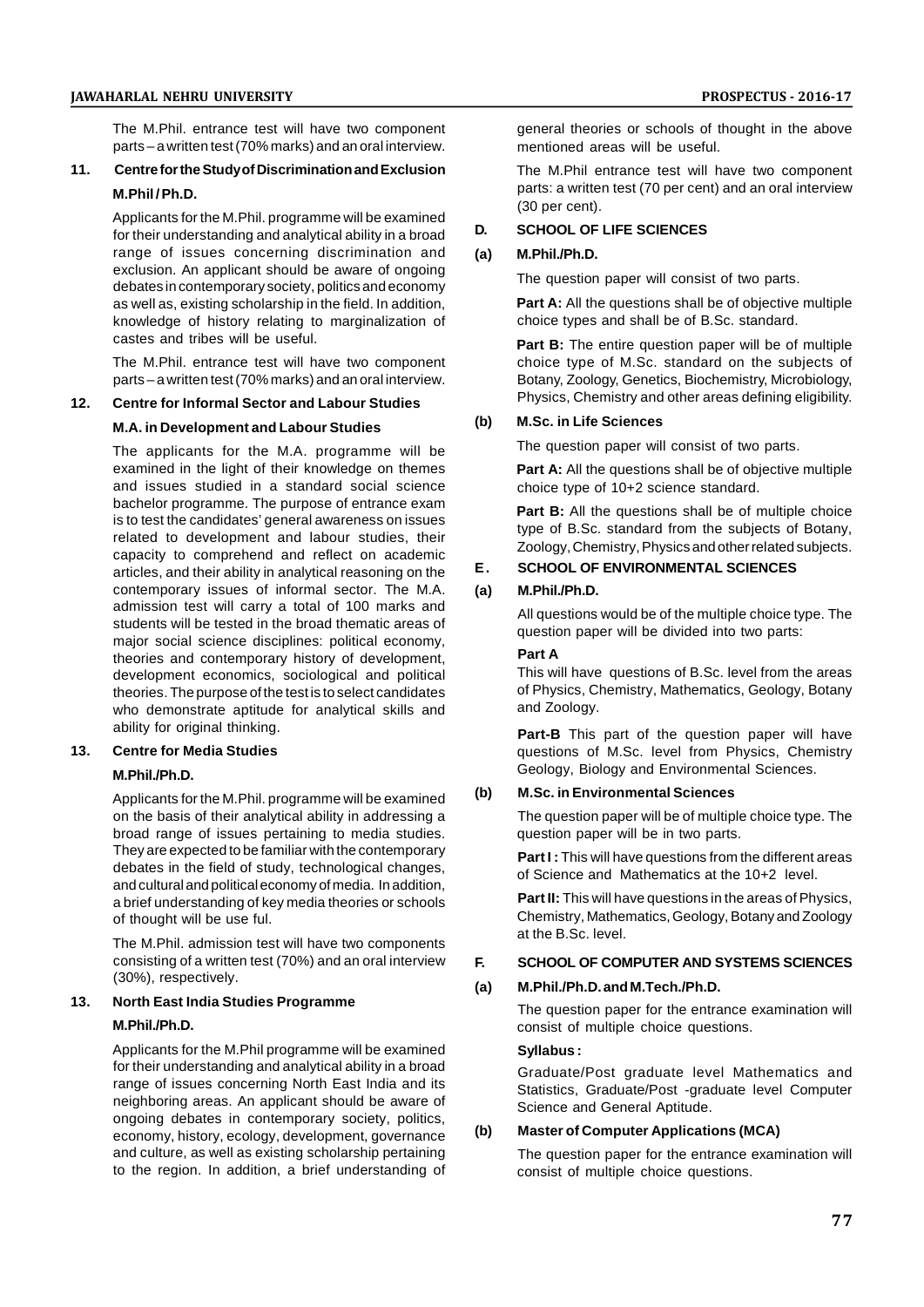# **Syllabus:**

10+2/Graduate level Mathematics and Probability and General Aptitude and reasoning. About 80% questions will be from mathematics and Probability and about 20% questions from General Aptitude and reasoning.

# **(c) Ph.D. under the Visvesvaraya Fellowship Scheme for Electronics and IT**

The question paper for the entrance examination will consist of short answer questions.

# **Syllabus :**

GATE syllabus for Computer Science and IT would be the syllabus for the written examination. For this, a link is created on the website www.jnu.ac.in/SCSS/ admissions.html and may be referred to for further details.

# **G . SCHOOL OF PHYSICAL SCIENCES**

# **(a) Pre-Ph.D./Ph.D. in Physical Sciences**

The questions (mostly problems) will be from topics covered in B.Sc. and M.Sc. courses of Physics, Mathematics and Chemistry taught in Indian Universities.

# **(b) Pre-Ph.D./Ph.D. in Chemical Sciences**

The questions (mostly problems) will be from topics<br>covered in  $B$  Sc, and  $M$  Sc, courses of Chemistry. (b) covered in B.Sc. and M.Sc. courses of Chemistry taught in Indian Universities.

# **(c) Pre-Ph.D./Ph.D. in Mathematical Sciences**

The questions will be from topics covered in B.Sc. and M.Sc. courses of Mathematics taught in Indian Universities.

## **(d) M.Sc. in Physics**

Candidates will be tested for knowledge of broad areas of Physics, Physical Chemistry and Mathematics at the B.Sc. (General) level.

# **H. SCHOOL OF ARTS AND AESTHETICS**

# **(a) M.Phil./Ph.D.**

The test will evaluate the candidate's grasp of methodological approaches, conceptual framework and theory of the arts in the discipline that they wish to specialize in. **(Separate entrance examinations will be held for admission to the following three fields of study i.e. (i) Visual Arts, (ii) Cinema Studies and (iii) Theatre and Performance Studies)**

# **(b) M.A. in Arts and Aesthetics**

Candidates will be required to have broad knowledge of various disciplines of Arts and Aesthetics, especially related to the history, practices and theory of visual cinema and performing art traditions which would broadly include important aspects of painting, sculpture, architecture as well as theatre, dance, music popular culture and the related genres of arts. Though the main focus will be on the traditions of Indian arts, candidates will be expected to have general background in important universal art practices. Two types of questions are to be answered in the threehour test (1) questions requiring precise and short answers and (2) essay-type questions with specified word limits.

### SCHOOL OF COMPUTATIONAL AND INTEGRATIVE **SCIENCES**

## **(a) Pre-Ph.D/Ph.D in Computational biology and Bioinformatics**

All questions would be of the multiple choice type. The question paper will be divided into two parts. For Part A, each correct answer will fetch 1 mark and for each wrong answer there will be a deduction of 0.25 marks. For Part B, each correct answer will fetch 2 marks and for each wrong answer there will be a deduction of 0.5 marks.

**PART A** : This will have 20 questions to test the candidates knowledge of basic science. Questions will be on Physics, Chemistry, Mathematics and Biology at the 10+2 level.

**PART B:** There will be 25 subject specific questions in each on the following five categories i.e a) Biology b) Chemistry c) Physics d) Maths/Statistics and e) Bioinformatics. The applicant can answer from any one category ( i.e. 25 questions) listed above. Questions will be of B.Sc/M.Sc level.

# (b) **Integrated M.Sc-Ph.D programme in Computational and Integrative Sciences**

All questions will be of multiple choice types. The question paper will be divided into two parts. For PART-A, each correct answer will fetch 1 marks and for each wrong answer there will be a deduction of 0.25 marks. For PART-B, each correct answer will fetch 2 marks and for each wrong answer there will be a duduction of 0.5 marks.

**PART-A:** Will have 20 (twenty) questions to test the candidate's aptitude in Mathematics. Questions will be only of Mathematics/Statistics at the 10+2 level. Only those candidates who score above 50% in Part A will be eligible for admission.

**PART-B:** There will be 25 (twenty five) subject specific questions in each of the four subject categories, i.e. i) Mathematics ii) Physics iii) Chemistry and iv) Biology. Candidates are required to attempt any ONE category only. Questions will be of B.Sc. level.

# **J . SCHOOL OF BIOTECHNOLOGY Pre-Ph.D./Ph.D.**

The Entrance Examination will cover questions related to Biotechnology, Biochemistry, Life Sciences and Physical Sciences and with adequate choice.

# **K. CENTRE FOR MOLECULAR MEDICINE**

# **(a) Pre-Ph.D./Ph.D.**

There will be multiple choice type of question related to molecular and cell biology, genetics, medical physiology, biochemistry & microbiology with relevence to human health and diseases. Some questions to evaluate the candidate's general aptitude will also be included.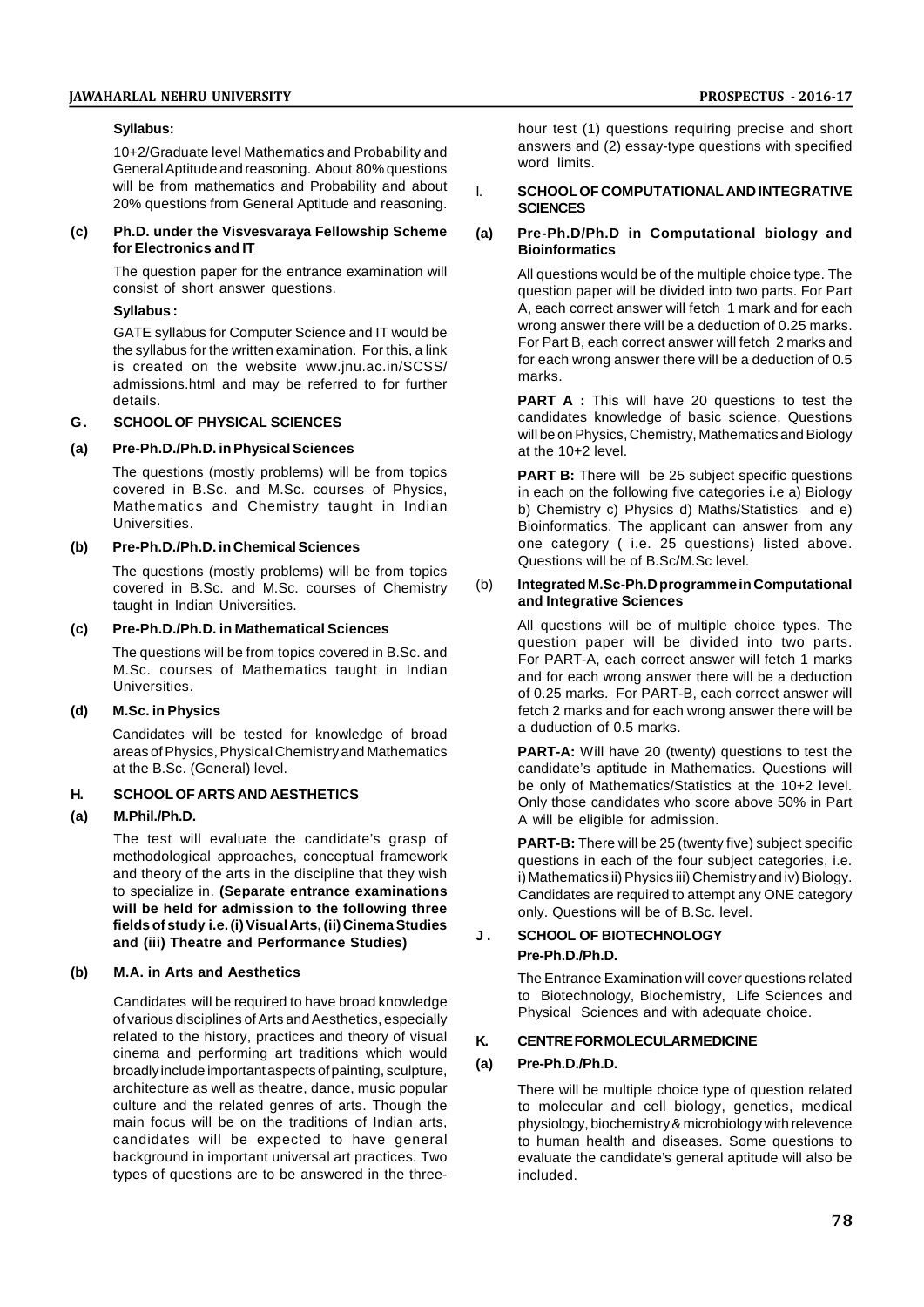# **(b) Integrated M.Sc.-Ph.D Programme in "Molecular Medicine":**

**Part A:** All the questions shall be of objective multiple choice type of relevant standard.

**Part B:** All the questions shall be of multiple choice type of B.Sc. standard from subjects of Botany, Zoology, Chemistry, Physics and other related subjects.

# **L. CENTRE FOR SANSKRIT STUDIES**

## **(a) M.Phil./Ph.D.**

Entrance Test shall be of three hours duration and shall consist of short and long type of question. There will be no multiple choice questions. 20% questions out of 70 marks will have to be answered in Sanskrit medium only. remaining questions will be answered in Sanskrit/English or any other scheduled Indian Languages. The test will cover the following areas: Indian philosophical systems, Sanskrit literature and poetics, Sanskrit grammar and grammatical theory, modes of disputation and interpretation of texts, Sanskrit linguistics including computational Sanskrit linguistics, Vedic, Agamic, Upanisadic and Puranic literature and Pali, Prakrit studies, Indian Social thought, issues in Sanskrit studies and researches.

# **(b) M.A. in Sanskrit**

Candidates will be asked short answer type questions in the prescribed space in the booklet. There will not be multiple choice questions.There will be no negative marking. Test will cover the following areas: Sanskrit language and literature, Indian Philosophical Systems, Sanskrit Poetics and Aesthetics, Sanskrit and Modern Indian Languages, Indian Intellectual and Cultural Traditions in Sociology, Polity and Economy, Architecture, Music, Environmental Studies, Grammar, Logic, Astronomy and Mathematics, Science and Technology, Argumentation and Interpretation, and Role and Place of Sanskrit in Indo European Studies.

## **(c) Certificate of Proficiency in Pali**

Candidates seeking admission to Certificate of Proficiencey in Pali shall be examined on the basis of general aptitude test. The questions shall be of objective type and shall be within the broad spectrum of General Knowledge, General English.

# **M. CENTRE FOR THE STUDY OF LAW & GOVERNANCE**

### **M.Phil./Ph.D. in Law & Governance**

There will be a written test with essay type questions from the fields of Political Science, Public Administration, Sociology, Economics, and Law. The test will evaluate the candidate's analytical abilities and competence in these disciplines.

The areas covered by the test will relate to issues such as the following: the changing role of the state; the relationship between the state, market and civil society; civil service reform and the new public management; regulatory regimes; local governance, both rural and urban; the rule of law and access to justice; the social and economic bases of law; and global governance.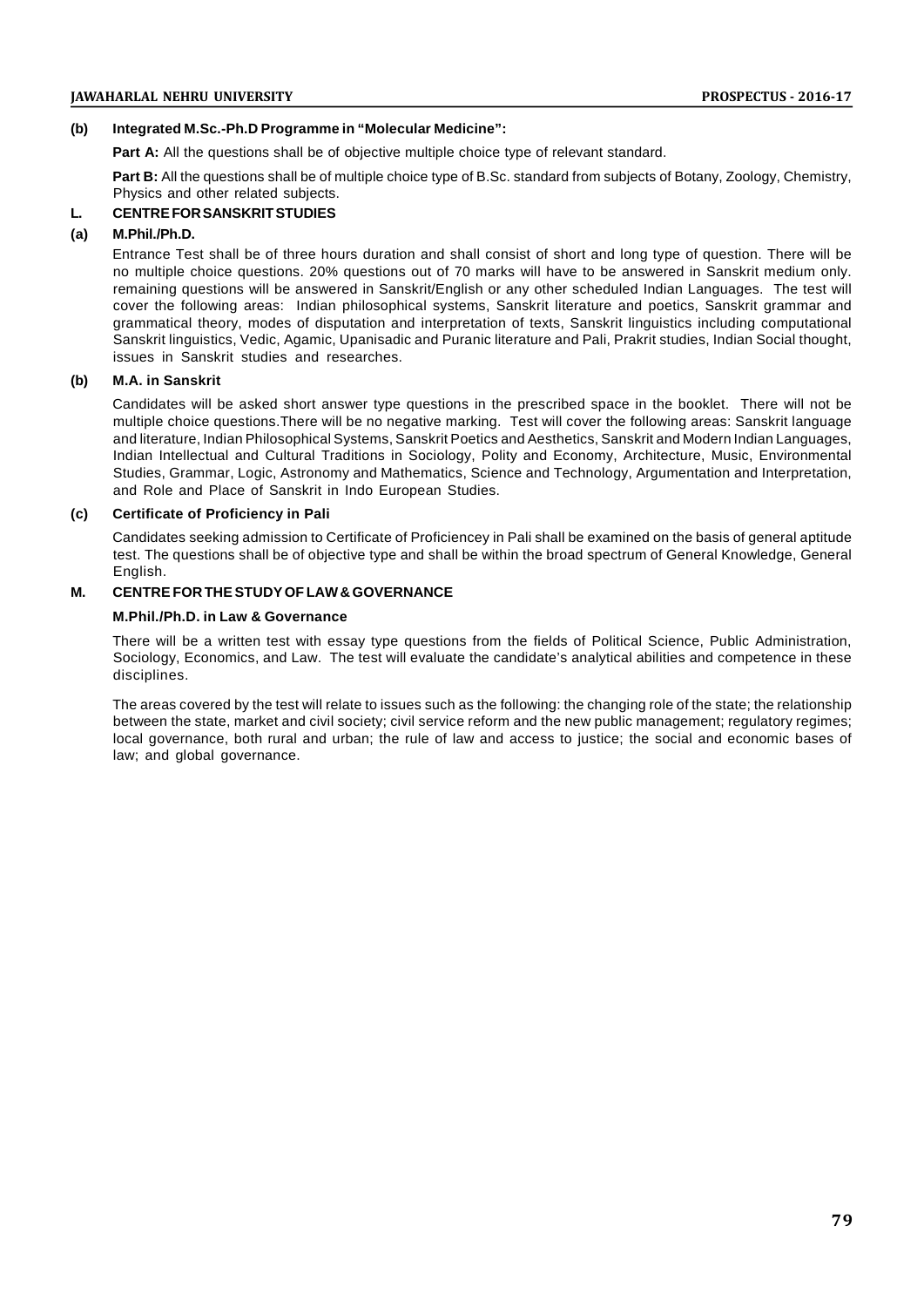# **XXIV. INSTRUCTIONS FOR COMPLETING APPLICATION FORM**

**Notes:**

- **a) Please read the Check List given in the inside front cover of the brochure before and after fillingup the Application Form.**
- **b) Please note that there is separate Application Form for applying for Admission to Direct Ph.D. programmes and admission under NET/JRF Category.**
- **c) Please fill the form in your own handwriting.**
- **d) Please note down your Application Form Number for future correspondence or retain a photocopy of the filled in Application Form.**
- **e) The Application Form is to be filled in by the candidate IN BLACK INK ONLY giving complete information using capital letters as far as possible. Please read carefully the instructions given hereunder before filling up the form. Refer to the sample of a filled-in Application Form given in the Prospectus. Note especially the right method to darken the bubbles as shown in the Sample Application Form.**
- **f) First, write in black ink (using capital letters) the required information in the boxes (wherever provided). Then darken the appropriate bubble corresponding to the letter/numeral underneath each box. What you write in these boxes is only for your guidance and verification that you are darkening the bubble corresponding to the correct letter/numeral.**
- **g) If you wish to change a marking, completely cover the darkened bubble with white fluid, and then darken the appropriate bubble.**
- **h) Please note that your name, your parent's/guardian's name, and your date of birth should exactly be the same as given in your 10th class or first Board/Pre-Universtiy examination certificate. Any deviation, whenever discovered, may lead to cancellation of your candidature.**
- **1. Name of the Candidate:** Write your name in capital letters as given in your 10th class certificate or your first Board/ Pre-University Examination. Female candidate may write her present surname in case of name change after marriage. Write a only one letter in each box. Leave one, **and only one**, blank box between consecutive words of your name. Darken the appropriate bubble underneath each letter of the name. If your name has several initials, leave one bubble blank after each of them.
- **2. Date of Birth :** Darken the bubbles to indicate date of birth exactly same as given in your High School or your first Board Examination in terms of day, month and year. Use numeral 01 to 31 for date, use numerals 01 to 12 for month and use last two digits for the year of birth.
- 3. Darken the bubble which area you belong to Rural/Urban.
- 4. Darken the bubble you have pursued schooling in a Public School/Other.
- **5. Gender:** Darken the appropriate bubble.
- **6. Nationality:** Darken the appropriate bubble. In case you are a Foreign National, please indicate the country to which you belong in the space provided.
- **7. Category:** Darken the bubble corresponding to your category/categories as given below. **Your request for change of category subsequent to your submission of Application Form will not be accepted.**

| Category                                                            | Code  |  |
|---------------------------------------------------------------------|-------|--|
| General                                                             | G E N |  |
| <b>Scheduled Caste</b>                                              | S C   |  |
| Scheduled Tribe                                                     | S T   |  |
| Other Backward Class (Only Non Creamy Layer) as<br>per Central List | O B C |  |

- **7(a).** If you belong to Minority Community, darken the bubble, otherwise leave it blank.
- **7(b). PWD Category:** If you are a candidate with a minimum of 40% disability, darken the bubble corresponding to your Person with Disability category as given below. Otherwise leave it blank.

| Hearing Handicapped        |   | нн |  |
|----------------------------|---|----|--|
| Orthopadeicaly Handicapped |   | OΗ |  |
| Visually Handicapped       | ٠ | VН |  |

If you are VH category, darken the bubble for computer required/scribe i.e. for self or from JNU and scribe language, otherwise leave it blank.

**8.** If you belong to BPL Category, darken the bubble, otherwise leave it blank.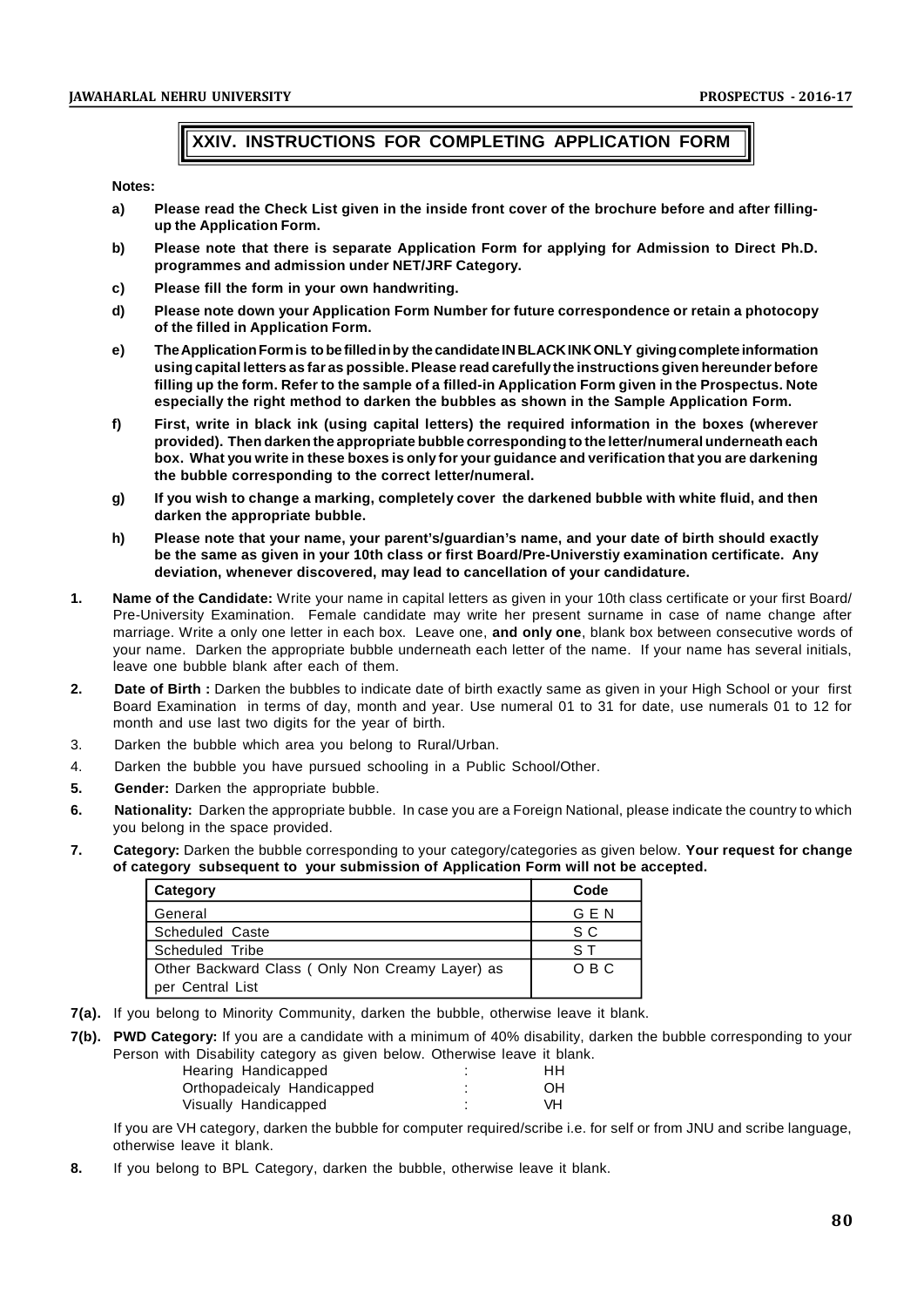- **8(a).** If you are a dependent son/daughter of Leprosy Affected Person (LAP) residing in Leprosy colonies, darken the bubble, otherwise leave it blank.
- 9. In case you are Kashmiri Migrant, darken the bubble, otherwise leave it blank.
- 10. In case you belong to Defence Personnal category ( detail as per Chapter V (iii) of Prospectus), darken the appropriate bubble,otherwise leave it blank.
- 11. If you are ward of JNU employee, darken the bubble, if yes, darken the bubble Group C or Group D.
- 12. Darken the bubble of Income Group per month.
- **13. Programme of Study:** Darken the appropriate bubble corresponding to the programme of study for which you will be taking the Entrance Examination **(Darken only one bubble)**.
- **14. Choice of Field of Study:** You can opt for appearing in the entrance examination upto a maximum of three fields of study of your choice to be indicated in the same application form in order of preference for admission from among those listed under the programmes of study offered by various Schools/Centres. **If you intend to apply for more than one Field of Study in the same level of programmes but upto three, you need not fill separate application form**. **If you submit more than one application form for same level of programmes, all your application forms will be outrightly rejected. (However this restriction will not apply to those JRF holder candidates who apply under 'JRF holders category' for admission to M.Phil./Ph.D. & Pre-Ph.D./Ph.D. Programme through viva-voce examination only in Science Schools in addition to admission through entrance examination). The Choices given in the application form should relate to the same level of programmes.** While selecting the Field of Study you should consult the schedule of examination which appears at the end of this Prospectus before indicating your preference with a view to ensure that there is no clash in the entrance examination schedule. The University assumes no responsibility if you, despite caution, have opted for more than one field of study for which the examinations have been scheduled simultaneously. **Please note that option(s) once excercised shall be final and no change of option(s) shall be allowed. The preference wise option given by you at the time of filling in the application form will be kept in view e.g. a candidate who has been selected for a discipline falling under higher preference will have no claim for other preferences of the same level of programme. In other words, if one gets selected in higher preference, he/she will be offered admission only in that.**

For Direct Admission to Ph.D. programme and admission of JRF holders to M.Phil./PH.D., Pre-Ph.D./Ph.D. programmes in Science Schools, the candidates are required to fill in separate Application Form for each Field of Study. **If a candidate is not selected for admission to M.Phil./Ph.D. or Pre-Ph.D./Ph.D. programme through Entrance Examination, he/she shall not be considered for Direct Admission to Ph.D. programme in the same year.**

**You should use the following numeral Fields of Study Codes as given below and select up to a maximum of three field of sudy of the same level of programme. Darken the bubble corresponding to the appropriate numeral as per your preference in each column:**

# **I. M.Phil./Ph.D., M.Tech./Ph.D., Pre-Ph.D./Ph.D., M.P.H./Ph.D. Codes**

|       | Name of the School and                                    | <b>Field of Study</b> |
|-------|-----------------------------------------------------------|-----------------------|
|       | <b>Centre/Discipline</b>                                  | Code                  |
| (A)   | <b>SCHOOL OF INTERNATIONAL STUDIES</b>                    |                       |
| (i)   | <b>Centre for Canadian, US and Latin American Studies</b> |                       |
|       | 1. M.Phil./Ph.D. in Canadian Studies (CANP)               | 101                   |
|       | 2. M.Phil./Ph.D. in United States Studies (USSP)          | 102                   |
|       | 3. M.Phil./Ph.D. in Latin American Studies (LAMP)         | 103                   |
| (ii)  | <b>Centre for European Studies</b>                        |                       |
|       | M.Phil./Ph.D. in European Studies (EUPP)                  | 104                   |
| (iii) | <b>Centre for International Legal Studies</b>             |                       |
|       | M.Phil./Ph.D. in International Legal Studies (ILGP)       | 105                   |
| (iv)  | <b>Centre for International Trade &amp; Development</b>   |                       |
|       | M.Phil./Ph.D. in International Trade & Development (ITDP) | 106                   |
| (v)   | <b>Centre for East Asian Studies</b>                      |                       |
|       | 1. M.Phil./Ph.D. in Chinese Studies (CHIP)                | 107                   |
|       | 2. M.Phil./Ph.D. in Japanese Studies (JPIP)               | 108                   |
|       | 3. M.Phil./Ph.D. in Korean Studies (KOIP)                 | 109                   |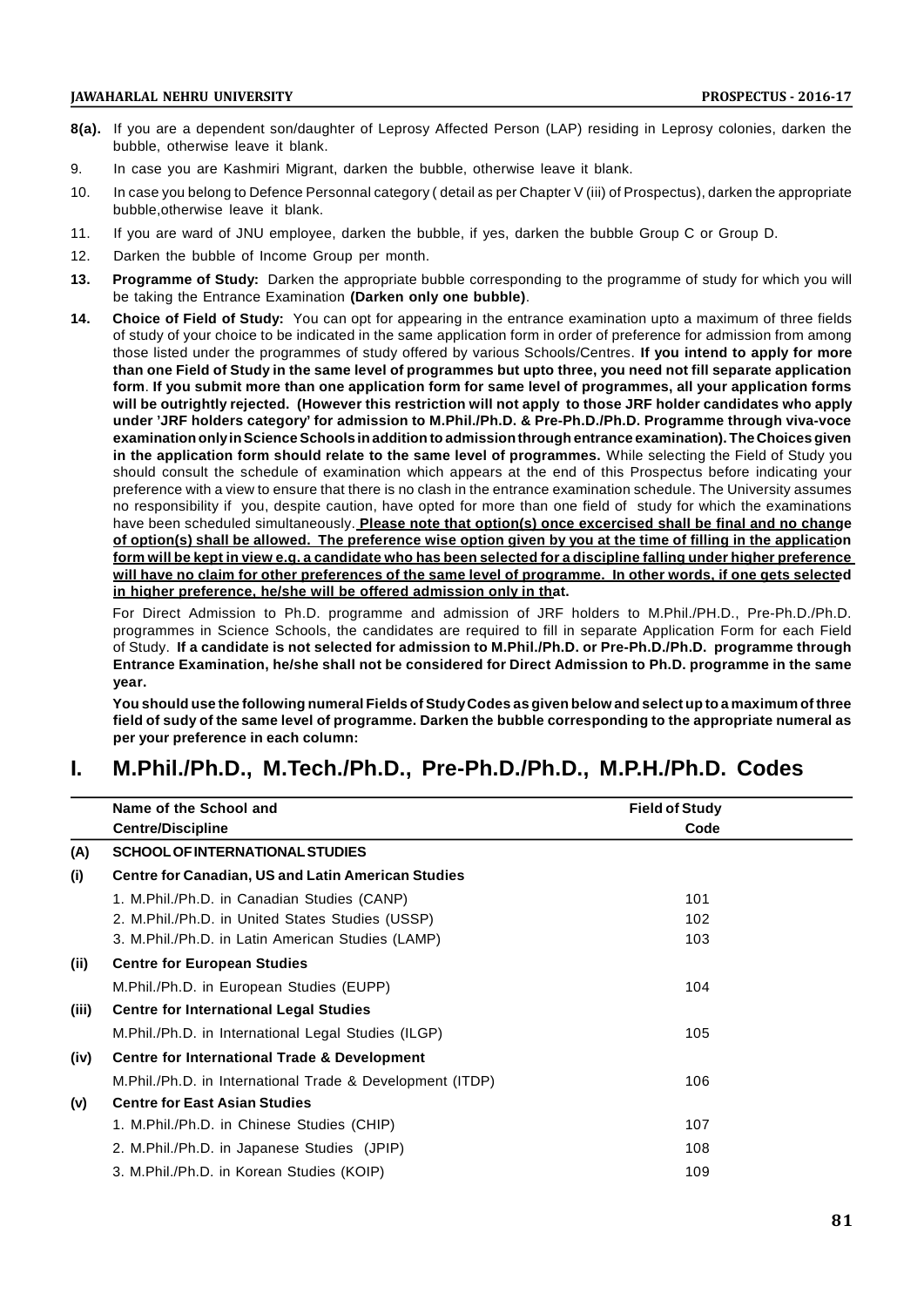|                   | Name of the School and                                                               | <b>Field of Study</b> |  |
|-------------------|--------------------------------------------------------------------------------------|-----------------------|--|
|                   | <b>Centre/Discipline</b>                                                             | Code                  |  |
| (vi)              | Centre for International Politics, Organisation and Disarmament                      |                       |  |
|                   | 1. M.Phil./Ph.D. in International Politics (INPP)                                    | 110                   |  |
|                   | 2. M.Phil./Ph.D. in International Organisation (ORGP)                                | 111                   |  |
|                   | 3. M.Phil./Ph.D. in Diplomacy and Disarmament (DADP)                                 | 112                   |  |
|                   | 4. M.Phil./Ph.D. in Political Geography (POGP)                                       | 113                   |  |
| (vii)             | <b>Centre for Russian &amp; Central Asian Studies</b>                                |                       |  |
|                   | M.Phil./Ph.D. in Russian & Central Asian Studies (RCAP)                              | 114                   |  |
| (viii)            | <b>Centre for South Asian Studies.</b>                                               |                       |  |
|                   | 1. M.Phil./Ph.D. in South Asian Studies (SASP)                                       | 115                   |  |
| (ix)              | <b>Centre for Indo-Pacific Studies.</b>                                              |                       |  |
|                   | 1. M.Phil./Ph.D. in Indo-Pacific Studies (South-East Asia/South-West Pacific) (IPSP) | 116                   |  |
| (x)               | <b>Centre for Inner Asian Studies.</b>                                               |                       |  |
|                   | 1. M.Phil./Ph.D. in Inner Asian Studies (IASP)                                       | 117                   |  |
| (x <sub>i</sub> ) | <b>Centre for African Studies</b>                                                    |                       |  |
|                   | 1. M.Phil./Ph.D. in African Studies (AFSP)                                           | 118                   |  |
| (xii)             | <b>Centre for West Asian Studies</b>                                                 |                       |  |
|                   | 1. M.Phil./Ph.D. in West Asian Studies (WASP)                                        | 119                   |  |
| (xiii)            | <b>Centre for Comparative Politics and Political Theory</b>                          |                       |  |
|                   | 1. M.Phil./Ph.D. in Comparative Politics and Political Theory (CPTP)                 | 120                   |  |
| (B)               | SCHOOL OF LANGUAGE. LITERATURE AND CULTURE STUDIES                                   |                       |  |
| (i)               | <b>Centre of Persian and Central Asian Studies</b>                                   |                       |  |
|                   | M.Phil./Ph.D. in Persian (PERP)                                                      | 121                   |  |
| (ii)              | <b>Centre of Arabic and African Studies</b>                                          |                       |  |
|                   | M.Phil./Ph.D. in Arabic (ARBP)                                                       | 122                   |  |
| (iii)             | <b>Centre for JapaneseStudies</b>                                                    |                       |  |
|                   | M.Phil./Ph.D. in Japanese (JAPP)                                                     | 123                   |  |
| (iv)              | <b>Centre for Korean Studies</b>                                                     |                       |  |
|                   | M.Phil./Ph.D. in Korean (KORP)                                                       | 172                   |  |
| (v)               | <b>Centre for Chinese and South East Asian Studies</b>                               |                       |  |
|                   | M.Phil./Ph.D. in Chinese (CHNP)                                                      | 124                   |  |
| (vi)              | <b>Centre for French and Francophone Studies</b>                                     |                       |  |
|                   | M.Phil./Ph.D. in French (FRNP)                                                       | 125                   |  |
| (vii)             | <b>Centre of German Studies</b>                                                      |                       |  |
|                   | M.Phil./Ph.D. in German (GERP)                                                       | 126                   |  |
| (viii)            | <b>Centre of Indian Languages</b>                                                    |                       |  |
|                   | 1. M.Phil./Ph.D. in Hindi (HNDP)                                                     | 127                   |  |
|                   | 2. M.Phil./Ph.D. in Urdu (URDP)                                                      | 128                   |  |
|                   | 3. M.Phil./Ph.D. in Tamil (TAMP)                                                     | 129                   |  |
|                   | 4. M.Phil./Ph.D. in Hindi Translation (HTLP)                                         | 130                   |  |
| (ix)              | <b>Centre of Russian Studies</b>                                                     |                       |  |
|                   | M.Phil./Ph.D. in Russian (RSNP)                                                      | 131                   |  |
| (x)               | Centre of Spanish, Portugese, Italian and Latin American Studies                     |                       |  |
|                   | 1. M.Phil./Ph.D. in Spanish (SPNP)                                                   | 132                   |  |
|                   | 2. M.Phil. in Portuguese (PRTP)                                                      | 133                   |  |
| (xi)              | <b>Centre for Linguistics</b>                                                        |                       |  |
|                   | M.Phil./Ph.D. in Linguistics (LINP)                                                  | 134                   |  |
| (xii)             | <b>Centre for English Studies</b>                                                    |                       |  |
|                   | M.Phil./Ph.D. in English (ENGP)                                                      | 135                   |  |
|                   | <b>SCHOOL OF SOCIAL SCIENCES</b>                                                     |                       |  |
| (C)               |                                                                                      |                       |  |
| (i)               | <b>Centre for Economic Studies and Planning</b>                                      |                       |  |
|                   | M.Phil./Ph.D. in Economic Studies & Planning (ECOP)                                  | 136                   |  |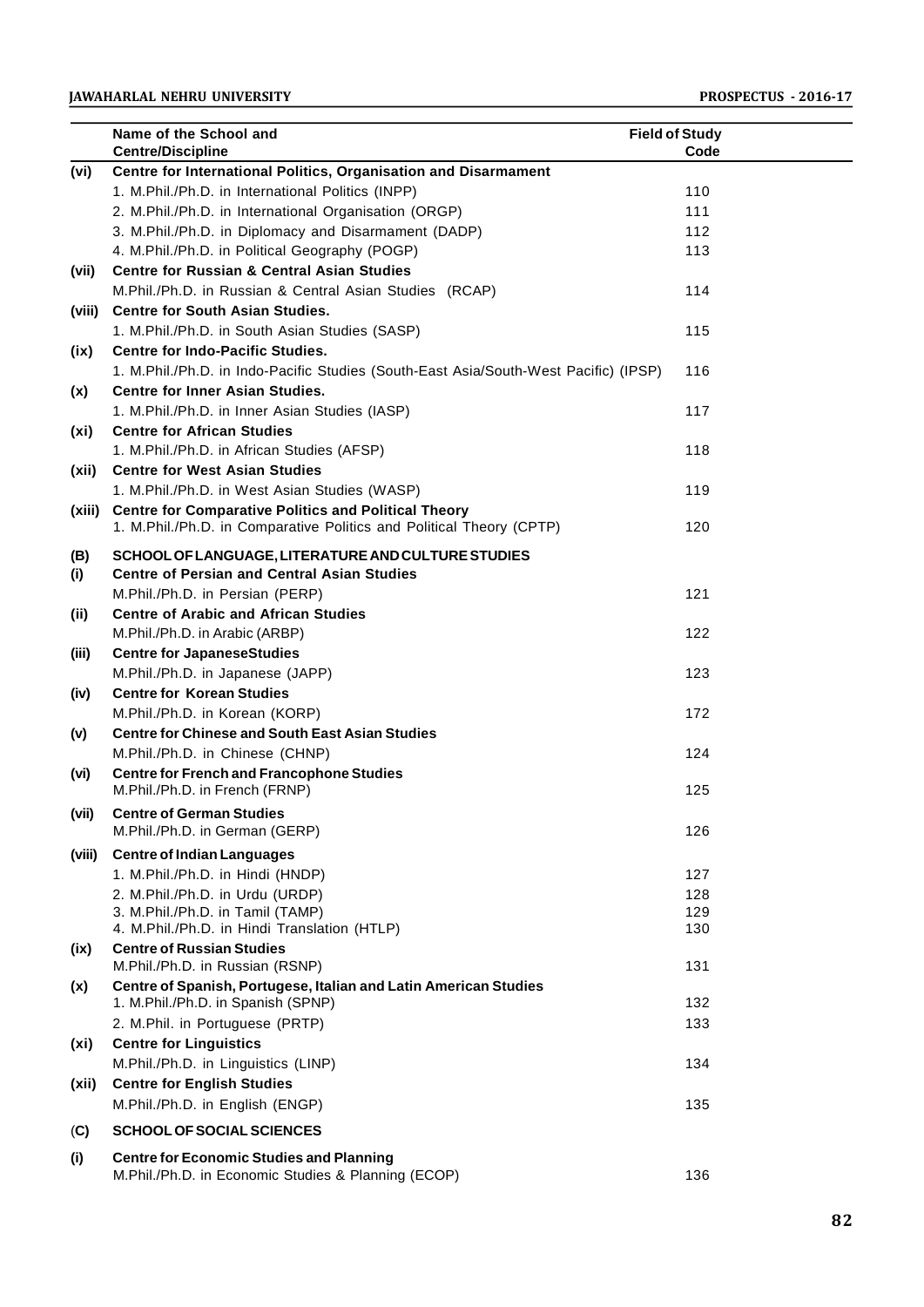|           | Name of the School and                                                                                     | <b>Field of Study</b> |  |
|-----------|------------------------------------------------------------------------------------------------------------|-----------------------|--|
|           | <b>Centre/Discipline</b>                                                                                   | Code                  |  |
| (ii)      | <b>Centre for Historical Studies</b>                                                                       |                       |  |
|           | 1. M.Phil./Ph.D. in Modern History (MODP)                                                                  | 137                   |  |
|           | 2. M.Phil./Ph.D. in Medieval History (MEDP)                                                                | 138                   |  |
|           | 3. M.Phil./Ph.D. in Ancient History (ANCP)                                                                 | 139                   |  |
| (iii)     | <b>Centre for Political Studies</b>                                                                        |                       |  |
|           | M.Phil./Ph.D. in Political Studies (POLP)                                                                  | 140                   |  |
| (iv)      | <b>Centre for the Study of Regional Development</b>                                                        |                       |  |
|           | M.Phil./Ph.D.                                                                                              |                       |  |
|           | 1. Population Studies (POPP)                                                                               | 141                   |  |
|           | 2. Geography (GEOP)                                                                                        | 142                   |  |
|           | 3. Economics (ECNP)                                                                                        | 143                   |  |
| (v)       | <b>Centre of Social Medicine and Community Health</b>                                                      |                       |  |
|           | 1. M.Phil/Ph.D. Programme in Social Sciences in Health (CSMP)                                              | 144                   |  |
|           | 2. MPH/Ph.D. Programme in Community Health (MPHP)                                                          | 145                   |  |
| (vi)      | Centre for the Study of Social Systems                                                                     |                       |  |
|           | M.Phil./Ph.D. in Social Systems (SOCP)                                                                     | 146                   |  |
| (vii)     | Zakir Husain Centre for Educational Studies                                                                |                       |  |
|           | M.Phil./Ph.D. in Educational Studies (EDUP)                                                                | 147                   |  |
| (viii)    | <b>Centre for Studies in Science Policy</b>                                                                | 148                   |  |
|           | M.Phil./Ph.D. in Studies in Science Policy (SSPP)                                                          |                       |  |
| (ix)      | <b>Centre for Philosophy</b><br>M.Phil./Ph.D. in Philosophy (SPHP)                                         | 149                   |  |
|           | <b>Centre for Women Studies</b>                                                                            |                       |  |
| (x)       | M.Phil./Ph.D. in Women Studies(WSPP)                                                                       | 176                   |  |
| (xi).     | Centre for the Study of Discrimination and Exclusion                                                       |                       |  |
|           | M.Phil./Ph.D. in Discrimination and Exclusion Studies (SDEP)                                               | 152                   |  |
| $(xii)$ . | <b>Centre for Media Studies</b>                                                                            |                       |  |
|           | M.Phil./Ph.D. in Media Studies (CMSP)                                                                      | 173                   |  |
| (xiii)    | North East India Studies Programme                                                                         |                       |  |
|           | M.Phil./Ph.D. in North East India Studies (NESP)                                                           | 175                   |  |
| (D)       | <b>SCHOOL OF ENVIRONMENTAL SCIENCES</b>                                                                    |                       |  |
|           | M.Phil./Ph.D.                                                                                              |                       |  |
|           | 1. Research Area I (ONEP)                                                                                  | 153                   |  |
|           | 2. Research Area II (TWOP)                                                                                 | 154                   |  |
|           | 3. Research Area III (THRP)                                                                                | 155                   |  |
|           | 4. Research Area IV (FORP)                                                                                 | 156                   |  |
| (E)       | <b>SCHOOL OF COMPUTER &amp; SYSTEMS SCIENCES</b>                                                           |                       |  |
|           | 1. M.Tech/Ph.D. (MTCP)                                                                                     | 157                   |  |
|           | 2. M.Phil./Ph.D. (SCSP)<br>3. Ph.D. under the Visvesvaraya Fellowship Scheme for Electronics and IT (VFSP) | 158<br>180            |  |
|           |                                                                                                            |                       |  |
| (F)       | <b>SCHOOL OF LIFE SCIENCES</b><br>M.Phil./Ph.D. in Life Sciences (SLSP)                                    | 159                   |  |
|           | <b>SCHOOL OF PHYSICAL SCIENCES</b>                                                                         |                       |  |
| (G)       | 1. Pre-Ph.D./Ph.D. in Mathematical Sciences (MATP)                                                         | 160                   |  |
|           | 2. Pre-Ph.D./Ph.D. in Physical Sciences (PHYP)                                                             | 161                   |  |
|           | 3. Pre-Ph.D./Ph.D. in Chemical Sciences (CHEP)                                                             | 162                   |  |
| (H)       | <b>SCHOOL OF ARTS &amp; AESTHETICS</b>                                                                     |                       |  |
|           | M.Phil./Ph.D.                                                                                              |                       |  |
|           | a) Visual Arts (VSAP)                                                                                      | 163                   |  |
|           | b) Theatre and Performance Studies (TPSP)                                                                  | 164                   |  |
|           | c) Cinema Studies (CNSP)                                                                                   | 165                   |  |
| (1)       | SCHOOL OF COMPUTATIONAL AND INTEGRATIVE SCIENCES                                                           |                       |  |
|           | Pre-Ph.D./Ph.D. in Computational Biology and Bioinformatics (CBBP)                                         | 166                   |  |
| (J)       | <b>SCHOOL OF BIOTECHNOLOGY</b>                                                                             |                       |  |
|           | Pre-Ph.D./Ph.D. in Biotechnology (SBTP)                                                                    | 168                   |  |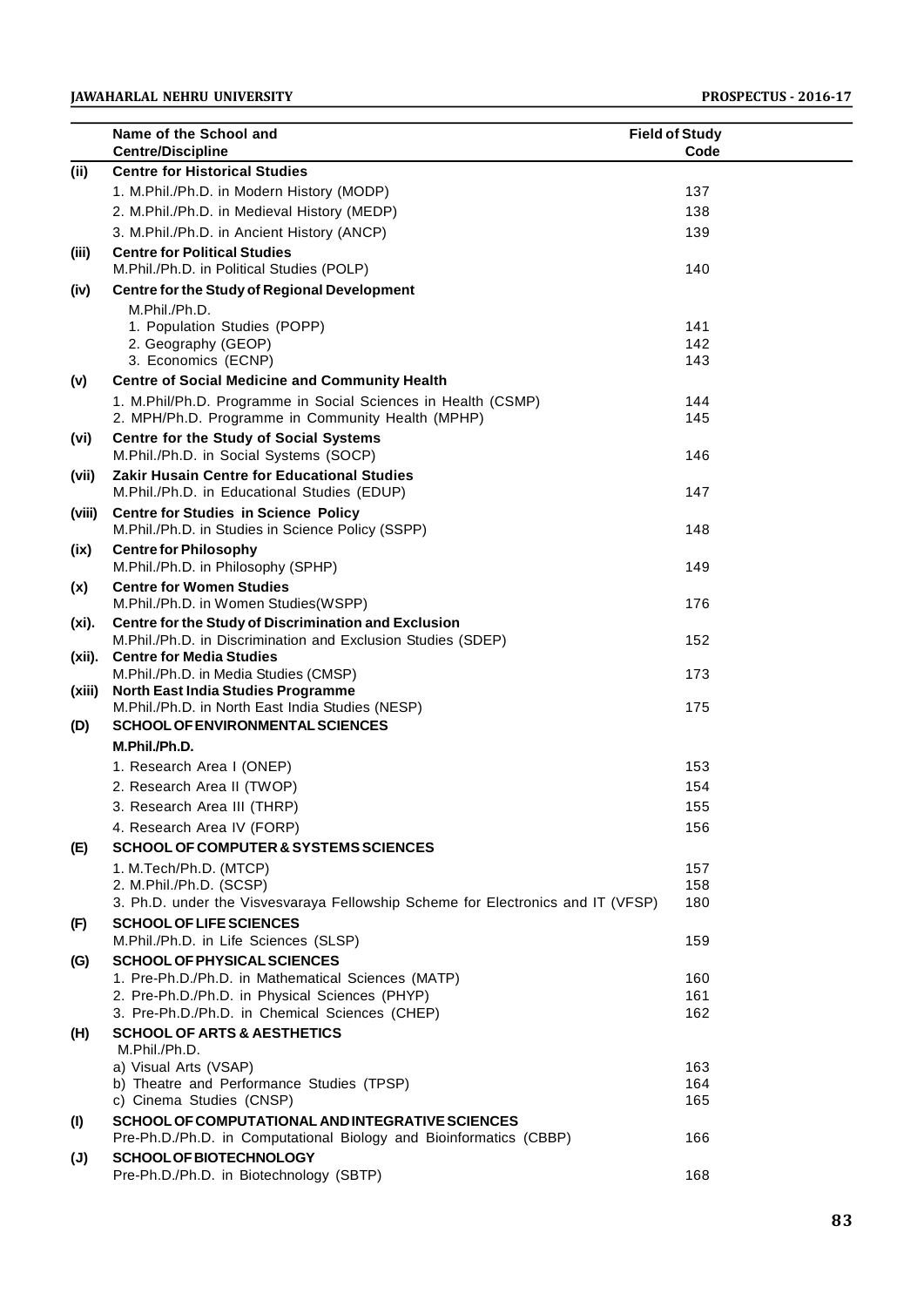|     | Name of the School and                              | <b>Field of Study</b> |  |
|-----|-----------------------------------------------------|-----------------------|--|
|     | <b>Centre/Discipline</b>                            | Code                  |  |
| (K) | <b>CENTRE FOR MOLECULAR MEDICINE</b>                |                       |  |
|     | Pre-Ph.D./Ph.D. in Molecular Medicine (CMMP)        | 169                   |  |
| (L) | <b>CENTRE FOR SANSKRIT STUDIES</b>                  |                       |  |
|     | M.Phil./Ph.D. in Sanskrit (SANP)                    | 170                   |  |
| (M) | <b>CENTRE FOR THE STUDY OF LAW &amp; GOVERNANCE</b> |                       |  |
|     | M.Phil./Ph.D. in Law & Governance (CLGP)            | 171                   |  |

# **II. M.A./M.Sc./M.C.A. Codes**

|                   | Name of the School and                                                  | <b>Field of Study</b> |  |
|-------------------|-------------------------------------------------------------------------|-----------------------|--|
|                   | <b>Centre/Discipline</b>                                                | Code                  |  |
| (A)               | <b>SCHOOL OF INTERNATIONAL STUDIES</b>                                  |                       |  |
| (i)               | M.A. in Politics (with specialization in International Studies) (PISM)  | 201                   |  |
| (ii)              | M.A. in Economics(with specialization in World Economy) (EILM)          | 202                   |  |
| (iii)             | M.A. in International Relations and Area Studies (IRAM)                 | 234                   |  |
| (B)               | SCHOOL OF LANGUAGE, LITERATURE AND CULTURE STUDIES                      |                       |  |
| (i)               | <b>Centre of Persian and Central Asian Studies</b>                      |                       |  |
|                   | M.A. in Persian (PERM)                                                  | 203                   |  |
| (ii)              | <b>Centre of Arabic and African Studies</b>                             |                       |  |
|                   | M.A. in Arabic (ARBM)                                                   | 204                   |  |
| (iii)             | <b>Centre for Japanese Studies</b>                                      |                       |  |
|                   | M.A. in Japanese (JAPM)                                                 | 205                   |  |
| (iv)              | <b>Centre for Korean Studies</b>                                        |                       |  |
|                   | M.A. in Korean (KORM)                                                   | 206                   |  |
| (v)               | <b>Centre for Chinese and South East Asian Studies</b>                  |                       |  |
|                   | M.A. in Chinese (CHNM)                                                  | 207                   |  |
| (vi)              | <b>Centre for French and Francophone Studies</b>                        |                       |  |
|                   | M.A. in French and Francophone Studies (FRNM)                           | 208                   |  |
| (vii)             | <b>Centre of German Studies</b>                                         |                       |  |
|                   | 1. M.A. in German Literature (GRLM)                                     | 209                   |  |
|                   | 2. M.A. in German Translation/Translation & Interpretation (GRTM)       | 230                   |  |
| (viii)            | <b>Centre of Indian Languages</b>                                       |                       |  |
|                   | 1. M.A. in Hindi (HNDM)                                                 | 210                   |  |
|                   | 2. M.A. in Urdu (URDM)                                                  | 211                   |  |
| (ix)              | <b>Centre of Russian Studies</b>                                        |                       |  |
|                   | M.A. in Russian (RSNM)                                                  | 212                   |  |
| (x)               | Centre of Spanish, Portugese, Italian and Latin American Studies        |                       |  |
|                   | M.A. in Spanish (SPNM)                                                  | 213                   |  |
| (x <sub>i</sub> ) | <b>Centre for Linguistics</b>                                           |                       |  |
|                   | M.A. in Linguistics (LINM)                                              | 214                   |  |
| (xii)             | <b>Centre for English Studies</b>                                       |                       |  |
|                   | M.A. in English (ENGM)                                                  | 215                   |  |
| (C)               | <b>SCHOOL OF SOCIAL SCIENCES</b>                                        |                       |  |
| (i)               | <b>Centre for Economic Studies and Planning</b>                         |                       |  |
|                   | M.A. in Economics (ECOM)                                                | 216                   |  |
| (ii)              | <b>Centre for Historical Studies</b>                                    |                       |  |
|                   | 1. M.A. in Modern History (MODM)                                        | 217                   |  |
|                   | 2. M.A. in Medieval History (MEDM)                                      | 218                   |  |
|                   | 3. M.A. in Ancient History (ANCM)                                       | 219                   |  |
| (iii)             | <b>Centre for Political Studies</b><br>M.A. in Political Science (POLM) | 220                   |  |
|                   |                                                                         |                       |  |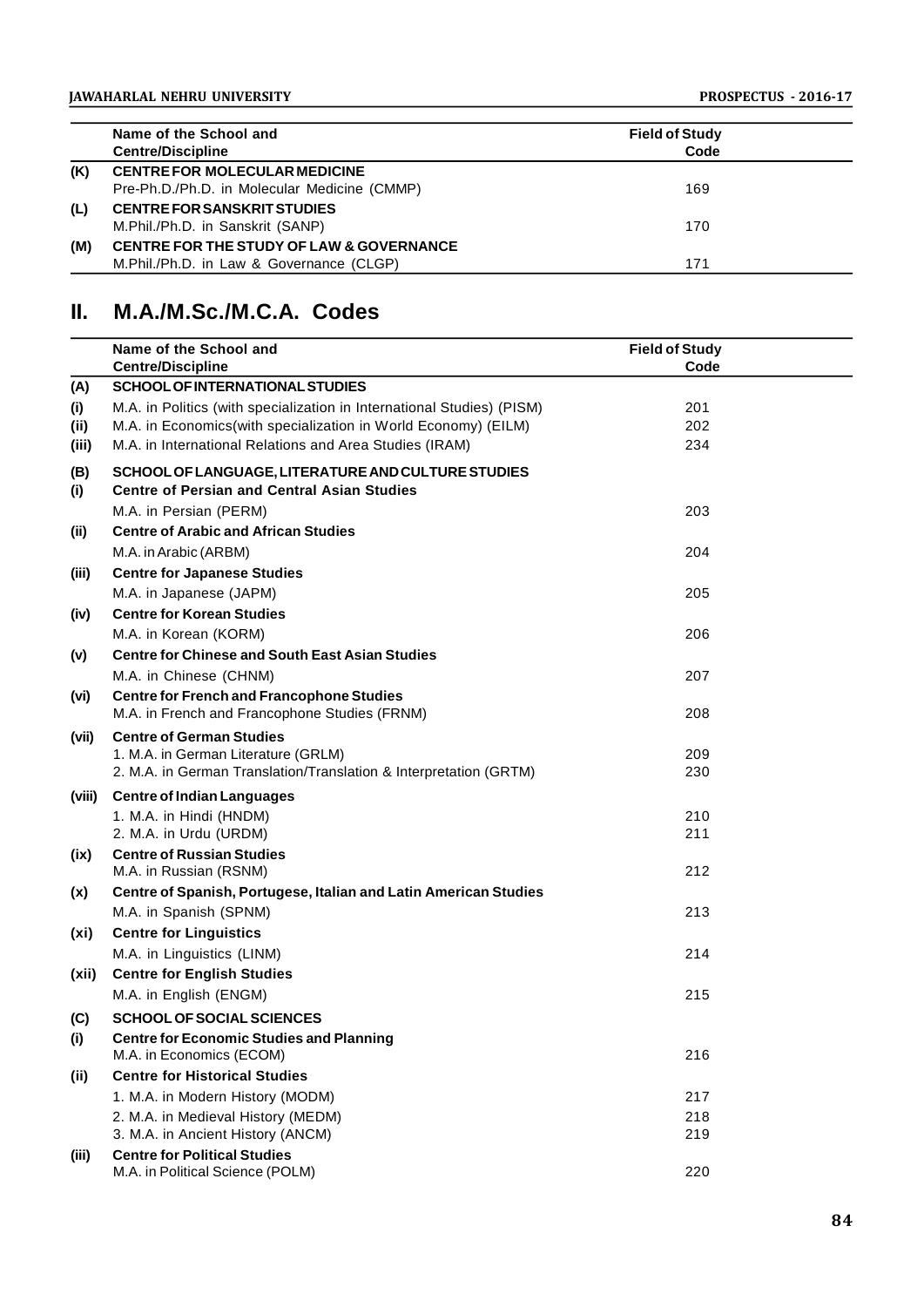|                | Name of the School and                                                          | <b>Field of Study</b> |
|----------------|---------------------------------------------------------------------------------|-----------------------|
|                | <b>Centre/Discipline</b>                                                        | Code                  |
| (iv)           | <b>Centre for the Study of Regional Development</b>                             |                       |
|                | M.A. in Geography (GEOM)                                                        | 221                   |
| (v)            | <b>Centre for the Study of Social Systems</b>                                   |                       |
|                | M.A. in Sociology (SOCM)                                                        | 222                   |
| (vi)           | <b>Centre for Philosophy</b>                                                    |                       |
|                | M.A. in Philosophy (SPHM)                                                       | 229                   |
| (vii).         | <b>Centre for Informal Sector and Labour Studies</b>                            |                       |
|                | M.A. in Development and Labour Studies (DLSM)                                   | 231                   |
| (D)            | <b>SCHOOL OF ENVIRONMENTAL SCIENCES</b>                                         |                       |
|                | M.Sc. in Environmental Sciences (SESM)                                          | 223                   |
| (E)            | <b>SCHOOL OF COMPUTER &amp; SYSTEMS SCIENCES</b>                                |                       |
|                | Master of Computer Applications (MCAM)                                          | 224                   |
| (F)            | <b>SCHOOL OF LIFE SCIENCES</b>                                                  |                       |
|                | M.Sc. in Life Sciences (SLSM)                                                   | 225                   |
| (G)            | <b>SCHOOL OF PHYSICAL SCIENCES</b>                                              |                       |
|                | M.Sc. in Physics (SPSM)                                                         | 226                   |
| (H)            | <b>SCHOOL OF ARTS &amp; AESTHETICS</b>                                          |                       |
|                | M.A. in Arts & Aesthetics (SAAM)                                                | 227                   |
| (1)            | SCHOOL OF COMPUTATIONAL AND INTEGRATIVE SCIENCES                                |                       |
|                | Integrated M.Sc-Ph.D programme in Computational and Integrative Sciences (CISM) | 232                   |
| $(\mathsf{U})$ | <b>CENTRE FOR MOLECULAR MEDICINE</b>                                            |                       |
|                | Integrated M.Sc.-Ph.D Programme in Molecular Medicine (CMMM)                    | 233                   |
| (K)            | <b>CENTRE FOR SANSKRIT STUDIES</b>                                              |                       |
|                | M.A. in Sanskrit (SANM)                                                         | 228                   |

# **III. B.A. (Hons.) 2nd year Codes**

|        | Name of the School and                                           | <b>Field of Study</b> |
|--------|------------------------------------------------------------------|-----------------------|
|        | <b>Centre/Discipline</b>                                         | Code                  |
|        | SCHOOL OF LANGUAGE, LITERATURE AND CULTURE STUDIES               |                       |
| (i)    | <b>Centre of Persian and Central Asian Studies</b>               |                       |
|        | 1. B.A. (Hons.) 2nd year in Persian (PERS)                       | 301                   |
|        | 2. B.A. (Hons.) 2nd year in Pastho (PUSS)                        | 310                   |
| (ii)   | <b>Centre of Arabic and African Studies</b>                      |                       |
|        | B.A. (Hons.) 2nd year in Arabic (ARBS)                           | 302                   |
| (iii)  | <b>Centre for JapaneseStudies</b>                                |                       |
|        | B.A. (Hons.) 2nd year Japanese (JAPS)                            | 303                   |
| (iv)   | <b>Centre for Korean Studies</b>                                 |                       |
|        | B.A. (Hons.) 2nd year in Korean (KORS)                           | 304                   |
| (v)    | <b>Centre for Chinese and South East Asian Studies</b>           |                       |
|        | B.A.(Hons.) 2nd year in Chinese (CHNS)                           | 305                   |
| (vi)   | <b>Centre for French and Francophone Studies</b>                 |                       |
|        | B.A. (Hons.) 2nd year in French (FRNS)                           | 306                   |
| (vii)  | <b>Centre of German Studies</b>                                  |                       |
|        | B.A. (Hons.) 2nd year in German (GERS)                           | 307                   |
| (viii) | <b>Centre of Russian Studies</b>                                 |                       |
|        | B.A. (Hons.) 2nd year in Russian (RSNS)                          | 308                   |
| (ix)   | Centre of Spanish, Portugese, Italian and Latin American Studies |                       |
|        | B.A. (Hons.) 2nd year in Spanish (SPNS)                          | 309                   |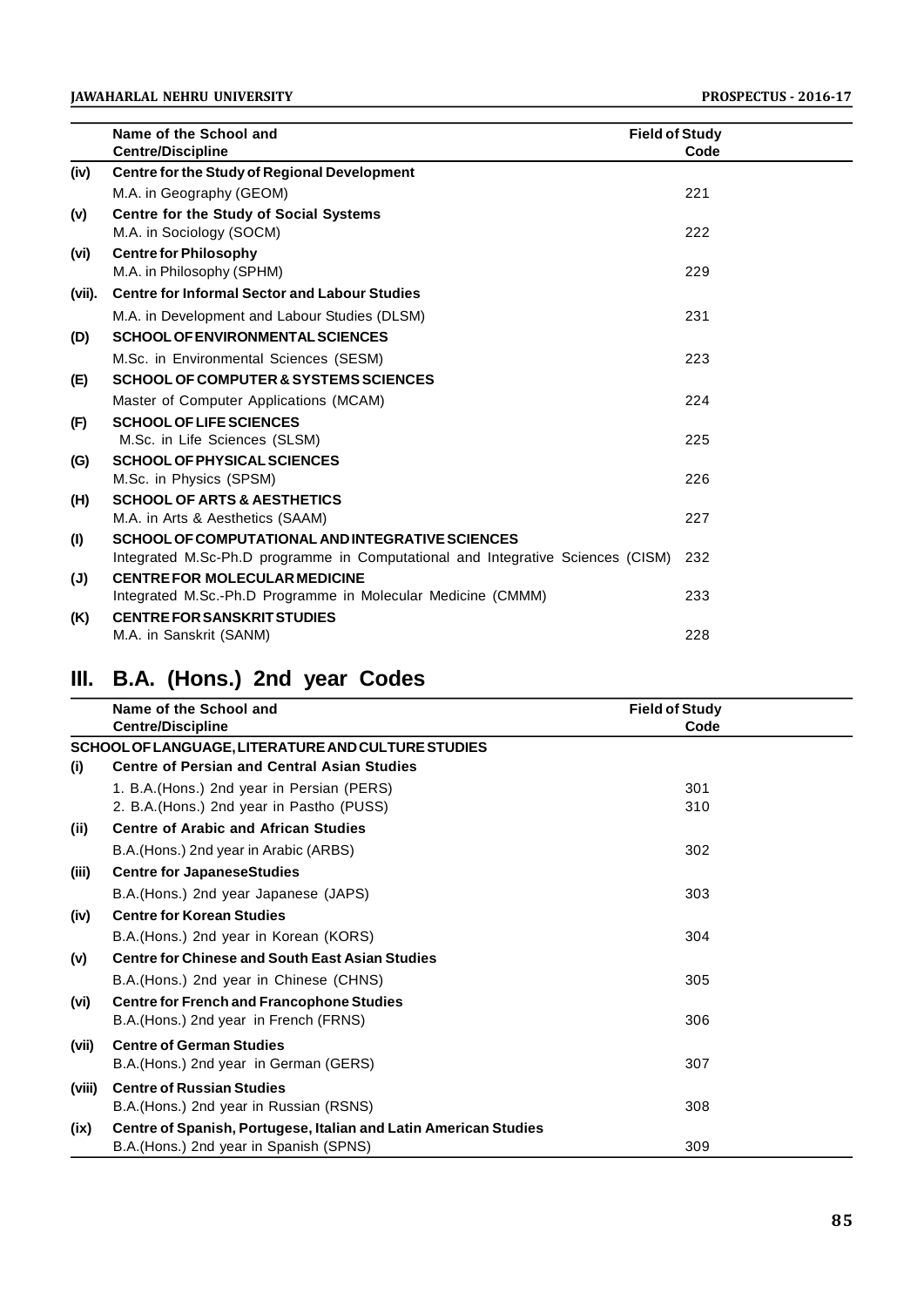# **IV. B.A. (Hons.) 1st Year Codes**

The School has changed the pattern of the B.A. (Hons.) 1st year Entrance Examination. The Entrance Examinations for B.A.(Hons.) 1st Year in Foreign Languages will be grouped accroding to the following clusters:

**Cluster 1:** French, German, Spanish, Russian **Cluster 2:** Japanese, Korean, Chinese **Cluster 3:** Persian, Arabic, Pashto

**Candidates may opt for three Languages from two clusters only.** Sample papers are available on the JNU website.

|        | Name of the School and                                           | <b>Field of Study</b> |  |
|--------|------------------------------------------------------------------|-----------------------|--|
|        | <b>Centre/Discipline</b>                                         | Code                  |  |
|        | SCHOOL OF LANGUAGE, LITERATURE AND CULTURE STUDIES               |                       |  |
| (i)    | <b>Centre of Persian and Central Asian Studies</b>               |                       |  |
|        | 1. B.A. (Hons.) 1st year in Persian (PERU)                       | 401                   |  |
|        | 2. B.A. (Hons.) 1st year in Pashto (PUSU)                        | 410                   |  |
| (ii)   | <b>Centre of Arabic and African Studies</b>                      |                       |  |
|        | B.A. (Hons.) 1st year in Arabic (ARBU)                           | 402                   |  |
| (iii)  | <b>Centre for Japanese Studies</b>                               |                       |  |
|        | B.A. (Hons.) 1st year Japanese (JAPU)                            | 403                   |  |
| (iv)   | <b>Centre for Korean Studies</b>                                 |                       |  |
|        | B.A. (Hons.) 1st year in Korean (KORU)                           | 404                   |  |
| (v)    | <b>Centre for Chinese and South East Asian Studies</b>           |                       |  |
|        | B.A.(Hons.) 1st year in Chinese (CHNU)                           | 405                   |  |
| (vi)   | <b>Centre for French and Francophone Studies</b>                 |                       |  |
|        | B.A. (Hons.) 1st year in French (FRNU)                           | 406                   |  |
| (vii)  | <b>Centre of German Studies</b>                                  |                       |  |
|        | B.A. (Hons.) 1st year in German (GERU)                           | 407                   |  |
| (viii) | <b>Centre of Russian Studies</b>                                 |                       |  |
|        | B.A.(Hons.) 1st year in Russian (RSNU)                           | 408                   |  |
| (ix)   | Centre of Spanish, Portugese, Italian and Latin American Studies |                       |  |
|        | B.A. (Hons.) 1st year in Spanish (SPNU)                          | 409                   |  |

# **V. ADOP Code**

| Name of the School and<br><b>Centre/Discipline</b>                                             | <b>Field of Study</b><br>Code |
|------------------------------------------------------------------------------------------------|-------------------------------|
| SCHOOL OF LANGUAGE, LITERATURE AND CULTURE STUDIES<br>(i)<br><b>Centre of Indian Languages</b> |                               |
| Advanced Diploma in Mass Media in Urdu (URDA)                                                  | 502                           |

# **VI. COP Codes**

|            | Name of the School and<br><b>Centre/Discipline</b>                                     | <b>Field of Study</b><br>Code |  |
|------------|----------------------------------------------------------------------------------------|-------------------------------|--|
| (A)<br>(i) | SCHOOL OF LANGUAGE, LITERATURE AND CULTURE STUDIES<br><b>Centre for Korean Studies</b> |                               |  |
|            | COP in Mongolian (MONC)                                                                | 702                           |  |
| (ii)       | <b>Centre for Chinese and South East Asian Studies</b>                                 |                               |  |
|            | COP in Bahasa Indonesia (BHAC)                                                         | 703                           |  |
| (iii)      | <b>Centre of Indian Languages</b>                                                      |                               |  |
|            | COP in Urdu (URDC)                                                                     | 704                           |  |
| (B)        | <b>CENTRE FOR SANSKRIT STUDIES</b><br>COP in Pali (PALC)                               | 705                           |  |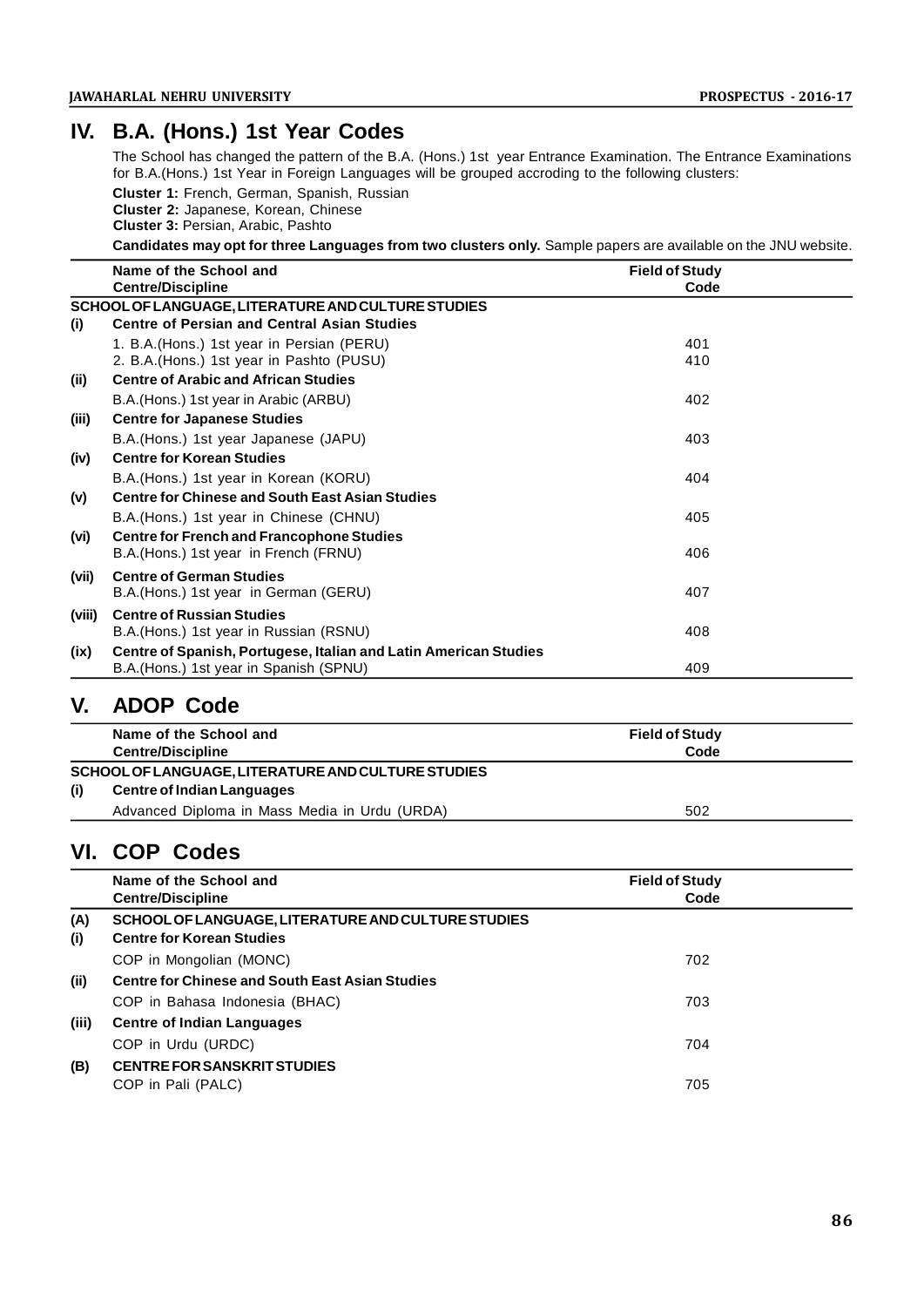|            | Name of the School and                                                                                                                      | <b>Field of Study</b> |  |
|------------|---------------------------------------------------------------------------------------------------------------------------------------------|-----------------------|--|
|            | <b>Centre/Discipline</b>                                                                                                                    | Code                  |  |
| (A)        | <b>SCHOOL OF INTERNATIONAL STUDIES</b>                                                                                                      |                       |  |
| (i)        | <b>Human Rights Studies Programme</b><br>(Only Direct Ph.D. Programme)(HRSP)                                                                | 177                   |  |
| (ii)       | <b>Energy Studies Programme</b><br>(Only Direct Ph.D. Programme)(ESPP)                                                                      | 178                   |  |
| (B)        | <b>SCHOOL OF SOCIAL SCIENCES</b>                                                                                                            |                       |  |
| (i)        | <b>Group of Adult Education</b><br>Direct admission to Ph.D. programme in Adult Education (Only Direct Ph.D.) (GAEP) 150                    |                       |  |
| (ii)       | <b>Centre for Informal Sector &amp; Labour Studies</b><br>Direct admission to Ph.D. programme in Informal Sector & Labour<br>Studies (ISLP) | 174                   |  |
|            |                                                                                                                                             |                       |  |
| (C)        | <b>CENTRE FOR NANO SCIENCES</b>                                                                                                             |                       |  |
|            | Pre-Ph.D./Ph.D. in Nano Sciences (NNSP) (only JRF/NET)                                                                                      | 179                   |  |
| (D)<br>(i) | SCHOOL OF LANGUAGE, LITERATURE AND CULTURE STUDIES<br><b>Centre of Persian and Central Asian Studies</b>                                    |                       |  |
|            | Advanced Diploma of Proficiency in Pashto (PUSA)                                                                                            | 501                   |  |
| (ii)       | <b>Centre for Chinese and South East Asian Studies</b>                                                                                      |                       |  |
|            | <b>DOP</b> in Bahasa Indonesia(BHAD)                                                                                                        | 602                   |  |

# **VII. School/Centre Codes for programmes where there is no Entrance (written) examination.**

**15. State of Domicile:** Mention the code of the state to which you belong (refer to the codes given below). Darken the bubble corresponding to the appropriate numeral in each column.:

| <b>State/Union Territory</b> | Code           | <b>State/Union Territory</b> | Code           |  |
|------------------------------|----------------|------------------------------|----------------|--|
| Andaman & Nicobar            | 0 <sub>1</sub> | Madhya Pradesh               | 19             |  |
| Assam                        | 0 <sub>2</sub> | Maharashtra                  | 20             |  |
| Andhra Pradesh               | 0 <sub>3</sub> | Manipur                      | 2 <sub>1</sub> |  |
| Arunachal Pradesh            | 0 <sub>4</sub> | Meghalaya                    | 22             |  |
| <b>Bihar</b>                 | 0 <sub>5</sub> | Mizoram                      | 23             |  |
| Chandigrah                   | 06             | Nagaland                     | 24             |  |
| Chattisgarh                  | 07             | Orissa                       | 25             |  |
| Delhi                        |                | Pondicherry                  | 26             |  |
|                              | 08             | Punjab                       | 27             |  |
| Daman & Diu                  | 09             | Rajasthan                    | 28             |  |
| Goa                          | 10             | Sikkim                       | 29             |  |
| Gujarat                      | 1 <sub>1</sub> | Tamil Nadu                   | 30             |  |
| Haryana                      | 12             | Telangana                    | 3 <sub>1</sub> |  |
| Himachal Pradesh             | 13             | Tripura                      | 32             |  |
| Jammu & Kashmir              | 14             | Uttar Pradesh<br>Uttarakhand | 33<br>34       |  |
| Jharkhand                    | 15             | West Bengal                  | 35             |  |
| Karnataka                    | 16             | Any other place(in India)    | 36             |  |
| Kerala                       | 17             | <b>Foreign Countries</b>     | 37             |  |
| Lakshadweep                  | 18             |                              |                |  |

- **16.** Darken the bubbles corresponding to the appropriate numerals to indicate year of passing or appearing 10+2 or equivalent examination.
- **17. Entrance Examination Centre:** Darken the bubbles corresponding to the appropriate numerals to indicate the city where you would take the entrance examination. A list of cities where JNU entrance examination is to be held is given below. **No change will be permitted and no correspondence in this context will be entertained.** In case it is not possible to allot the Centre of your choice, the University reserves the right to allot you alternative centre. **For Certificate of Proficiency and Advanced Diploma in Mass Media in Urdu (Part-Time) programmes the Entrance Examination will be held only in Delhi Centre.** Since no entrance examination is to be held for part time programme other than Certificate of proficiency and Advanced Diploma in Mass Media in Urdu candidates applying for these programme need not fill this column.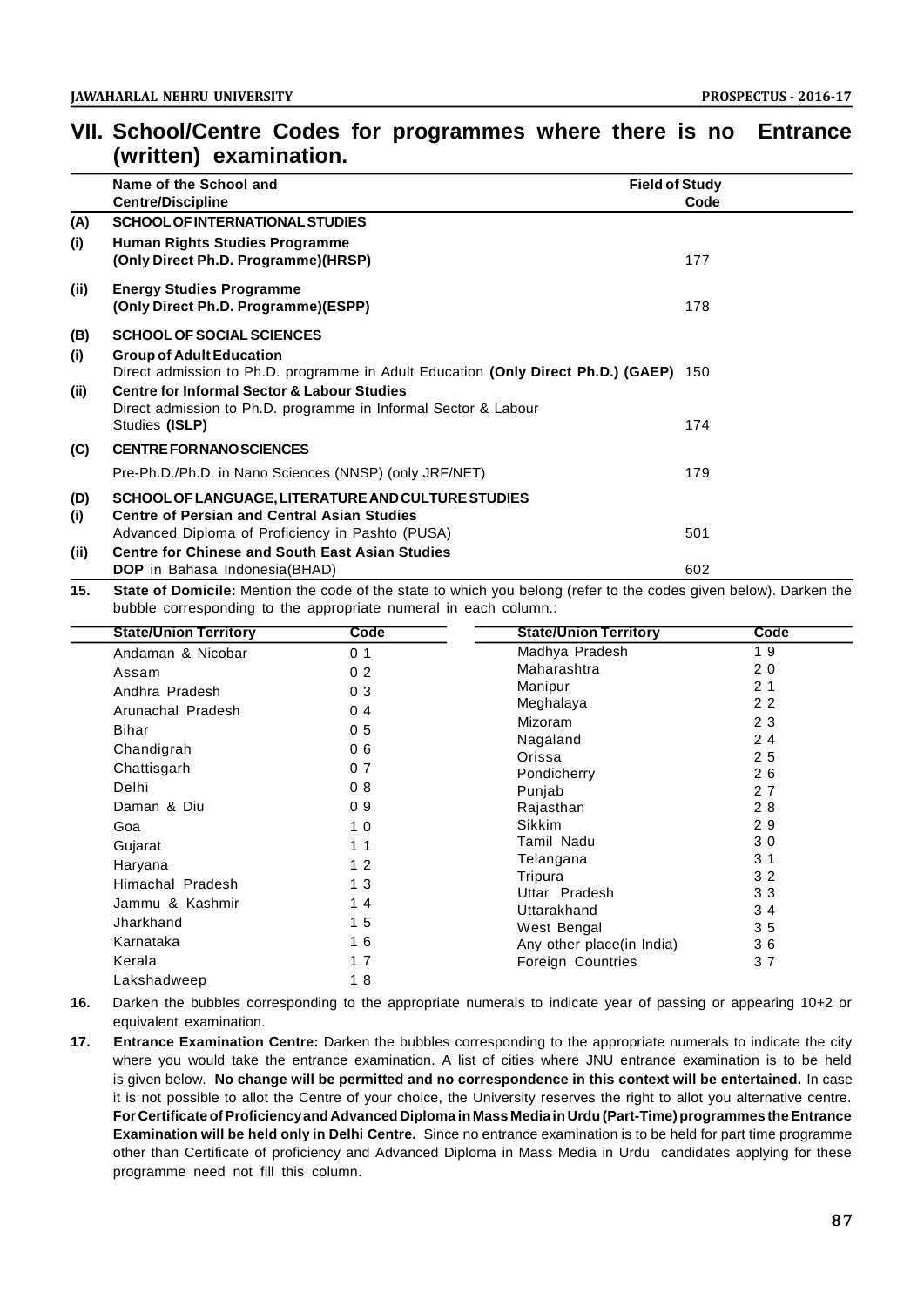# **JAWAHARLAL NEHRU UNIVERSITY PROSPECTUS - 2016-17**

|     | <b>Name of the Centre</b> | <b>Centre Code</b> | <b>Name of the Centre</b> | <b>Centre Code</b>                         |
|-----|---------------------------|--------------------|---------------------------|--------------------------------------------|
| 1.  | Agartala                  | 1001               | 29.<br>Jodhpur            | 1029                                       |
| 2.  | Ahmedabad                 | 1002               | 30.<br>Katihar            | 1030                                       |
| 3.  | Aizawl                    | 1003               | 31.<br>Kolkata            | 1031                                       |
| 4.  | Allahabad                 | 1004               | 32.<br>Lucknow            | 1032                                       |
| 5.  | Amritsar                  | 1005               | 33.<br>Mumbai             | 1033                                       |
| 6.  | <b>Bangalore</b>          | 1006               | 34.<br>Madurai            | 1034                                       |
| 7.  | <b>Bareilly</b>           | 1007               | 35.<br>Nagpur             | 1035                                       |
| 8.  | <b>Bhubaneshwar</b>       | 1008               | 36.<br>Pant Nagar         | 1036                                       |
| 9.  | Calicut                   | 1009               | 37.<br>Patna              | 1037                                       |
| 10. | Chandigarh                | 1010               | 38.<br>Pondicherry        | 1038                                       |
| 11. | Chennai                   | 1011               | 39.<br>Pune               | 1039                                       |
| 12. | Coimbatore                | 1012               | 40.<br>Raipur             | 1040                                       |
| 13. | Dehradun                  | 1013               | Ranchi<br>41.             | 1041                                       |
| 14. | Delhi                     | 1014               | 42.<br>Sambalpur.         | 1042                                       |
| 15. | Dimapur                   | 1015               | 43.<br>Shillong           | 1043                                       |
| 16. | Gangtok                   | 1016               | Shimla<br>44.             | 1044                                       |
| 17. | Ghaziabad                 | 1017               | 45.<br>Silchar            | 1045                                       |
| 18. | Gwalior                   | 1018               | 46.<br>Siliguri           | 1046                                       |
| 19. | Guwahati                  | 1019               | 47.<br>Srinagar           | 1047                                       |
| 20. | Goa                       | 1020               | 48.<br>Thiruvananthapuram | 1048                                       |
| 21. | Gorakhpur                 | 1021               | 49.<br>Udaipur            | 1049                                       |
| 22. | Hyderabad                 | 1022               | 50.<br>Varanasi           | 1050                                       |
| 23. | Secundrabad               | 1023               | 51.<br>Vijayawada         | 1051                                       |
| 24. | Imphal                    | 1024               | 52.<br>Visakhapatnam      | 1052                                       |
| 25. | Indore                    | 1025               | (Overseas Centre)         |                                            |
| 26. | Itanagar                  | 1026               | Kathmandu*<br>53.         | 2000                                       |
| 27. | Jaipur                    | 1027               |                           | Subject to sufficient number of candidates |
| 28. | Jammu                     | 1028               | available.                |                                            |

# **Note:**

- **1. The University reserves the right to change/cancel any Centre of Examination within India/abroad without assigning any reason.**
- **2. Addresses of the Centres of Examination will be available on our JNU website (www.jnu.ac.in) around 10th May, 2016**
- **18. District Quartile Code:** Darken the bubbles corresponding to the appropriate **numerals of District Code (after checking from Chapter V of the Prospectus)**, if you have passed or are appearing in the qualifying examination (on the basis of which you are seeking admission in the University) from a District falling under Quartile 1 or 2 Districts. **Others may leave it blank. Please note that the responsibility for correctness of the information provided with regard to Quartile Districts in the Application Form lies with the candidate).**
- **19. Details of Bank Draft enclosed towards Entrance Examination/Processing Fee :** Darken the bubbles corresponding to the appropriate numerals to indicate Bank Draft Number, Date of Demand Draft and amount of the demand draft. The amount towards entrance examination fee is to be paid as under:
	- **(i) For Direct Admission to Ph.D. Programme and JRF holders to M.Phil./Ph.D. and Pre-Ph.D. /Ph.D. programme in Science Schools:** The processing fee for candidates belonging to General Category **including OBC** is Rs. 220/- for each field of study. **Similarly candidates belonging to SC/ST/BPL and Person with Disability(PWD) categories are required to pay processing fee at the rate of Rs. 110/- for each field of study.**
	- **(ii) For M.Phil./Ph.D., Pre-Ph.D./Ph.D., M.Tech./Ph.D., MPH/Ph.D., M.A., M.Sc. and MCA:** The Entrance Examination fee for candidates belonging to General Category **including OBC** is Rs. 220/- for 1 field of study, Rs. 430/- for 2 fields of study and Rs. 600/- for 3 fields of study. **Similarly candidates belonging to SC/ST/ BPL and Person with Disability(PWD) categories are required to pay examination fee at the rate of Rs. 110/- for 1 field of study, Rs. 215/- for 2 fields of study and Rs. 300/- for 3 fields of study.**
	- **(iii) For B.A.(Hons.) and Part Time Programmes:** The Entrance Examination fee for B.A.(Hons.) 1st year and 2nd year and Certificate of Proficiency (COP) programmes for candidates belonging to General Category **including OBC** is Rs.130/- for 1 field of study, Rs. 250/- for 2 fields of study and 360/- for 3 fields of study. **Similarly candidates belonging to SC/ST/BPL and Person with Disability(PWD) categories are required to pay examination fee at the rate of Rs. 65/- for 1 field of study, Rs. 125/- for 2 fields of study and Rs. 180/- for 3 fields of study. For all other Part-Time programmes i.e. ADOP, ADOP(Mass Media) and DOP, candidates are required to pay processing fee/entrance examination fee at the above rates.**
	- **(iv)** Dependent son/daughter of Leprosy Affected Person (LAP) residing in Leprosy Colones identified by each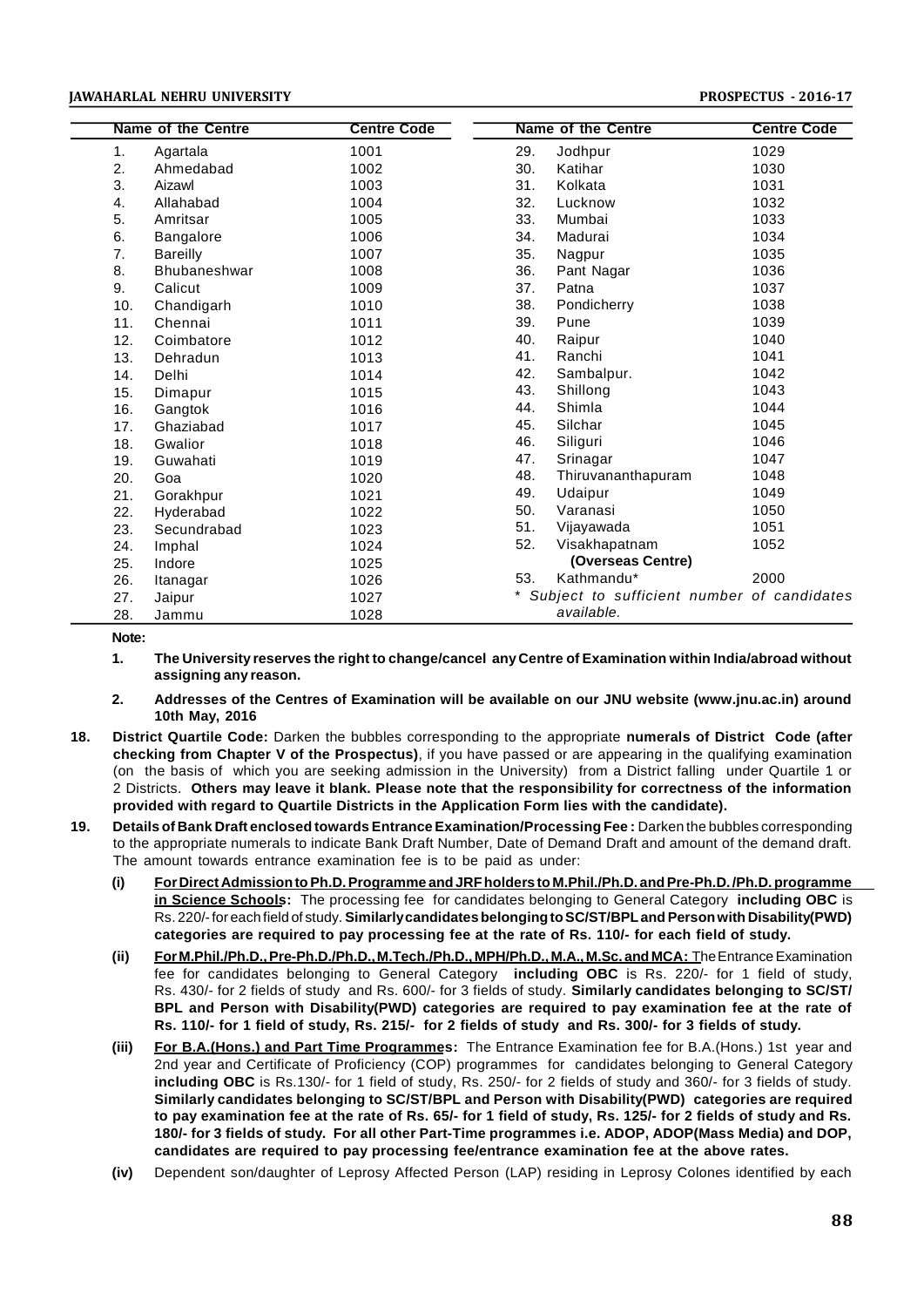state are eligible for free education upto Graduation level. Therefore, candidates belonging to dependent LAP category are excempted from fees for B.A.(Hons.) only.

**iv) Fee for Foreign Students :** Foreign students appearing in the entrance examination are required to enclose with their application form a Bank Draft amounting to US\$ 25 or Rs.1650/- if they are applying for one field of study, US\$ 50 or Rs.3300/- if they are applying for two fields of study and US\$ 75 or Rs.4950/- if they are applying for three fields of study.

You are required to enclose Crossed Bank Draft for the prescribed examination fee. The bank draft should be drawn in favour of **JAWAHARLAL NEHRU UNIVERSITY** payable at **New Delhi.**

**If you are applying for more than one field of study of the same level of programme, you are required to pay the examination fees for each field of study as per rates indicated above, failing which your candidature will not be considered for additional field(s) of study.**

**You must write your application form no., name, programme and field of study and examination centre opted for on the left hand corner on the reverse of the Bank Draft.**

**PLEASE NOTE THAT, IF YOUR APPLICATION IS REJECTED FOR ANY REASON, WHATSOEVER OR YOU ARE NOT ABLE TO TAKE THE ENTRANCE EXAMINATION OR APPEAR IN THE VIVA VOCE, THE ENTRANCE EXAMINATION FEE/ PROCESSING FEE PAID BY YOU SHALL NOT BE REFUNDED.**

**(If the bank draft towards entrance examination fee is not submitted with the application form, your application will be summarily rejected without any intimation to you).**

- **20. Name of Quartile District:** Write the name of **District (after checking from Chapter V of the Prospectus)**, if you have passed or are appearing in the qualifying examination (on the basis of which you are seeking admission in the University) from a District falling under Quartile 1 or 2 Districts. **Others may leave it blank. Please note that the responsibility for correctness of the information provided with regard to Quartile Districts in the Application Form lies with the candidate).**
- **21. Father's/Guardian's Name :** Write your father's/Guardian's name in BLOCK LETTERS exactly as in your 10th class or equivalent Certificate. Write only one letter in each box.
- **22 Mother's Name:** Write your mother's name in BLOCK LETTERS exactly as in your 10th class or equivalent Certificate. Write only one letter in each box.
- **23. Please note that Column No. 23. (i.e your name and mailing address ) will be scanned and therefore it should be written very clearly IN BLACK INK ONLY. If you make any mistake, you should cover the whole box with exact size white paper slip and write your name and address on that. Your address must not overflow this box.**
- **24 Photograph** : Please write your name and application form number on the backside of a recent good quality colour photograph (taken not earlier than two months) and firmly affix (do not staple) in the box provided. The photograph in capital letters. This may lead to rejection of your application.
- **25. Signature:** Put your usual signature in black ink within the box provided. Your signature must not overflow or touch the border of the box provided. Your signature establishes your identity. Hence, do not merely write your name in capital letters. This may lead to rejection of your application.
- **26. Mobile Number:** Darken the bubbles corresponding to the appropriate numerals to indicate your mobile number. **27. Permanent Address :**

Write your complete permanent address in CAPITAL LETTERS, including Pin Code.

- 28. **Email ID:** The candidate is also advised to give his/her Email ID in the column. All querries/ replies would be entertained from the registered mail id.
- **29. Academic Record:** While filling up the information relating to the Academic Record, you should strike off the examinations which are not relevant and should indicate the name of the relevant examination i. e. High School, Higher Secondary, Senior School Certificate (10+2), Intermediate or equivalent, B.A. (Hons.), B.A.(Pass),B.Sc. (Hons.), B.Sc. (Pass), B.Com, B.Com (Hons.), B.Tech., B.E., M.B.B.S., M.A. , M.Sc. or MCA etc., as the case may be. If you are appearing for final year examination you should fill in all the columns except percentage of marks column wherein you should write "APPEARING". **Please do not forget to write subjects studied in qualifying examination in the column provided for verificaton of your eligibility.**

In case the University/Institution from where your have passed the examination follows letter grading system/CGPA, you are required to indicate the equivalent percentage in the space provided in the application form for the purpose of determining the eligibility.

- **30.** You are required to write the name of the district from where your qualifying examination passed/appeared.
- **31.** Darken the bubble whether your qualifying examination is through Distance Mode (Yes/No).
- 32. Only for candidates applying in Ph.D. under Visvesvaraya Fellowship Scheme for Electronics and IT.
- **33. Present Employment Record:** You are required to indicate the details of your present employment, if any. **(The candidates, enjoying employed status and selected for admission to any of the programmes in the University,**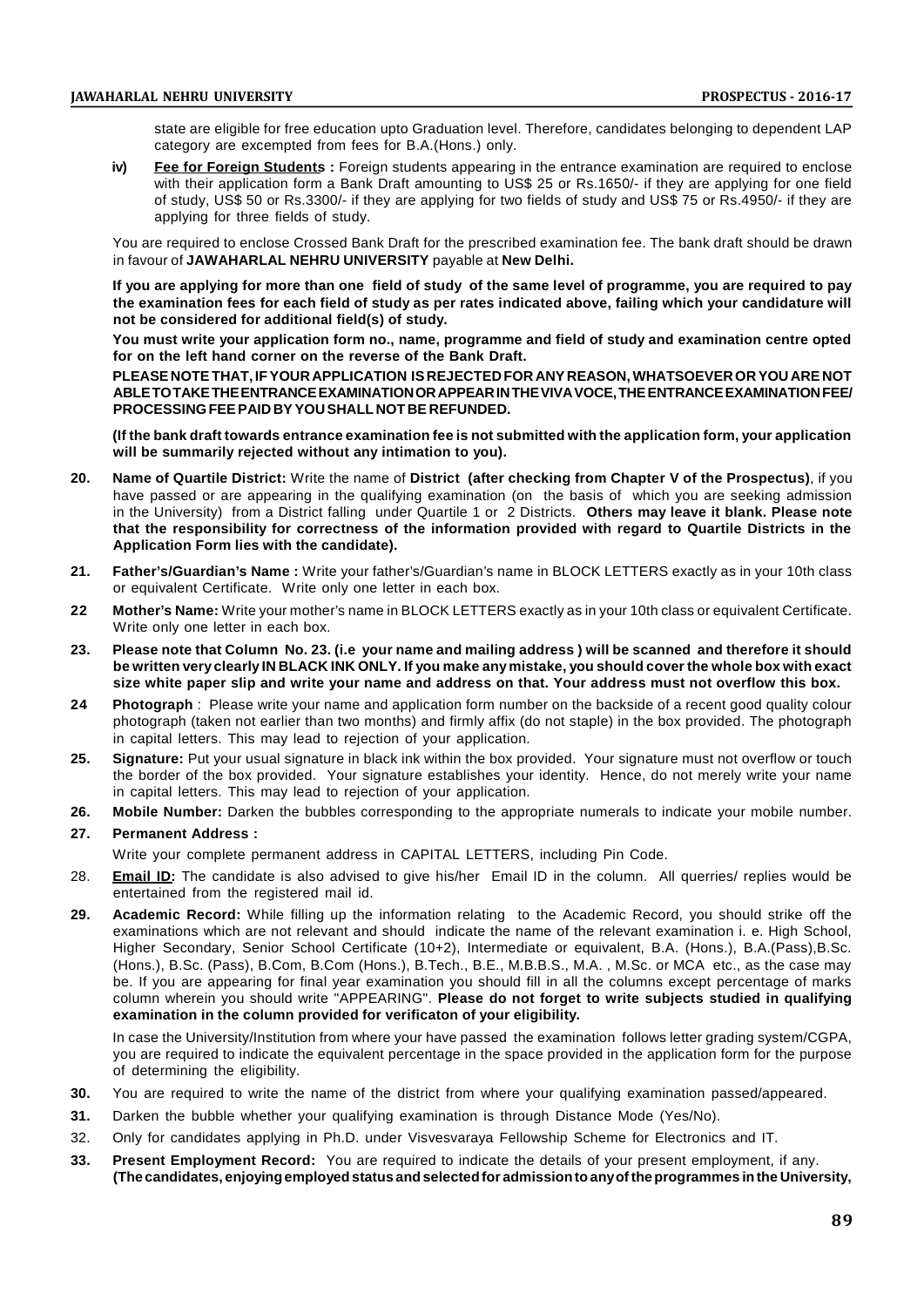**are required to produce LEAVE SANCTION AND RELIEVING ORDER AT THE TIME OF REGISTRATION/ADMISSION from their employer for the duration of the programme permitting them to pursue their studies at the University, failing which they will not be granted admission.)**

- **34. You are required to write the name of the School from where you passed your 10+2 or equivalent examination,, District in which situated and year of passing the examination.**
- **Declaration:** The candidate must sign the declaration at the end of the application form.
- **— Insert the following documents in the 10" X 7" size envelope supplied with the Application Form and send it by Registered Post/Speed Post only.**
	- 1. Bank Draft (Put the Bank Draft in the 9" X 4" size envelope supplied with the Application Form).
	- 2. Application Form (Refold the application form where it was originally folded).
- **Application Forms can be submitted only by Registered Post/Speed Post to Section Officer (Admissions), Room No.28, Administrative Block, Jawaharlal Nehru University, New Delhi - 110067. The completed offline Application Form must reach JNU latest by 23rd March, 2016. JNU will not accept responsibility for any postal delay or irregularity or loss in postal transit.**
- **— PLEASE DO NOT SENDYOURAPPLICATION FORM THROUGH PRIVATE COURIER SERVICES ORANY OTHER POSTAL MODE EXCEPT REGISTERED POST/SPEED POST.**

**Important Notes:**

- **— A candidate who successfully completes a programme in one particular language/subject may not be entitled for admission to same level of programme (language/subject) again. The candidate may be allowed one more chance to get admission in other langauge/subject. Further, the candidate who fails to complete the programme successfully in lthe first two chances will not be given admission third time in the same language/subject under any circumstances. This will be applicable to all programmes of study being offered by the University.**
- **— Candidates who have obtained their Bachelor's degree under the pattern of education other than 10+2+3 will be considered for admission to the Master's Programme if they have successfully completed the first year of Master's degree programme or a bridge course in lieu thereof, wherever prescribed, from a recognised University with prescribed percentage of marks.**
- **— No candidate admitted to a full-time programme of study in the University shall accept or hold any employment paid or otherwise or shall be full time student of any other Institution/University during the course of his/her study at the University except those specifically permitted by the University in accordance with rules.**
- **— If any information furnished by the candidate in the application form is found to be false, his/her admission, if granted on the basis of such information will be cancelled, ipso facto.**
- **— If a candidate is not selected for admission to M.Phil./Ph.D. or Pre-Ph.D./Ph.D., M.Tech./Ph.D., MPH/Ph.D. programme through Entrance Examination, he/she shall not be considered for Direct Admission to Ph.D. programme in the same year.**
- **— Incomplete application forms will be summarily rejected without any reference to the candidates. The candidates are, therefore, advised to carefully complete all the relevant columns of the application form as per instructions in Chapter XXIV.**
- **— Application Forms received after the closing date shall not be entertained. However, where marginal delay in submission of completed form occurs due to pressing reasons, or for circumstances beyond the candidate's control, such of the application forms shall be considered on the merit of each individual case with justification given by the candidate alongwith the form in support of his/her claim for its late submission**.
- **— University shall not accept responsibility for any postal delay or irregularity or loss in postal transit.**
- **— The application forms for Direct admission to Ph.D. programme for Monsoon Semester beginning July 2016 is closed on 29th January, 2016 and for winter semester begining January 2017, the application form for Direct admission to Ph.D. programme will be available from 1st September to 14th October, 2016 and last date for submitting the application forms will be 14th October, 2016.**
- **— Any dispute with regard to any matter relating to admission shall be subject to the jurisdiction of Delhi Courts only.**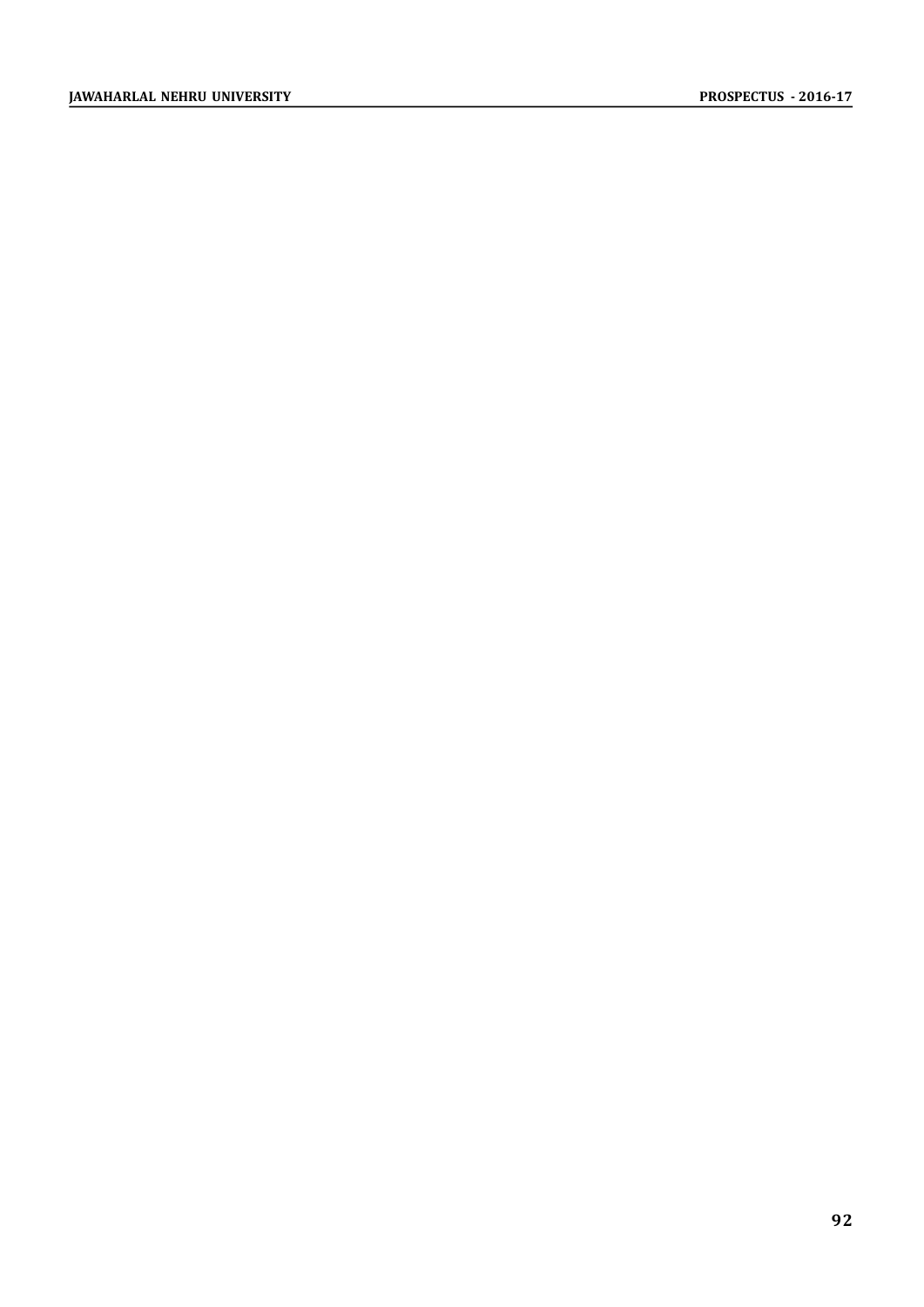# **FORM OF CERTIFICATE TO BE PRODUCED BY OTHER BACKWARD CLASSES APPLYING FOR ADMISSION TO CENTRAL EDUCATIONAL INSTITUTIONS (CEIs), UNDER THE GOVERNMENT OF INDIA (as per Central list)**

|         | This is to certify that                                                                        | son/daughter of |            |
|---------|------------------------------------------------------------------------------------------------|-----------------|------------|
| village | District/Division                                                                              | in the State    | belonas to |
| the     | community which is recognized as a Backward Class in under following resolutions of Government |                 |            |
|         | of India, Ministry of Welfare-                                                                 |                 |            |

- $*(i)$  Resolution No.12011/68/93-BCC (C), dated the 10<sup>th</sup> September, 1993, published in the Gazette of India, Extraordinary, Part-I, Section I, No. 186, dated the 13<sup>th</sup> September, 1993,
- \*(ii) Resolution No.12011/9/94-BCC, dated the 19th October, 1994, published in the Gazette of India, Extraordinary, Part-I, Section I, No.163, dated the 20<sup>th</sup> October, 1994.
- \*(iii) Resolution No.12011/7/95-BCC, dated the 24th May, 1995, published in the Gazette of India, Extraordinary, Part-I, Section I, No.88, dated the  $25<sup>th</sup>$  May, 1995.
- $*(iv)$  Resolution No.12011/44/96-BCC, dated the 6<sup>th</sup> December, 1996, published in the Gazette of India, Extraordinary, Part-I, Section I, No.210, dated the 11<sup>th</sup> December, 1996.
- \*(v) Resolution No. 12011/96/94-BCC dated 9/03/96.
- \*(vi) Resolution No. 12011/13/97-BCC dated 03/12/97.
- \*(vii) Resolution No. 12011/99/94-BCC dated 11/12/97.
- \*(viii) Resolution No. 12011/68/98-BCC dated 27/12/99.
- \*(ix) Resolution No. 12011/88/98-BCC dated 06/12/99 published in the Gazette of India Extraordinary Part I Section I No. 270 dated 06/12/99.
- \*(x) Resolution No. 12011/36/99-BCC dated 04/04/2000 published in the Gazette of India Extraordinary Part I Section I No. 71 dated 04/04/2000.
- \*(xi) Resolution No. 12011/44/99-BCC dated 21/09/2000 published in the Gazette of India Extraordinary Part I Section I No. 210 dated 21/09/2000.
- \*(xii) Resolution No. 12015/9/2000-BCC dated 06/09/2001.
- \*(xiii) Resolution No. 12011/1/2001-BCC dated 19/06/2003.
- \*(xiv) Resolution No. 12011/4/2002-BCC dated 13/01/2004.
- \*(xv) Resolution No. 12011/9/2004-BCC dated 16/01/2006 published in the Gazette of India Extraordinary Part I Section I No. 210 dated 16/01/2006.

\*Shri\_\_\_\_\_\_\_\_\_\_\_\_\_\_\_\_\_\_\_\_\_\_\_\_ and/or his/her family ordinarily reside(s) in the\_\_\_\_\_\_\_\_\_\_\_\_\_\_\_\_\_\_\_\_ District/ State. This is also to certify that he/she does not belong to the persons/ sections(Creamy Layer) mentioned in Column 3 of the Schedule to the Government of India, Department of Personnel and Training, O.M. No.36012/22/93-Estt.(SCT), dated 8-9-1993 which is modified vide OM No. 36033/3/3004 Estt. (Res) dated 09/ 03/2004.

> District Magistrate Deputy Commissioner, etc.

Dated: SEAL

\*Strike out whichever is not applicable

#### **N.B.—**

- (a) The term 'Ordinarily' used here will have the same meaning as in Section 20 of the Representation of the People's Act, 1950.
- (b) The authorities competent to issue caste certificates are indicated below:-
- (i) District Magistrate/Additional Magistrate/Collector/Deputy Commisioner/Additional Deputy Commissioner/Deputy Collector/First Class Stipendiary Magistrate/Sub-Divisional Magistrate/Taluka Magistrate/Executive Magistrate/Extra Assistant Commissioner (not below the rank of First Class Stipendiary Magistrate).
- (ii) Chief Presidency Magistrate/Additional Chief Presidency Magistrate/Presidency Magistrate.
- (iii) Revenue Officer not below the rank of Tehsildar; and
- (iv) Sub-Divisional Officer of the area where the candidate and/or his family resides.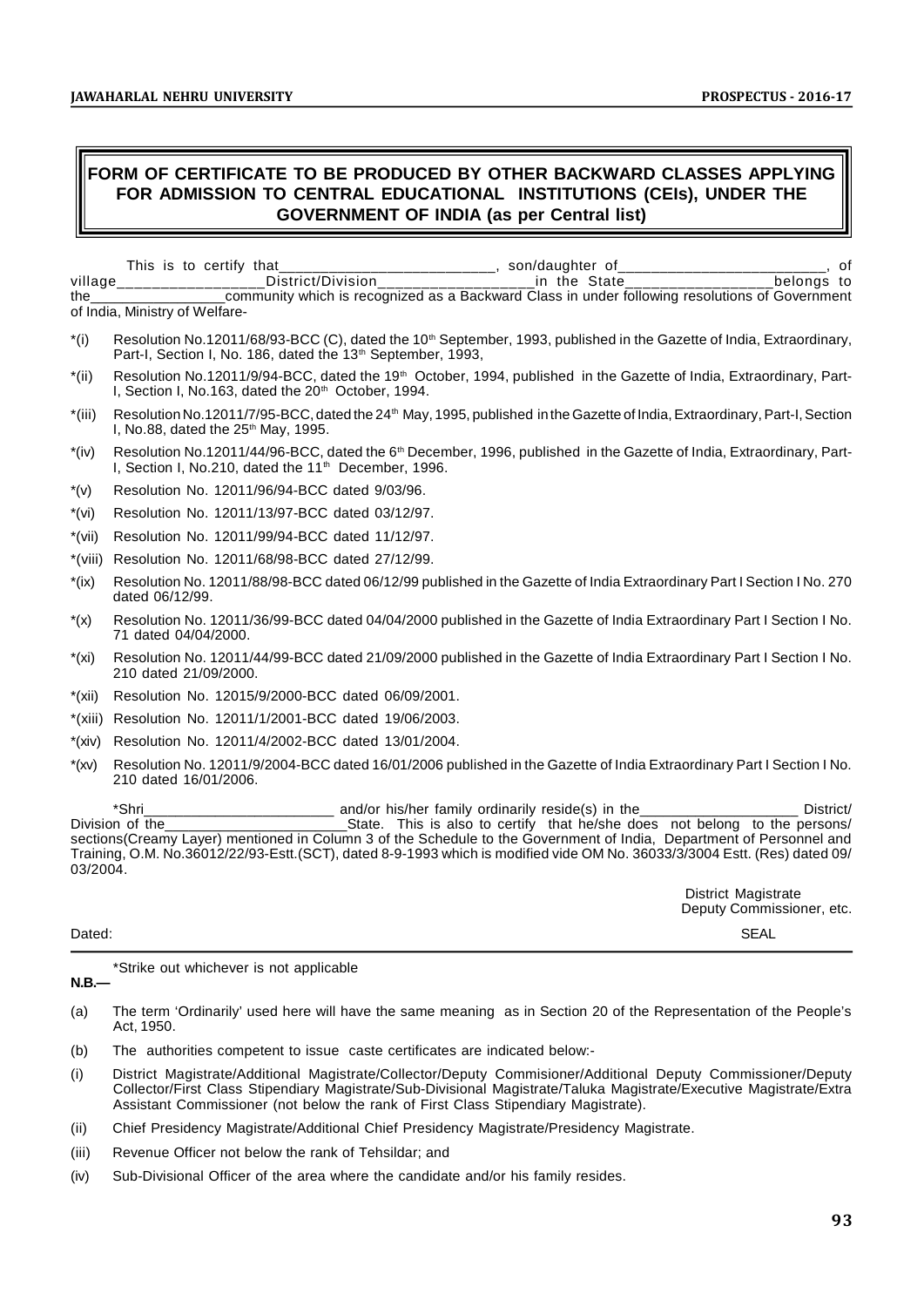# **FORM OF CASTE CERTIFICATE TO BE PRODUCED BY THE CANDIDATES BELONGING TO SC/ST CATEGORIES**

Form of Certificate as prescribed in M.H.A,O.M. NO.42/21/49-N.G.S., dated 28-1-1952 as revised in Dept. of Per.& A.R., Letter No.36012/6/76-Estt.(S.C.T.), dated 29-10-1977, to be produced by a candidate belonging to a Scheduled Caste or Scheduled Tribe in support of his claim.

#### **FORM OF CASTE/TRIBE CERTIFICATE**

| This      | is to | certify that Shri/Shrimathi*/Kumari* |            | Son/daughter* |
|-----------|-------|--------------------------------------|------------|---------------|
| 01        |       | .<br>village/town*<br>οt             |            | $i$ etriet    |
| Division* |       | State/Union<br>the                   | Territorv* | belongs<br>to |
| the       |       |                                      |            |               |

Caste/Tribe\* which is recognized as a Scheduled Caste

Scheduled Tribe

Under:

The Constitution (Scheduled Castes)Order, 1950.

\*The Constitution (Scheduled Tribes) Order, 1950.

\*The Constitution (Scheduled Castes) (Union Territories) Order, 1951.

\*The Constitution (Scheduled Tribes) (Union Territories) Order, 1951.

(As amended by the Scheduled Castes and Schedules Tribes Lists (Modification Order)1956, the Bombay Reorganization Act, 1960, the Punjab Reorganization Act, 1966, the State of Himachal Pradesh Act, 1970, the North-Eastern Areas (Reorganization) Act, 1971 and the Scheduled Castes and Schedules Tribes Orders(Amendment) Act, 1976.)

\*The Constitution (Jammu and Kashmir) Scheduled Castes Order, 1956;

\*The Constitution(Andaman and Nicobar Islands) Scheduled Tribes Order, 1959, as amended by the Scheduled Castes and Scheduled Tribes Orders(Amendment)Act, 1976;

\*The constitution(Dadra and Nagar Haveli) Scheduled Castes Order, 1962;

\*The Constitution (Dadra and Nagar Haveli) Scheduled Tribes Order, 1962;

\*The Constitution (Pondicherry) Scheduled Castes Order, 1964;

\*The Constitution (Uttar Pradesh, Scheduled Tribes Order, 1967;

\*The Constitution (Goa, Daman and Diu) Scheduled Castes Order, 1968;

\*The Constitution (Goa, Daman and Diu) Scheduled Tribes Order, 1968;]

\*The Constitution (Nagaland) Scheduled Tribes Order,1970;

\*The Constitution (Sikkim) Scheduled Castes Order, 1978;

\*The Constitution (Sikkim) Scheduled Tribes Order, 1978;

\*The Constitution (Jammu and Kashmir) Scheduled Tribes Order, 1989.

\*The Constitution (Scheduled Castes) Order (Amendment) Act, 1990.

\*The Constitution (Scheduled Tribes) Order Amendment Act, 1991.

\*The Constitution(Scheduled Tribes) Order Second Amendment Act,1991.

2. \*\*This certificate is issued on the basis of the Scheduled Castes/Scheduled Tribes Certificate issued to Shri/ Shrimathi\* tather/mother\*of Shri/Shrimathi/Kumari\* [19]<br>village/town\* in District/Division\* (1991) village/town\*\_\_\_\_\_\_\_\_\_\_\_\_\_\_\_in District/Division\*\_\_\_\_\_\_\_\_\_\_\_\_\_\_\_\_\_\_of the State/Union Territory\*\_\_\_\_\_\_\_\_\_\_\_\_\_\_\_\_\_\_who belong to the Caste/Tribe\* which is recognized as a Scheduled Caste/Scheduled Tribe\* in the State/Union Territory\*\_\_\_\_\_\_\_\_\_\_\_\_\_\_\_\_ issued by the \_\_\_\_\_\_\_\_\_\_\_\_\_\_\_\_\_\_dated\_\_\_\_\_\_\_\_\_\_.

3. Shri/Shrimathi\*/Kumari\*\_\_\_\_\_\_\_\_\_\_\_\_\_\_\_\_\_\_\_\_\_\_\_\_\_\_\_\_\_\_\_\_\_\_\_\_\_and /or\* his/her\* family ordinarily reside(s) in village/town\*\_\_\_\_\_\_\_\_\_\_\_\_\_\_\_\_\_\_\_\_\_\_\_\_\_\_of \_\_\_\_\_\_\_\_\_\_\_\_\_\_\_\_\_\_\_\_\_\_\_\_\_District/Division\* of the State/Union Territory $*$  of

Signature\_\_\_\_\_\_\_\_\_\_\_\_\_\_\_\_\_\_\_\_\_\_\_\_\_\_

Designation\_

(With seal of office)

**State** 

Union Territory

Place\_\_\_\_\_\_\_\_\_\_\_\_\_\_\_\_\_\_ Date

Note:- The term "Ordinarily resides" used here will have the same meaning as in Section 20 of the Representation of the Peoples Act, 1950.

*\* Please delete the words which are not applicable.*

*\*\* Applicable in the case of SCs, STs persons who have migrated from one State/UT (Employment News 9/92).*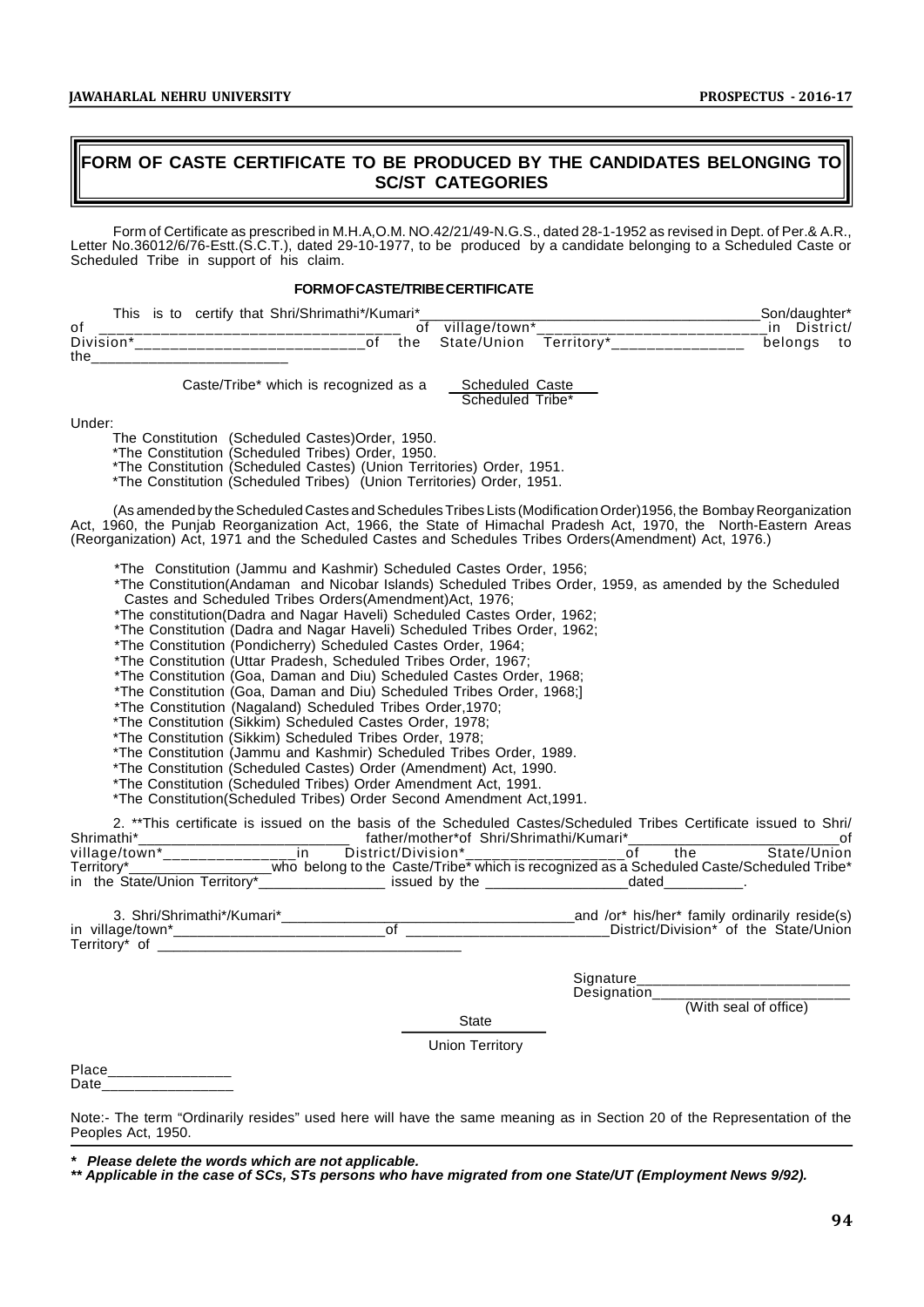# **XXV(A). DATE SCHEDULE OF ALL INDIA ENTRANCE EXAMINATION FOR ADMISSION TO M.PHIL./PH.D., PRE-PH.D./PH.D., M.TECH./PH.D. AND MPH/PH.D. PROGRAMMES OF STUDY**

|                                        | 16th May, 2016 (9.00 AM.to 12 Noon)                                                                                                                                                                                                                                                                                                 | 16th May, 2016 (2.00 PM to 5.00 PM)                                                                                                                                                                                                                                                                    |
|----------------------------------------|-------------------------------------------------------------------------------------------------------------------------------------------------------------------------------------------------------------------------------------------------------------------------------------------------------------------------------------|--------------------------------------------------------------------------------------------------------------------------------------------------------------------------------------------------------------------------------------------------------------------------------------------------------|
| 1.<br>2.<br>3.<br>4.<br>5.<br>6.<br>7. | West Asian Studies(SIS)<br>Hindi, Urdu and Tamil Languages (SL)<br>Economic Studies & Planning (SSS)(ECO)<br>Environmental Sciences (SES)<br>Visual Arts (SAA)<br>Discrimination and Exclusion Studies(SSS)<br>Comparative Politics and Political Theory (SIS)                                                                      | 1.<br>International Organisation,<br>Diplomacy and Disarmament (SIS)<br>Master of Public Health (SSS) (MPH)<br>2.<br>3.<br>Computer & Systems Sciences<br>(SC & SS) (COM)<br>Portuguese Language (SL)<br>4.<br>North East India Studies (SSS)<br>5.                                                    |
|                                        | 17th May, 2016 (9.00 A.M. to 12 Noon)                                                                                                                                                                                                                                                                                               | 17th May, 2016 (2.00 P.M.to 5.00 P.M.)                                                                                                                                                                                                                                                                 |
| 1.<br>2.<br>3.<br>4.<br>5.<br>6.<br>7. | International Legal Studies (SIS)<br>International Trade & Development (SIS)<br>Persian, Arabic, Japanese, Korean, Chinese,<br>Russian, Spanish, French & German<br>Languages (SL)<br>Social Systems (SSS)<br>Physical Sciences (SPS)<br>Theatre and Performance Studies (SAA)<br>International Politics, Political Geography (SIS) | Chinese Studies, Japanese Studies and<br>1.<br>Korean Studies (SIS)<br>2.<br>European Studies (SIS)<br>3.<br><b>Political Studies (SSS)</b><br>4.<br>Regional Development: Economics (ECN/SSS)<br>5.<br>Biotechnology (SBT)<br>Linguistics (SL)<br>6.<br>7 <sub>1</sub><br>Mathematical Sciences (SPS) |
|                                        | 18th May, 2016 (9.00 A.M. to 12 Noon)                                                                                                                                                                                                                                                                                               | 18th May, 2016 (2.00 P.M. to 5.00 P.M.)                                                                                                                                                                                                                                                                |
| 1.<br>2.<br>3.<br>4.<br>5.<br>6.       | Russian & Central Asian Studies (SIS)<br>Historical Studies (SSS) (MOD/MED/ANC)<br>Hindi Translation (SL)<br>Molecular Medicine (CMM)<br>Regional Development: Population Studies (POP)<br>Ph.D. under the Visvesvaraya Fellowship<br>Scheme for Electronics and IT (SC&SS)                                                         | 1.<br>South Asian Studies (SIS)<br>2.<br>Indo-Pacific Studies (South East Asian/South<br>West Pacific) (SIS)<br>3.<br>Inner Asian Studies (SIS)<br>4.<br>English (SL)<br>5.<br><b>Educational Studies (SSS)</b><br>Life Sciences (SLS)<br>6.<br>Studies in Science Policy (SSS)<br>7.                  |
|                                        | 19th May, 2016 (9.00 A.M. to 12 Noon)                                                                                                                                                                                                                                                                                               | 19th May, 2016 (2.00 P.M. to 5.00 P.M.)                                                                                                                                                                                                                                                                |
| 1.<br>2.<br>3.                         | Canadian Studies, United States Studies<br>and Latin American Studies (SIS)<br>Philosophy (SSS)<br>Cinema Studies (SAA)                                                                                                                                                                                                             | Law & Governance (CLG)<br>1 <sub>1</sub><br>2.<br>Sanskrit Studies (CSS)<br>3.<br>African Studies (SIS)<br>Regional Development: Geography (GEO/SSS)<br>4.                                                                                                                                             |

**Abbreviations:**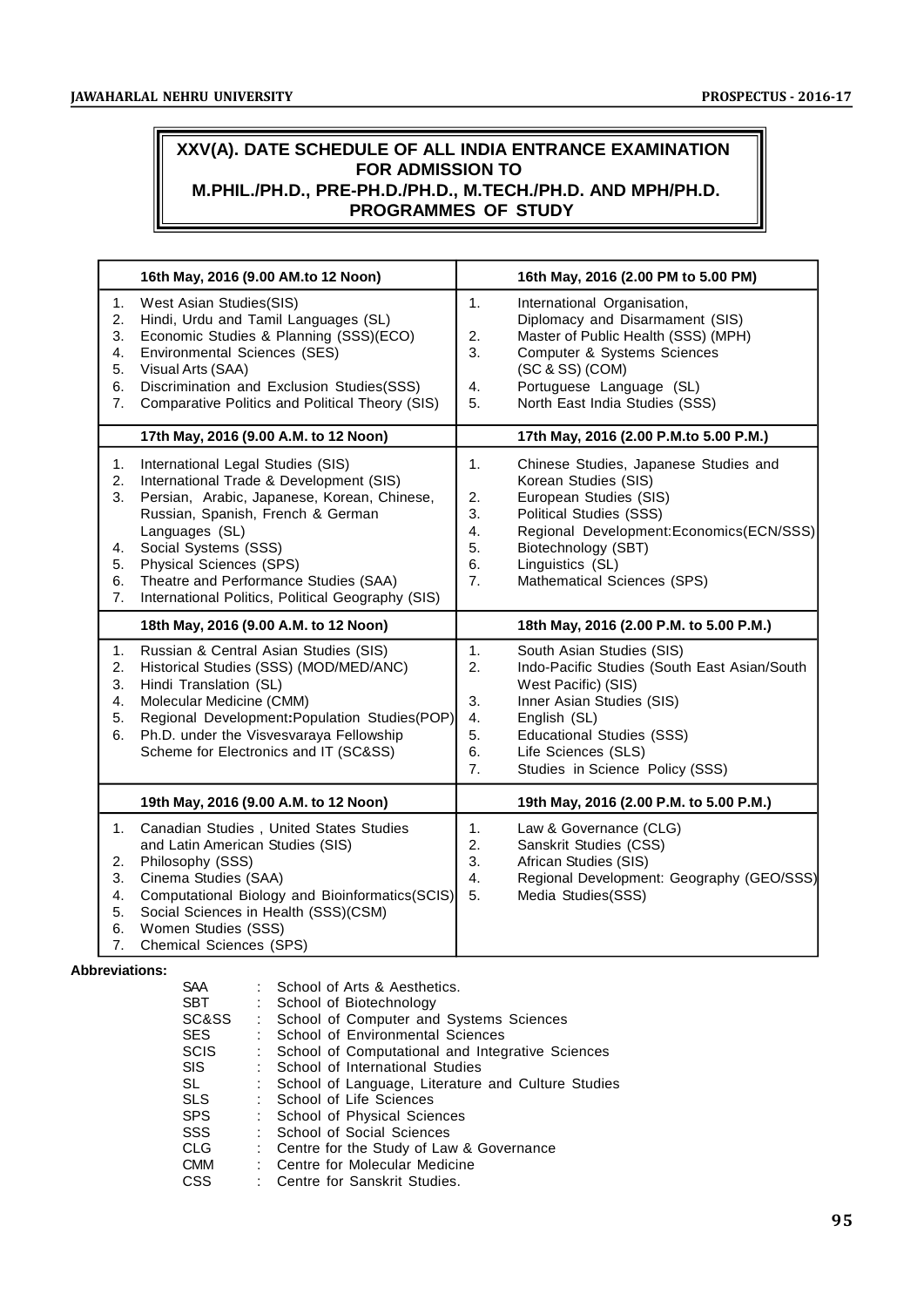# **XXV(B). DATE SCHEDULE OF ALL INDIA ENTRANCE EXAMINATION FOR ADMISSION TO M.A./M.SC./MCA AND INTEGRATED M.SC-PH.D PROGRAMME OF STUDY**

|                            | 16th May, 2016 (9.00 A.M. to 12 Noon)                                                                                                                                   | 16th May, 2016 (2.00 P.M. to 5.00 P.M.)                                                                                                                                                                                                                                                                               |
|----------------------------|-------------------------------------------------------------------------------------------------------------------------------------------------------------------------|-----------------------------------------------------------------------------------------------------------------------------------------------------------------------------------------------------------------------------------------------------------------------------------------------------------------------|
| 1.<br>2.<br>3 <sub>1</sub> | M.A.in Linguistics, SL<br>M.A. in Political Science, SSS<br>M.Sc. in Environmental Sciences,<br><b>SES</b>                                                              | M.A.in Hindi, SL<br>1.<br>2.<br>M.A. in English, SL<br>M.A. in Urdu, SL<br>3.<br>M.A. in Economics, SSS<br>4.<br>Integrated M.Sc.-Ph.D in Molecular<br>5.<br>Medicine(CMM)                                                                                                                                            |
|                            | 17th May, 2016 (9.00 A.M. to 12 Noon)                                                                                                                                   | 17th May, 2016 (2.00 P.M.to 5.00 P.M.)                                                                                                                                                                                                                                                                                |
| 1.<br>2.                   | MCA (Master of Computer Applications),<br>SC & SS<br>M.A. in Philosophy, SSS                                                                                            | M.A. in History, MOD/MED/ANC, SSS<br>1.<br>M.Sc.in Life Sciences, SLS<br>2.<br>M.A. in Economics (with specialization<br>3.<br>in World Economy), SIS                                                                                                                                                                 |
|                            | 18th May, 2016 (9.00 A.M. to 12 Noon)                                                                                                                                   | 18th May, 2016 (2.00 P.M. to 5.00 P.M.)                                                                                                                                                                                                                                                                               |
| 1.<br>2.<br>3.             | M.A. in Arts and Aesthetics, SAA<br>Integrated M.Sc-Ph.D in Computational<br>and Integrative Sciences, SCIS<br>M.A. in International Relations and Area<br>Studies, SIS | 1. M.A. in Geography, SSS<br>M.A. in Politics (with specialization in<br>2.<br>International Studies), SIS<br>M.Sc. in Physics, SPS<br>3.                                                                                                                                                                             |
|                            | 19th May, 2016 (9.00 A.M. to 12 Noon)                                                                                                                                   | 19th May, 2016 (2.00 P.M. to 5.00 P.M.)                                                                                                                                                                                                                                                                               |
| 1 <sub>1</sub><br>2.       | M.A. in Sanskrit, CSS<br>M.A. in Development and Labour Studies                                                                                                         | M.A. Programme, SL in:<br>1 <sub>1</sub><br>Persian<br>Spanish<br>i)<br>V)<br>Chinese<br>vi)<br>Arabic<br>ii)<br>iii) Japanese<br>Korean<br>vii)<br>iv) Russian<br>viii) French and Francophone Studies<br>German Literature/German<br>ix)<br>Translation/Translation & Interpretaton<br>2.<br>M.A. in Sociology, SSS |

# **Abbreviations:**

| <b>SAA</b>  |   | School of Arts & Aesthetics.                       |
|-------------|---|----------------------------------------------------|
| SC&SS       | ÷ | School of Computer and Systems Sciences            |
| <b>SES</b>  |   | School of Environmental Sciences                   |
| <b>SIS</b>  | ÷ | School of International Studies                    |
| SL          |   | School of Language, Literature and Culture Studies |
| <b>SLS</b>  | ٠ | School of Life Sciences                            |
| <b>SPS</b>  |   | School of Physical Sciences                        |
| <b>SSS</b>  |   | School of Social Sciences                          |
| <b>SCIS</b> | ٠ | School of Computational and Integrative Sciences   |
| <b>CMM</b>  | ٠ | Centre for Molecular Medicine                      |
| <b>CSS</b>  |   | Centre for Sanskrit Studies                        |
|             |   |                                                    |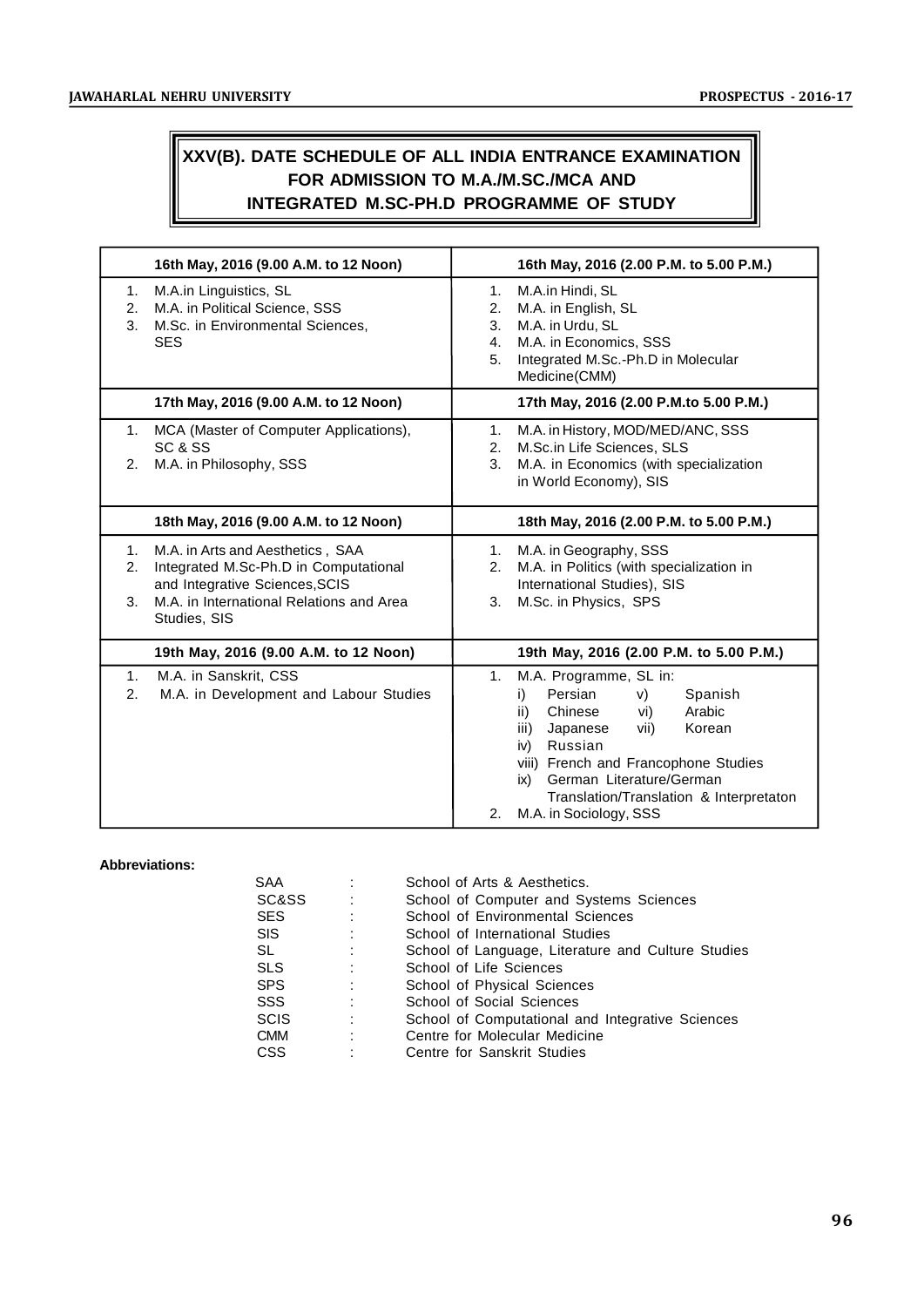# **XXV(C). DATE SCHEDULE OF ALL INDIA ENTRANCE EXAMINATION FOR ADMISSION TO FIRST AND SECOND YEAR OF B.A(HONS.) PROGRAMMES IN FOREIGN LANGUAGES**

| 16th May, 2016 (9.00 A.M. to 12 Noon)                                                                                                                                                                                                                     | 17th May, 2016 (9.00 A.M. to 12 Noon)                                                                                                                                                                                                                                                                                                                                                                                                                                                                                                      |
|-----------------------------------------------------------------------------------------------------------------------------------------------------------------------------------------------------------------------------------------------------------|--------------------------------------------------------------------------------------------------------------------------------------------------------------------------------------------------------------------------------------------------------------------------------------------------------------------------------------------------------------------------------------------------------------------------------------------------------------------------------------------------------------------------------------------|
| Second year of 3-year B.A. (Hons.)<br>programme in Foreign Languages, SL<br>Arabic<br>i)<br>Chinese<br>ii)<br>French<br>iii)<br>iv)<br>German<br>V)<br>Japanese<br>Korean<br>vi)<br>Persian<br>vii)<br>viii)<br>Pashto<br>ix)<br>Russian<br>Spanish<br>X) | First year of 3-year B.A. (Hons.) programme<br>in Foreign Languages, SL (Cluster 1)<br>French<br>i)<br>ii)<br>German<br>iii)<br>Spanish<br>Russian<br>iv)<br>18th May, 2016 (9.00 A.M. to 12 Noon)<br>First year of 3-year B.A. (Hons.) programme<br>in Foreign Languages, SL (Cluster 2)<br>i)<br>Japanese<br>ii)<br>Korean<br>Chinese<br>iii)<br>19th May, 2016 (9.00 A.M. to 12 Noon)<br><b>First year</b> of 3-year B.A. (Hons.) programme<br>in Foreign Languages, SL (Cluster 3)<br>i)<br>Arabic<br>ii)<br>Persian<br>iii)<br>Pashto |

# **XXV(D). DATE SCHEDULE OF ENTRANCE EXAMINATION FOR ADMISSION TO PART TIME PROGRAMMES OF STUDY**

| 16th May, 2016 (2.00 P.M. to 5.00 P.M.)             | 17th May, 2016 (2.00 P.M. to 5.00 P.M.)                                                               |
|-----------------------------------------------------|-------------------------------------------------------------------------------------------------------|
| Certificate of Proficiency (Part-Time), CSS<br>Pali | Certificate of Proficiency (Part-Time), SL<br>Bahasa Indonesia<br>1.<br>2.<br>Mongolian<br>3.<br>Urdu |
| 18th May, 2016 (2.00 P.M. to 5.00 P.M.)             |                                                                                                       |
| Advanced Diploma in Mass Media in Urdu, SL          |                                                                                                       |

#### **Abbreviations:**

| - SL | School of Language, Literature and Culture Studies |
|------|----------------------------------------------------|
| CSS. | Centre for Sanskrit Studies                        |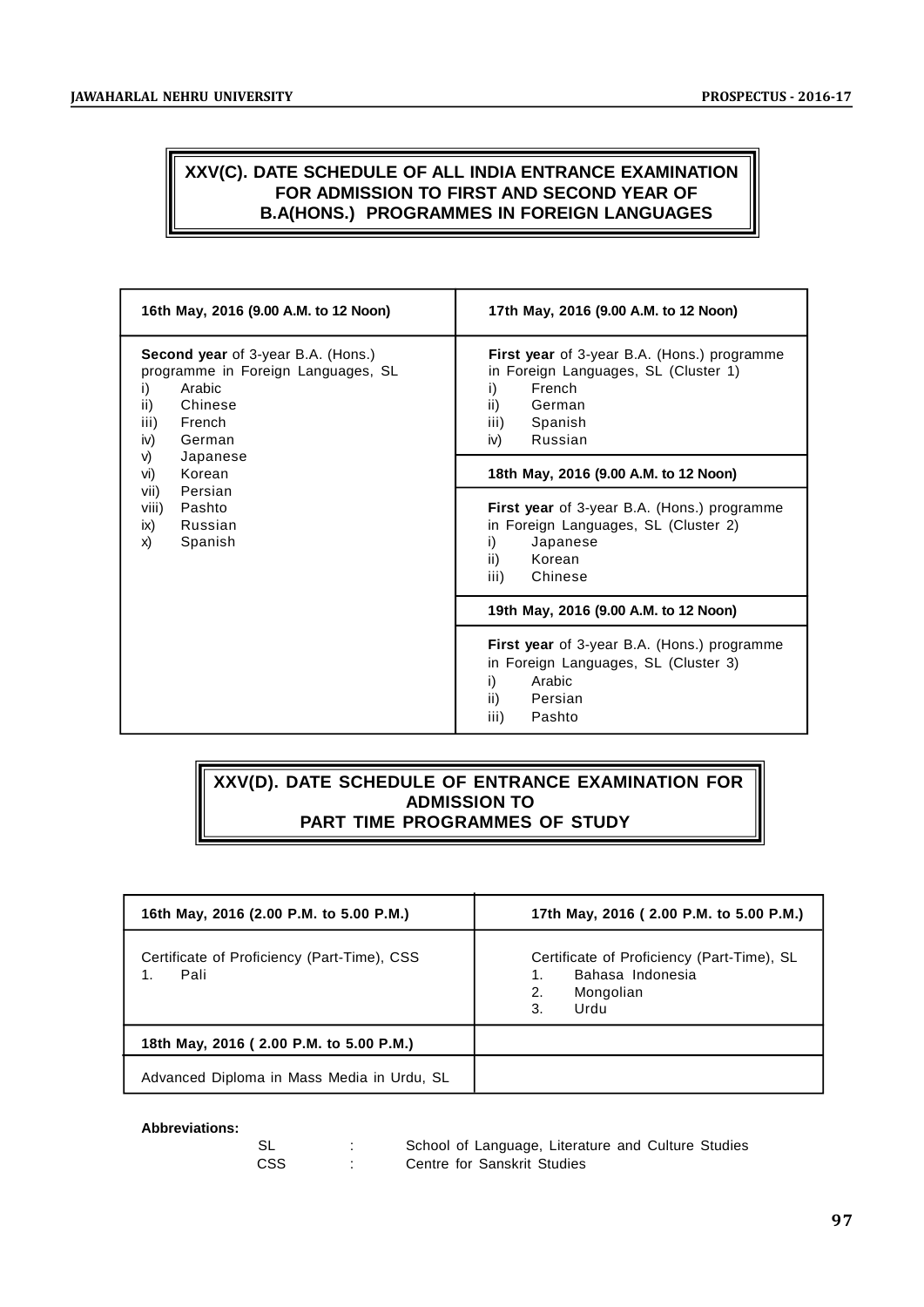# **AFFIDAVIT BY THE STUDENT**

(on a Non Judicial Stamp Paper of Rs.10/-)

I,\_\_\_\_\_\_\_\_\_\_\_\_\_\_\_\_\_\_\_\_\_\_\_\_\_\_\_\_\_\_\_\_\_\_\_\_\_\_\_\_\_\_\_\_\_\_\_\_\_\_\_\_\_\_\_\_\_\_\_\_\_\_\_\_\_\_\_\_\_\_\_\_\_\_\_\_\_\_\_\_\_\_\_\_\_\_\_\_\_\_\_\_\_\_\_\_\_\_\_\_\_\_\_\_\_\_\_\_\_\_\_\_\_\_

(full name of student with admission/registration/enrolment number)

s/o d/o Mr./Mrs./Ms. \_\_\_\_\_\_\_\_\_\_\_\_\_\_\_\_\_\_\_\_\_\_\_\_\_\_\_\_\_\_\_\_\_\_\_\_\_\_\_\_\_\_\_\_\_\_\_\_\_\_\_\_\_\_\_\_\_\_\_\_\_\_\_\_\_\_\_\_\_\_\_\_\_\_ , having

been admitted to J**AWAHARLAL NEHRU UNIVERITY, NEW DELHI** have received a copy of the UGC Regulations on Curbing the Menace of Ragging in Higher Educational Institutions, 2009, (hereinafter called the " Regulations"), carefully read and fully understood the provisions contained in the said Regulations.

- 2) I have, in particular, perused clause 3 of the Regulations and am aware as to what constitutes ragging.
- 3) I have also, in particular, perused clause 7 and clause 9.1 of the Regulations and am fully aware of the penal and administrative action that is liable to be taken against me in case I am found guilty of or abetting ragging, actively or passively, or being part of a conspiracy to promote ragging.
- 4) I hereby solemnly aver and undertake that
	- a) I will not indulge in any behavior or act that may be constituted as ragging under clause 3 of the Regulations.
	- b) I will not participate in or abet or propagate through any act of commission or omission that may be constituted as ragging under clause 3 of the Regulations.
- 5) I hereby affirm that, if found guilty of ragging, I am liable for punishment according to clause 9.1of the Regulations, without prejudice to any other criminal action that may be taken against me under any penal law or any law for the time being in force.
- 6) I hereby declare that I have not been expelled or debarred from admission in any institution in the country on account of being found guilty of, abetting or being part of a conspiracy to promote, ragging; and further affirm that, in case the declaration is found to be untrue, I am aware that my admission is liable to be cancelled.

Declared this \_\_\_\_\_\_\_\_\_\_\_\_\_ day of \_\_\_\_\_\_\_\_\_\_\_\_\_ month of \_\_\_\_\_\_\_\_\_\_ year.

Signature of deponent

\_\_\_\_\_\_\_\_\_\_\_\_\_\_\_\_\_\_\_\_\_\_\_\_\_\_\_

Name: \_\_\_\_\_\_\_\_\_\_\_\_\_\_\_\_\_\_\_\_\_\_\_\_\_\_\_\_\_\_\_\_

Centre /School

## **VERIFICATION**

Verified that the contents of this affidavit are true to the best of my knowledge and no part of the affidavit is false and nothing has been concealed or misstated therein.

| Verified at                             | on this the                                             |       |         |                       |       |
|-----------------------------------------|---------------------------------------------------------|-------|---------|-----------------------|-------|
|                                         | (place)                                                 | (day) | (month) | (year)                |       |
|                                         |                                                         |       |         | Signature of deponent |       |
|                                         | Solemnly affirmed and signed in my presence on this the |       | 0f      |                       | after |
|                                         |                                                         | day)  |         | (year)<br>(month)     |       |
| reading the contents of this affidavit. |                                                         |       |         |                       |       |

### **OATH COMMISSIONER**